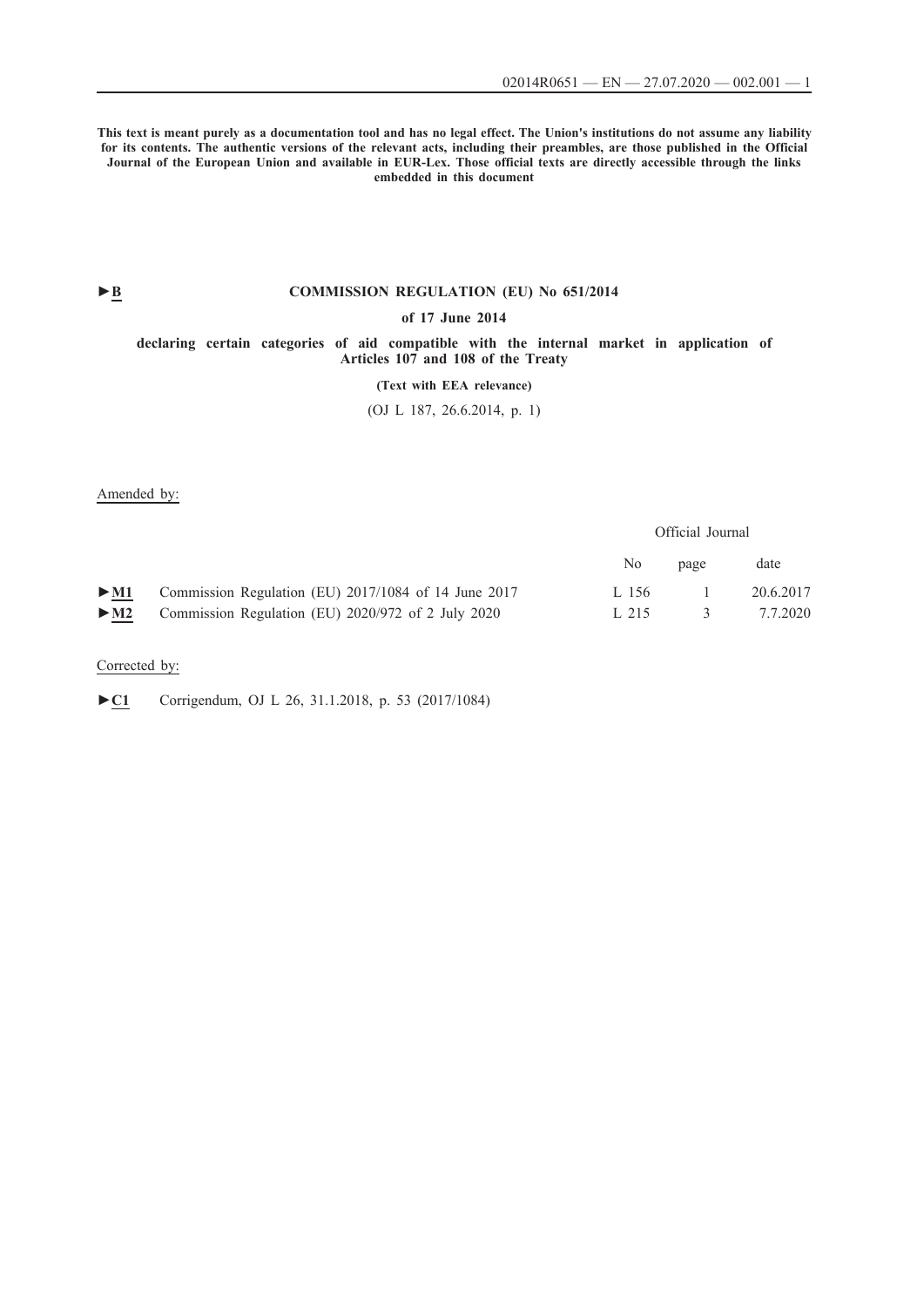# **COMMISSION REGULATION (EU) No 651/2014**

### **of 17 June 2014**

#### **declaring certain categories of aid compatible with the internal market in application of Articles 107 and 108 of the Treaty**

**(Text with EEA relevance)**

### TABLE OF CONTENTS

| <b>CHAPTER I:</b> | Common provisions                                                   |
|-------------------|---------------------------------------------------------------------|
| CHAPTER II:       | Monitoring                                                          |
| CHAPTER III:      | Specific provisions for different categories of aid                 |
| Section $1 -$     | Regional aid                                                        |
| Section $2 -$     | Aid to SMEs                                                         |
| Section $3 -$     | Aid for access to finance for SMEs                                  |
| Section $4-$      | Aid for research and development and innovation                     |
| Section $5 -$     | Training aid                                                        |
| Section $6-$      | Aid for disadvantaged workers and for workers with<br>disabilities  |
| Section $7-$      | Aid for environmental protection                                    |
| Section $8-$      | Aid to make good the damage caused by certain<br>natural disasters  |
| Section $9-$      | Social aid for transport for residents of remote regions            |
| Section $10 -$    | Aid for broadband infrastructures                                   |
| Section 11-       | Aid for culture and heritage conservation                           |
| Section 12 -      | Aid for sport and multifunctional recreational infra-<br>structures |
| Section $13 -$    | Aid for local infrastructures                                       |
| Section $14 -$    | Aid for regional airports                                           |
| Section $15 -$    | Aid for ports                                                       |
| CHAPTER IV:       | Final Provisions                                                    |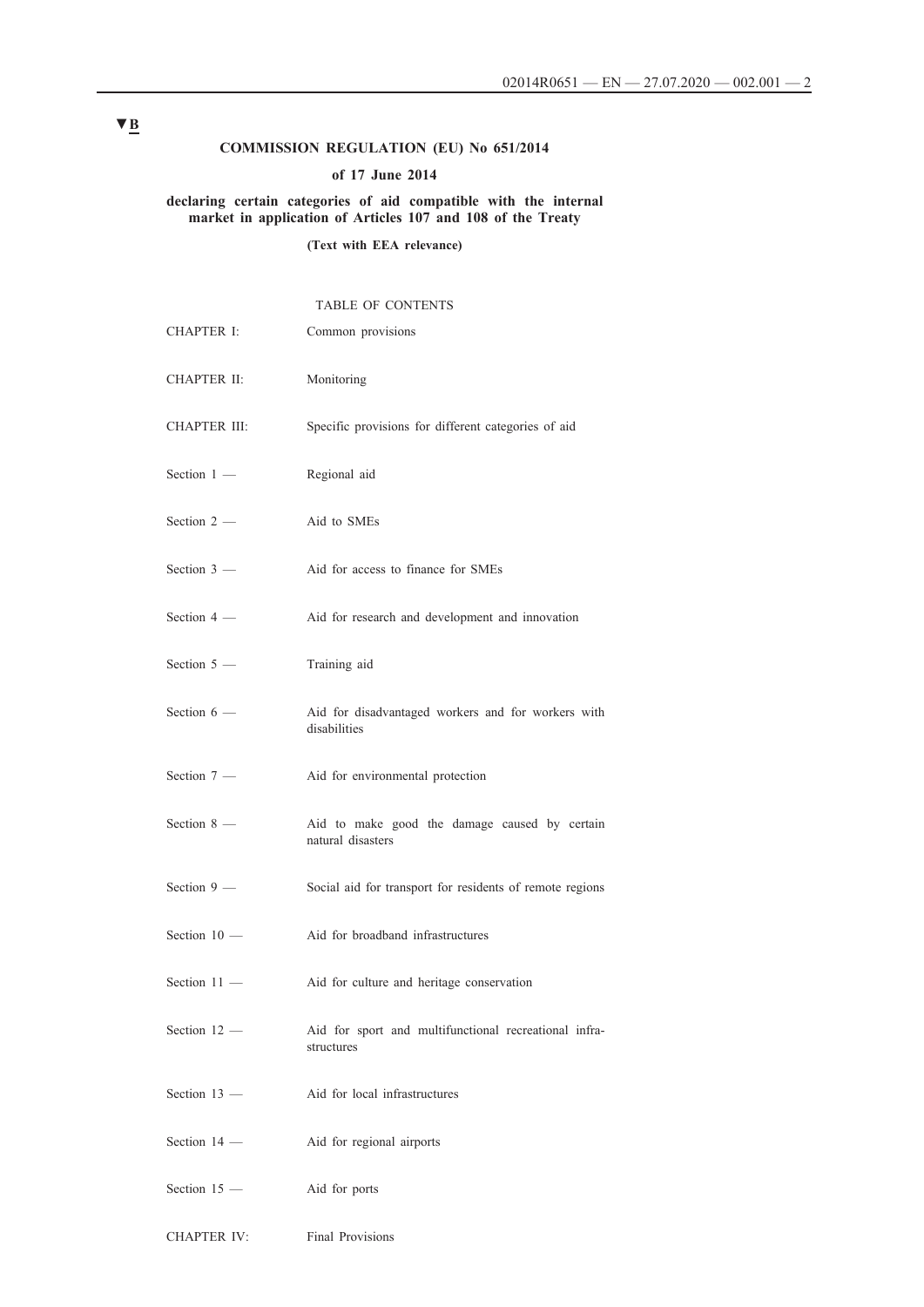#### CHAPTER I

### **COMMON PROVISIONS**

#### *Article 1*

### **Scope**

- <span id="page-2-0"></span>1. This Regulation shall apply to the following categories of aid:
- (a) regional aid;
- (b) aid to SMEs in the form of investment aid, operating aid and SMEs' access to finance;
- (c) aid for environmental protection;
- (d) aid for research and development and innovation;
- (e) training aid;
- (f) recruitment and employment aid for disadvantaged workers and workers with disabilities;
- (g) aid to make good the damage caused by certain natural disasters;
- (h) social aid for transport for residents of remote regions;
- (i) aid for broadband infrastructures;
- (j) aid for culture and heritage conservation;

#### **▼M1**

- (k) aid for sport and multifunctional recreational infrastructure;
- (l) aid for local infrastructures;
- (m) aid for regional airports; and
- (n) aid for ports.

### **▼B**

2. This Regulation shall not apply to:

### **▼M2**

(a) schemes under Sections 1 (with the exception of Article 15), 2, 3, 4, 7 (with the exception of Article 44), and 10 of Chapter III of this Regulation, if the average annual State aid budget exceeds EUR 150 million, from six months after their entry into force. The Commission may decide that this Regulation shall continue to apply for a longer period to any of those aid schemes after having assessed the relevant evaluation plan notified by the Member State to the Commission, within 20 working days from the scheme's entry into force. Where the Commission has already extended the application of this Regulation beyond the initial six months as regards such schemes, Member States may decide to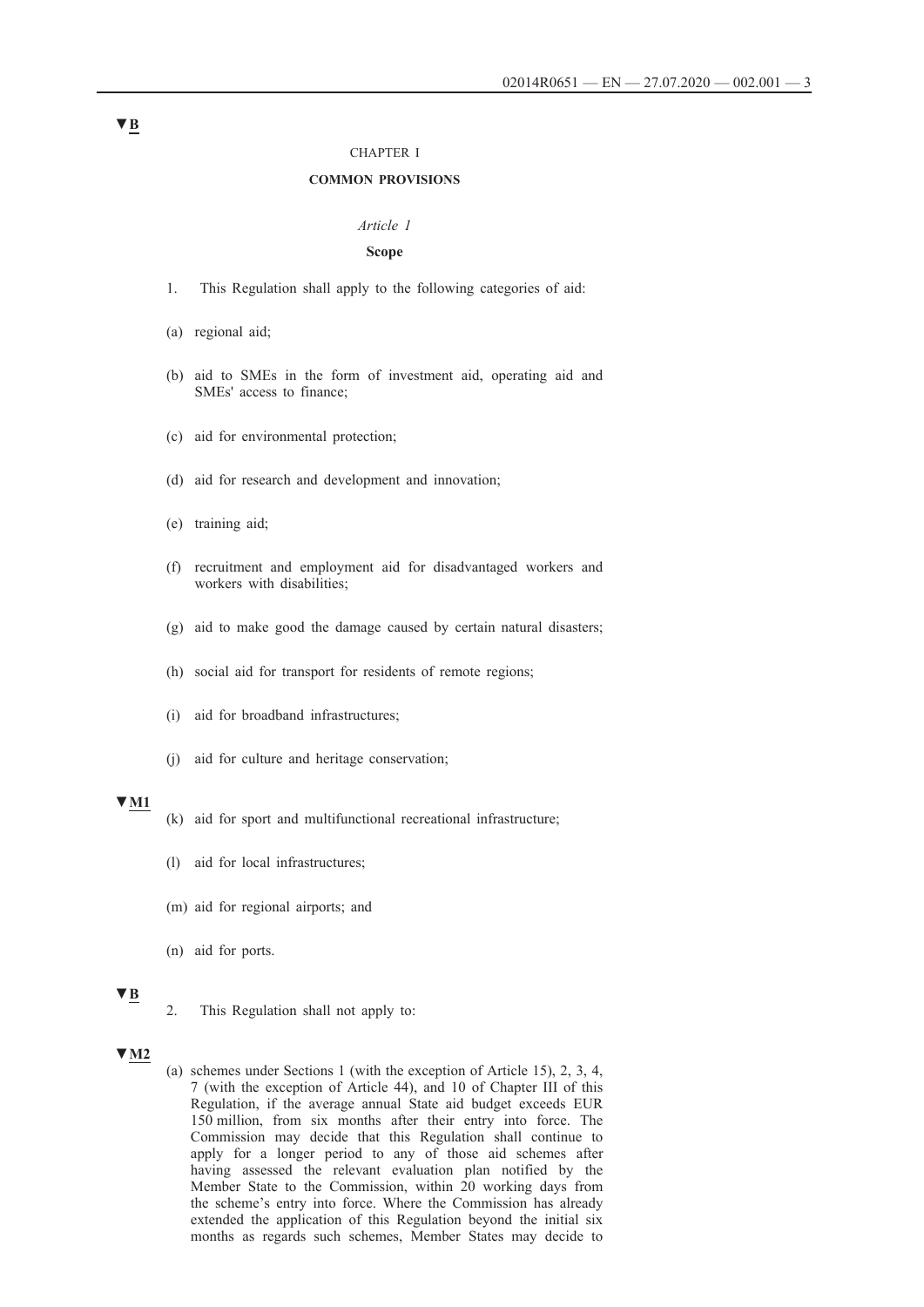extend those schemes until the end of the period of application of this Regulation, provided that the Member State concerned has submitted an evaluation report in line with the evaluation plan approved by the Commission. However, regional aid granted under this Regulation may be extended, by derogation, until the end of the period of validity of the relevant regional aid maps;

### **▼B**

- (b) any alterations of schemes referred to in Article  $1(2)(a)$ , other than modifications which cannot affect the compatibility of the aid scheme under this Regulation or cannot significantly affect the content of the approved evaluation plan;
- (c) aid to export-related activities towards third countries or Member States, namely aid directly linked to the quantities exported, to the establishment and operation of a distribution network or to other current costs linked to the export activity;
- (d) aid contingent upon the use of domestic over imported goods.
- 3. **►M1** This Regulation shall not apply to:
- (a) aid granted in the fishery and aquaculture sector, as covered by Regulation (EU) No 1379/2013 of the European Parliament and of the Council (1) with the exception of training aid, aid for SMEs' access to finance, aid in the field of research and development, innovation aid for SMEs, aid for disadvantaged workers and workers with disabilities, regional investment aid in outermost regions and regional operating aid schemes;
- (b) aid granted in the primary agricultural production sector, with the exception of regional investment aid in outermost regions, regional operating aid schemes, aid for consultancy in favour of SMEs, risk finance aid, aid for research and development, innovation aid for SMEs, environmental aid, training aid and aid for disadvantaged workers and workers with disabilities;
- (c) aid granted in the sector of processing and marketing of agricultural products, in the following cases:
	- (i) where the amount of the aid is fixed on the basis of the price or quantity of such products purchased from primary producers or put on the market by the undertakings concerned;

# **▼M2**

<sup>(1)</sup> Regulation (EU) No 1379/2013 of the European Parliament and of the Council of 11 December 2013 on the common organisation of the markets in fishery and aquaculture products, amending Council Regulations (EC) No 1184/2006 and (EC) No 1224/2009 and repealing Council Regulation (EC) No 104/2000 (OJ L 354, 28.12.2013, p. 1).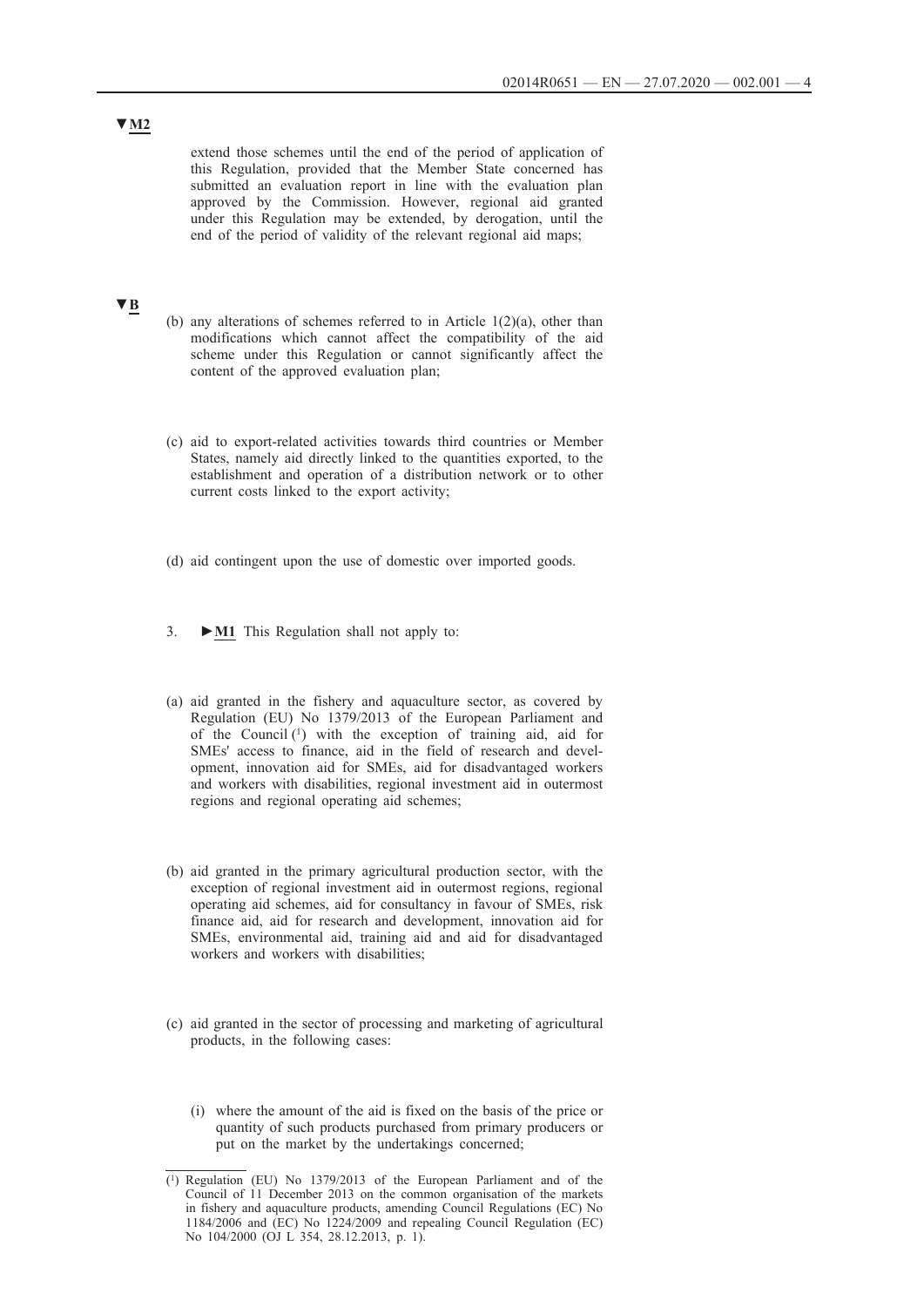- (ii) where the aid is conditional on being partly or entirely passed on to primary producers;
- (d) aid to facilitate the closure of uncompetitive coal mines, as covered by Council Decision  $2010/787/EU$  (1);
- (e) the categories of regional aid referred to in Article 13. ◄

Where an undertaking is active in the excluded sectors as referred to in points (a), (b) or (c) of the first subparagraph and in sectors which fall within the scope of this Regulation, this Regulation applies to aid granted in respect of the latter sectors or activities, provided that Member States ensure by appropriate means, such as separation of activities or distinction of costs, that the activities in the excluded sectors do not benefit from the aid granted in accordance with this Regulation.

4. This Regulation shall not apply to:

### **▼M1**

(a) aid schemes which do not explicitly exclude the payment of individual aid in favour of an undertaking which is subject to an outstanding recovery order following a previous Commission decision declaring an aid granted by the same Member State illegal and incompatible with the internal market, with the exception of aid schemes to make good the damage caused by certain natural disasters;

### **▼B**

(b) ad hoc aid in favour of an undertaking as referred to in point (a);

### **▼M2**

(c) aid to undertakings in difficulty, with the exception of aid schemes to make good the damage caused by certain natural disasters, startup aid schemes and regional operating aid schemes, provided those schemes do not treat undertakings in difficulty more favourably than other undertakings. However, this Regulation shall apply by derogation to undertakings which were not in difficulty on 31 December 2019 but became undertakings in difficulty in the period from 1 January 2020 to 30 June 2021.

# **▼B**

5. This Regulation shall not apply to State aid measures, which entail, by themselves, by the conditions attached to them or by their financing method a non-severable violation of Union law, in particular:

(a) aid measures where the grant of aid is subject to the obligation for the beneficiary to have its headquarters in the relevant Member State or to be predominantly established in that Member State; However, the requirement to have an establishment or branch in the aid granting Member State at the moment of payment of the aid is allowed.

<sup>(1)</sup> Council Decision 2010/787/EU of 10 December 2010 on State aid to facilitate the closure of uncompetitive coal mines (OJ L 336, 21.12.2010, p. 24).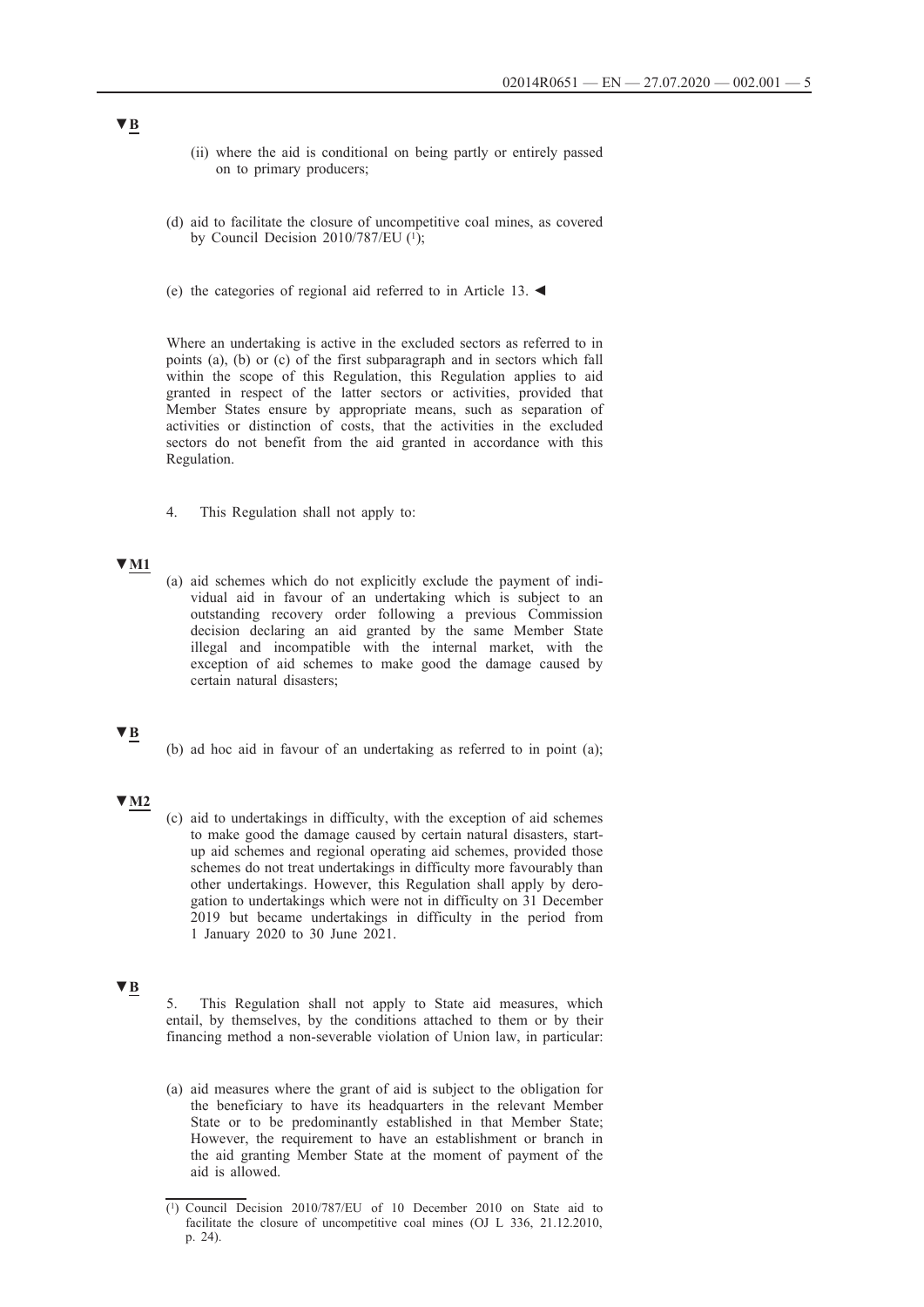- (b) aid measures where the grant of aid is subject to the obligation for the beneficiary to use nationally produced goods or national services;
- (c) aid measures restricting the possibility for the beneficiaries to exploit the research, development and innovation results in other Member States.

### *Article 2*

#### **Definitions**

For the purposes of this Regulation the following definitions shall apply:

- (1) 'aid' means any measure fulfilling all the criteria laid down in Article 107(1) of the Treaty;
- (2) 'small and medium-sized enterprises' or 'SMEs' means undertakings fulfilling the criteria laid down in Annex I;
- (3) 'worker with disabilities' means any person who:
	- (a) is recognised as worker with disabilities under national law; or
	- (b) has long-term physical, mental, intellectual or sensory impairment(s) which, in interaction with various barriers, may hinder their full and effective participation in a work environment on an equal basis with other workers;
- (4) 'disadvantaged worker' means any person who:
	- (a) has not been in regular paid employment for the previous 6 months; or
	- (b) is between 15 and 24 years of age; or
	- (c) has not attained an upper secondary educational or vocational qualification (International Standard Classification of Education 3) or is within two years after completing fulltime education and who has not previously obtained his or her first regular paid employment; or
	- (d) is over the age of 50 years; or
	- (e) lives as a single adult with one or more dependents; or
	- (f) works in a sector or profession in a Member State where the gender imbalance is at least 25 % higher than the average gender imbalance across all economic sectors in that Member State, and belongs to that underrepresented gender group; or
	- (g) is a member of an ethnic minority within a Member State and who requires development of his or her linguistic, vocational training or work experience profile to enhance prospects of gaining access to stable employment;
- (5) 'transport' means transport of passengers by aircraft, maritime transport, road, rail, or by inland waterway or freight transport services for hire or reward;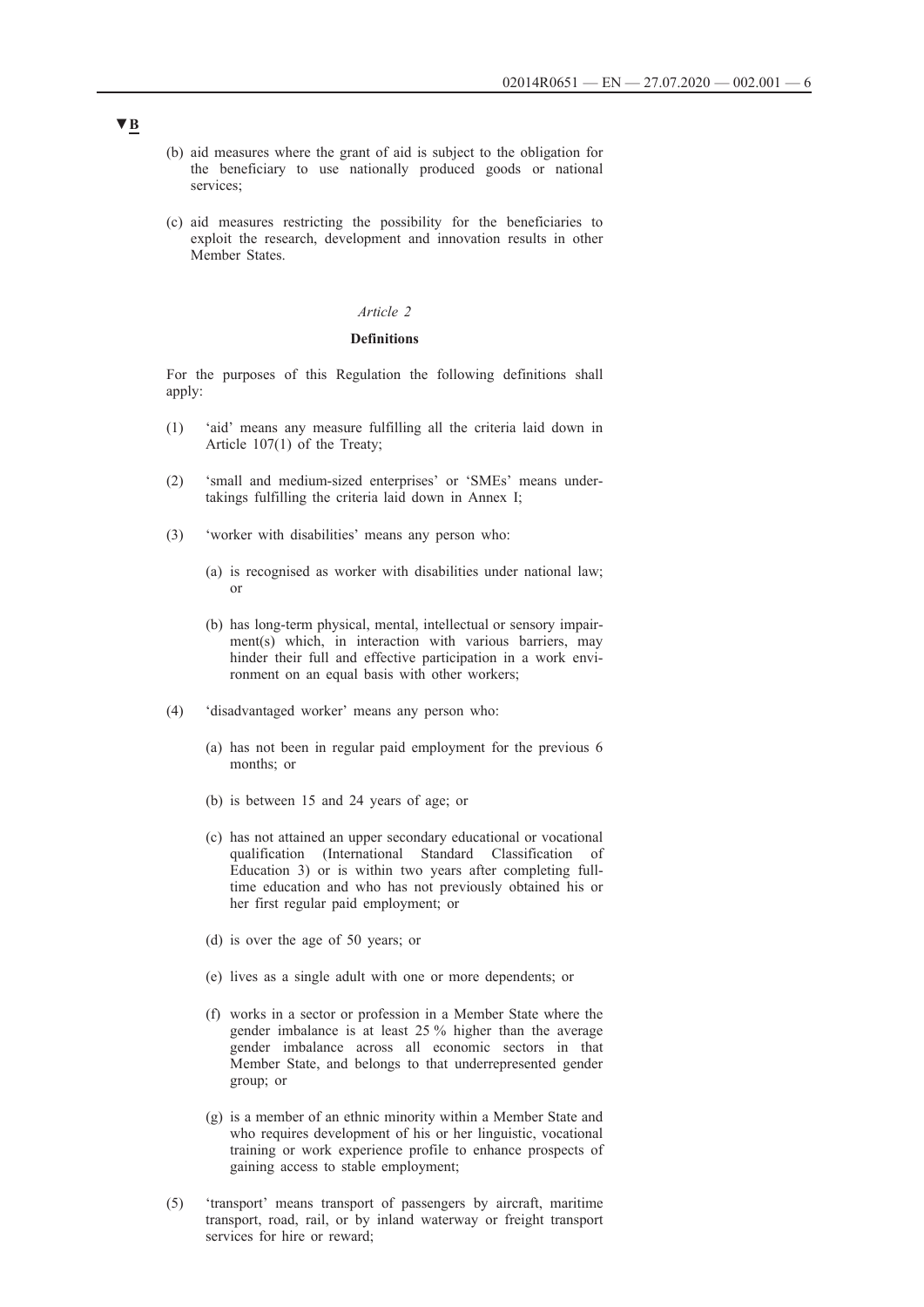- (6) 'transport costs' means the costs of transport for hire or reward actually paid by the beneficiaries per journey, comprising:
	- (a) freight charges, handling costs and temporary stocking costs, in so far as these costs relate to the journey;
	- (b) insurance costs applied to the cargo;
	- (c) taxes, duties or levies applied to the cargo and, if applicable, to the deadweight, both at point of origin and point of destination; and
	- (d) safety and security control costs, surcharges for increased fuel costs;
- (7) 'remote regions' means outermost regions, Malta, Cyprus, Ceuta and Melilla, islands which are part of the territory of a Member State and sparsely populated areas;
- (8) 'marketing of agricultural products' means holding or display with a view to sale, offering for sale, delivery or any other manner of placing on the market, except the first sale by a primary producer to resellers or processors and any activity preparing a product for such first sale; a sale by a primary producer to final consumers shall be considered to be marketing if it takes place in separate premises reserved for that purpose;
- (9) 'primary agricultural production' means production of products of the soil and of stock farming, listed in Annex I to the Treaty, without performing any further operation changing the nature of such products;
- (10) 'processing of agricultural products' means any operation on an agricultural product resulting in a product which is also an agricultural product, except on-farm activities necessary for preparing an animal or plant product for the first sale;
- (11) 'agricultural product' means the products listed in Annex I to the Treaty, except fishery and aquaculture products listed in Annex I to Regulation (EU) No 1379/2013 of the European Parliament and of the Council of 11 December 2013;
- (12) 'outermost regions' means regions as defined in Article 349 of the Treaty. In accordance with European Council Decision 2010/718/EU, from 1 January 2012, Saint-Barthélemy ceased to be an outermost region. In accordance with European Council Decision 2012/419/EU on 1 January 2014, Mayotte became an outermost region;
- (13) 'coal' means high-grade, medium-grade and low-grade category A and B coal within the meaning of the international codification system for coal established by the United Nations Economic Commission for Europe and clarified in the Council decision of 10 December 2010 on State aid to facilitate the closure of uncompetitive coal mines  $(1)$ ;

 $\overline{(^1)}$  OJ L 336, 21.12.2010, p. 24.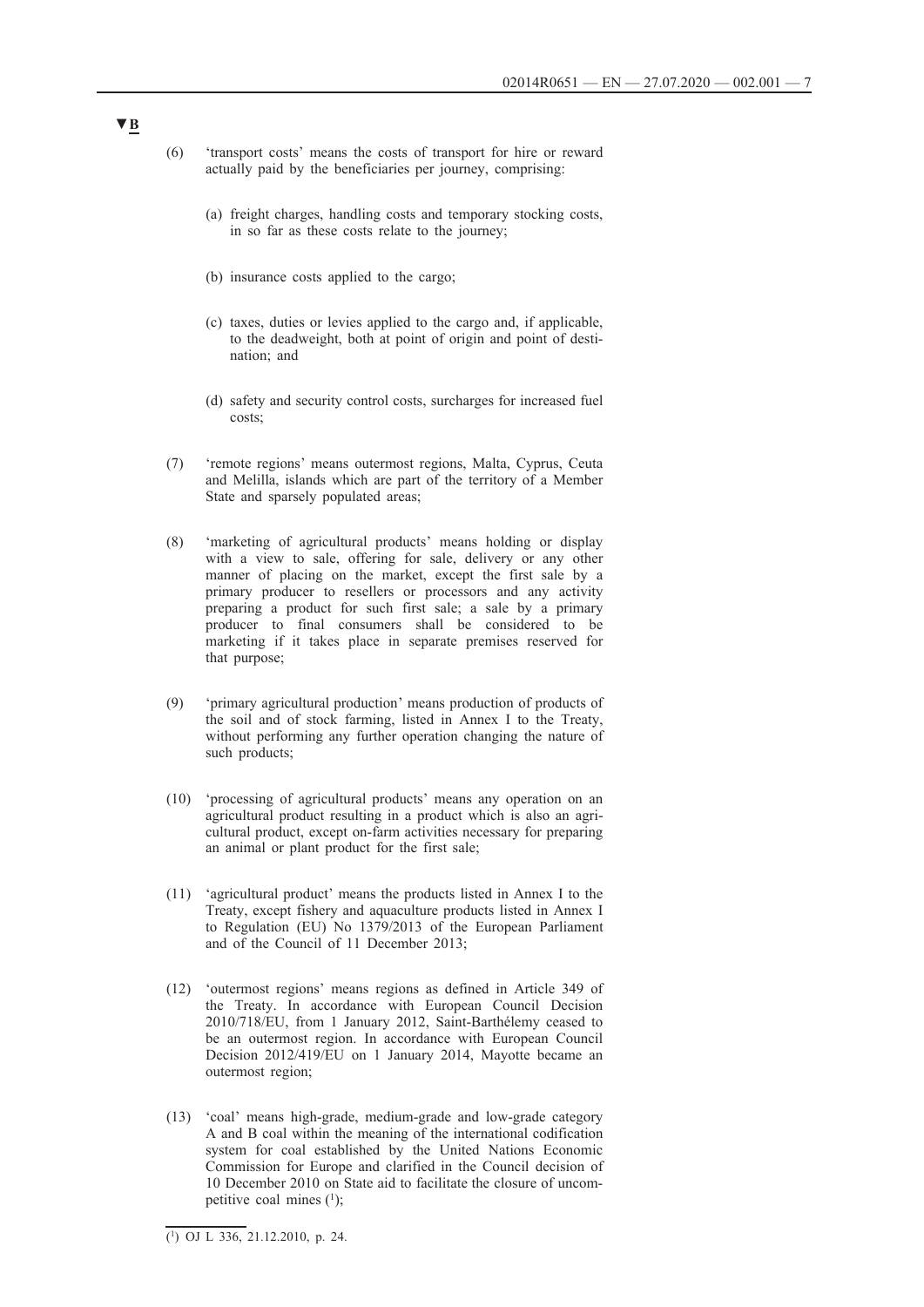(14) 'individual aid' means:

- (i) ad hoc aid; and
- (ii) awards of aid to individual beneficiaries on the basis of an aid scheme;
- (15) 'aid scheme' means any act on the basis of which, without further implementing measures being required, individual aid awards may be made to undertakings defined within the act in a general and abstract manner and any act on the basis of which aid which is not linked to a specific project may be granted to one or several undertakings for an indefinite period of time and/or for an indefinite amount;
- (16) 'evaluation plan' means a document containing at least the following minimum elements: the objectives of the aid scheme to be evaluated, the evaluation questions, the result indicators, the envisaged methodology to conduct the evaluation, the data collection requirements, the proposed timing of the evaluation including the date of submission of the final evaluation report, the description of the independent body conducting the evaluation or the criteria that will be used for its selection and the modalities for ensuring the publicity of the evaluation;
- (17) 'ad hoc aid' means aid not granted on the basis of an aid scheme;
- (18) 'undertaking in difficulty' means an undertaking in respect of which at least one of the following circumstances occurs:
	- (a) In the case of a limited liability company (other than an SME that has been in existence for less than three years or, for the purposes of eligibility for risk finance aid, an SME within 7 years from its first commercial sale that qualifies for risk finance investments following due diligence by the selected financial intermediary), where more than half of its subscribed share capital has disappeared as a result of accumulated losses. This is the case when deduction of accumulated losses from reserves (and all other elements generally considered as part of the own funds of the company) leads to a negative cumulative amount that exceeds half of the subscribed share capital. For the purposes of this provision, 'limited liability company' refers in particular to the types of company mentioned in Annex I of Directive 2013/34/EU (1) and 'share capital' includes, where relevant, any share premium.
	- (b) In the case of a company where at least some members have unlimited liability for the debt of the company (other than an SME that has been in existence for less than three years or, for the purposes of eligibility for risk finance aid, an SME within 7 years from its first commercial sale that qualifies for

<sup>(1)</sup> Directive 2013/34/EU of the European Parliament and of the Council of 26 June 2013 on the annual financial statements, consolidated financial statements and related reports of certain types of undertakings, amending Directive 2006/43/EC of the European Parliament and of the Council and repealing Council Directives 78/660/EEC and 83/349/EEC.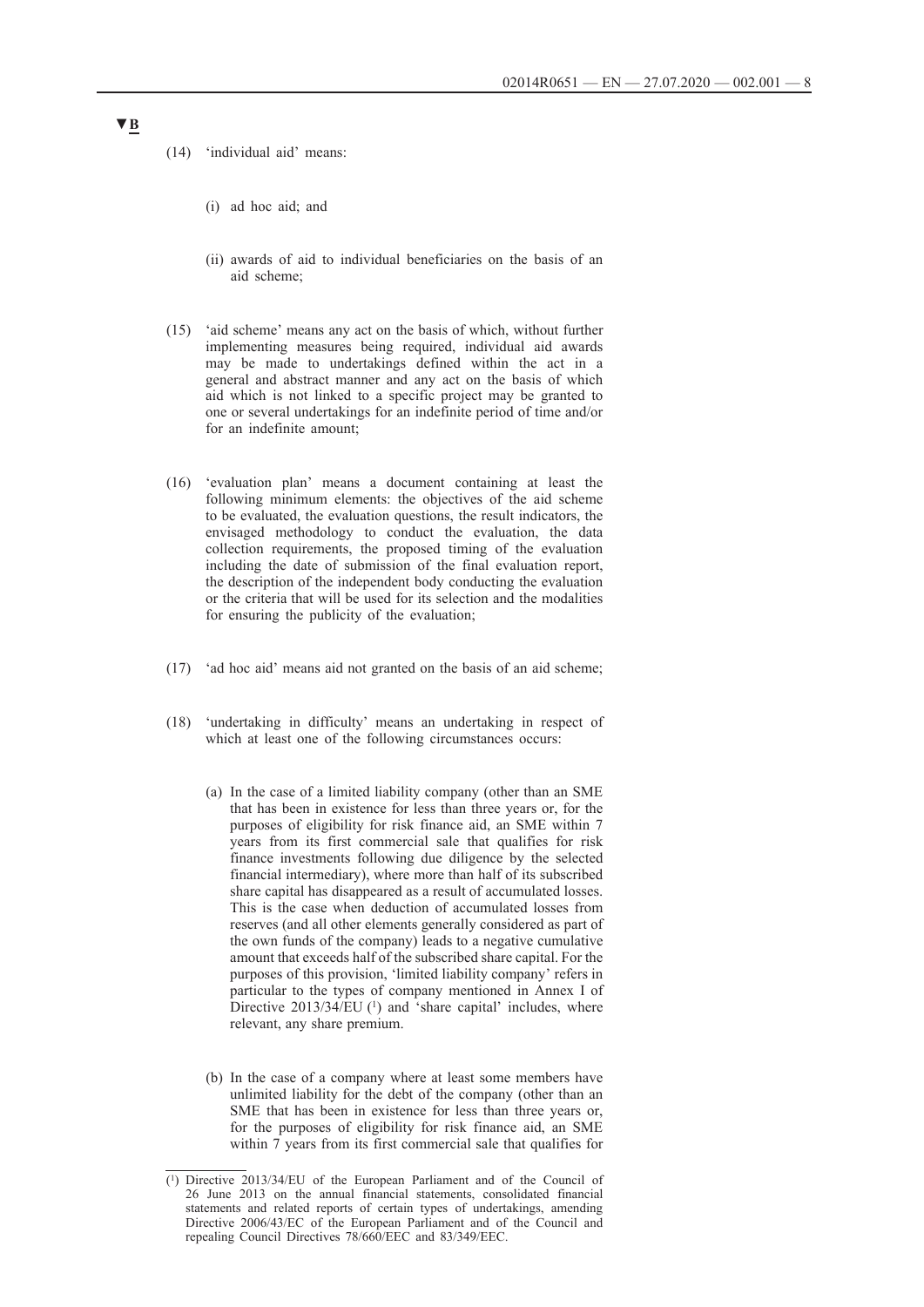risk finance investments following due diligence by the selected financial intermediary), where more than half of its capital as shown in the company accounts has disappeared as a result of accumulated losses. For the purposes of this provision, 'a company where at least some members have unlimited liability for the debt of the company' refers in particular to the types of company mentioned in Annex II of Directive 2013/34/EU.

- (c) Where the undertaking is subject to collective insolvency proceedings or fulfils the criteria under its domestic law for being placed in collective insolvency proceedings at the request of its creditors.
- (d) Where the undertaking has received rescue aid and has not yet reimbursed the loan or terminated the guarantee, or has received restructuring aid and is still subject to a restructuring plan.
- (e) In the case of an undertaking that is not an SME, where, for the past two years:
	- (1) the undertaking's book debt to equity ratio has been greater than 7,5 and
	- (2) the undertaking's EBITDA interest coverage ratio has been below 1,0.
- (19) 'territorial spending obligations': mean the obligations imposed by the authority granting the aid on beneficiaries to spend a minimum amount and/or conduct a minimum level of production activity in a particular territory;
- (20) 'adjusted aid amount' means the maximum permissible aid amount for a large investment project, calculated according to the following formula:

maximum aid amount =  $R \times (A + 0.50 \times B + 0 \times C)$ 

where: R is the maximum aid intensity applicable in the area concerned established in an approved regional map and which is in force on the date of granting the aid, excluding the increased aid intensity for SMEs; A is the initial EUR 50 million of eligible costs, B is the part of eligible costs between EUR 50 million and EUR 100 million and C is the part of eligible costs above EUR 100 million

- (21) 'repayable advance' means a loan for a project which is paid in one or more instalments and the conditions for the reimbursement of which depend on the outcome of the project;
- (22) 'gross grant equivalent' means the amount of the aid if it had been provided in the form of a grant to the beneficiary, before any deduction of tax or other charge;
- (23) 'start of works' means the earlier of either the start of construction works relating to the investment, or the first legally binding commitment to order equipment or any other commitment that makes the investment irreversible. Buying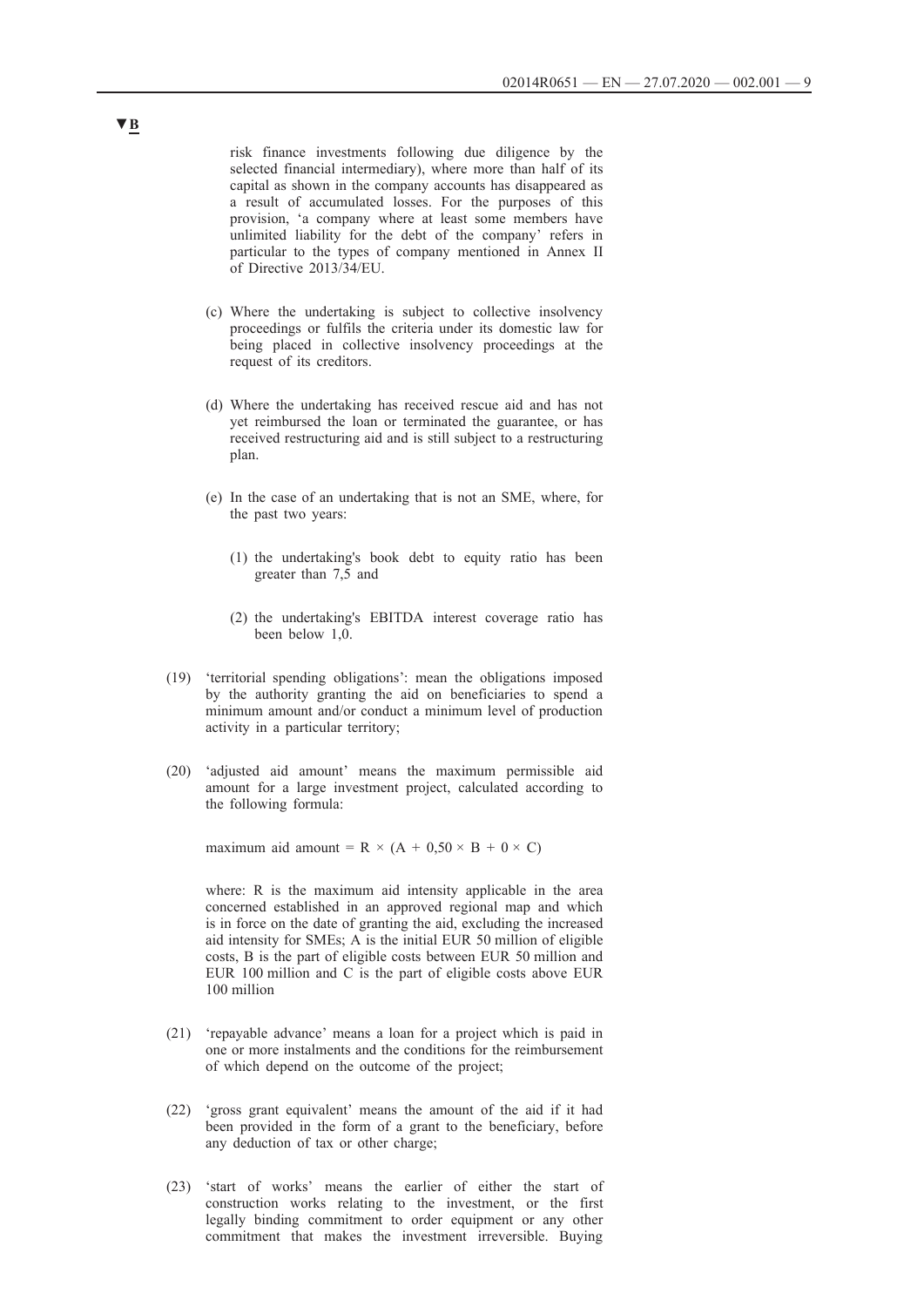land and preparatory works such as obtaining permits and conducting feasibility studies are not considered start of works. For take-overs, 'start of works' means the moment of acquiring the assets directly linked to the acquired establishment;

- (24) 'large enterprises' means undertakings not fulfilling the criteria laid down in Annex I;
- (25) 'fiscal successor scheme' means a scheme in the form of tax advantages which constitutes an amended version of a previously existing scheme in the form of tax advantages and which replaces it.
- (26) 'aid intensity' means the gross aid amount expressed as a percentage of the eligible costs, before any deduction of tax or other charge;

### **▼M2**

(27) 'assisted areas' means areas designated in an approved regional aid map approved in application of Articles2020-2021, 107(3)(a) and (c) of the Treaty for the period from 1 July 2014 to 31 December 2021 for regional aid granted until 31 December 2021 and areas designated in an approved regional aid map approved in application of Articles  $107(3)(a)$  and (c) of the Treaty for the period from 1 January 2022 to 31 December 2027 for regional aid granted after 31 December 2021;

### **▼B**

- (28) 'date of granting of the aid' means the date when the legal right to receive the aid is conferred on the beneficiary under the applicable national legal regime;
- (29) 'tangible assets' means assets consisting of land, buildings and plant, machinery and equipment;
- (30) 'intangible assets' means assets that do not have a physical or financial embodiment such as patents, licences, know-how or other intellectual property;
- (31) 'wage cost' means the total amount actually payable by the beneficiary of the aid in respect of the employment concerned, comprising over a defined period of time the gross wage before tax and compulsory contributions such as social security, child care and parent care costs;
- (32) 'net increase in the number of employees' means a net increase in the number of employees in the establishment concerned compared with the average over a given period in time, and that any posts lost during that period must therefore be deducted and that the number of persons employed full-time, part-time and seasonal has to be considered with their annual labour unit fractions;
- (33) 'dedicated infrastructure' means infrastructure that is built for *exante* identifiable undertaking(s) and tailored to their needs.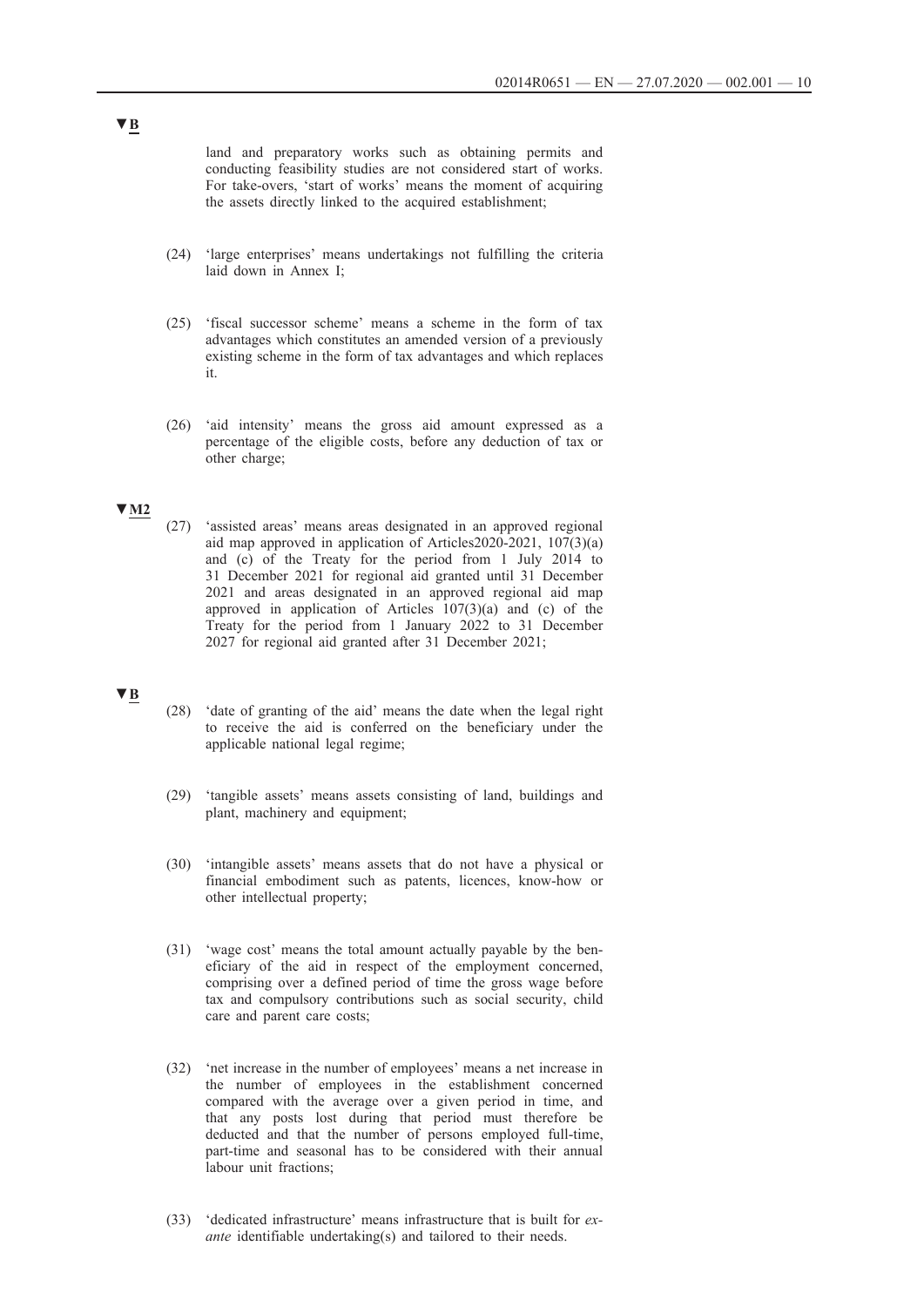- (34) 'financial intermediary' means any financial institution regardless of its form and ownership, including fund-of-funds, private equity investment funds, public investment funds, banks, micro-finance institutions and guarantee societies;
- (35) 'journey' means the movement of goods from the point of origin to the point of destination, including any intermediary sections or stages within or outside the Member State concerned, made using one or more means of transport;
- (36) 'fair rate of return (FRR)' means the expected rate of return equivalent to a risk-adjusted discount rate which reflects the level of risk of a project and the nature and level of capital the private investors plan to invest;
- (37) 'total financing' means the overall investment amount made into an eligible undertaking or project under Section 3 or under Articles 16 or 39 of this Regulation to the exclusion of entirely private investments provided on market terms and outside the scope of the relevant State aid measure;
- (38) 'competitive bidding process' means a non-discriminatory bidding process that provides for the participation of a sufficient number of undertakings and where the aid is granted on the basis of either the initial bid submitted by the bidder or a clearing price. In addition, the budget or volume related to the bidding process is a binding constraint leading to a situation where not all bidders can receive aid;

### **▼M1**

(39) 'operating profit' means the difference between the discounted revenues and the discounted operating costs over the economic lifetime of the investment, where this difference is positive. The operating costs include costs such as personnel costs, materials, contracted services, communications, energy, maintenance, rent, administration, but exclude depreciation charges and the costs of financing if these have been covered by investment aid. Discounting revenues and operating costs using an appropriate discount rate allows a reasonable profit to be made.

### **▼B**

#### **Definitions applying to regional aid**

- (40) Definitions applying to aid for broadband infrastructures (Section 10) are applicable to the relevant regional aid provisions.
- (41) 'regional investment aid' means regional aid granted for an initial investment or an initial investment in favour of a new economic activity;

### **▼M1**

(42) 'regional operating aid' means aid to reduce an undertaking's current expenditure. This includes cost categories such as personnel costs, materials, contracted services, communications, energy, maintenance, rent, administration, but excludes depreciation charges and the costs of financing if these have been included in the eligible costs when granting investment aid;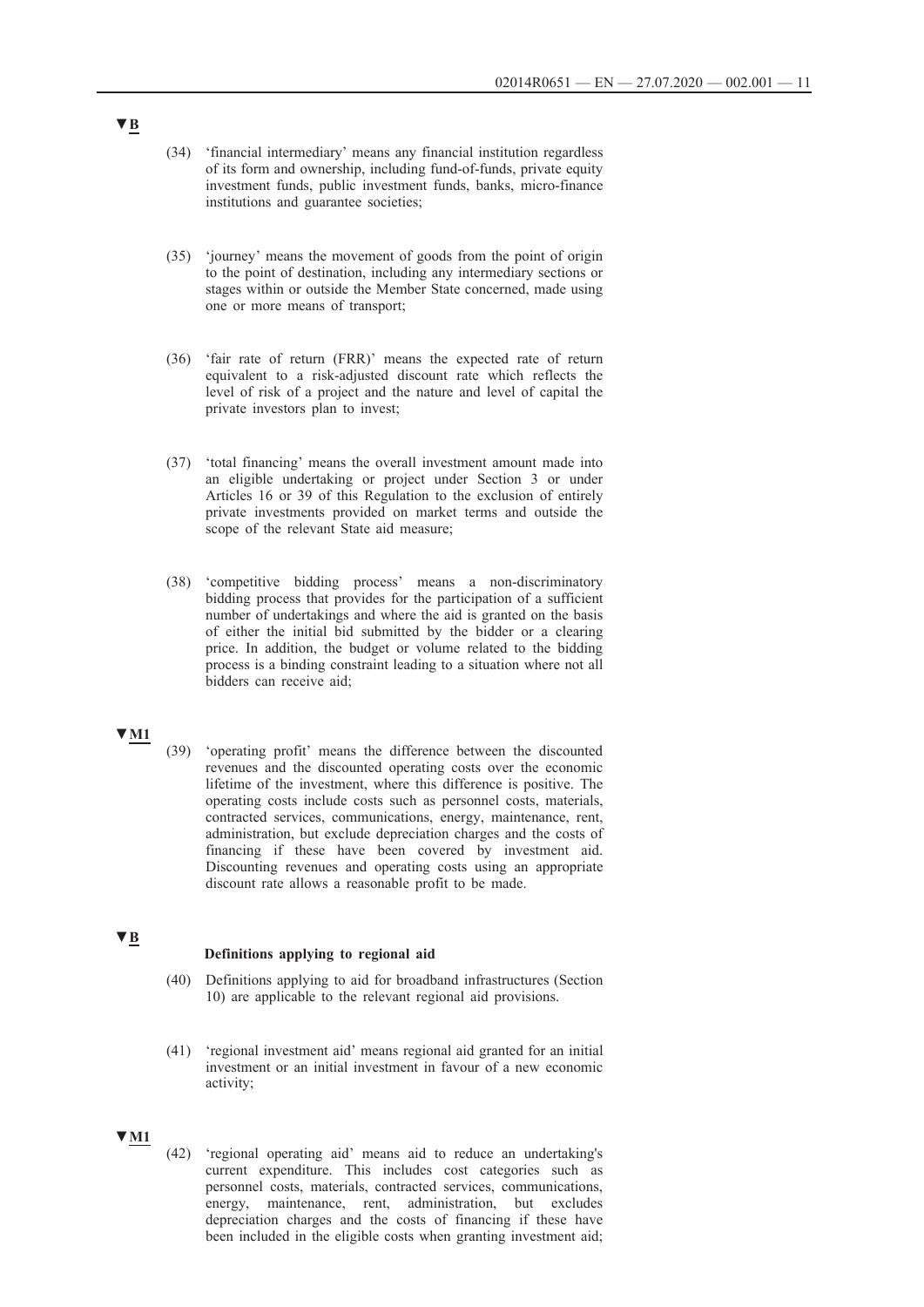- (43) 'steel sector' means all activities related to the production of one or more of the following products:
	- (a) pig iron and ferro-alloys:

pig iron for steelmaking, foundry and other pig iron, spiegeleisen and high-carbon ferro-manganese, not including other ferro-alloys;

(b) crude and semi-finished products of iron, ordinary steel or special steel:

liquid steel whether or not cast into ingots, including ingots for forging semi- finished products: blooms, billets and slabs; sheet bars and tinplate bars; hot-rolled wide coils, with the exception of production of liquid steel for castings from small and medium-sized foundries;

(c) hot finished products of iron, ordinary steel or special steel:

rails, sleepers, fishplates, soleplates, joists, heavy sections of 80 mm and over, sheet piling, bars and sections of less than 80 mm and flats of less than 150 mm, wire rod, tube rounds and squares, hot-rolled hoop and strip (including tube strip), hot-rolled sheet (coated or uncoated), plates and sheets of 3 mm thickness and over, universal plates of 150 mm and over, with the exception of wire and wire products, bright bars and iron castings;

(d) cold finished products:

tinplate, terneplate, blackplate, galvanised sheets, other coated sheets, cold-rolled sheets, electrical sheets and strip for tinplate, cold-rolled plate, in coil and in strip;

(e) tubes:

all seamless steel tubes, welded steel tubes with a diameter of over 406.4 mm;

- (44) 'synthetic fibres sector' means:
	- (a) extrusion/texturisation of all generic types of fibre and yarn based on polyester, polyamide, acrylic or polypropylene, irrespective of their end-uses; or
	- (b) polymerisation (including polycondensation) where it is integrated with extrusion in terms of the machinery used; or
	- (c) any ancillary process linked to the contemporaneous installation of extrusion/texturisation capacity by the prospective beneficiary or by another company in the group to which it belongs and which, in the specific business activity concerned, is normally integrated with such capacity in terms of the machinery used;
- (45) 'transport sector' means the transport of passengers by aircraft, maritime transport, road or rail and by inland waterway or freight transport services for hire or reward; more specifically, the 'transport sector' means the following activities in terms of NACE Rev. 2: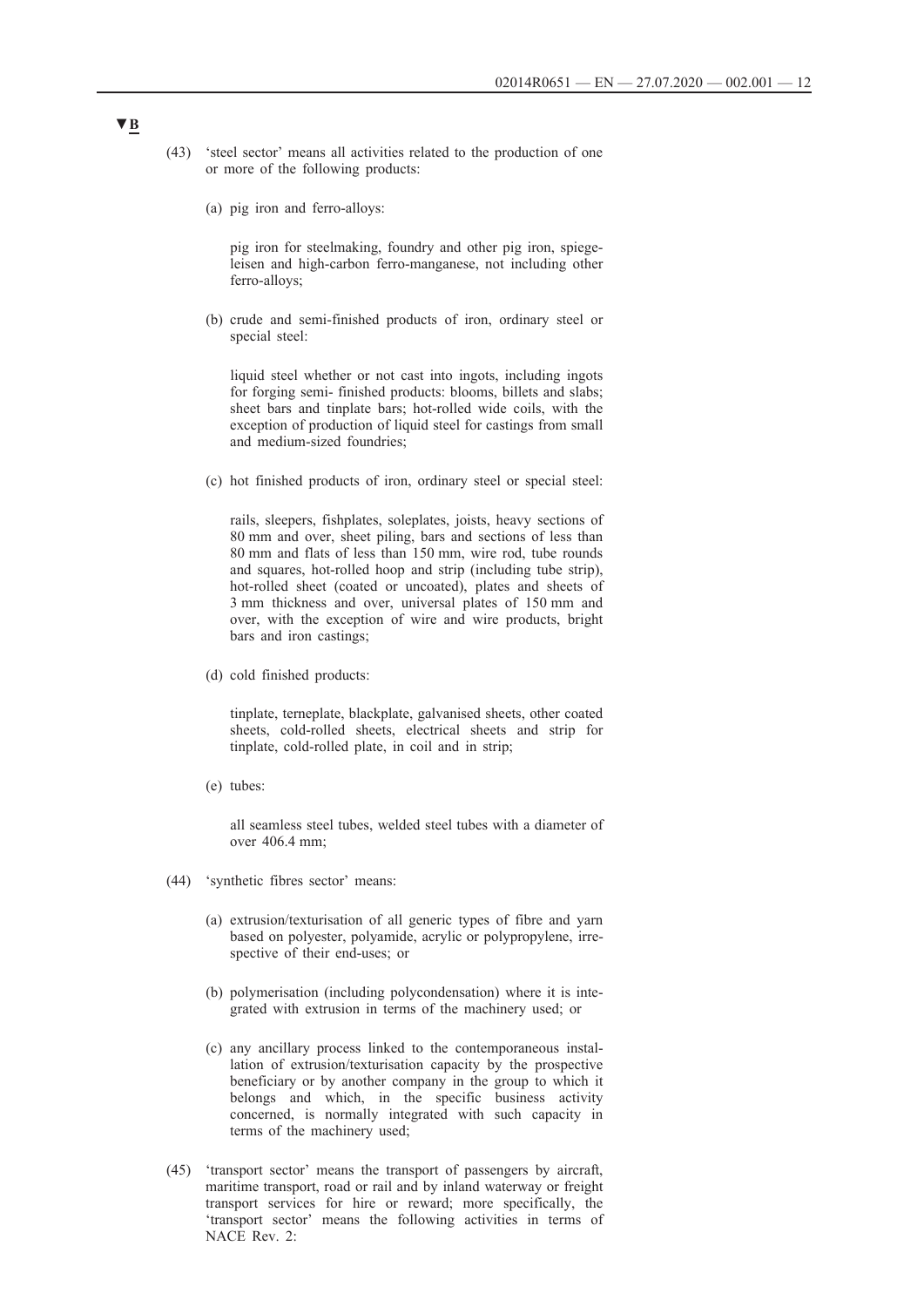- (a) NACE 49: Land transport and transport via pipelines, excluding NACE 49.32 Taxi operation, 49.42 Removal services, 49.5 Transport via pipeline;
- (b) NACE 50: Water transport;
- (c) NACE 51: Air transport, excluding NACE 51.22 Space transport.
- (46) 'scheme targeted at a limited number of specific sectors of economic activity' means a scheme which covers activities falling within the scope of less than five classes (four-digit numerical code) of the NACE Rev. 2 statistical classification.
- (47) 'tourism activity' means the following activities in terms of NACE Rev. 2:
	- (a) NACE 55:Accommodation;
	- (b) NACE 56: Food and beverage service activities;
	- (c) NACE 79: Travel agency, tour operator reservation service and related activities;
	- (d) NACE 90: Creative, arts and entertainment activities;
	- (e) NACE 91: Libraries, archives, museums and other cultural activities;
	- (f) NACE 93: Sports activities and amusement and recreation activities;

#### **▼M1**

- (48) 'sparsely populated areas' means NUTS 2 regions with less than 8 inhabitants per km<sup>2</sup> or NUTS 3 regions with less than 12,5 inhabitants per  $km^2$  or areas which are recognized by the Commission as such in an individual decision on a regional aid map in force at the time the aid is granted;
- (48a) 'very sparsely populated areas' means NUTS 2 regions with less than 8 inhabitants per  $km^2$  or areas which are recognized by the Commission as such in an individual decision on a regional aid map in force at the time the aid is granted;

### **▼B**

(49) 'initial investment' means:

- (a) an investment in tangible and intangible assets related to the setting-up of a new establishment, extension of the capacity of an existing establishment, diversification of the output of an establishment into products not previously produced in the establishment or a fundamental change in the overall production process of an existing establishment; or
- (b) an acquisition of assets belonging to an establishment that has closed or would have closed had it not been purchased, and is bought by an investor unrelated to the seller and excludes sole acquisition of the shares of an undertaking;
- (50) 'the same or a similar activity' means an activity falling under the same class (four-digit numerical code) of the NACE Rev. 2 statistical classification of economic activities as laid down in Regulation (EC) No 1893/2006 of the European Parliament and of the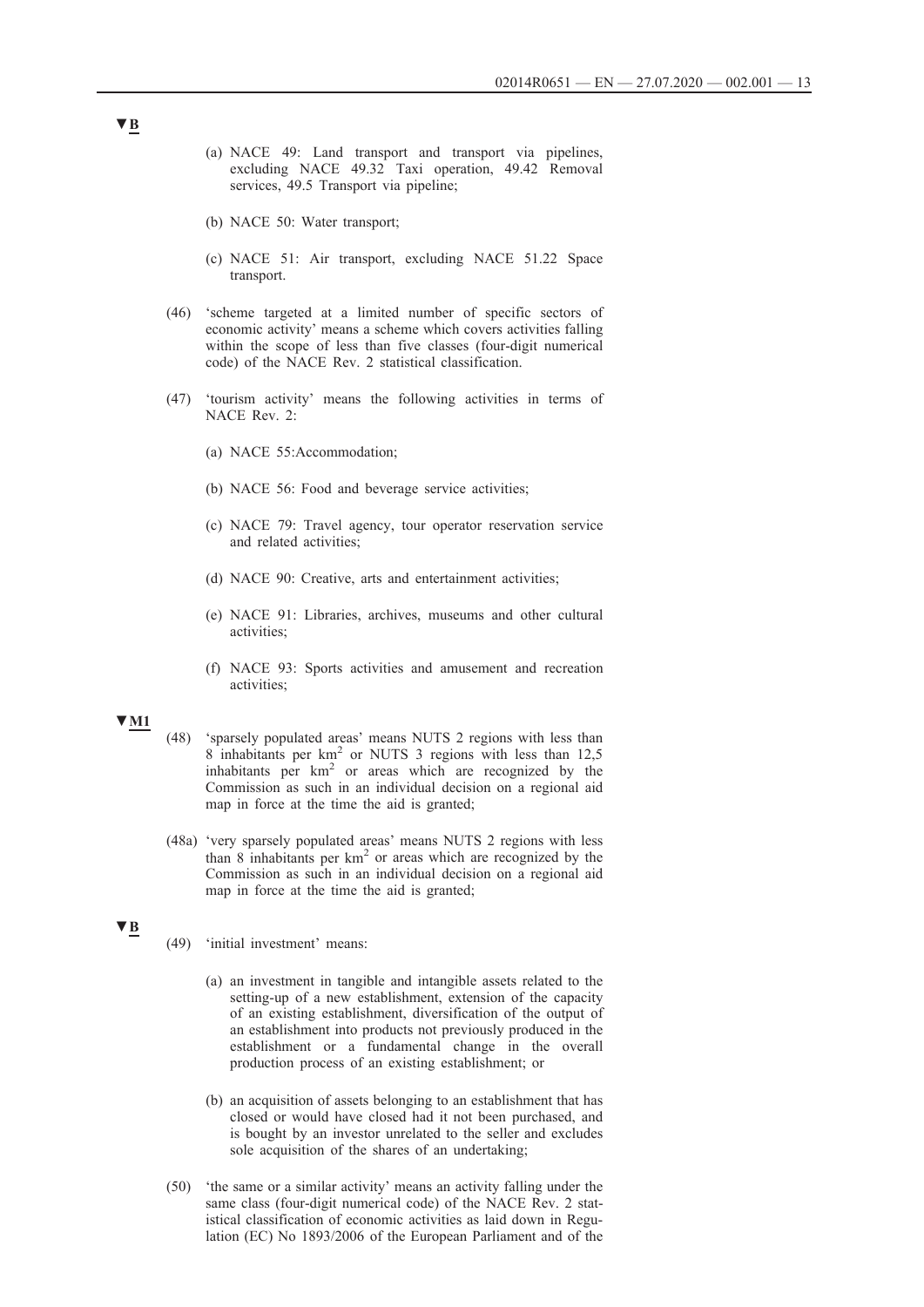Council of 20 December 2006 establishing the statistical classification of economic activities NACE Revision 2 and amending Council Regulation (EEC) No 3037/90 as well as certain EC Regulations on specific statistical domains  $(1)$ ;

- (51) 'initial investment in favour of new economic activity' means:
	- (a) an investment in tangible and intangible assets related to the setting up of a new establishment, or to the diversification of the activity of an establishment, under the condition that the new activity is not the same or a similar activity to the activity previously performed in the establishment;
	- (b) the acquisition of the assets belonging to an establishment that has closed or would have closed had it not been purchased, and is bought by an investor unrelated to the seller, under the condition that the new activity to be performed using the acquired assets is not the same or a similar activity to the activity performed in the establishment prior to the acquisition;
- (52) 'large investment project' means an initial investment with eligible costs exceeding EUR 50 million, calculated at prices and exchange rates on the date of granting the aid;
- (53) 'point of destination' means the place where the goods are unloaded;
- (54) 'point of origin' means the place where the goods are loaded for transport;

#### **▼M1**

(55) 'areas eligible for operating aid' means an outermost region referred to in Article 349 of the Treaty, a sparsely populated area or a very sparsely populated area;

### **▼B**

- (56) 'means of transport' means rail transport, road freight transport, inland waterway transport, maritime transport, air transport, and intermodal transport;
- (57) 'urban development fund' ('UDF') means a specialised investment vehicle set up for the purpose of investing in urban development projects under an urban development aid measure. UDFs are managed by an urban development fund manager;
- (58) 'urban development fund manager' means a professional management company with legal personality, selecting and making investments in eligible urban development projects;
- (59) 'urban development project' ('UDP') means an investment project that has the potential to support the implementation of interventions envisaged by an integrated approach to sustainable urban development and contribute to achieving of the objectives defined therein, including projects with an internal rate of return which may not be sufficient to attract financing on a purely commercial basis. An urban development project may be organised as a separate block of finance within the legal structures of the beneficiary private investor or as a separate legal entity, e.g. a special purpose vehicle;

 $\overline{(^1)}$  OJ L 393, 30.12.2006, p. 1.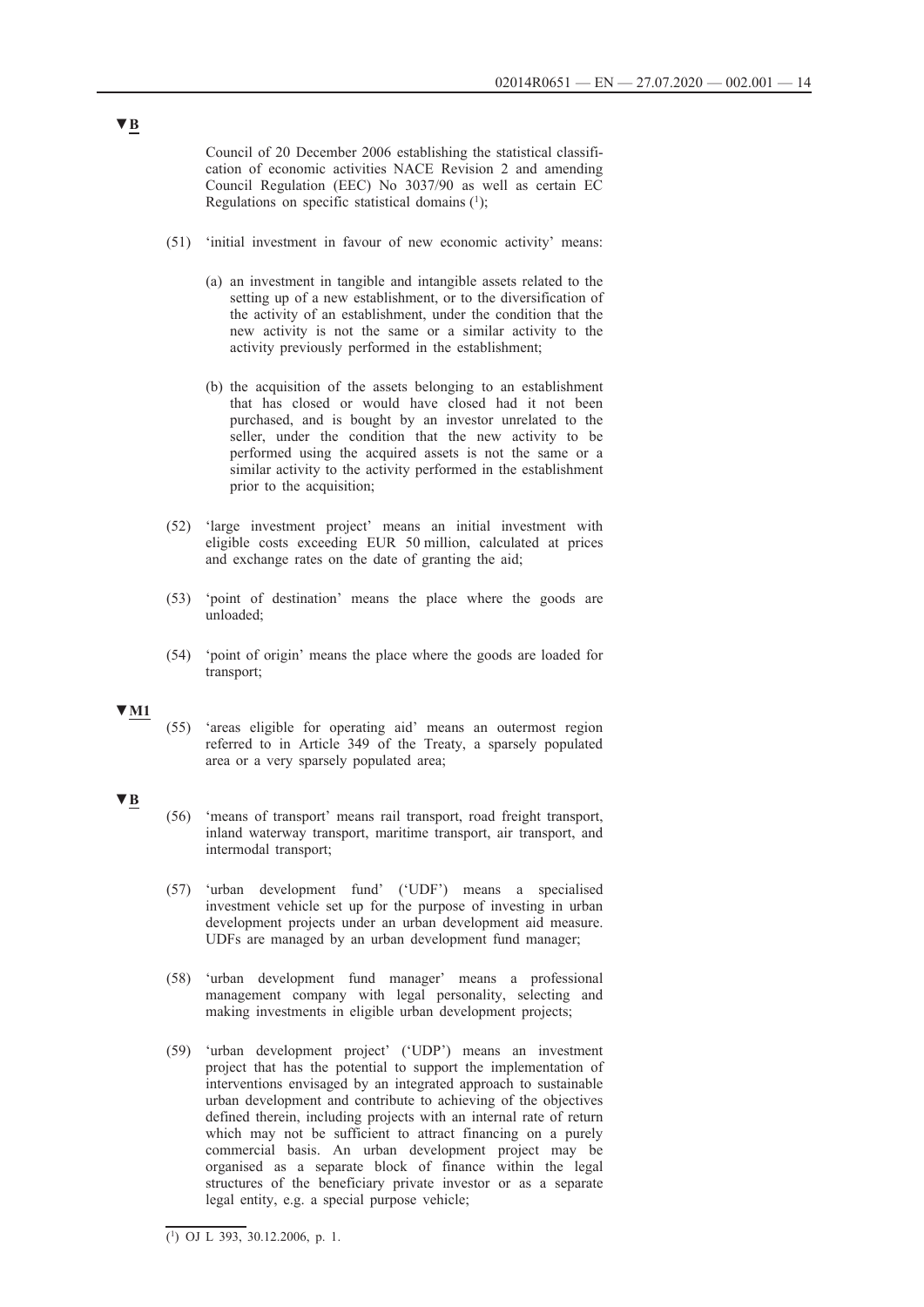- (60) 'integrated sustainable urban development strategy' means a strategy officially proposed and certified by a relevant local authority or public sector agency, defined for a specific urban geographic area and period, that set out integrated actions to tackle the economic, environmental, climate, demographic and social challenges affecting urban areas;
- (61) 'in-kind contribution' means the contribution of land or real estate where the land or real estate forms part of the urban development project;

### **▼M1**

(61a) 'relocation' means a transfer of the same or similar activity or part thereof from an establishment in one contracting party to the EEA Agreement (initial establishment) to the establishment in which the aided investment takes place in another contracting party to the EEA Agreement (aided establishment). There is a transfer if the product or service in the initial and in the aided establishments serves at least partly the same purposes and meets the demands or needs of the same type of customers and jobs are lost in the same or similar activity in one of the initial establishments of the beneficiary in the EEA;

### **▼B**

#### **Definitions for Aid to SMEs**

- (62) 'employment directly created by an investment project' means employment concerning the activity to which the investment relates, including employment created following an increase in the utilisation rate of the capacity created by the investment;
- (63) 'organisational cooperation' means the development of joint business strategies or management structures, the provision of common services or services to facilitate cooperation, coordinated activities such as research or marketing, the support of networks and clusters, the improvement of accessibility and communication, the use of joint instruments to encourage entrepreneurship and trade with SMEs;
- (64) 'advisory services linked to cooperation' means consulting, assistance and training for the exchange of knowledge and experiences and for improvement of cooperation;
- (65) 'support services linked to cooperation' means the provision of office space, websites, data banks, libraries, market research, handbooks, working and model documents;

#### **Definitions for Aid for access to finance for SMEs**

(66) 'quasi-equity investment' means a type of financing that ranks between equity and debt, having a higher risk than senior debt and a lower risk than common equity and whose return for the holder is predominantly based on the profits or losses of the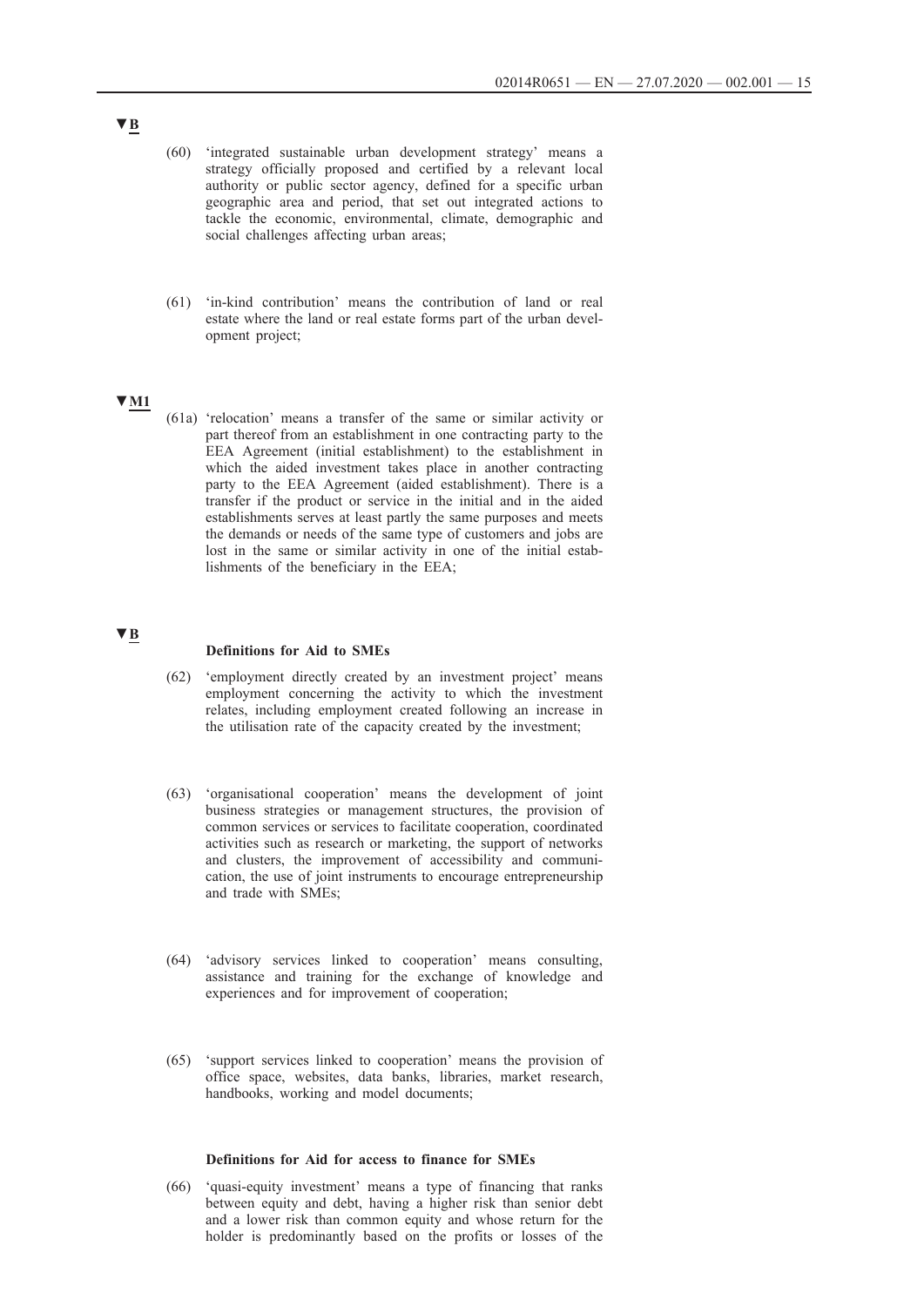underlying target undertaking and which are unsecured in the event of default. Quasi-equity investments can be structured as debt, unsecured and subordinated, including mezzanine debt, and in some cases convertible into equity, or as preferred equity;

- (67) 'guarantee' in the context of sections 1, 3 and 7 of the Regulation means a written commitment to assume responsibility for all or part of a third party's newly originated loan transactions such as debt or lease instruments, as well as quasi-equity instruments.;
- (68) 'guarantee rate' means the percentage of loss coverage by a public investor of each and every transaction eligible under the relevant State aid measure;
- (69) 'exit' means the liquidation of holdings by a financial intermediary or investor, including trade sale, write-offs, repayment of shares/loans, sale to another financial intermediary or another investor, sale to a financial institution and sale by public offering, including an initial public offering (IPO);
- (70) 'financial endowment' means a repayable public investment made to a financial intermediary for the purposes of making investments under a risk finance measure, and where all the proceeds shall be returned to the public investor;
- (71) 'risk finance investment' means equity and quasi-equity investments, loans including leases, guarantees, or a mix thereof to eligible undertakings for the purposes of making new investments;
- (72) 'independent private investor' means a private investor who is not a shareholder of the eligible undertaking in which it invests, including business angels and financial institutions, irrespective of their ownership, to the extent that they bear the full risk in respect of their investment. Upon the creation of a new company, private investors, including the founders, are considered to be independent from that company;
- (73) 'natural person' for the purpose of Articles 21 and 23 means a person other than a legal entity who is not an undertaking for the purposes of Article 107(1) of the Treaty;
- (74) 'equity investment' means the provision of capital to an undertaking, invested directly or indirectly in return for the ownership of a corresponding share of that undertaking;
- (75) 'first commercial sale' means the first sale by a company on a product or service market, excluding limited sales to test the market;
- (76) 'unlisted SME' means an SME which is not listed on the official list of a stock exchange, except for alternative trading platforms.
- (77) 'follow-on investment' means additional risk finance investment in a company subsequent to one or more previous risk finance investment rounds: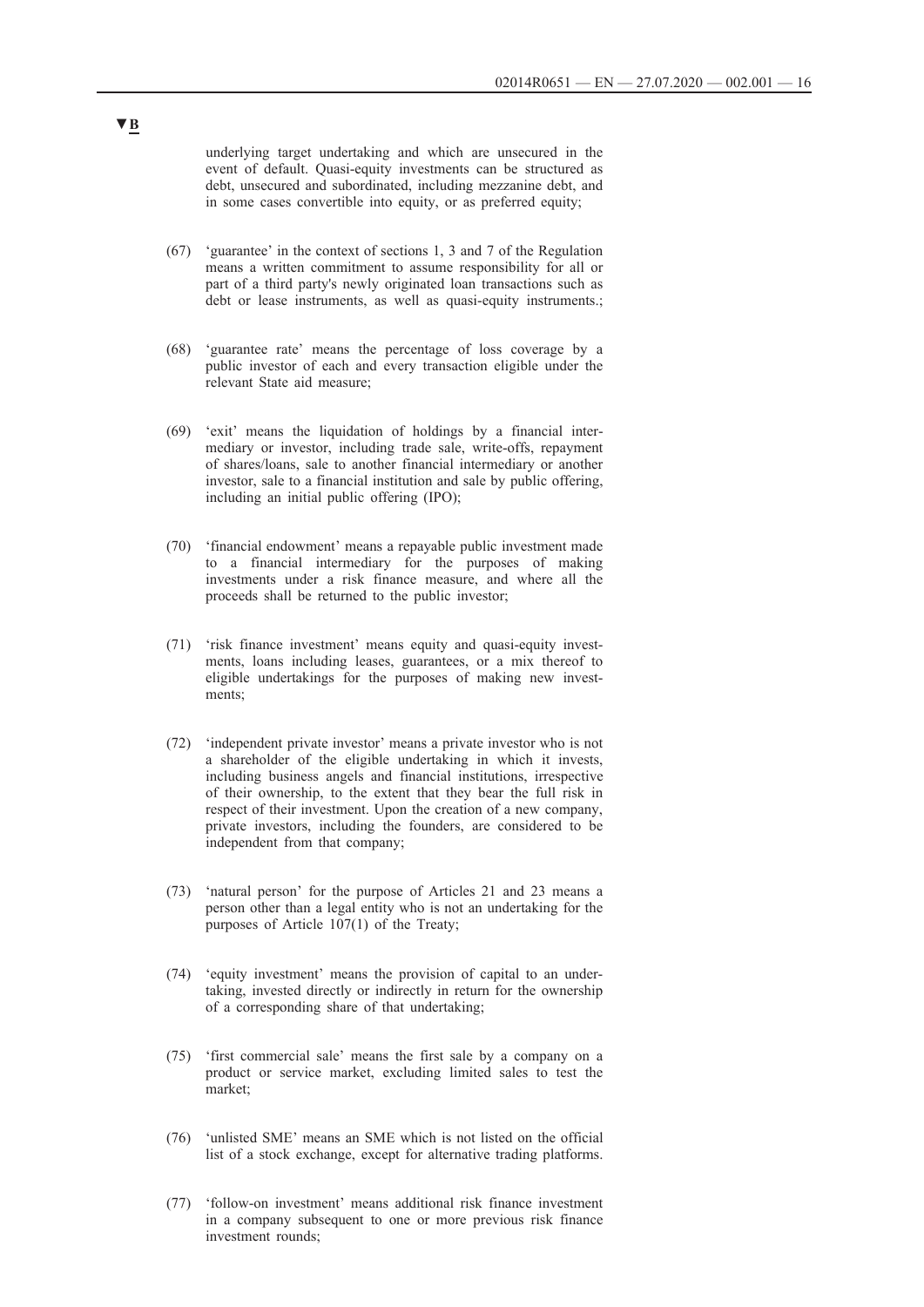- (78) 'replacement capital' means the purchase of existing shares in a company from an earlier investor or shareholder;
- (79) 'entrusted entity' means the European Investment Bank and the European Investment Fund, an international financial institution in which a Member State is a shareholder, or a financial institution established in a Member State aiming at the achievement of public interest under the control of a public authority, a public law body, or a private law body with a public service mission: the entrusted entity can be selected or directly appointed in accordance with the provisions of Directive 2004/18/EC on the coordination of procedures for the award of public works contracts, public supply contracts and public service contracts,  $(1)$ or any subsequent legislation replacing that Directive in full or in part;
- (80) 'innovative enterprise' means an enterprise:
	- (a) that can demonstrate, by means of an evaluation carried out by an external expert that it will in the foreseeable future develop products, services or processes which are new or substantially improved compared to the state of the art in its industry, and which carry a risk of technological or industrial failure, or
	- (b) the research and development costs of which represent at least 10 % of its total operating costs in at least one of the three years preceding the granting of the aid or, in the case of a start-up enterprise without any financial history, in the audit of its current fiscal period, as certified by an external auditor;
- (81) 'alternative trading platform' means a multilateral trading facility as defined in Article 4(1)(15) of Directive 2004/39/EC where the majority of the financial instruments admitted to trading are issued by SMEs;
- (82) 'loan' means an agreement which obliges the lender to make available to the borrower an agreed amount of money for an agreed period of time and under which the borrower is obliged to repay the amount within the agreed period. It may take the form of a loan, or another funding instrument, including a lease, which provides the lender with a predominant component of minimum yield. The refinancing of existing loans shall not be an eligible loan.

#### **Definitions for Aid for research and development and innovation**

(83) 'research and knowledge-dissemination organisation' means an entity (such as universities or research institutes, technology transfer agencies, innovation intermediaries, research-oriented physical or virtual collaborative entities), irrespective of its legal status (organised under public or private law) or way of financing, whose primary goal is to independently conduct fundamental research, industrial research or experimental development or to widely disseminate the results of such activities by way of teaching, publication or knowledge transfer. Where such entity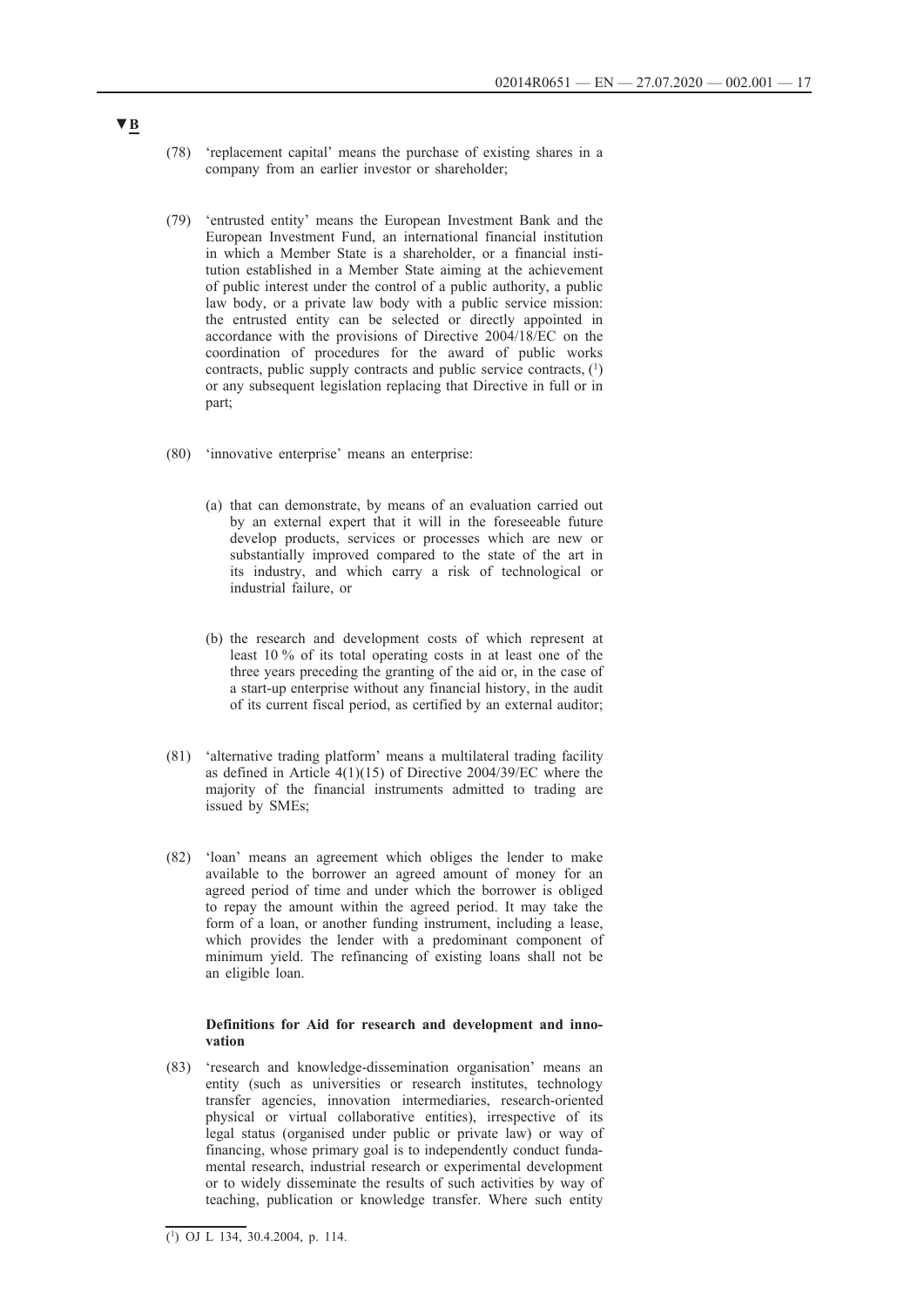also pursues economic activities the financing, the costs and the revenues of those economic activities must be accounted for separately. Undertakings that can exert a decisive influence upon such an entity, in the quality of, for example, shareholders or members, may not enjoy preferential access to the results generated by it;

- (84) 'fundamental research' means experimental or theoretical work undertaken primarily to acquire new knowledge of the underlying foundations of phenomena and observable facts, without any direct commercial application or use in view;
- (85) 'industrial research' means the planned research or critical investigation aimed at the acquisition of new knowledge and skills for developing new products, processes or services or for bringing about a significant improvement in existing products, processes or services. It comprises the creation of components parts of complex systems, and may include the construction of prototypes in a laboratory environment or in an environment with simulated interfaces to existing systems as well as of pilot lines, when necessary for the industrial research and notably for generic technology validation;
- (86) 'experimental development' means acquiring, combining, shaping and using existing scientific, technological, business and other relevant knowledge and skills with the aim of developing new or improved products, processes or services. This may also include, for example, activities aiming at the conceptual definition, planning and documentation of new products, processes or services;

Experimental development may comprise prototyping, demonstrating, piloting, testing and validation of new or improved products, processes or services in environments representative of real life operating conditions where the primary objective is to make further technical improvements on products, processes or services that are not substantially set. This may include the development of a commercially usable prototype or pilot which is necessarily the final commercial product and which is too expensive to produce for it to be used only for demonstration and validation purposes.

Experimental development does not include routine or periodic changes made to existing products, production lines, manufacturing processes, services and other operations in progress, even if those changes may represent improvements;

(87) 'feasibility study' means the evaluation and analysis of the potential of a project, which aims at supporting the process of decision-making by objectively and rationally uncovering its strengths and weaknesses, opportunities and threats, as well as identifying the resources required to carry it through and ultimately its prospects for success;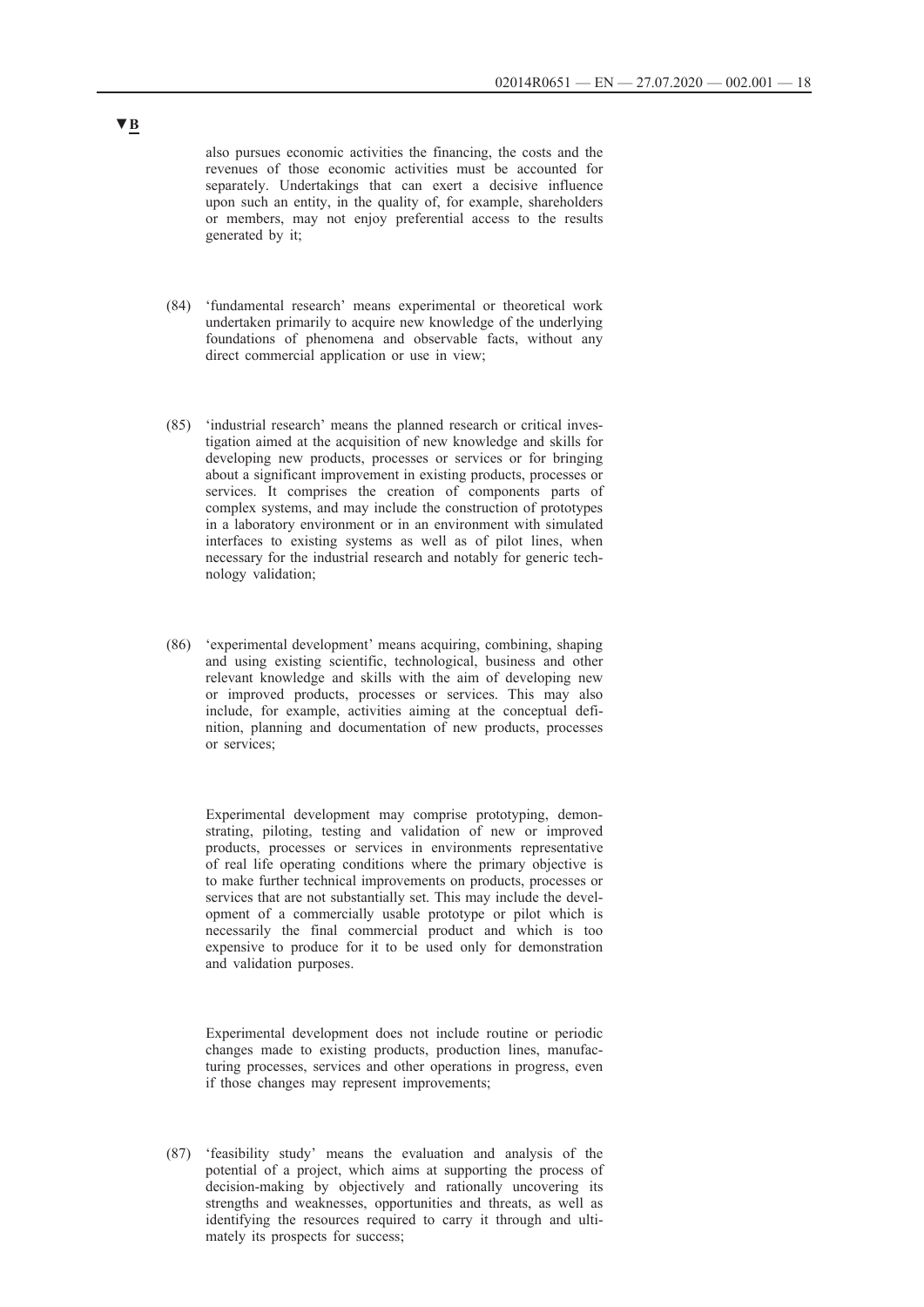- (88) 'personnel costs' means the costs of researchers, technicians and other supporting staff to the extent employed on the relevant project or activity;
- (89) 'arm's length' means that the conditions of the transaction between the contracting parties do not differ from those which would be stipulated between independent enterprises and contain no element of collusion. Any transaction that results from an open, transparent and non-discriminatory procedure is considered as meeting the arm's length principle;
- (90) 'effective collaboration' means collaboration between at least two independent parties to exchange knowledge or technology, or to achieve a common objective based on the division of labour where the parties jointly define the scope of the collaborative project, contribute to its implementation and share its risks, as well as its results. One or several parties may bear the full costs of the project and thus relieve other parties of its financial risks. Contract research and provision of research services are not considered forms of collaboration.
- (91) 'research infrastructure' means facilities, resources and related services that are used by the scientific community to conduct research in their respective fields and covers scientific equipment or sets of instruments, knowledge-based resources such as collections, archives or structured scientific information, enabling information and communication technology-based infrastructures such as grid, computing, software and communication, or any other entity of a unique nature essential to conduct research. Such infrastructures may be 'single-sited' or 'distributed' (an organised network of resources) in accordance with Article 2(a) of Council Regulation (EC) No 723/2009 of 25 June 2009 on the Community legal framework for a European Research Infrastructure Consortium (ERIC) (1);
- (92) 'innovation clusters' means structures or organised groups of independent parties (such as innovative start-ups, small, medium and large enterprises, as well as research and knowledge dissemination organisations, non-for-profit organisations and other related economic actors) designed to stimulate innovative activity through promotion, sharing of facilities and exchange of knowledge and expertise and by contributing effectively to knowledge transfer, networking, information dissemination and collaboration among the undertakings and other organisations in the cluster;
- (93) 'highly qualified personnel' means staff having a tertiary education degree and at least 5 years of relevant professional experience which may also include doctoral training;
- (94) 'innovation advisory services' means consultancy, assistance and training in the fields of knowledge transfer, acquisition, protection and exploitation of intangible assets, use of standards and regulations embedding them;

 $(1)$  OJ L 206, 8.8.2009, p. 1.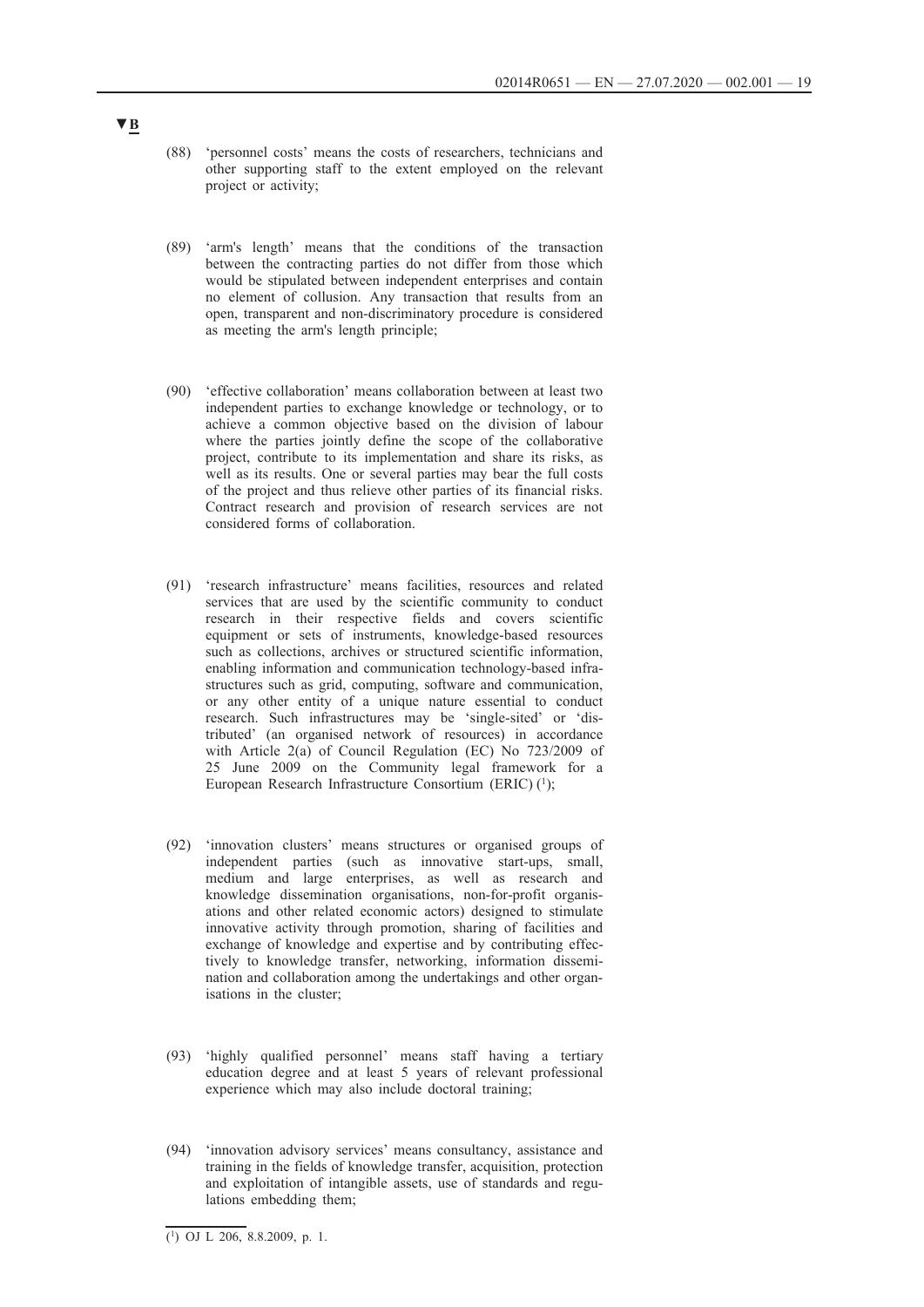- (95) 'innovation support services' means the provision of office space, data banks, libraries, market research, laboratories, quality labelling, testing and certification for the purpose of developing more effective products, processes or services;
- (96) 'organisational innovation' means the implementation of a new organisational method in an undertaking's business practices, workplace organisation or external relations, excluding changes that are based on organisational methods already in use in the undertaking, changes in management strategy, mergers and acquisitions, ceasing to use a process, simple capital replacement or extension, changes resulting purely from changes in factor prices, customisation, localisation, regular, seasonal and other cyclical changes and trading of new or significantly improved products;
- (97) 'process innovation' means the implementation of a new or significantly improved production or delivery method (including significant changes in techniques, equipment or software), excluding minor changes or improvements, increases in production or service capabilities through the addition of manufacturing or logistical systems which are very similar to those already in use, ceasing to use a process, simple capital replacement or extension, changes resulting purely from changes in factor prices, customisation, localisation, regular, seasonal and other cyclical changes and trading of new or significantly improved products;
- (98) 'secondment' means temporary employment of staff by a beneficiary with the right for the staff to return to the previous employer;

**Definitions for aid for disadvantaged workers and for workers with disabilities**

- (99) 'severely disadvantaged worker' means any person who:
	- (a) has not been in regular paid employment for at least 24 months; or
	- (b) has not been in regular paid employment for at least 12 months and belongs to one of the categories (b) to  $(g)$ mentioned under the definition of 'disadvantaged worker'.
- (100) 'sheltered employment' means employment in an undertaking where at least 30 % of workers are workers with disabilities;

#### **Definitions applying to aid for environmental protection**

(101) 'environmental protection' means any action designed to remedy or prevent damage to physical surroundings or natural resources by a beneficiary's own activities, to reduce risk of such damage or to lead to a more efficient use of natural resources, including energy-saving measures and the use of renewable sources of energy;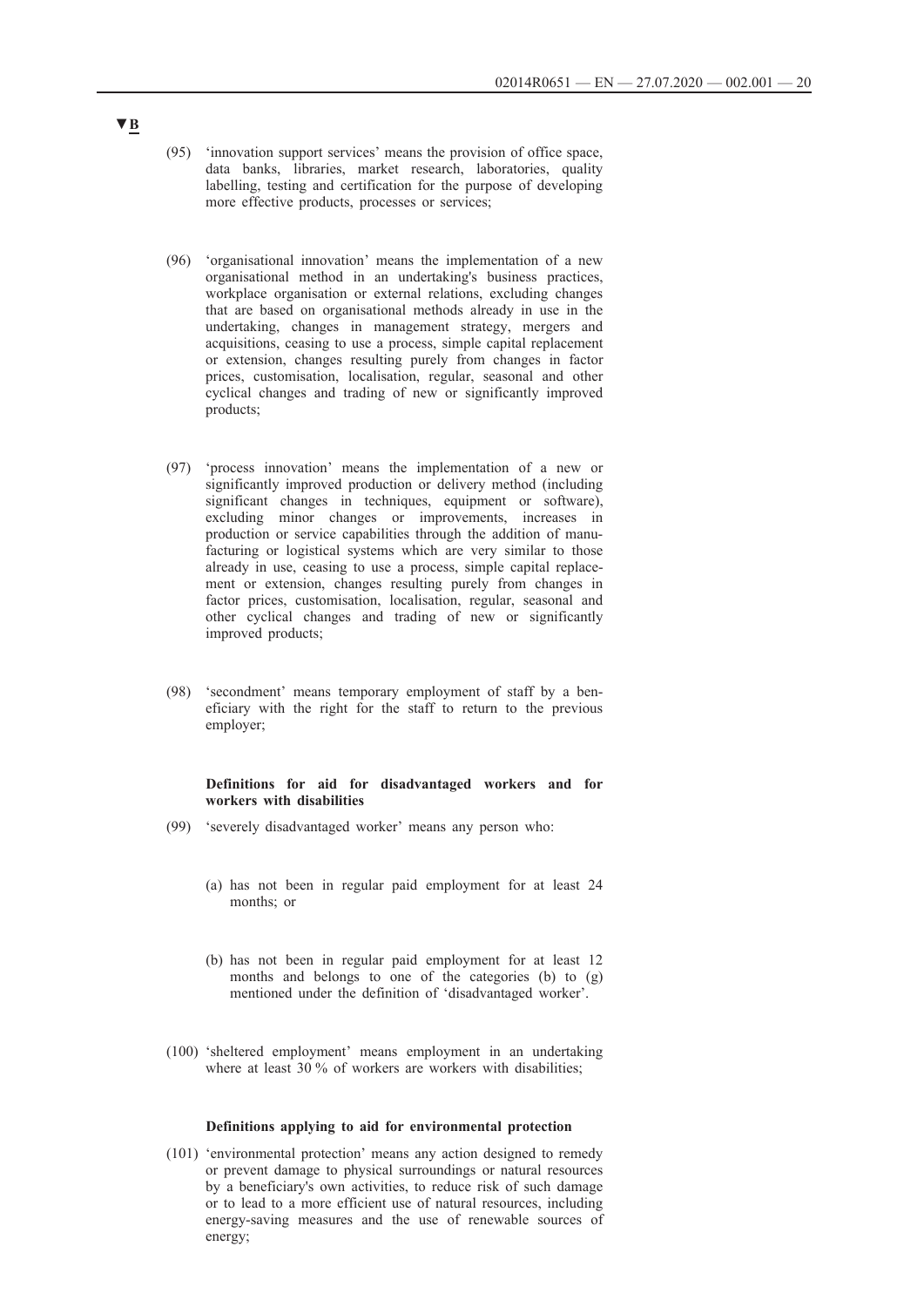(102) 'Union standard' means:

- (a) a mandatory Union standard setting the levels to be attained in environmental terms by individual undertakings; or
- (b) the obligation under Directive 2010/75/EU of the European Parliament and of the Council  $(1)$  to use the best available techniques (BAT) and ensure that emission levels of pollutants are not higher than they would be when applying BAT; for the cases where emission levels associated with the BAT have been defined in implementing acts adopted under Directive 2010/75/EU, those levels will be applicable for the purpose of this Regulation; where those levels are expressed as a range, the limit where the BAT is first achieved will be applicable;
- (103) 'energy efficiency' means an amount of saved energy determined by measuring and/or estimating consumption before and after implementation of an energy-efficiency improvement measure, whilst ensuring normalisation for external conditions that affect energy consumption;
- (104) 'energy efficiency project' means an investment project that increases the energy efficiency of a building;
- (105) 'energy efficiency fund (EEF)' means a specialised investment vehicle set up for the purpose of investing in energy efficiency projects aimed at improving the energy efficiency of buildings in both the domestic and non-domestic sectors. EEFs are managed by an energy efficiency fund manager;
- (106) 'energy efficiency fund manager' means a professional management company with a legal personality, selecting and making investments in eligible energy efficiency projects;
- (107) 'high-efficiency cogeneration' means cogeneration which satisfies the definition of high efficiency cogeneration as set out in Article 2(34) of Directive 2012/27/EU of the European Parliament and of the Council of 25 October 2012 on energy efficiency, amending Directives 2009/125/EC and 2010/30/EU and repealing Directives 2004/8/EC and 2006/32/EC (2);
- (108) 'cogeneration' or combined heat and power (CHP) means the simultaneous generation in one process of thermal energy and electrical and/or mechanical energy;
- (109) 'energy from renewable energy sources' means energy produced by plants using only renewable energy sources, as well as the share in terms of calorific value of energy produced from renewable energy sources in hybrid plants which also use conventional energy sources. It includes renewable electricity used for filling storage systems, but excludes electricity produced as a result of storage systems;
- (110) 'renewable energy sources' means the following renewable nonfossil energy sources: wind, solar, aerothermal, geothermal, hydrothermal and ocean energy, hydropower, biomass, landfill gas, sewage treatment plant gas and biogases;

<sup>(1)</sup> OJ L 24, 29.1.2008, p. 8.

<sup>(2)</sup> OJ L 315, 14.11.2012, p. 1.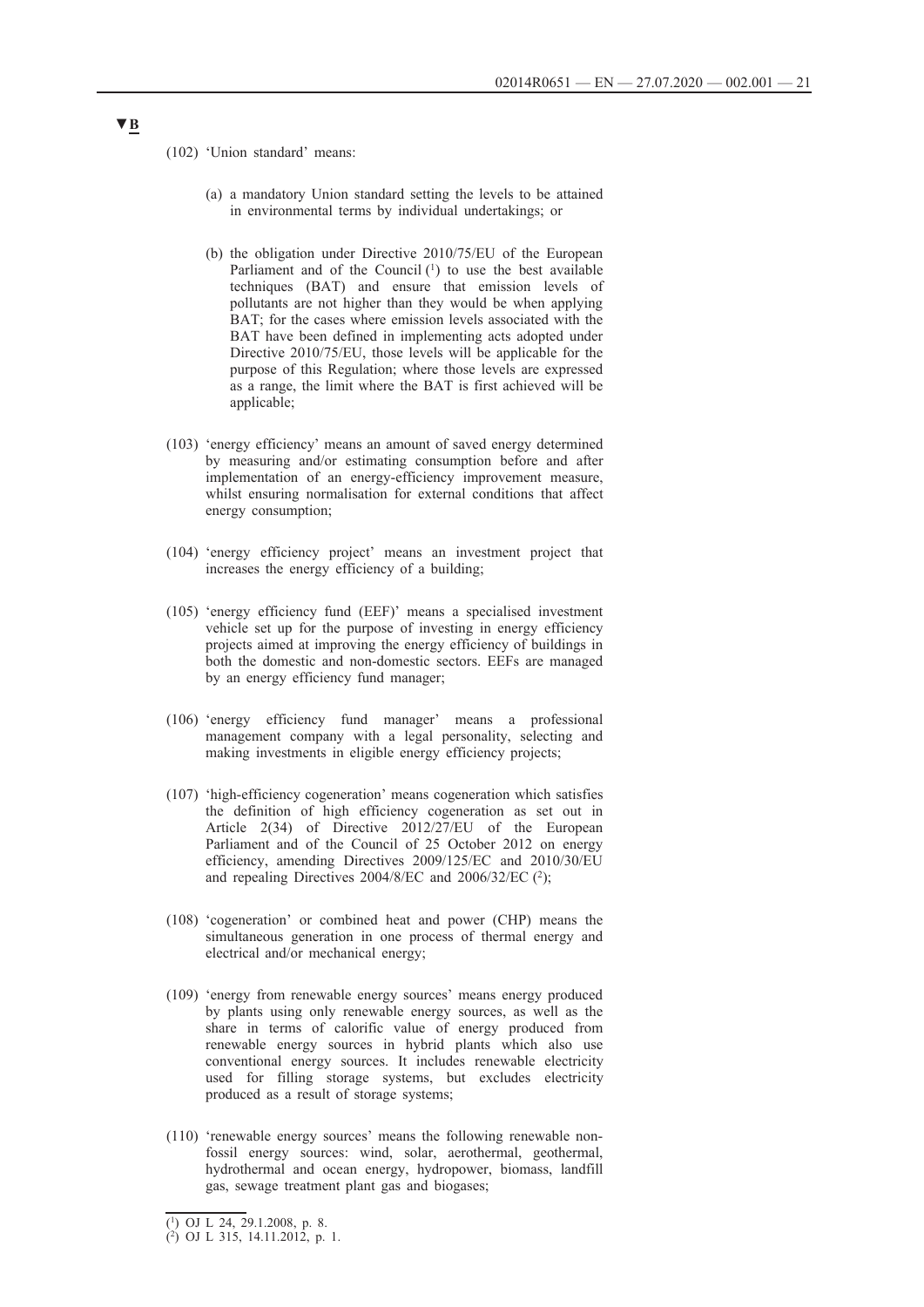- (111) 'biofuel' means liquid or gaseous fuel for transport produced from biomass;
- (112) 'sustainable biofuel' means a biofuel fulfilling the sustainability criteria set out in Article 17 of Directive 2009/28/EC;
- (113) 'food based biofuel' means a biofuel produced from cereal and other starch rich crops, sugars and oil crops as defined in the Commission's Proposal for a Directive of the European Parliament and of the Council amending Directive 98/70/EC relating to the quality of petrol and diesel fuels and amending Directive 2009/28/EC on the promotion of the use of energy from renewable sources  $(1)$ ;
- (114) 'new and innovative technology' means a new and unproven technology compared to the state of the art in the industry, which carries a risk of technological or industrial failure and is not an optimisation or scaling up of an existing technology;
- (115) 'balancing responsibilities' means responsibility for imbalances (deviations between generation, consumption and commercial transactions) of a market participant or its chosen representative, referred to as the 'Balance Responsible Party', within a given period of time, referred to as the 'Imbalance Settlement Period';
- (116) 'standard balancing responsibilities' means non-discriminatory balancing responsibilities across technologies which do not exempt any generator from those responsibilities;
- (117) 'biomass' means the biodegradable fraction of products, waste and residues from agriculture (including vegetal and animal substances), forestry and related industries including fisheries and aquaculture, as well as biogases and the biodegradable fraction of industrial and municipal waste;
- (118) 'total levelized costs of producing energy' is a calculation of the cost of generating electricity at the point of connection to a load or electricity grid. It includes the initial capital, discount rate, as well as the costs of continuous operation, fuel, and maintenance;
- (119) 'environmental tax' means a tax with a specific tax base that has a clear negative effect on the environment or which seeks to tax certain activities, goods or services so that the environmental costs may be included in their price and/or so that producers and consumers are oriented towards activities which better respect the environment;
- (120) 'Union minimum tax level' means the minimum level of taxation provided for in the Union legislation; for energy products and electricity it means the minimum level of taxation laid down in Annex I to Council Directive 2003/96/EC of 27 October 2003 restructuring the Community framework for the taxation of energy products and electricity  $(2)$ ;

<sup>(1)</sup> COM (2012) 595, 17.10.2012.

<sup>(2)</sup> OJ L 283, 31.10.2003, p. 51.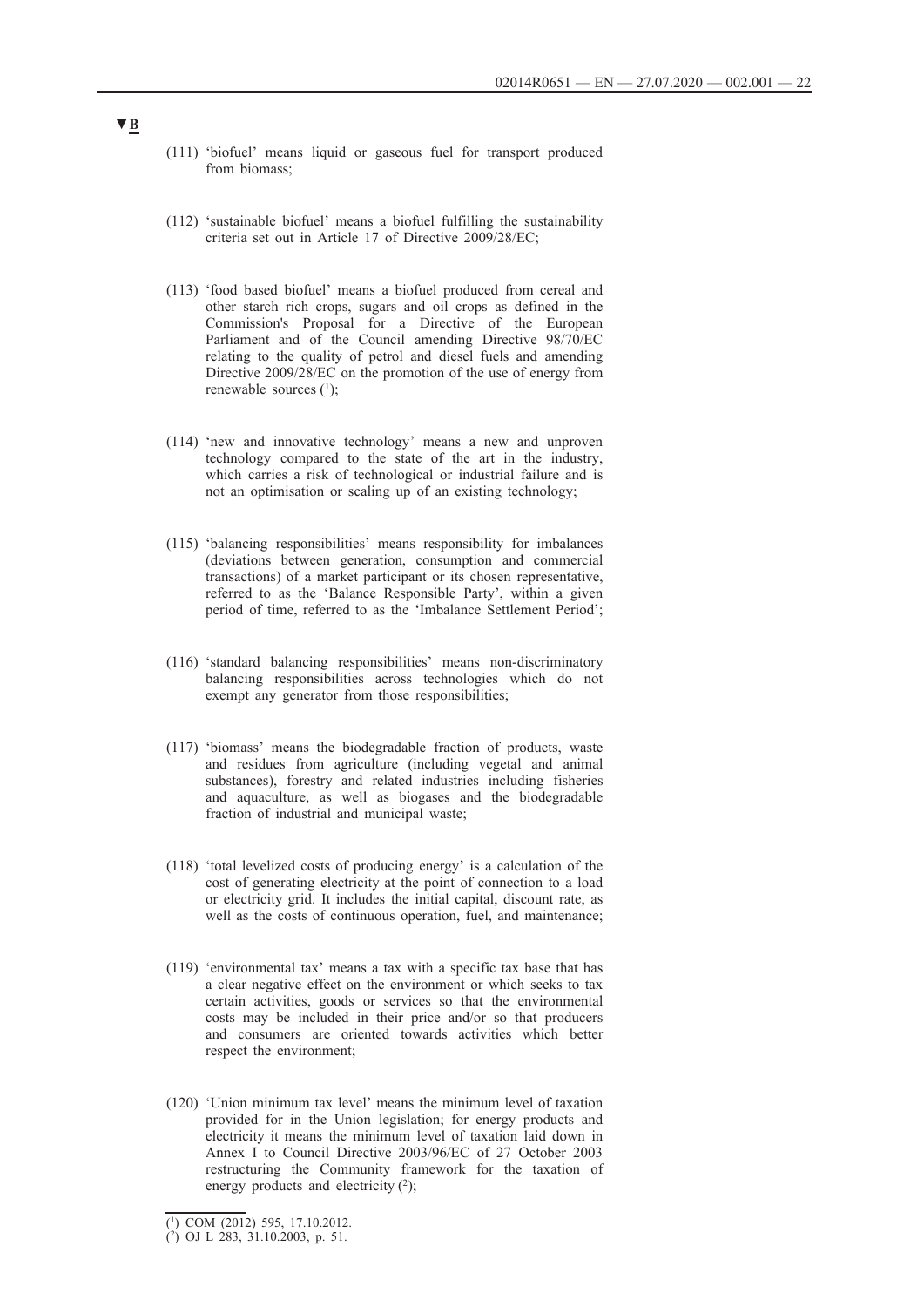- (121) 'contaminated site' means a site where there is a confirmed presence, caused by man, of hazardous substances of such a level that they pose a significant risk to human health or the environment taking into account current and approved future use of the land;
- (122) 'polluter pays principle' or 'PPP' means that the costs of measures to deal with pollution should be borne by the polluter who causes the pollution;
- (123) 'pollution' means the damage caused by a polluter directly or indirectly damaging the environment, or by creating conditions leading to such damage to physical surroundings or natural resources;
- (124) 'energy efficient district heating and cooling' means a district heating and cooling system which satisfies the definition of efficient district heating and cooling system set out in Article 2(41) and (42) of Directive 2012/27/EU. The definition includes the heating/cooling production plants and the network (including related facilities) necessary to distribute the heat/ cooling from the production units to the customer premises;
- (125) 'polluter' means someone who directly or indirectly damages the environment or who creates conditions leading to such damage.
- (126) 're-use' means any operation by which products or components that are not waste are used again for the same purpose for which they were conceived;
- (127) 'preparing for re-use' means checking, cleaning or repairing recovery operations, by which products or components of products that have become waste are prepared so that they can be re-used without any other pre-processing;
- (128) 'recycling' means any recovery operation by which waste materials are reprocessed into products, materials or substances whether for the original or other purposes. It includes the reprocessing of organic material but does not include energy recovery and the reprocessing into materials that are to be used as fuels or for backfilling operations;
- (129) 'state of the art' means a process in which the re-use of a waste product to manufacture an end product is economically profitable normal practice. Where appropriate, the concept of state of the art must be interpreted from a Union technological and internal market perspective;
- (130) 'energy infrastructure' means any physical equipment or facility which is located within the Union or linking the Union to one or more third countries and falling under the following categories:
	- (a) concerning electricity:
		- (i) infrastructure for transmission, as defined in Article 2(3) by Directive 2009/72/EC of 13 July 2009 concerning common rules for internal market in electricity  $(1)$ ;

 $(1)$  OJ L 211, 14.8.2009, p. 55.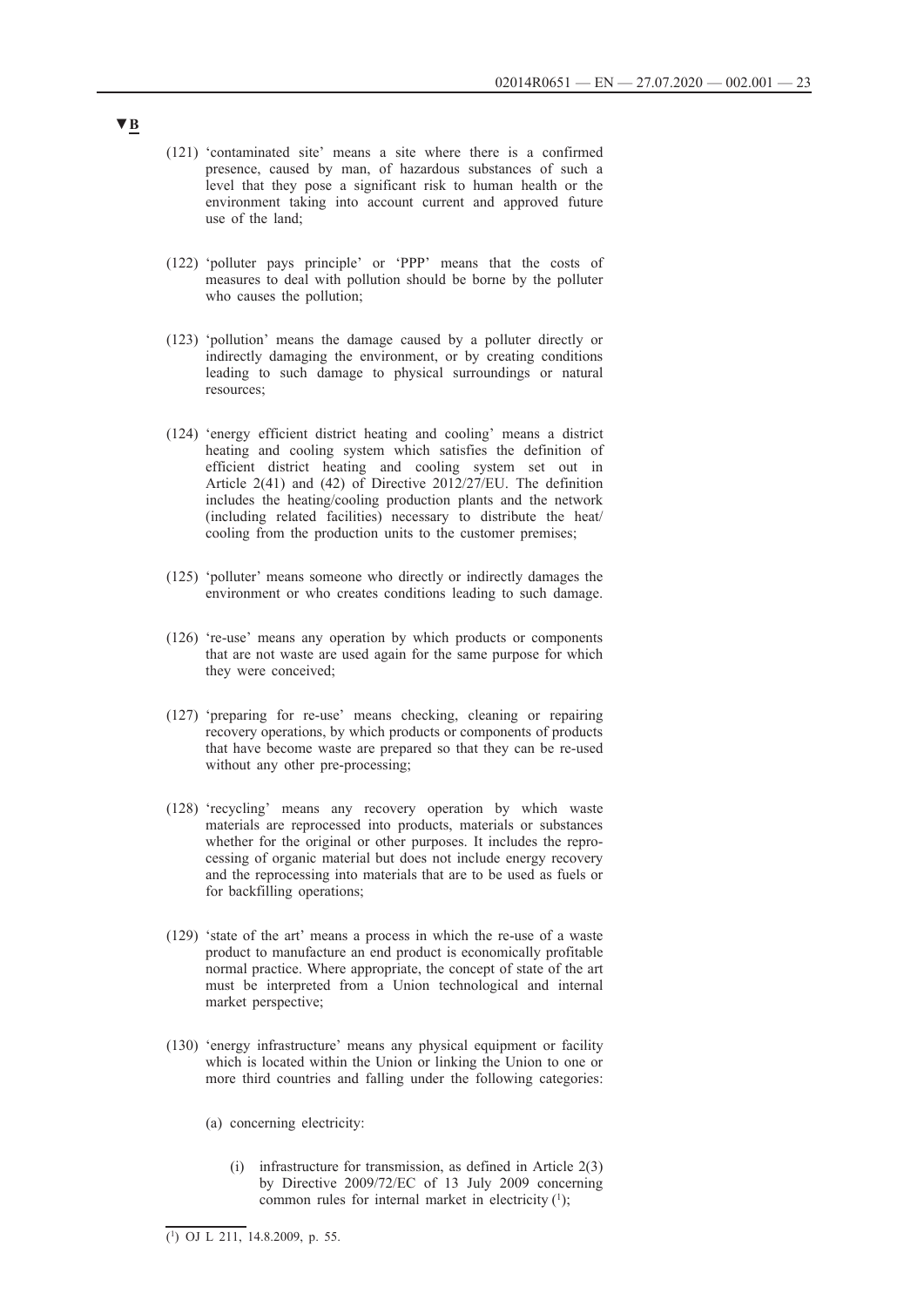- (ii) infrastructure for distribution, as defined in Article 2(5) by Directive 2009/72/EC;
- (iii) electricity storage, defined as facilities used for storing electricity on a permanent or temporary basis in aboveground or underground infrastructure or geological sites, provided they are directly connected to high-voltage transmission lines designed for a voltage of 110 kV or more;
- (iv) any equipment or installation essential for the systems defined in points (i) to (iii) to operate safely, securely and efficiently, including protection, monitoring and control systems at all voltage levels and substations; and
- (v) smart grids, defined as any equipment, line, cable or installation, both at transmission and low and medium voltage distribution level, aiming at two-way digital communication, real-time or close to real-time, interactive and intelligent monitoring and management of electricity generation, transmission, distribution and consumption within an electricity network in view of developing a network efficiently integrating the behaviour and actions of all users connected to it generators, consumers and those that do both — in order to ensure an economically efficient, sustainable electricity system with low losses and high quality and security of supply and safety;
- (b) concerning gas:
	- (i) transmission and distribution pipelines for the transport of natural gas and bio gas that form part of a network, excluding high-pressure pipelines used for upstream distribution of natural gas;
	- (ii) underground storage facilities connected to the highpressure gas pipelines mentioned in point (i);
	- (iii) reception, storage and regasification or decompression facilities for liquefied natural gas ('LNG') or compressed natural gas ('CNG'); and
	- (iv) any equipment or installation essential for the system to operate safely, securely and efficiently or to enable bidirectional capacity, including compressor stations;
- (c) concerning oil:
	- (i) pipelines used to transport crude oil;
	- (ii) pumping stations and storage facilities necessary for the operation of crude oil pipelines; and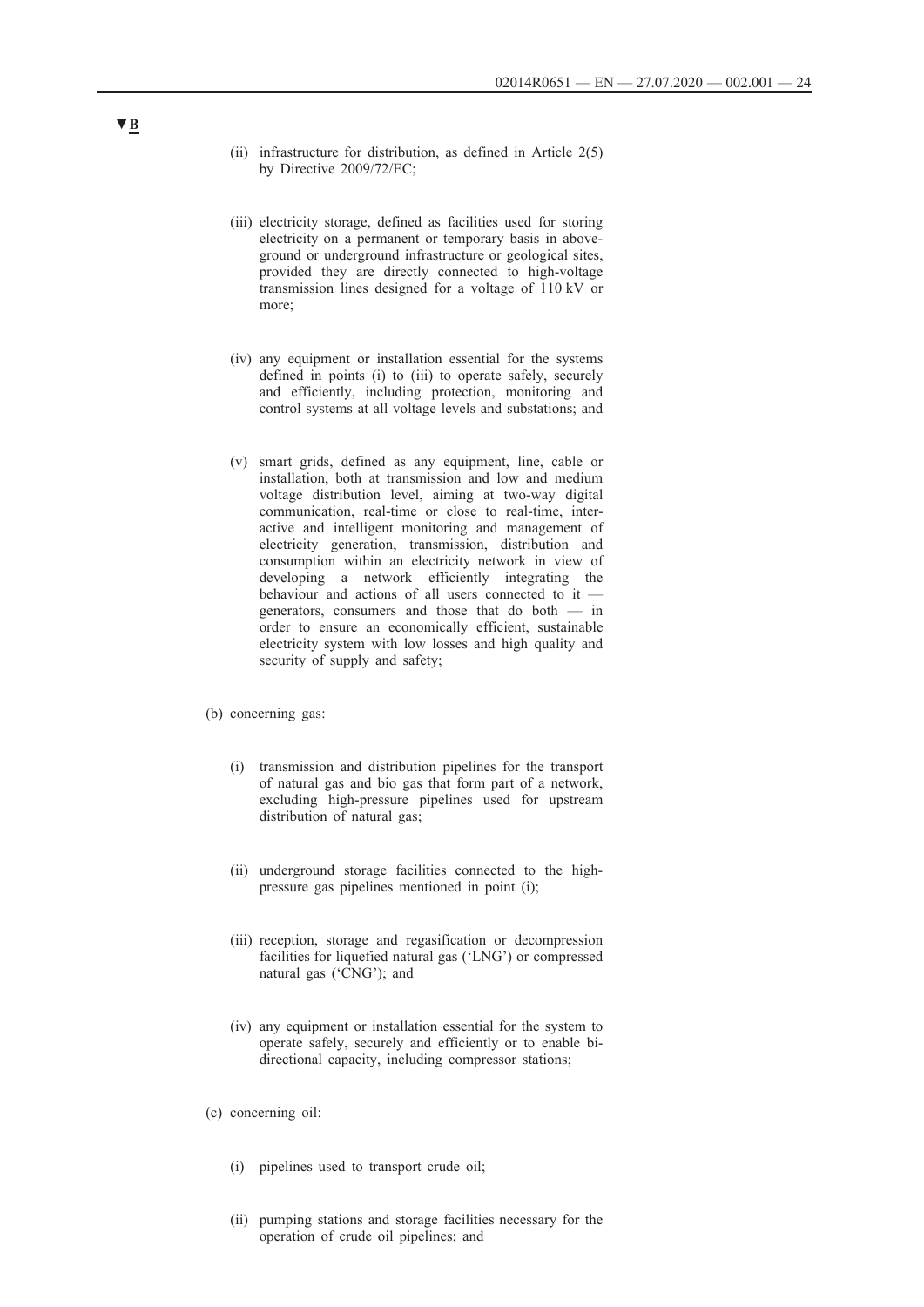- (iii) any equipment or installation essential for the system in question to operate properly, securely and efficiently, including protection, monitoring and control systems and reverse-flow devices;
- (d) concerning  $CO<sub>2</sub>$ : networks of pipelines, including associated booster stations, for the transport of  $CO<sub>2</sub>$  to storage sites, with the aim to inject the  $CO<sub>2</sub>$  in suitable underground geological formations for permanent storage;
- (131) 'internal energy market legislation' includes Directive 2009/72/EC of the European Parliament and of the Council of 13 July 2009 concerning common rules for the internal market in electricity, Directive 2009/73/EC of the European Parliament and of the Council of 13 July 2009 concerning common rules for the internal market in natural gas  $(1)$ , Regulation (EC) No 713/2009 of the European Parliament and of the Council of 13 July 2009 establishing an Agency for the Cooperation of Energy Regulators (2); Regulation (EC) No 714/2009 of the European Parliament and of the Council of 13 July 2009 on conditions for access to the network for cross-border exchanges (3) and Regulation (EC) No 715/2009 of the European Parliament and of the Council of 13 July 2009 on conditions for access to the natural gas transmission networks  $(4)$  or any subsequent legislation replacing these acts in full or in part;

#### **Definitions applying to social aid for transport for residents of remote regions**

(132) 'normal residence' means the place where a natural person lives for at least 185 days, in each calendar year, because of personal and occupational ties; in the case of a person whose occupational ties are in a different place from his/her personal ties and who lives in two or more Member States, the place of normal residence is regarded as the place of his/her personal ties provided that he/she returns there regularly; where a person is living in a Member State in order to carry out a task of a set duration, the place of residence is still regarded as being the place of his/her personal ties, irrespective of whether he/she returns there during the course of this activity; attendance at a university or school in another Member State does not constitute a transfer of normal residence; alternatively, 'normal residence' shall have the meaning attributed to it in Member States' national law.

#### **Definitions for aid for broadband infrastructures**

- (133) 'basic broadband''Basic broadband networks' means networks with basic functionalities which are based on technology platforms such as asymmetric digital subscriber lines (up to ADSL2+ networks), non-enhanced cable (e.g. DOCSIS 2.0), mobile networks of third generation (UMTS) and satellite systems;
- (134) 'broadband-related civil engineering works' means the civil engineering works which are necessary for the deployment of a broadband network, such as digging up a road in order to enable the placement of (broadband) ducts.

<sup>(1)</sup> OJ L 211, 14.8.2009, p. 94.

 $(2)$  OJ L 211, 14.8.2009, p. 1.

<sup>(3)</sup> OJ L 211, 14.8.2009, p. 15.

<sup>(4)</sup> OJ L 211, 14.8.2009, p. 36.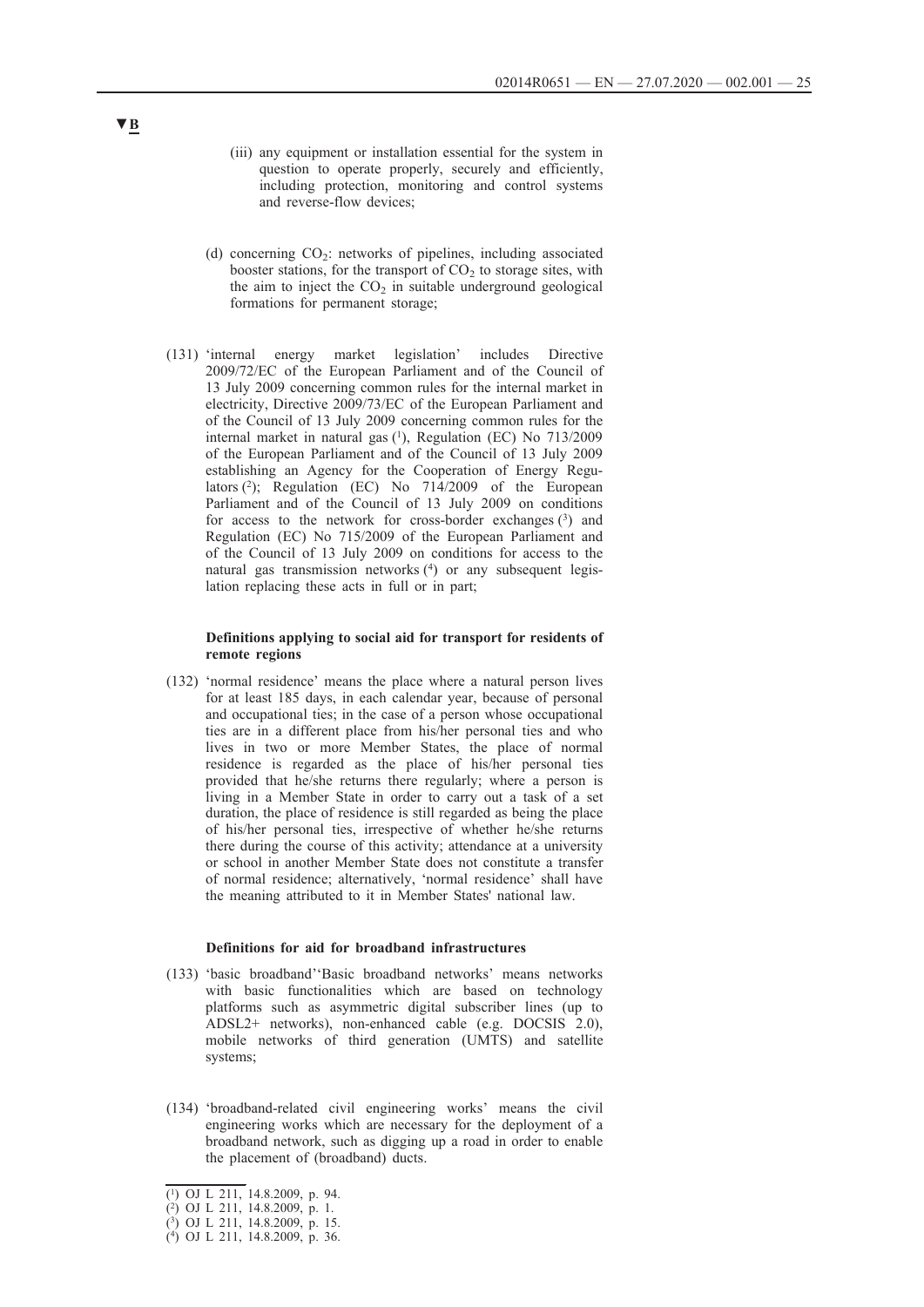- (135) 'ducts' means underground pipes or conduits used to house (fibre, copper or coax) cables of a broadband network.
- (136) 'physical unbundling' grants access to the end-consumer access line and allows competitors' own transmission systems to directly transmit over it.
- (137) 'passive broadband infrastructure' means a broadband network without any active component. It typically comprises civil engineering infrastructure, ducts and dark fibre and street cabinets.
- (138) 'next generation access (NGA) networks' means advanced networks which have at least the following characteristics: (a) deliver services reliably at a very high speed per subscriber through optical (or equivalent technology) backhaul sufficiently close to user premises to guarantee the actual delivery of the very high speed; (b) support a variety of advanced digital services including converged all-IP services, and (c) have substantially higher upload speeds (compared to basic broadband networks). At the current stage of market and technological development, NGA networks are: (a) fibre-based access networks (FTTx), (b) advanced upgraded cable networks and (c) certain advanced wireless access networks capable of delivering reliable highspeeds per subscriber.
- (139) 'wholesale access' means access which enables an operator to utilise the facilities of another operator. The widest possible access to be provided over the relevant network shall include, on the basis of the current technological developments, at least the following access products. For FTTH/FTTB networks: ducts access, access to dark fibre, unbundled access to the local loop, and bitstream access. For cable networks: duct access and bitstream access. For FTTC networks: duct access, sub-loop unbundling and bit-stream access. For passive network infrastructure: duct access, access to dark fibre and/or unbundled access to the local loop. For ADSL-based broadband networks: unbundled access to the local loop, bit-stream access. For mobile or wireless networks: bit-stream, sharing of physical masts and access to the backhaul networks. For satellite platforms: bitstream access.

#### **Definitions for aid for culture and heritage conservation**

- (140) 'difficult audiovisual works': means the works identified as such by Member States on the basis of pre-defined criteria when setting up schemes or granting the aid and may include films whose sole original version is in a language of a Member State with a limited territory, population or language area, short films, films by first-time and second-time directors, documentaries, or low budget or otherwise commercially difficult works.
- (141) Development Assistance Committee (DAC) List of the OECD: means all countries and territories that are eligible to receive official development assistance and included in the list compiled by the Organisation for Economic Cooperation and Development (OECD);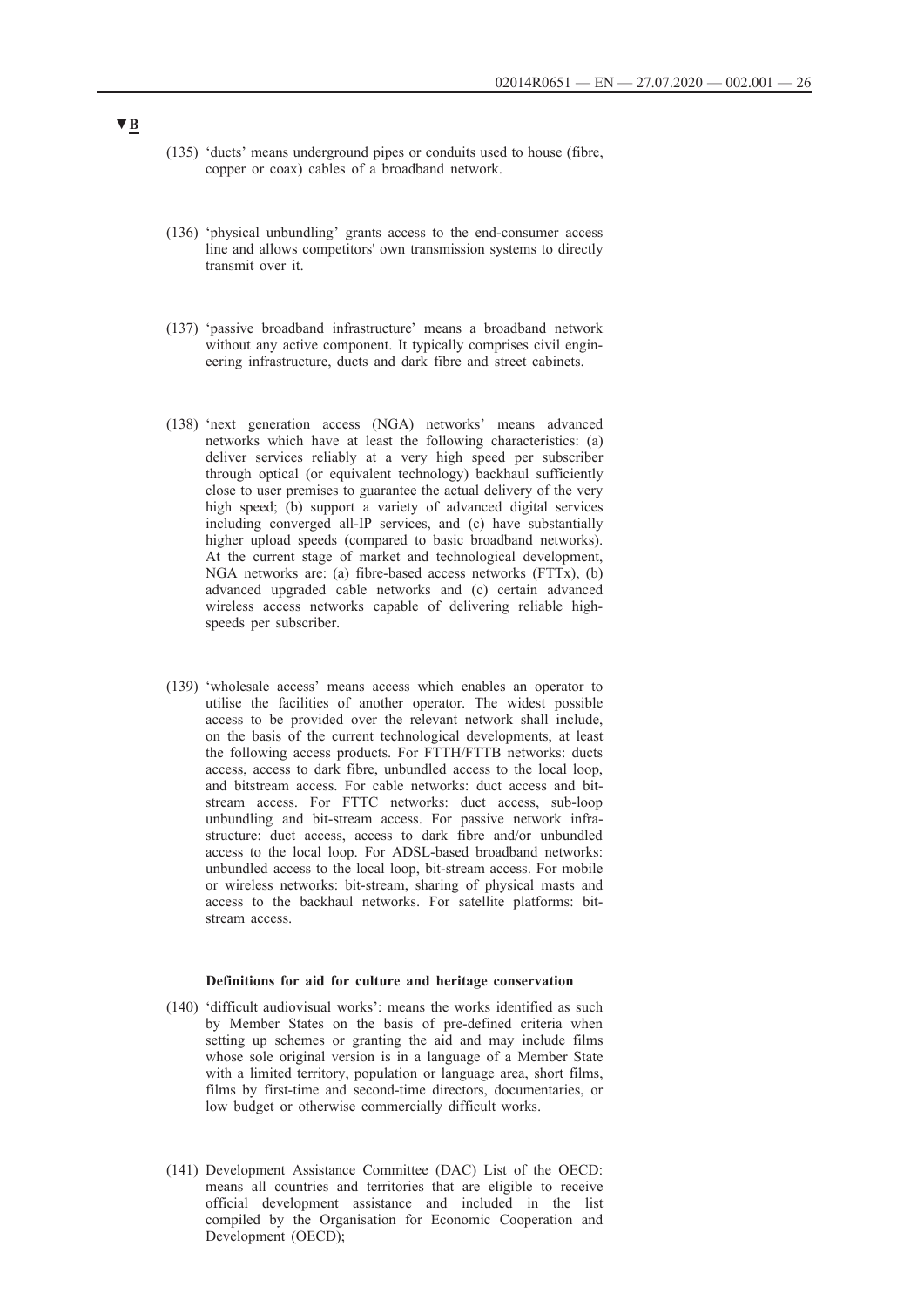(142) 'reasonable profit' shall be determined with respect to the typical profit for the sector concerned. In any event, a rate of return on capital that does not exceed the relevant swap rate plus a premium of 100 basis points will be considered to be reasonable.

#### **Definitions for aid for sport and multifunctional recreational infrastructures**

(143) 'professional sport' means the practice of sport in the nature of gainful employment or remunerated service, irrespective of whether or not a formal labour contract has been established between the professional sportsperson and the relevant sport organisation, where the compensation exceeds the cost of participation and constitutes a significant part of the income for the sportsperson. Travel and accommodation expenses to participate to the sport event shall not be considered as compensation for the purposes of this Regulation.

### **▼M1**

#### **Definitions for Aid for regional airports**

- (144) 'airport infrastructure' means infrastructure and equipment for the provision of airport services by the airport to airlines and the various service providers, including runways, terminals, aprons, taxiways, centralised ground handling infrastructure and any other facilities that directly support the airport services, excluding infrastructure and equipment which is primarily necessary for pursuing non-aeronautical activities;
- (145) 'airline' means any airline with a valid operating licence issued by a Member State or a Member of the Common European Aviation Area pursuant to Regulation (EC) No 1008/2008 of the European Parliament and of the Council  $(1)$ ;
- (146) 'airport' means an entity or group of entities performing the economic activity of providing airport services to airlines;
- (147) 'airport services' means services provided to airlines by an airport or any of its subsidiaries, to ensure the handling of aircraft, from landing to take-off, and of passengers and freight, so as to enable airlines to provide air transport services, including the provision of ground handling services and the provision of centralised ground handling infrastructure;
- (148) 'average annual passenger traffic' means a figure determined on the basis of the inbound and outbound passenger traffic during the two financial years preceding that in which the aid is granted;
- (149) 'centralised ground handling infrastructure' means infrastructure which is normally operated by the airport manager and put at the disposal of the various providers of ground handling services active at the airport in exchange for remuneration, excluding equipment owned or operated by the providers of ground handling services;
- (150) 'high-speed train' means a train capable of reaching speeds of over 200 km/h;

<sup>(1)</sup> Regulation (EC) No 1008/2008 of the European Parliament and of the Council of 24 September 2008 on common rules for the operation of air services in the Community (OJ L 293, 31.10.2008, p. 3).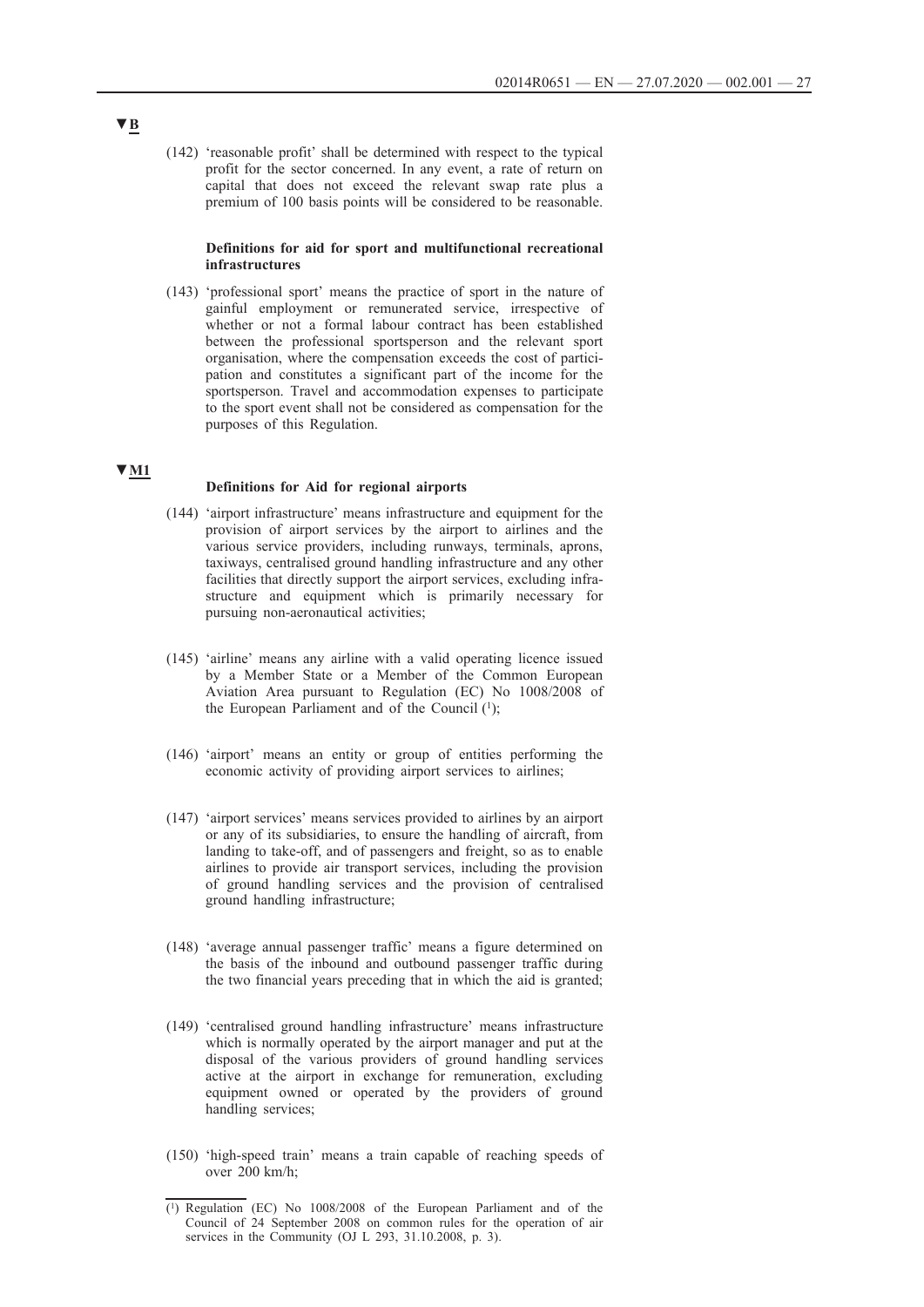- (151) 'ground handling services' means services provided to airport users at airports as described in the Annex to Council Directive 96/67/EC (1);
- (152) 'non-aeronautical activities' means commercial services to airlines or other users of the airport, including ancillary services to passengers, freight forwarders or other service providers, renting out of offices and shops, car parking and hotels;
- (153) 'regional airport' means an airport with average annual passenger traffic of up to 3 million passengers;

### **Definitions for Aid for ports**

- (154) 'port' means an area of land and water made up of such infrastructure and equipment, so as to permit the reception of waterborne vessels, their loading and unloading, the storage of goods, the receipt and delivery of those goods and the embarkation and disembarkation of passengers, crew and other persons and any other infrastructure necessary for transport operators in the port;
- (155) 'maritime port' means a port for, principally, the reception of seagoing vessels;
- (156) 'inland port' means a port other than a maritime port, for the reception of inland waterway vessels;
- (157) 'port infrastructure' means infrastructure and facilities for the provision of transport related port services, for example berths used for the mooring of ships, quay walls, jetties and floating pontoon ramps in tidal areas, internal basins, backfills and land reclamation, alternative fuel infrastructure and infrastructure for the collection of ship-generated waste and cargo residues;
- (158) 'port superstructure' means surface arrangements (such as for storage), fixed equipment (such as warehouses and terminal buildings) as well as mobile equipment (such as cranes) located in a port for the provision of transport related port services;
- (159) 'access infrastructure' means any type of infrastructure necessary to ensure access and entry from land or sea and river by users to a port, or in a port, such as roads, rail tracks, channels and locks;
- (160) 'dredging' means the removal of sediments from the bottom of the waterway access to a port, or in a port;
- (161) 'alternative fuel infrastructure' means a fixed, mobile or offshore port infrastructure allowing a port to supply vessels with energy sources such as electricity, hydrogen, biofuels as defined in point (i) of Article 2 of Directive 2009/28/EC, synthetic and paraffinic fuels, natural gas, including biomethane, in gaseous form (compressed natural gas (CNG)) and liquefied form (liquefied natural

### **▼M1**

<sup>(1)</sup> Council Directive 96/67/EC of 15 October 1996 on access to the groundhandling market at Community airports (OJ L 272, 25.10.1996, p. 36).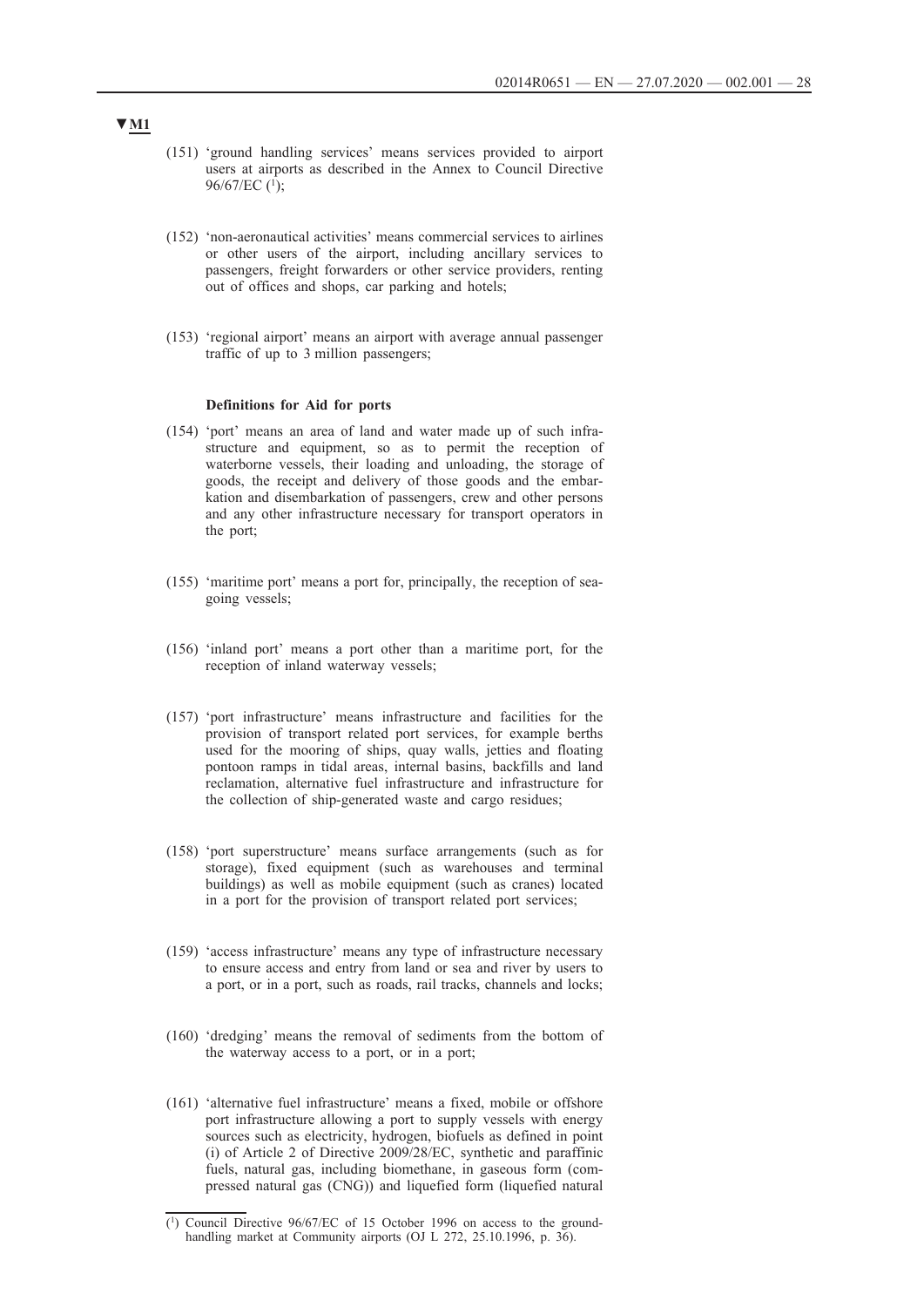gas (LNG)), and liquefied petroleum gas (LPG) which serve, at least partly, as a substitute for fossil oil sources in the energy supply to transport and which have the potential to contribute to its decarbonisation and enhance the environmental performance of the transport sector;

- (162) 'vessels' mean floating structures, whether self-propelled or not, with one or more surface displacement hulls;
- (163) 'sea-going vessels' mean vessels other than those which navigate solely or mainly in inland waterways or in waters within, or closely adjacent to, sheltered waters;
- (164) 'inland waterway vessels' mean vessels intended solely or mainly for navigation on inland waterways or in waters within, or closely adjacent to, sheltered waters;
- (165) 'infrastructure for the collection of ship-generated waste and cargo residues' means fixed, floating or mobile port facilities capable of receiving ship-generated waste or cargo residues as defined in Directive 2000/59/EC of the European Parliament and of the Council  $(1)$ .

### **▼B**

#### *Article 3*

#### **Conditions for exemption**

Aid schemes, individual aid granted under aid schemes and ad hoc aid shall be compatible with the internal market within the meaning of Article 107(2) or (3) of the Treaty and shall be exempted from the notification requirement of Article 108(3) of the Treaty provided that such aid fulfils all the conditions laid down in Chapter I of this Regulation, as well as the specific conditions for the relevant category of aid laid down in Chapter III of this Regulation.

### *Article 4*

#### **Notification thresholds**

1. This Regulation shall not apply to aid which exceeds the following thresholds:

- (a) for regional investment aid: the 'adjusted aid amount' of aid, as calculated in accordance with the mechanism defined in Article 2, point 20 for an investment with eligible costs of EUR 100 million;
- (b) for regional urban development aid, EUR 20 million as laid down in Article 16(3);
- (c) for investment aid to SMEs: EUR 7,5 million per undertaking per investment project;
- (d) for aid for consultancy in favour of SMEs: EUR 2 million per undertaking, per project;
- (e) for aid to SMEs for participation in fairs: EUR 2 million per undertaking, per year;
- (f) for aid to SMEs for cooperation costs incurred by participating in European Territorial Cooperation projects: EUR 2 million per undertaking, per project;

### **▼M1**

<sup>(1)</sup> Directive 2000/59/EC of the European Parliament and of the Council of 27 November 2000 on port reception facilities for ship-generated waste and cargo residues (OJ L 332, 28.12.2000, p. 81).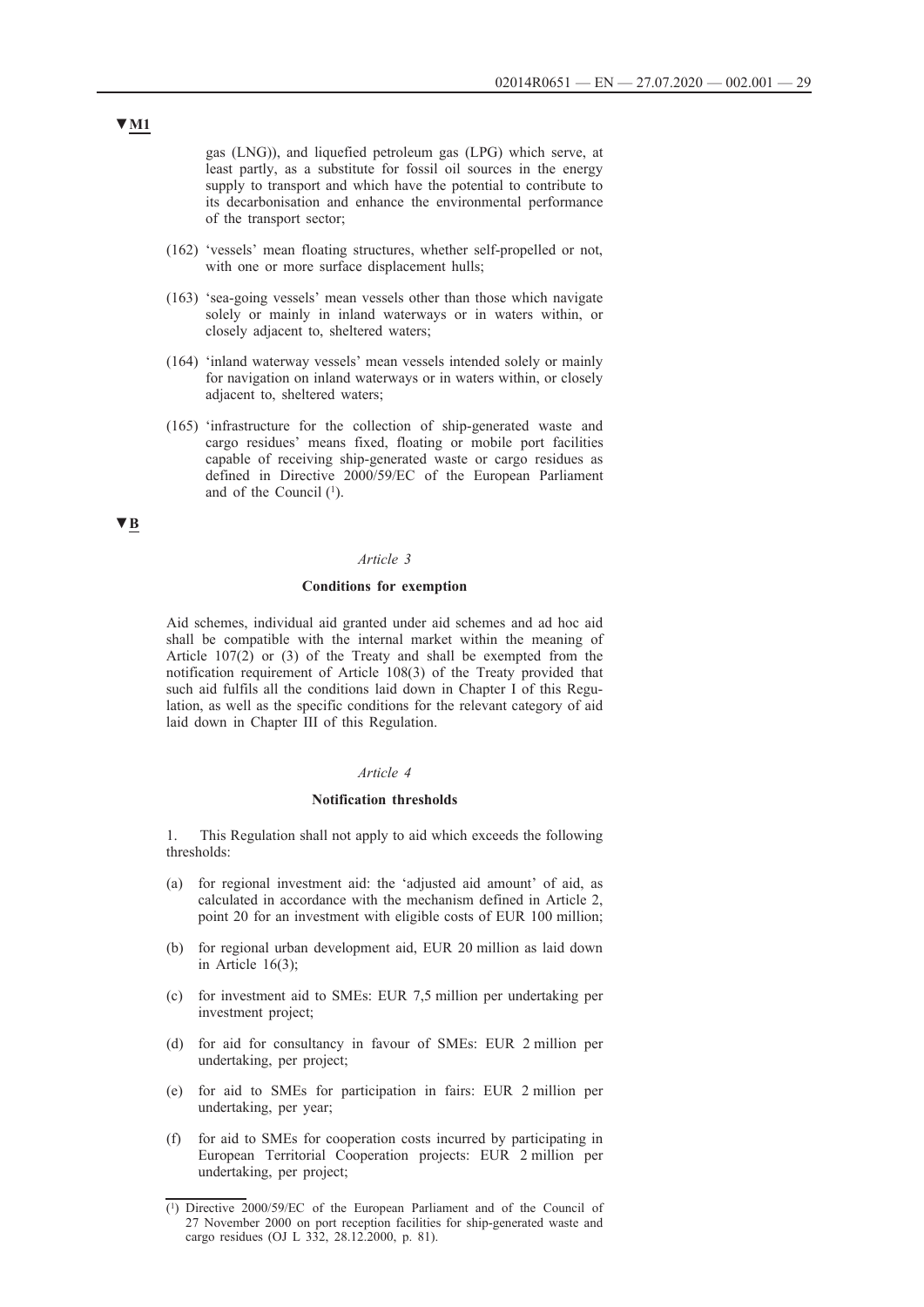- (g) for risk finance aid: EUR 15 million per eligible undertaking as laid down in Article 21(9);
- (h) for aid for start-ups: the amounts laid down per undertaking in Article 22(3), (4) and (5);
- (i) for aid for research and development:
	- (i) if the project is predominantly fundamental research: EUR 40 million per undertaking, per project; that is the case where more than half of the eligible costs of the project are incurred through activities which fall within the category of fundamental research;
	- (ii) if the project is predominantly industrial research: EUR 20 million per undertaking, per project; that is the case where more than half of the eligible costs of the project are incurred through activities which fall within the category of industrial research or within the categories of industrial research and fundamental research taken together;
	- (iii) if the project is predominantly experimental development: EUR 15 million per undertaking, per project; that is the case where more than half of the eligible costs of the project are incurred through activities which fall within the category of experimental development;
	- (iv) if the project is a Eureka project or is implemented by a Joint Undertaking established on the basis of Article 185 or of Article 187 of the Treaty, the amounts referred to in points (i) to (iii) are doubled.
	- (v) if the aid for research and development projects is granted in the form of repayable advances which, in the absence of an accepted methodology to calculate their gross grant equivalent, are expressed as a percentage of the eligible costs and the measure provides that in case of a successful outcome of the project, as defined on the basis of a reasonable and prudent hypothesis, the advances will be repaid with an interest rate at least equal to the discount rate applicable at the time of grant, the amounts referred to in points (i) to (iv) are increased by 50 %;
	- (vi) aid for feasibility studies in preparation for research activities: EUR 7,5 million per study;
- (j) for investment aid for research infrastructures: EUR 20 million per infrastructure;
- (k) for aid for innovation clusters: EUR 7,5 million per cluster;
- (l) innovation aid for SMEs: EUR 5 million per undertaking, per project;
- (m) for aid for process and organisational innovation: EUR 7,5 million per undertaking, per project;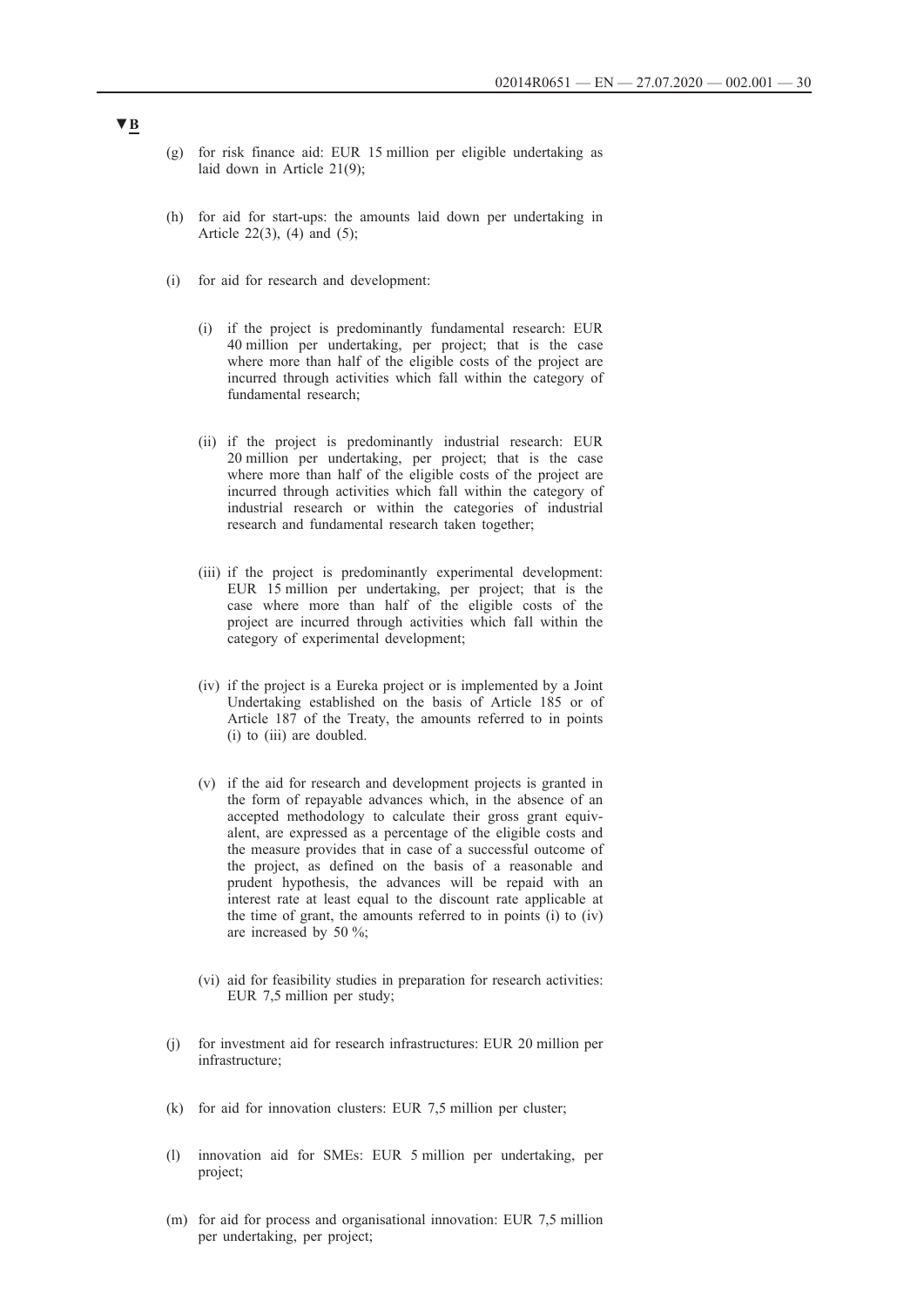- (n) for training aid: EUR 2 million per training project;
- (o) for aid for the recruitment of disadvantaged workers: EUR 5 million per undertaking, per year;
- (p) for aid for the employment of workers with disabilities in the form of wage subsidies: EUR 10 million per undertaking, per year;
- (q) for aid for compensating the additional costs of employing workers with disabilities: EUR 10 million per undertaking, per year;
- (r) for aid for compensating the costs of assistance provided to disadvantaged workers: EUR 5 million per undertaking, per year;
- (s) for investment aid for environmental protection, excluding investment aid for the remediation of contaminated sites and aid for the distribution network part of the energy efficient district heating and cooling installation: EUR 15 million per undertaking per investment project;
- (t) for investment aid for energy efficiency projects: EUR 10 million as laid down in Article  $39(5)$ ;
- (u) for investment aid for remediation of contaminated sites: EUR 20 million per undertaking per investment project;
- (v) for operating aid for the production of electricity from renewable sources and operating aid for the promotion of energy from renewable sources in small scale installations: EUR 15 million per undertaking per project. When the aid is granted on the basis of a competitive bidding process under Article 42: EUR 150 million per year taking into account the combined budget of all schemes falling under Article 42;
- (w) for investment aid for the district heating or cooling distribution network: EUR 20 million per undertaking per investment project;
- (x) for investment aid for energy infrastructure: EUR 50 million per undertaking, per investment project;
- (y) for aid for broadband infrastructures: EUR 70 million total costs per project;

### **▼M1**

(z) for investment aid for culture and heritage conservation: EUR 150 million per project; operating aid for culture and heritage conservation: EUR 75 million per undertaking per year;

### **▼B**

(aa) for aid schemes for audiovisual works: EUR 50 million per scheme per year;

### **▼M1**

(bb) for investment aid for sport and multifunctional recreational infrastructures: EUR 30 million or the total costs exceeding EUR 100 million per project; operating aid for sport infrastructure: EUR 2 million per infrastructure per year;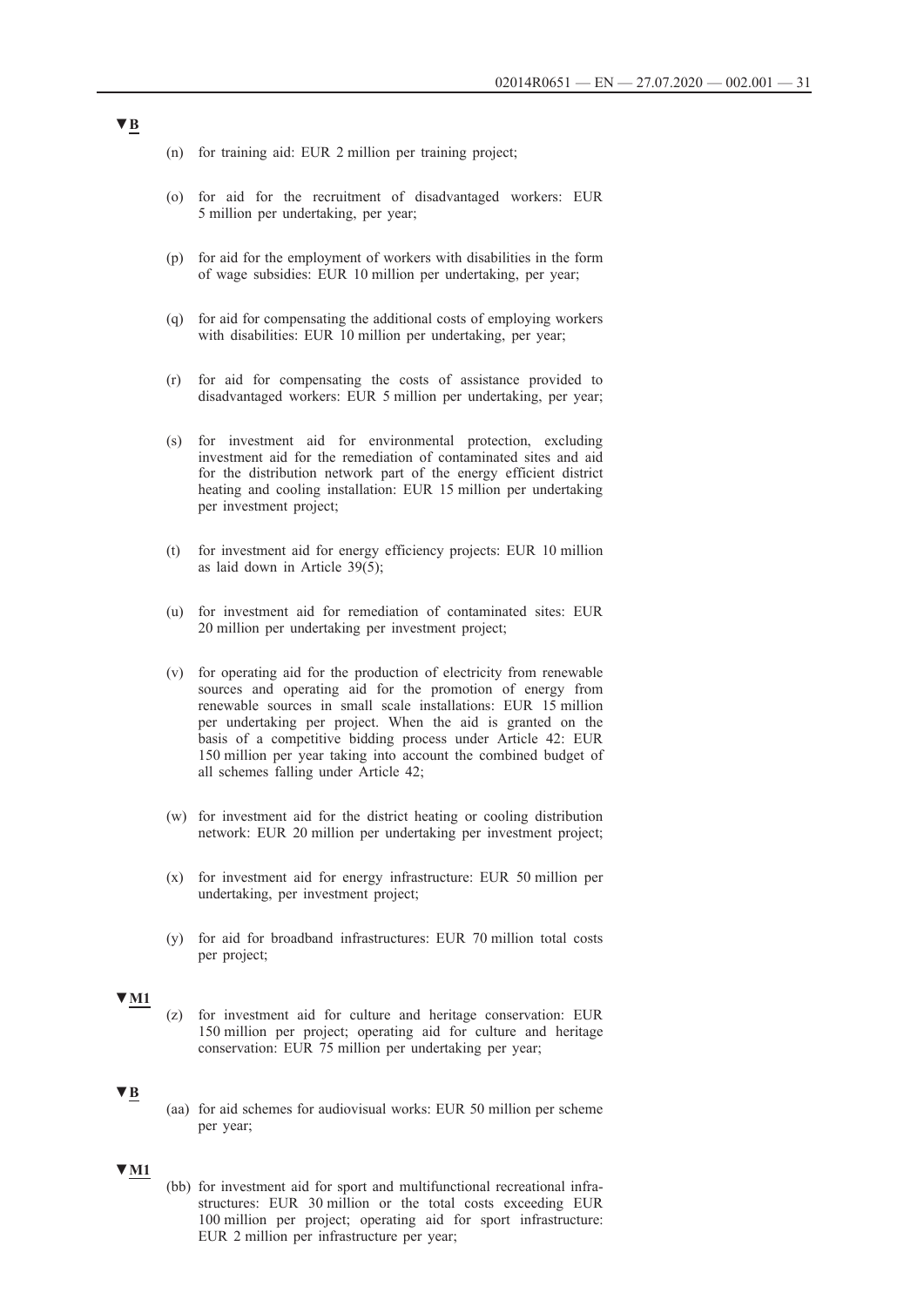(cc) for investment aid for local infrastructures: EUR 10 million or the total costs exceeding EUR 20 million for the same infrastructure;

### **▼M1**

- (dd) for aid for regional airports: the aid intensities and aid amounts laid down in Article 56a;
- (ee) for aid for maritime ports: eligible costs of EUR 130 million per project (or EUR 150 million per project in a maritime port included in the work plan of a Core Network Corridor as referred to in Article 47 of Regulation (EU) No 1315/2013 of the European Parliament and of the Council (1)); as regards dredging a project is defined as all dredging carried out within one calendar year; and
- (ff) for aid for inland ports: eligible costs of EUR 40 million per project (or EUR 50 million per project in an inland port included in the work plan of a Core Network Corridor as referred to in Article 47 of Regulation (EU) No 1315/2013); as regards dredging a project is defined as all dredging carried out within one calendar year.

#### **▼B**

2. The thresholds set out or referred to in paragraph 1 shall not be circumvented by artificially splitting up the aid schemes or aid projects.

#### *Article 5*

#### **Transparency of aid**

1. This Regulation shall apply only to aid in respect of which it is possible to calculate precisely the gross grant equivalent of the aid *ex ante* without any need to undertake a risk assessment ('transparent aid').

2. The following categories of aid shall be considered to be transparent:

- (a) aid comprised in grants and interest rate subsidies;
- (b) aid comprised in loans, where the gross grant equivalent has been calculated on the basis of the reference rate prevailing at the time of the grant;
- (c) aid comprised in guarantees:
	- (i) where the gross grant equivalent has been calculated on the basis of safe-harbour premiums laid down in a Commission notice; or
	- (ii) where before the implementation of the measure, the methodology to calculate the gross grant equivalent of the guarantee has been accepted on the basis of the Commission Notice on the application of Articles 87 and 88 of the EC

<sup>(1)</sup> Regulation (EU) No 1315/2013 of the European Parliament and of the Council of 11 December 2013 on Union guidelines for the development of the trans-European transport network and repealing Decision No 661/2010/EU (OJ L 348, 20.12.2013, p. 1).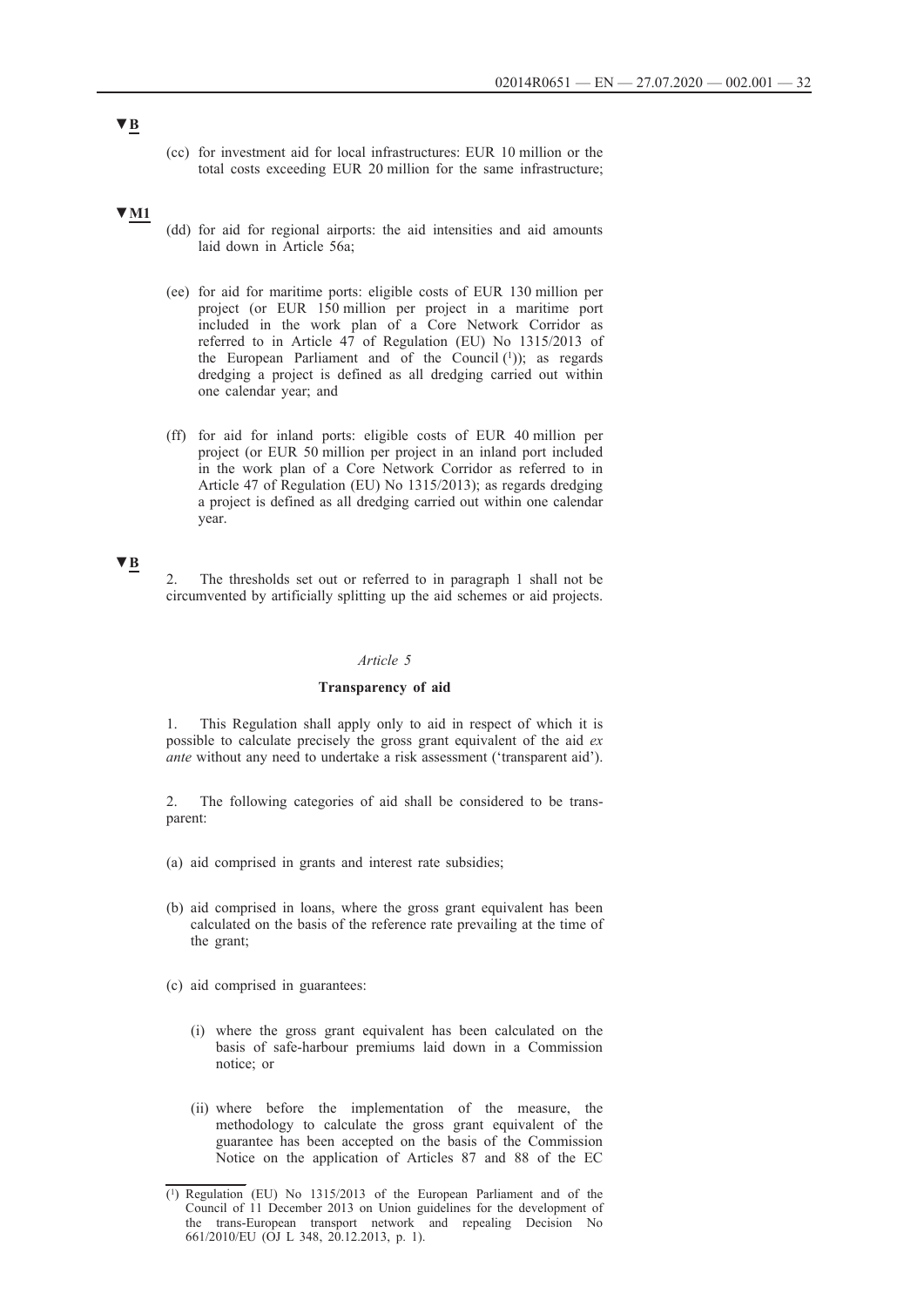Treaty to State aid in the form of guarantees  $(1)$ , or any successor notice, following notification of that methodology to the Commission under any regulation adopted by the Commission in the State aid area applicable at the time, and the approved methodology explicitly addresses the type of guarantee and the type of underlying transaction at stake in the context of the application of this Regulation;

- (d) aid in the form of tax advantages, where the measure provides for a cap ensuring that the applicable threshold is not exceeded;
- (e) aid for regional urban development if the conditions laid down in Article 16 are fulfilled;
- (f) aid comprised in risk finance measures if the conditions laid down in Article 21 are fulfilled;
- (g) aid for start-ups if the conditions laid down in Article 22 are fulfilled;
- (h) aid for energy efficiency projects if the conditions laid down in Article 39 are fulfilled;
- (i) aid in the form of premiums in addition to the market price if the conditions laid down in Article 42 are fulfilled;
- (j) aid in the form of repayable advances, if the total nominal amount of the repayable advance does not exceed the thresholds applicable under this Regulation or if, before implementation of the measure, the methodology to calculate the gross grant equivalent of the repayable advance has been accepted following its notification to the Commission;

### **▼M1**

(k) aid in the form of the sale or the lease of tangible assets below market rates where the value is established either by an independent expert evaluation prior to the transaction or by reference to a publicly available, regularly updated and generally accepted benchmark.

### **▼B**

### *Article 6*

### **Incentive effect**

1. This Regulation shall apply only to aid which has an incentive effect.

2. Aid shall be considered to have an incentive effect if the beneficiary has submitted a written application for the aid to the Member State concerned before work on the project or activity starts. The application for the aid shall contain at least the following information:

 $(1)$  OJ C 155, 20.6.2008, p. 10.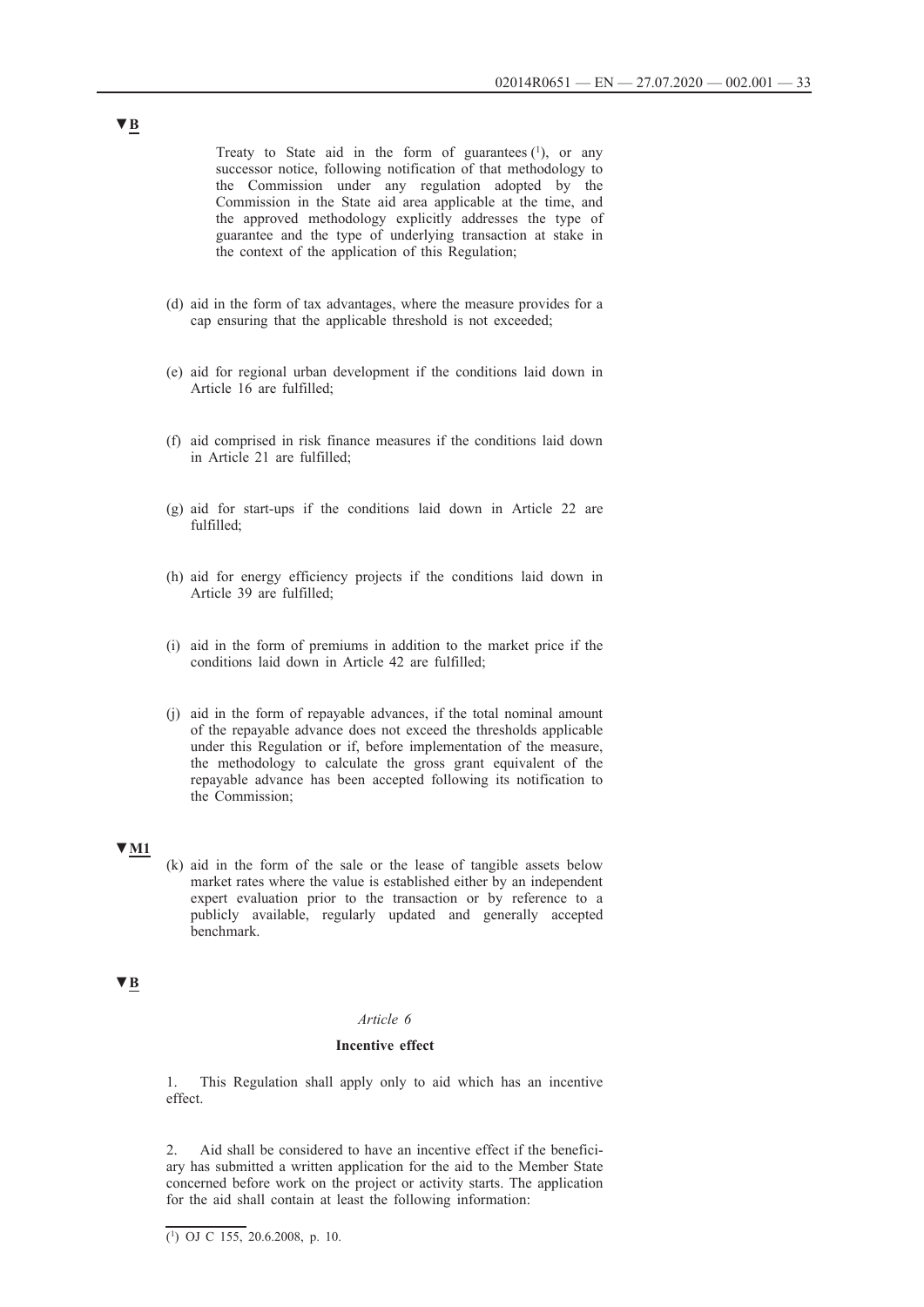- (a) undertaking's name and size;
- (b) description of the project, including its start and end dates;
- (c) location of the project;
- (d) list of project costs;
- (e) type of aid (grant, loan, guarantee, repayable advance, equity injection or other) and amount of public funding needed for the project;

3. Ad hoc aid granted to large enterprises shall be considered to have an incentive effect if, in addition to ensuring that the condition laid down in paragraph 2 is fulfilled, the Member State has verified, before granting the aid concerned, that documentation prepared by the beneficiary establishes that the aid will result in one or more of the following:

- (a) in the case of regional investment aid: that a project is carried out, which would not have been carried out in the area concerned or would not have been sufficiently profitable for the beneficiary in the area concerned in the absence of the aid.
- (b) in all other cases, that there is:
	- a material increase in the scope of the project/activity due to the aid, or
	- a material increase in the total amount spent by the beneficiary on the project/activity due to the aid, or
	- a material increase in the speed of completion of the project/ activity concerned;

4. By way of derogation from paragraphs 2 and 3, measures in the form of tax advantages shall be deemed to have an incentive effect if the following conditions are fulfilled:

- (a) the measure establishes a right to aid in accordance with objective criteria and without further exercise of discretion by the Member State; and
- (b) the measure has been adopted and is in force before work on the aided project or activity has started, except in the case of fiscal successor schemes, where the activity was already covered by the previous schemes in the form of tax advantages.

5. By way of derogation from paragraphs 2, 3 and 4, the following categories of aid are not required to have or shall be deemed to have an incentive effect:

### **▼M1**

(a) regional operating aid and regional urban development aid, where the relevant conditions laid down in Articles 15 and 16 are fulfilled,

#### **▼B**

- (b) aid for access to finance for SMEs, if the relevant conditions laid down in Articles 21 and 22 are fulfilled,
- (c) aid for the recruitment of disadvantaged workers in the form of wage subsidies and aid for the employment of workers with disabilities in the form of wage subsidies, if the relevant conditions laid down in Articles 32 and 33 respectively are fulfilled,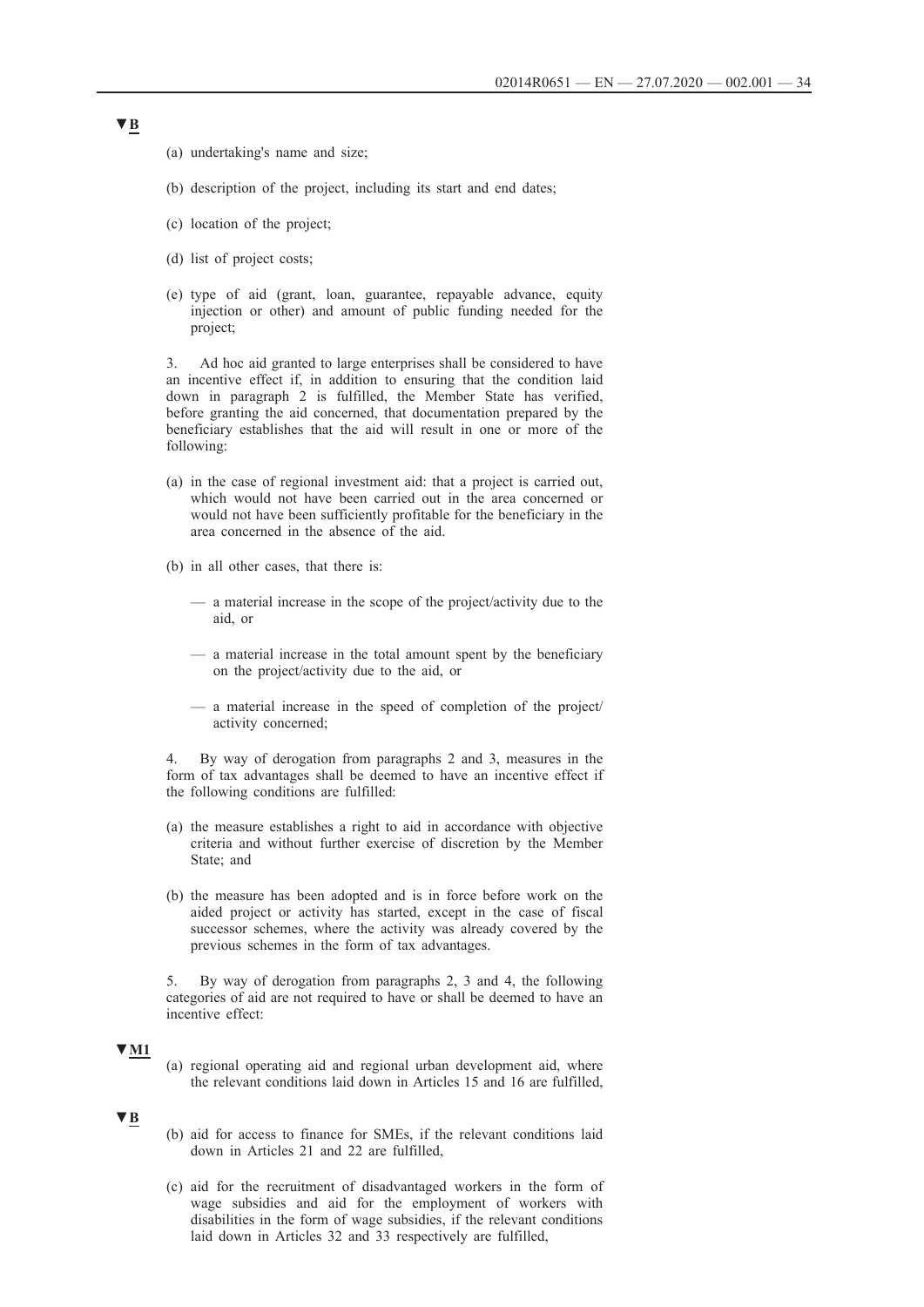(d) aid compensating for the additional costs of employing workers with disabilities and aid for compensating the costs of assistance provided to disadvantaged workers, where the relevant conditions laid down in Articles 34 and 35 are fulfilled;

### **▼B**

- (e) aid in the form of reductions in environmental taxes under Directive 2003/96/EC, if the conditions laid down in Article 44 of this Regulation are fulfilled;
- (f) aid to make good the damage caused by certain natural disasters, if the conditions laid down in Article 50 are fulfilled;
- (g) social aid for transport for residents of remote regions, if the conditions laid down in Article 51 are fulfilled;
- (h) aid for culture and heritage conservation, if the conditions laid down in Article 53 are fulfilled.

### *Article 7*

#### **Aid intensity and eligible costs**

1. For the purposes of calculating aid intensity and eligible costs, all figures used shall be taken before any deduction of tax or other charge. The eligible costs shall be supported by documentary evidence which shall be clear, specific and contemporary. **►M1** The amounts of eligible costs may be calculated in accordance with the simplified cost options set out in Regulation (EU) No 1303/2013 of the European Parliament and of the Council (1), provided that the operation is at least partly financed through a Union fund that allows the use of those simplified cost options and that the category of costs is eligible according to the relevant exemption provision. ◄

Where aid is granted in a form other than a grant, the aid amount shall be the gross grant equivalent of the aid.

3. **►M1** Aid payable in the future, including aid payable in several instalments, shall be discounted to its value at the moment it is granted. ◄ The eligible costs shall be discounted to their value at the moment the aid is granted. The interest rate to be used for discounting purposes shall be the discount rate applicable at the moment the aid is granted.

### **▼M1** \_\_\_\_\_\_\_\_\_\_

### **▼M1**

<sup>(1)</sup> Regulation (EU) No 1303/2013 of the European Parliament and of the Council of 17 December 2013 laying down common provisions on the European Regional Development Fund, the European Social Fund, the Cohesion Fund, the European Agricultural Fund for Rural Development and the European Maritime and Fisheries Fund and laying down general provisions on the European Regional Development Fund, the European Social Fund, the Cohesion Fund and the European Maritime and Fisheries Fund and repealing Council Regulation (EC) No 1083/2006 (OJ L 347, 20.12.2013, p. 320).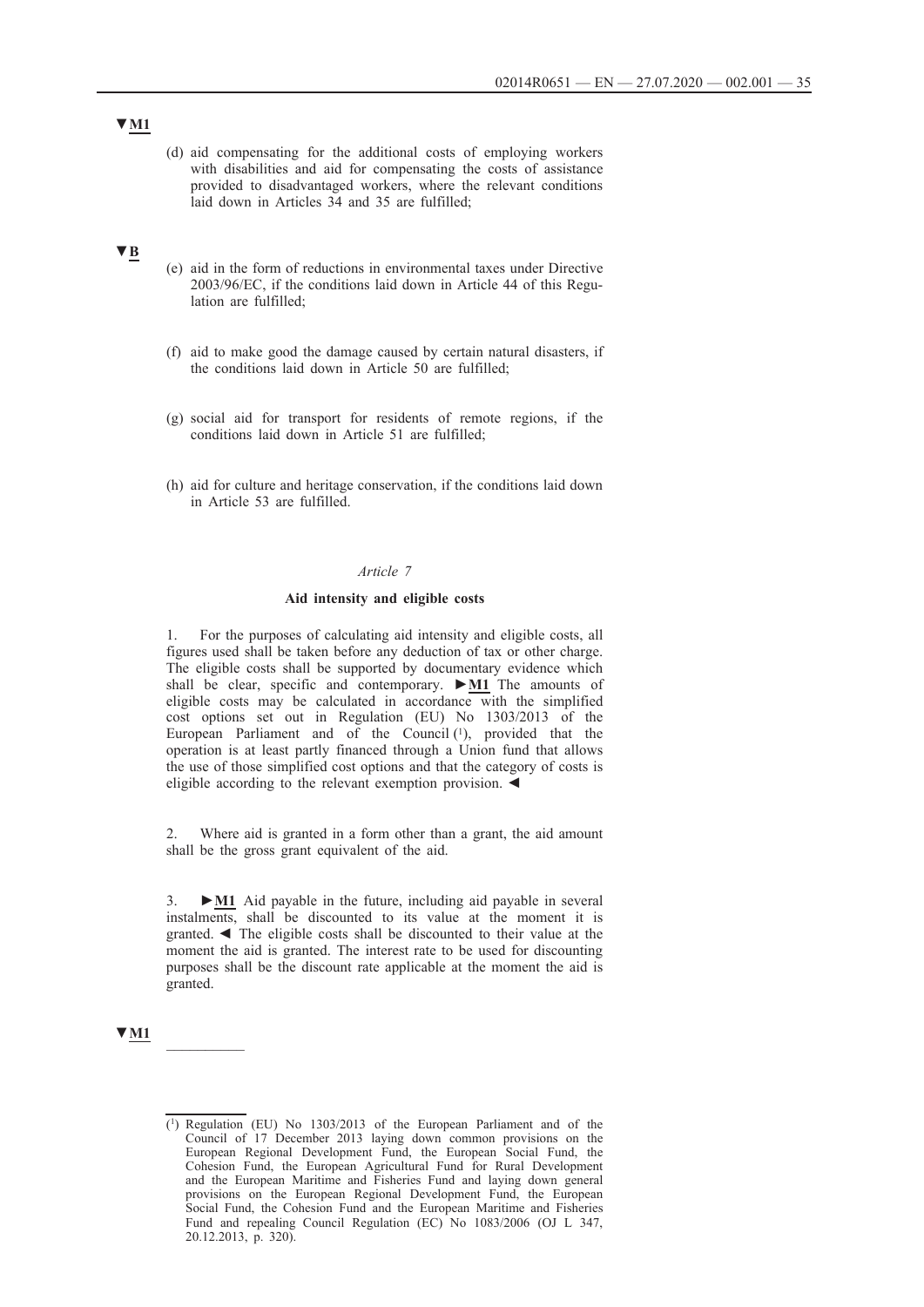5. Where aid is granted in the form of repayable advances which, in the absence of an accepted methodology to calculate their gross grant equivalent, are expressed as a percentage of the eligible costs and the measure provides that in case of a successful outcome of the project, as defined on the basis of a reasonable and prudent hypothesis, the advances will be repaid with an interest rate at least equal to the discount rate applicable at the moment the aid is granted, the maximum aid intensities laid down in Chapter III may be increased by 10 percentage points.

6. Where regional aid is granted in the form of repayable advances, the maximum aid intensities established in a regional aid map in force at the moment the aid is granted may not be increased.

#### *Article 8*

### **Cumulation**

1. In determining whether the notification thresholds in Article 4 and the maximum aid intensities in Chapter III are respected, the total amount of State aid for the aided activity or project or undertaking shall be taken into account.

2. Where Union funding centrally managed by the institutions, agencies, joint undertakings or other bodies of the Union that is not directly or indirectly under the control of the Member State is combined with State aid, only the latter shall be considered for determining whether notification thresholds and maximum aid intensities or maximum aid amounts are respected, provided that the total amount of public funding granted in relation to the same eligible costs does not exceed the most favourable funding rate laid down in the applicable rules of Union law.

3. Aid with identifiable eligible costs exempted by this Regulation may be cumulated with:

- (a) any other State aid, as long as those measures concern different identifiable eligible costs,
- (b) any other State aid, in relation to the same eligible costs, partly or fully overlapping, only if such cumulation does not result in exceeding the highest aid intensity or aid amount applicable to this aid under this Regulation.

Aid without identifiable eligible costs exempted under Articles 21, 22 and 23 of this Regulation may be cumulated with any other State aid with identifiable eligible costs. Aid without identifiable eligible costs may be cumulated with any other State aid without identifiable eligible costs, up to the highest relevant total financing threshold fixed in the specific circumstances of each case by this or another block exemption regulation or decision adopted by the Commission.

5. State aid exempted under this Regulation shall not be cumulated with any de minimis aid in respect of the same eligible costs if such cumulation would result in an aid intensity exceeding those laid down in Chapter III of this Regulation.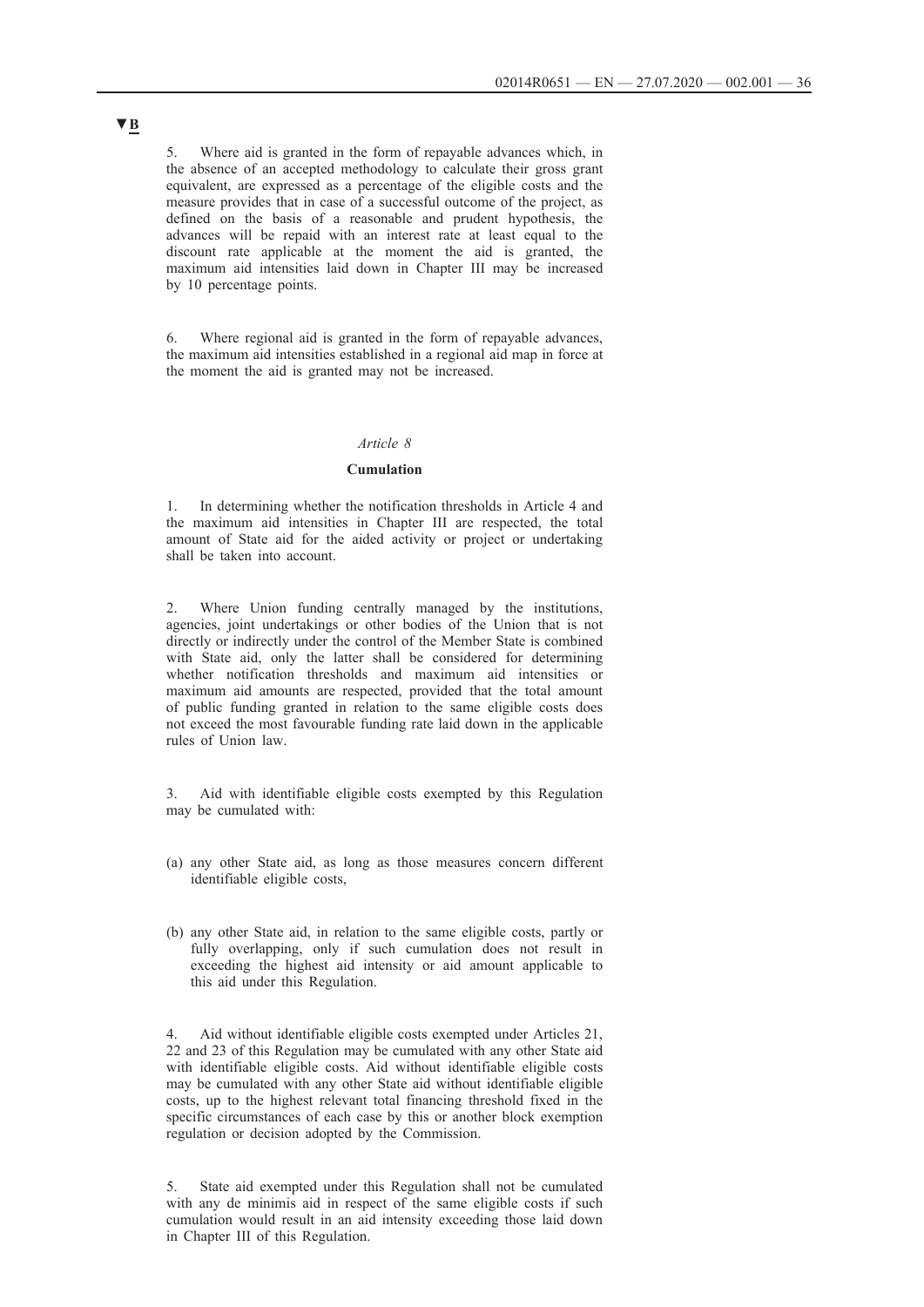6. By way of derogation from paragraph 3(b), aid in favour of workers with disabilities, as provided for in Articles 33 and 34 may be cumulated with other aid exempted under this Regulation in relation to the same eligible costs above the highest applicable threshold under this Regulation, provided that such cumulation does not result in an aid intensity exceeding 100 % of the relevant costs over any period for which the workers concerned are employed.

### **▼M1**

7. By way of derogation from paragraphs 1 to 6, in determining whether the ceilings for regional operating aid in outermost regions, as set out in Article 15(4), are respected, only regional operating aid in outermost regions implemented under this Regulation shall be taken into account.

# **▼B**

#### *Article 9*

## **Publication and information**

1. The Member State concerned shall ensure the publication on a comprehensive State aid website, at national or regional level of:

- (a) the summary information referred to in Article 11 in the standardised format laid down in Annex II or a link providing access to it;
- (b) the full text of each aid measure, as referred to in Article 11 or a link providing access to the full text;
- (c) the information referred to in Annex III on each individual aid award exceeding EUR 500 000.

As regards aid granted to European Territorial Cooperation projects, the information referred to in this paragraph shall be placed on the website of the Member State in which the Managing Authority concerned, as defined in Article 21 of Regulation (EC) No 1299/2013 of the European Parliament and of the Council, is located. Alternatively, the participating Member States may also decide that each of them shall provide the information relating to the aid measures within their territory on the respective websites.

2. For schemes in the form of tax advantages, and for schemes covered by Article 16 and 21 $(1)$  the conditions set out in paragraph 1(c) of this Article shall be considered fulfilled if Member States publish the required information on individual aid amounts in the following ranges (in EUR million):

 $0.5 - 1$ :

1-2;

 $2 - 5$ ;

 $5-10$ :

10-30; and

30 and more.

<sup>(1)</sup> For schemes under Article 16 and 21 of the present Regulation, the requirement to publish information on each individual award exceeding EUR 500 000 can be waived with respect to SMEs which have not carried out any commercial sale in any market.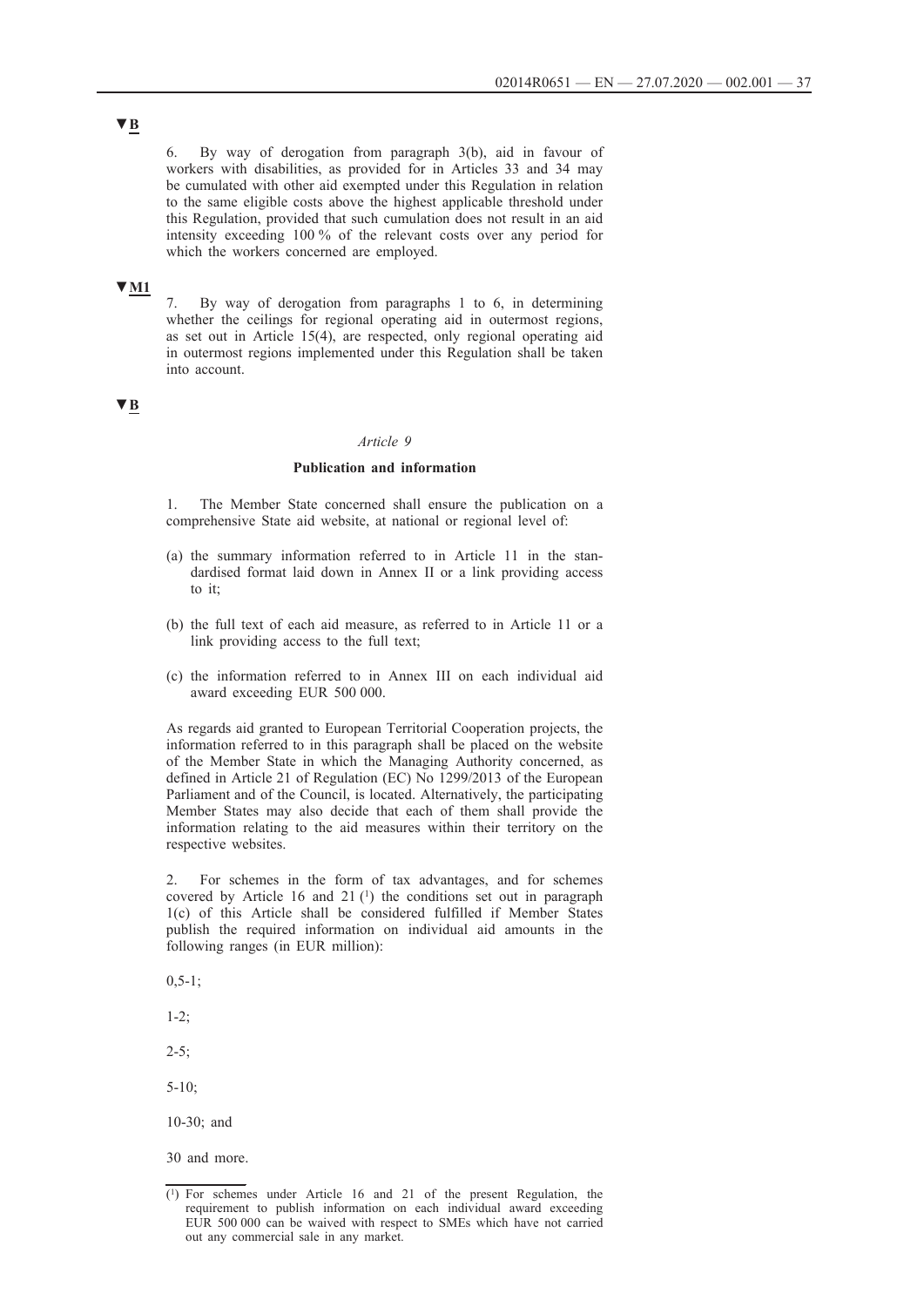3. For schemes under Article 51 of this Regulation, the publication obligations laid down in this article shall not apply to final consumers.

4. The information referred to in paragraph 1(c) of this Article shall be organised and accessible in a standardised manner, as described in Annex III, and shall allow for effective search and download functions. The information referred to in paragraph 1 shall be published within 6 months from the date the aid was granted, or for aid in the form of tax advantage, within 1 year from the date the tax declaration is due, and shall be available for at least 10 years from the date on which the aid was granted.

- 5. The Commission shall publish on its website:
- (a) the links to the State aid websites referred to in paragraph 1 of this Article;
- (b) the summary information referred to in Article 11.

6. Member States shall comply with the provisions of this Article at the latest within two years after the entry into force of this Regulation.

#### CHAPTER II

### **MONITORING**

### *Article 10*

## **Withdrawal of the benefit of the block exemption**

Where a Member State grants aid allegedly exempted from the notification requirement under this Regulation without fulfilling the conditions set out in Chapters I to III, the Commission may, after having provided the Member State concerned with the possibility to make its views known, adopt a decision stating that all or some of the future aid measures adopted by the Member State concerned which would otherwise fulfil the requirements of this Regulation, are to be notified to the Commission in accordance with Article 108(3) of the Treaty. The measures to be notified may be limited to the measures granting certain types of aid or in favour of certain beneficiaries or aid measures adopted by certain authorities of the Member State concerned.

## **▼M2**

### *Article 11*

#### **Reporting**

1. Member States, or alternatively, in the case of aid granted to European Territorial Cooperation projects, the Member State in which the managing authority, referred to in Article 21 of Regulation (EU) No 1299/2013, is located, shall transmit to the Commission:

(a) via the Commission's electronic notification system, the summary information about each aid measure exempted under this Regulation in the standardised format laid down in Annex II, together with a link providing access to the full text of the aid measure, including its amendments, within 20 working days following the entry into force of the aid measure;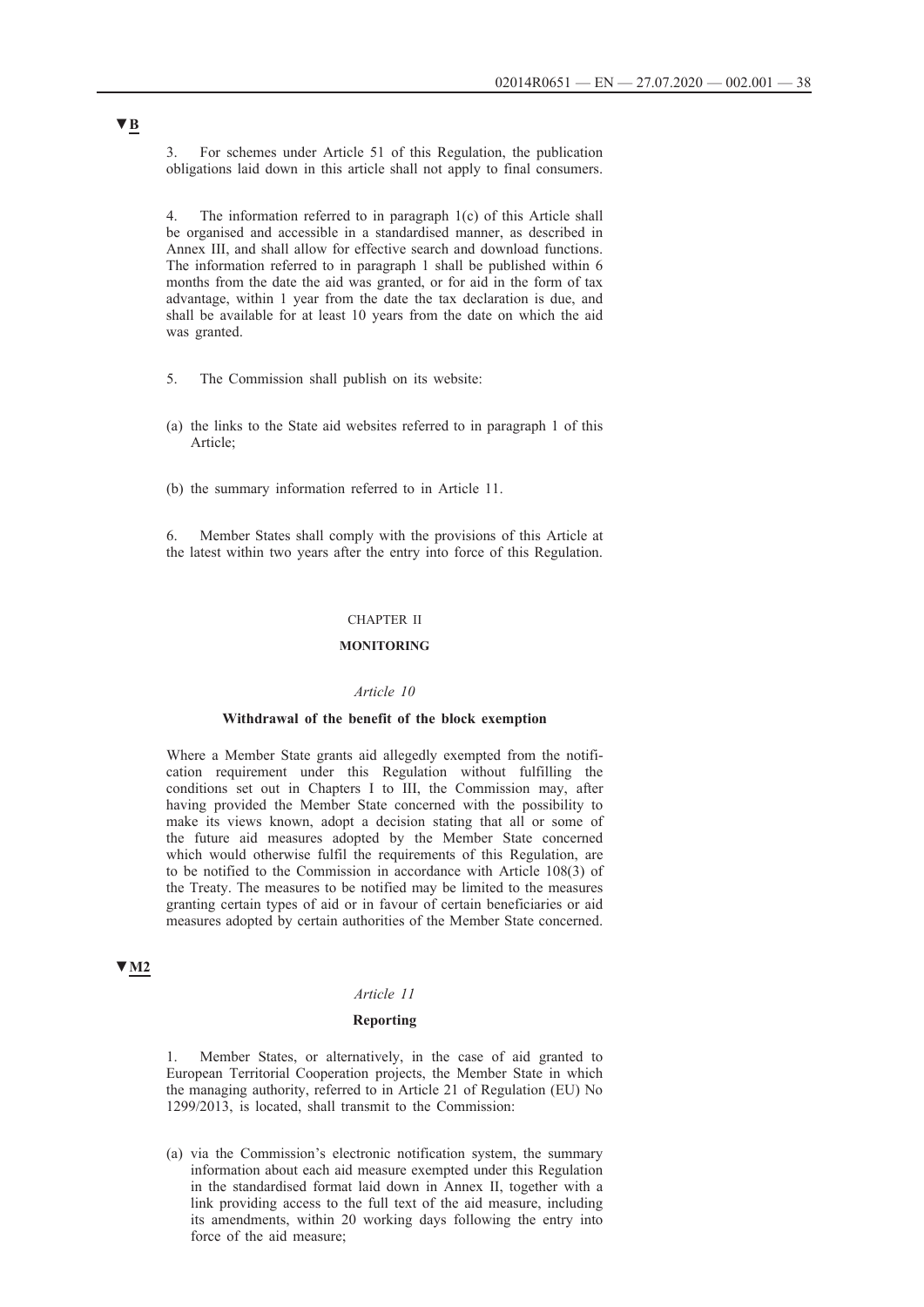(b) an annual report, pursuant to Commission Regulation (EC) No  $794/2004$  (1), in electronic form, on the application of this Regulation, containing the information indicated in Regulation (EC) No 794/2004, in respect of each whole year or each part of the year during which this Regulation applies.

2. Where, as a consequence of the extension of the application period of this Regulation until 31 December 2023 by Commission Regulation (EU) 2020/972 (2), a Member State plans to extend measures in respect of which the summary information was submitted to the Commission in accordance with paragraph 1 of this Article, that Member State shall update that summary information regarding the extension of those measures and communicate that update to the Commission within 20 working days following the entry into force of the act which extends the respective measure by the Member State.

# **▼M1**

#### *Article 12*

### **Monitoring**

1. In order to enable the Commission to monitor the aid exempted from notification by this Regulation, Member States, or alternatively, in the case of aid granted to European Territorial Cooperation projects, the Member State in which the Managing Authority is located, shall maintain detailed records with the information and supporting documentation necessary to establish that all the conditions laid down in this Regulation are fulfilled. Such records shall be kept for 10 years from the date on which the *ad hoc* aid was granted or the last aid was granted under the scheme.

2. In the case of schemes under which fiscal aid is granted automatically, such as those based on tax declarations of the beneficiaries, and where there is no *ex ante* verification that all compatibility conditions are met for each beneficiary, Member States shall regularly verify, at least *ex post* and on a sample basis, that all compatibility conditions are met, and draw the necessary conclusions. Member States shall maintain detailed records of the verifications for at least 10 years from the date of the controls.

3. The Commission may request, from each Member State, all the information and supporting documentation which the Commission considers necessary to monitor the application of this Regulation, including the information mentioned in paragraphs 1 and 2. The Member State concerned shall provide the Commission with the requested information and supporting documents within a period of 20 working days from receipt of the request or such longer period as may be fixed in the request.

# **▼M2**

<sup>(1)</sup> Commission Regulation (EC) No 794/2004 of 21 April 2004 implementing Council Regulation (EU) 2015/1589 laying down detailed rules for the application of Article 108 of the Treaty on the Functioning of the European Union (OJ L 140, 30.4.2004, p. 1).

 $(2)$  Commission Regulation (EU) 2020/972 of 2 July 2020 amending Regulation (EU) No 1407/2013 as regards its prolongation and amending Regulation (EU) No 651/2014 as regards its prolongation and relevant adjustments (OJ L 215, 7.7.2020, p. 3).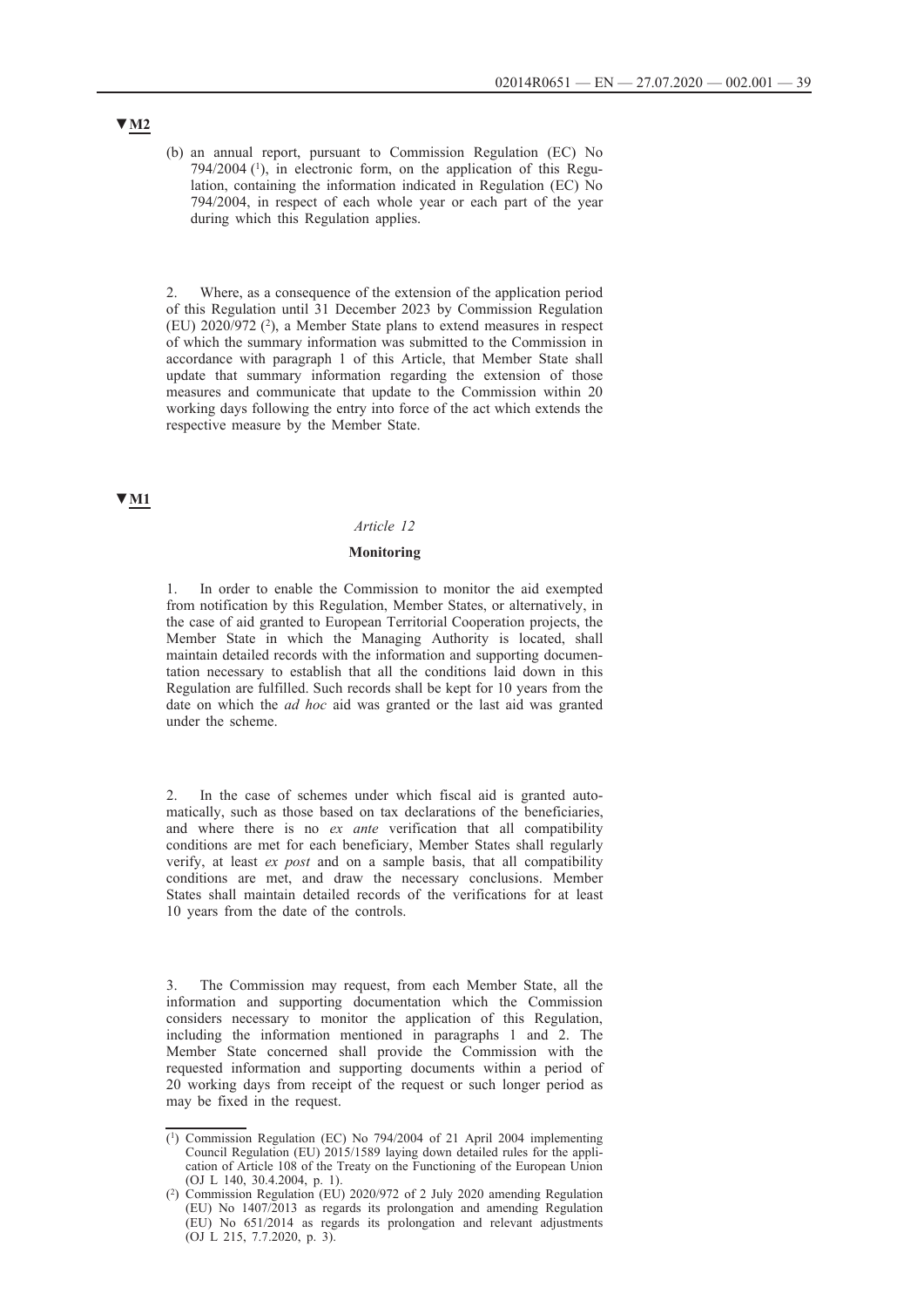#### CHAPTER III

### **SPECIFIC PROVISIONS FOR DIFFERENT CATEGORIES OF AID**

#### *SECTION 1*

## *Regional aid*

# Subsection A

### **Regional investment and operating aid**

#### **▼M1**

#### *Article 13*

### **Scope of regional aid**

This Section shall not apply to:

- (a) aid which favours activities in the steel sector, the coal sector, the shipbuilding sector or the synthetic fibres sector;
- (b) aid to the transport sector as well as the related infrastructure, and aid for energy generation, distribution and infrastructure, except for regional investment aid in outermost regions and regional operating aid schemes;
- (c) regional aid in the form of schemes which are targeted at a limited number of specific sectors of economic activity; schemes aimed at tourism activities, broadband infrastructures or processing and marketing of agricultural products are not considered to be targeted at specific sectors of economic activity;
- (d) regional operating aid granted to undertakings whose principal activities fall under Section K 'Financial and insurance activities' of the NACE Rev. 2 or to undertakings that perform intra-group activities whose principal activities fall under classes 70.10 'Activities of head offices' or 70.22 'Business and other management consultancy activities' of NACE Rev. 2.

## **▼B**

## *Article 14*

### **Regional investment aid**

1. Regional investment aid measures shall be compatible with the internal market within the meaning of Article 107(3) of the Treaty and shall be exempted from the notification requirement of Article 108(3) of the Treaty, provided that the conditions laid down in this Article and in Chapter I are fulfilled.

2. The aid shall be granted in assisted areas.

3. In assisted areas fulfilling the conditions of Article 107(3)(a) of the Treaty, the aid may be granted for an initial investment regardless of the size of the beneficiary. In assisted areas fulfilling the conditions of Article  $107(3)(c)$  of the Treaty, the aid may be granted to SMEs for any form of initial investment. Aid to large enterprises shall only be granted for an initial investment in favour of new economic activity in the area concerned.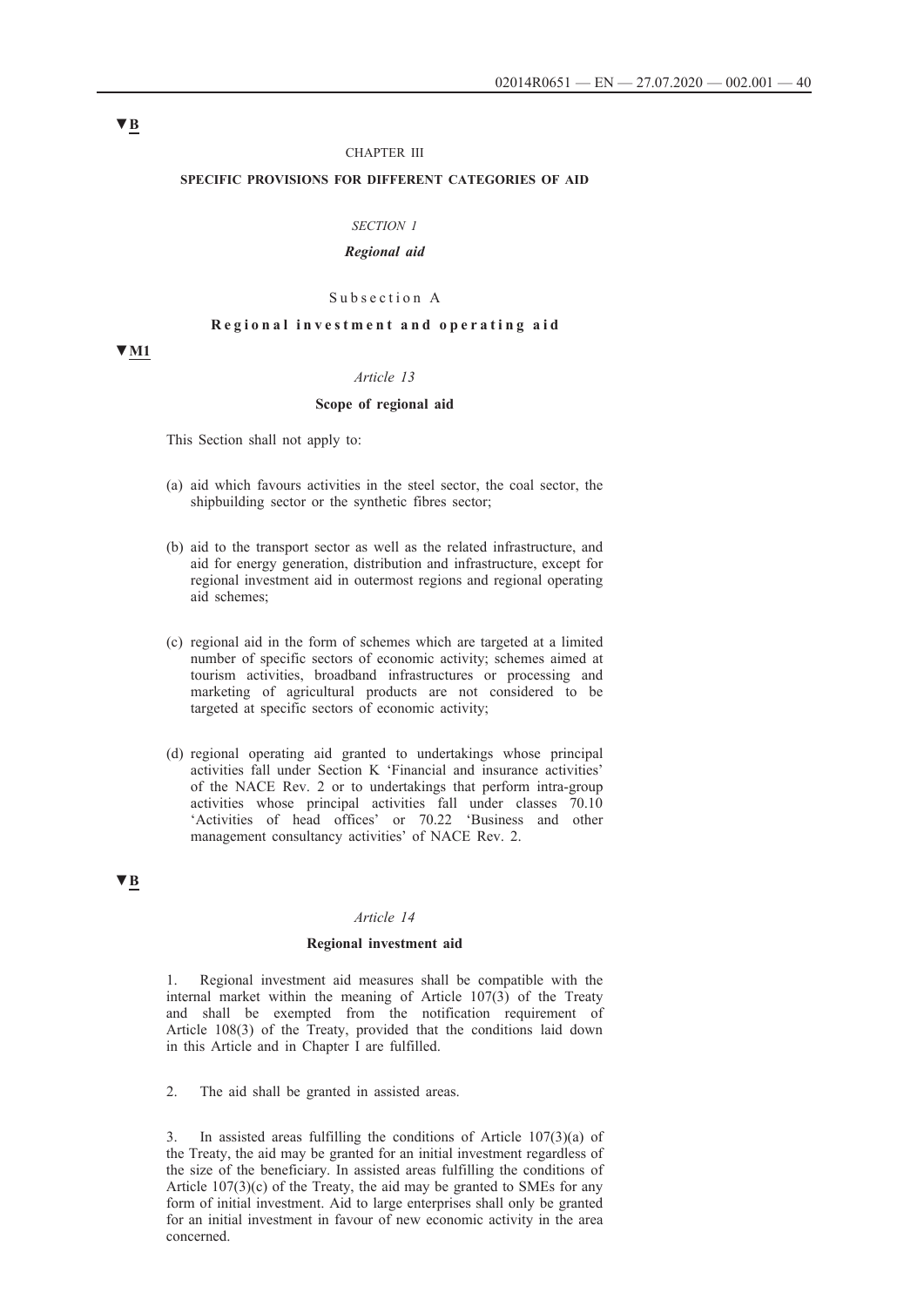- 4. The eligible costs shall be as follows:
- (a) investment costs in tangible and intangible assets;
- (b) the estimated wage costs arising from job creation as a result of an initial investment, calculated over a period of two years; or
- (c) a combination of points (a) and (b) not exceeding the amount of (a) or (b), whichever is higher.

5. The investment shall be maintained in the recipient area for at least five years, or at least three years in the case of SMEs, after completion of the investment. This shall not prevent the replacement of plant or equipment that has become outdated or broken within this period, provided that the economic activity is retained in the area concerned for the relevant minimum period.

6. The assets acquired shall be new except for SMEs and for the acquisition of an establishment. Costs related to the lease of tangible assets may be taken into account under the following conditions:

- (a) for land and buildings, the lease must continue for at least five years after the expected date of completion of the investment project for large undertakings or three years in the case of SMEs;
- (b) for plant or machinery, the lease must take the form of financial leasing and must contain an obligation for the beneficiary of the aid to purchase the asset upon expiry of the term of the lease.

**►M1** In the case of acquisition of the assets of an establishment within the meaning of point 49 or point 51 of Article 2, only the costs of buying the assets from third parties unrelated to the buyer shall be taken into consideration. ◄ The transaction shall take place under market conditions. If aid has already been granted for the acquisition of assets prior to their purchase, the costs of those assets shall be deducted from the eligible costs related to the acquisition of an establishment. Where a member of the family of the original owner, or an employee, takes over a small enterprise, the condition that the assets be bought from third parties unrelated to the buyer shall be waived. The acquisition of shares does not constitute initial investment.

7. **►M1** For aid granted to large undertakings for a fundamental change in the production process, the eligible costs must exceed the depreciation of the assets linked to the activity to be modernised in the course of the preceding three fiscal years. ◄ For aid granted for a diversification of an existing establishment, the eligible costs must exceed by at least 200 % the book value of the assets that are reused, as registered in the fiscal year preceding the start of works.

8. Intangible assets are eligible for the calculation of investment costs if they fulfil the following conditions:

- (a) they must be used exclusively in the establishment receiving the aid;
- (b) they must be amortisable;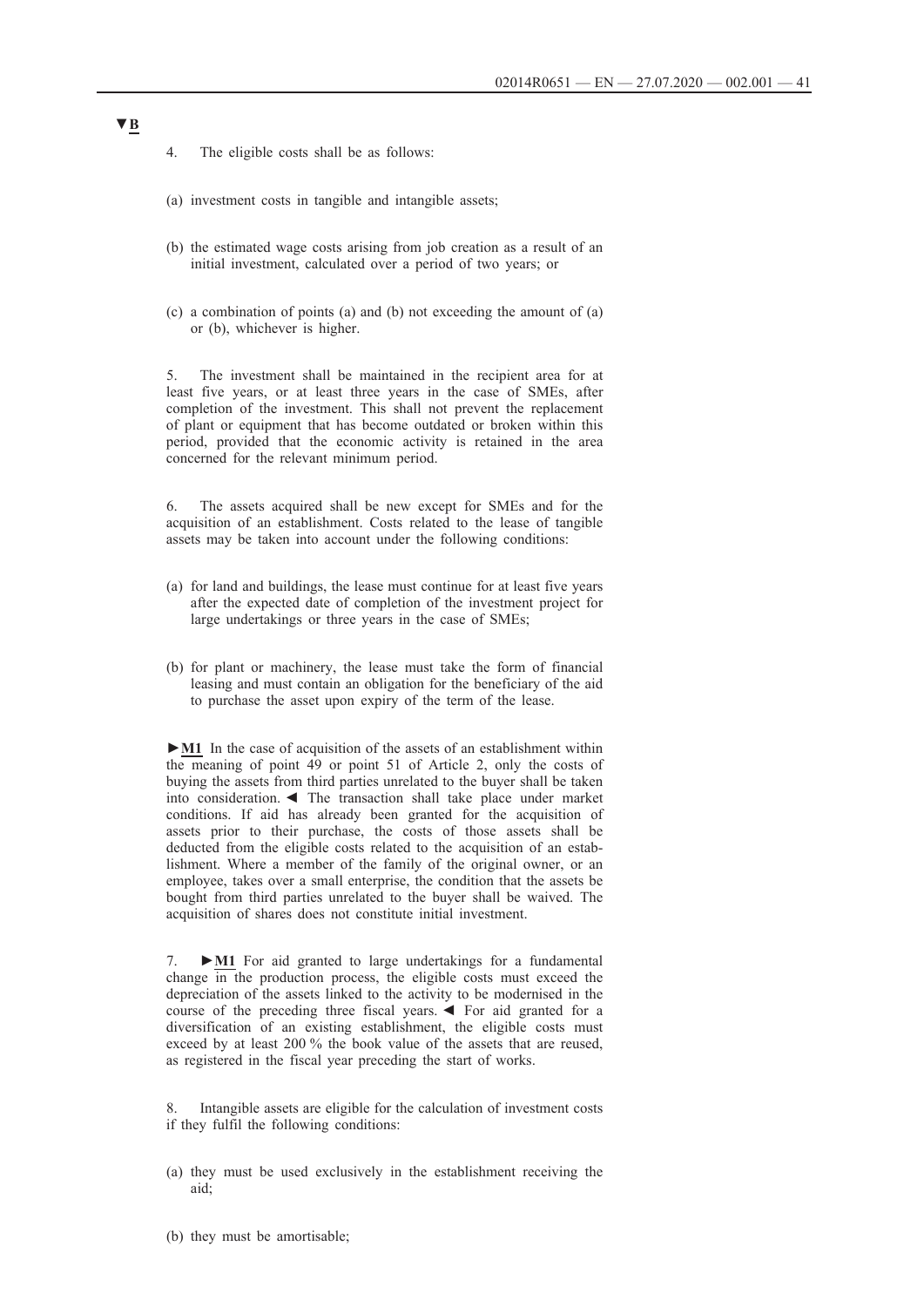- (c) they must be purchased under market conditions from third parties unrelated to the buyer; and
- (d) they must be included in the assets of the undertaking receiving the aid and must remain associated with the project for which the aid is granted for at least five years or three years in the case of SMEs.

For large undertakings, costs of intangible assets are eligible only up to a limit of 50 % of the total eligible investment costs for the initial investment.

9. Where eligible costs are calculated by reference to the estimated wage costs as referred to in paragraph 4(b), the following conditions shall be fulfilled:

- (a) the investment project shall lead to a net increase in the number of employees in the establishment concerned, compared with the average over the previous 12 months, meaning that any job lost shall be deducted from the apparent created number of jobs during that period;
- (b) each post shall be filled within three years of completion of works; and
- (c) each job created through the investment shall be maintained in the area concerned for a period of at least five years from the date the post was first filled, or three years in the case of SMEs.

10. Regional aid for broadband network development shall fulfil the following conditions:

- (a) aid shall be granted only in areas where there is no network of the same category (either basic broadband or NGA) and where no such network is likely to be developed on commercial terms within three years from the decision to grant the aid; and
- (b) the subsidised network operator must offer active and passive wholesale access under fair and non-discriminatory conditions including physical unbundling in the case of NGA networks; and
- (c) aid shall be allocated on the basis of a competitive selection process.

11. Regional aid for research infrastructures shall be granted only if the aid is made conditional on giving transparent and non-discriminatory access to the aided infrastructure.

12. The aid intensity in gross grant equivalent shall not exceed the maximum aid intensity established in the regional aid map which is in force at the time the aid is granted in the area concerned. Where the aid intensity is calculated on the basis of paragraph 4(c), the maximum aid intensity shall not exceed the most favourable amount resulting from the application of that intensity on the basis of investment costs or wage costs. For large investment projects the aid amount shall not exceed the adjusted aid amount calculated in accordance with the mechanism defined in Article 2, point 20;

13. Any initial investment started by the same beneficiary (at group level) within a period of three years from the date of start of works on another aided investment in the same level 3 region of the Nomenclature of Territorial Units for Statistics shall be considered to be part of a single investment project. Where such single investment project is a large investment project, the total aid amount for the single investment project shall not exceed the adjusted aid amount for large investment projects.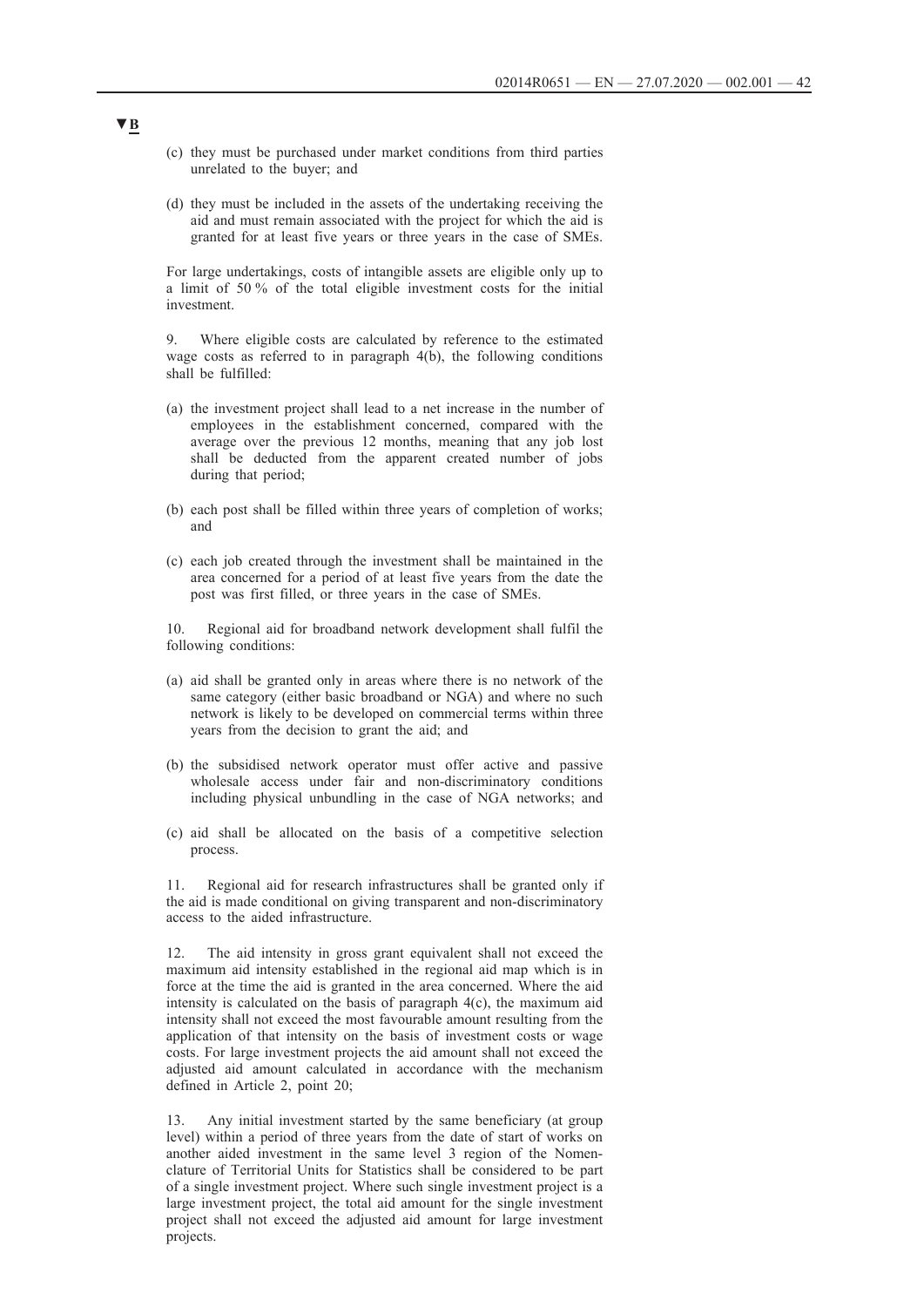14. The aid beneficiary must provide a financial contribution of at least 25 % of the eligible costs, either through its own resources or by external financing, in a form, which is free of any public support. In the outermost regions an investment made by an SME may receive an aid with a maximum aid intensity above 75 %, in such situations the remainder shall be provided by way of a financial contribution from the aid beneficiary.

15. For an initial investment linked to European territorial cooperation projects covered by Regulation (EU) No 1299/2013, the aid intensity of the area in which the initial investment is located shall apply to all beneficiaries participating in the project. If the initial investment is located in two or more assisted areas, the maximum aid intensity shall be the one applicable in the assisted area where the highest amount of eligible costs is incurred. In assisted areas eligible for aid under Article  $107(3)(c)$  of the Treaty, this provision shall apply to large undertakings only if the initial investment concerns a new economic activity.

### **▼M1**

16. The beneficiary shall confirm that it has not carried out a relocation to the establishment in which the initial investment for which aid is requested is to take place, in the two years preceding the application for aid and give a commitment that it will not do so up to a period of two years after the initial investment for which aid is requested is completed. **►M2** With regard to commitments given prior to 31 December  $2019$ , any loss of jobs, in the same or similar activity in one of the initial establishments of the beneficiary in the EEA, occurring between 1 January 2020 and 30 June 2021, shall not be considered a transfer within the meaning of Article 2(61a) of this Regulation. ◄

17. In the fisheries and aquaculture sector, aid shall not be granted to undertakings that have committed one or more of the infringements set out in Article 10(1)(a) to (d) and Article 10(3) of Regulation (EU) No  $508/2014$  of the European Parliament and of the Council  $(1)$  and for operations of Article 11 of that Regulation.

## *Article 15*

#### **Regional operating aid**

Regional operating aid schemes in outermost regions, sparsely populated areas and very sparsely populated areas shall be compatible with the internal market within the meaning of Article 107(3) of the Treaty and shall be exempted from the notification requirement of Article 108(3) of the Treaty, provided that the conditions laid down in this Article and in Chapter I are fulfilled.

2. In sparsely populated areas, the regional operating aid schemes shall compensate for the additional transport costs of goods which have been produced in areas eligible for operating aid, as well as additional transport costs of goods that are further processed in those areas, under the following conditions:

<sup>(1)</sup> Regulation (EU) No 508/2014 of the European Parliament and of the Council of 15 May 2014 on the European Maritime and Fisheries Fund and repealing Council Regulations (EC) No 2328/2003, (EC) No 861/2006, (EC) No 1198/2006 and (EC) No 791/2007 and Regulation (EU) No 1255/2011 of the European Parliament and of the Council (OJ L 149, 20.5.2014, p. 1).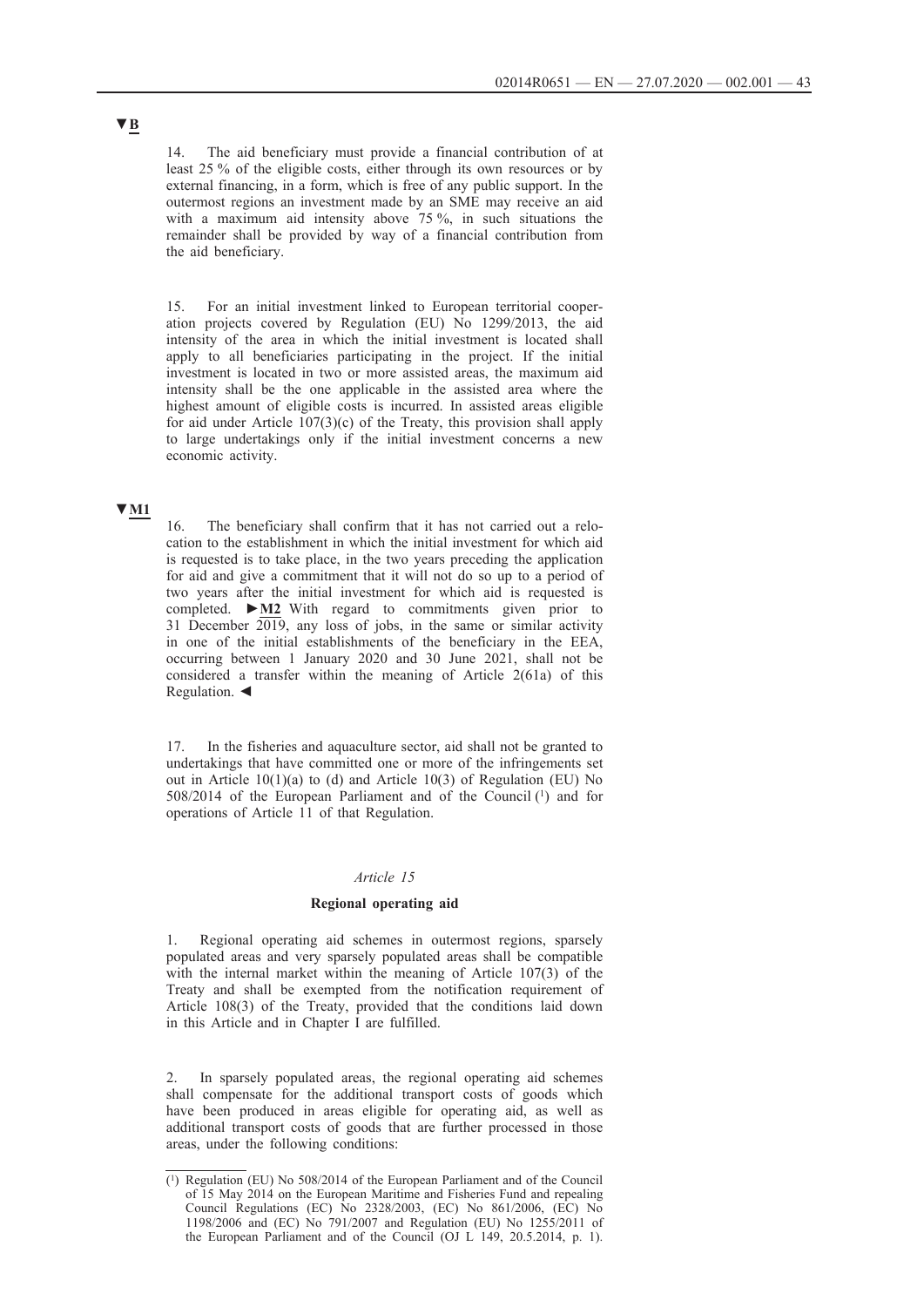- (a) the aid is objectively quantifiable in advance on the basis of a fixed sum or per tonne/kilometre ratio or any other relevant unit;
- (b) the additional transport costs are calculated on the basis of the journey of the goods inside the national border of the Member State concerned using the means of transport which results in the lowest costs for the beneficiary.

The aid intensity shall not exceed 100 % of the additional transport costs as set out in this paragraph.

3. In very sparsely populated areas, the regional operating aid schemes shall prevent or reduce depopulation under the following conditions:

- (a) the beneficiaries have their economic activity in the area concerned;
- (b) the annual aid amount per beneficiary under all operating aid schemes does not exceed 20 % of the annual labour costs incurred by the beneficiary in the area concerned.

4. **►C1** In outermost regions, the operating aid schemes shall compensate for the additional operating costs incurred in those regions as a direct result of one or several of the permanent handicaps referred to in Article 349 of the Treaty, where the beneficiaries have their economic activity in an outermost region provided that the annual aid amount per beneficiary under all operating aid schemes implemented under this Regulation does not exceed one of the following percentages: ◄

- (a) 35 % of the gross value added annually created by the beneficiary in the outermost region concerned;
- (b) 40 % of the annual labour costs incurred by the beneficiary in the outermost region concerned;
- (c) 30 % of the annual turnover of the beneficiary realised in the outermost region concerned.

# **▼B**

#### Subsection B

### **U r b a n d e v e l o p m e n t a i d**

## *Article 16*

#### **Regional urban development aid**

1. Regional urban development aid shall be compatible with the internal market within the meaning of Article 107(3) of the Treaty and shall be exempted from the notification requirement of Article 108(3) of the Treaty, provided that the conditions laid down in this Article and in Chapter I are fulfilled.

- 2. Urban development projects shall fulfil the following criteria:
- (a) they are implemented via urban development funds in assisted areas;
- (b) they are co-financed by the European Structural and Investment Funds;

# **▼M1**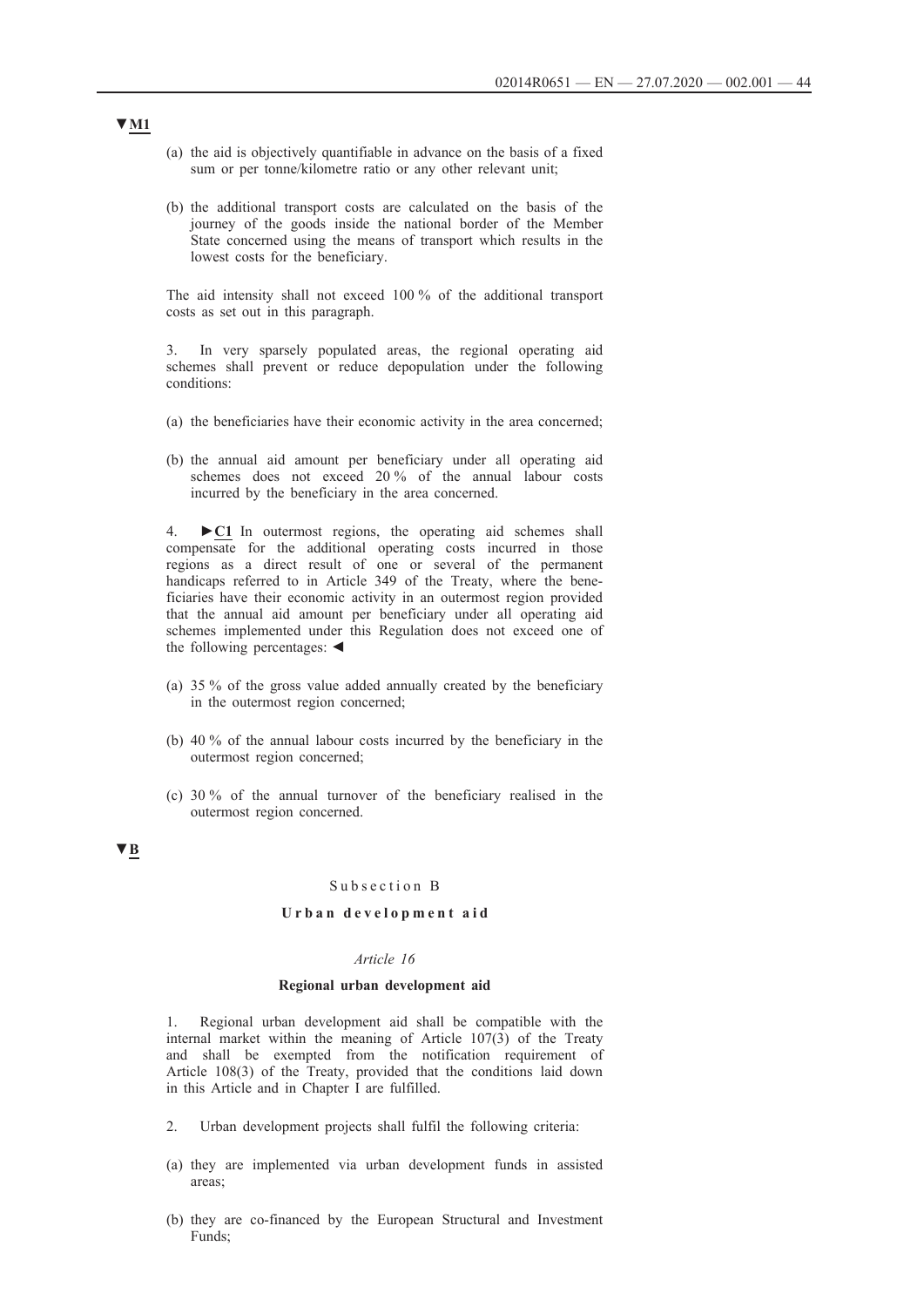(c) they support the implementation of an 'integrated sustainable urban development strategy';

The total investment in an urban development project under any urban development aid measure shall not exceed EUR 20 million.

4. The eligible costs shall be the overall costs of the urban development project to the extent that they comply with Articles 65 and 37 of Regulation (EU) No 1303/2013 of the European Parliament and of the Council  $(1)$ .

5. Aid granted by an urban development fund to the eligible urban development projects may take the form of equity, quasi-equity, loans, guarantees, or a mix thereof.

6. The urban development aid shall leverage additional investment from private investors at the level of the urban development funds or the urban development projects, so as to achieve an aggregate amount reaching minimum 30 % of the total financing provided to an urban development project.

7. Private and public investors may provide cash or an in-kind contribution or a combination of those for the implementation of an urban development project. An in-kind contribution shall be taken into account at its market value, as certified by an independent qualified expert or duly authorised official body.

8. The urban development measures shall fulfil the following conditions:

- (a) urban development fund managers shall be selected through an open, transparent and non-discriminatory call in accordance with the applicable Union and national laws. In particular, there shall be no discrimination between urban development fund managers on the basis of their place of establishment or incorporation in any Member State. Urban development fund managers may be required to fulfil predefined criteria objectively justified by the nature of the investments;
- (b) the independent private investors shall be selected through an open, transparent and non-discriminatory call in accordance with applicable Union and national laws aimed at establishing the appropriate risk-reward sharing arrangements whereby, for investments other than guarantees, asymmetric profit-sharing shall be given preference over downside protection. If the private investors are not selected by such a call, the fair rate of return to the private investors shall be established by an independent expert selected via an open, transparent and non-discriminatory call;
- (c) in the case of asymmetric loss-sharing between public and private investors, the first loss assumed by the public investor shall be capped at 25 % of the total investment;

<sup>(1)</sup> Regulation (EU) No 1303/2013 of the European Parliament and of the Council of 17 December 2013 laying down common provisions on the European Regional Development Fund, the European Social Fund, the Cohesion Fund, the European Agricultural Fund for Rural Development and the European Maritime and Fisheries Fund and laying down general provisions on the European Regional Development Fund, the European Social Fund, the Cohesion Fund and the European Maritime and Fisheries Fund and repealing Council Regulation (EC) No 1083/2006 (OJ L 347, 20.12.2013, p. 320).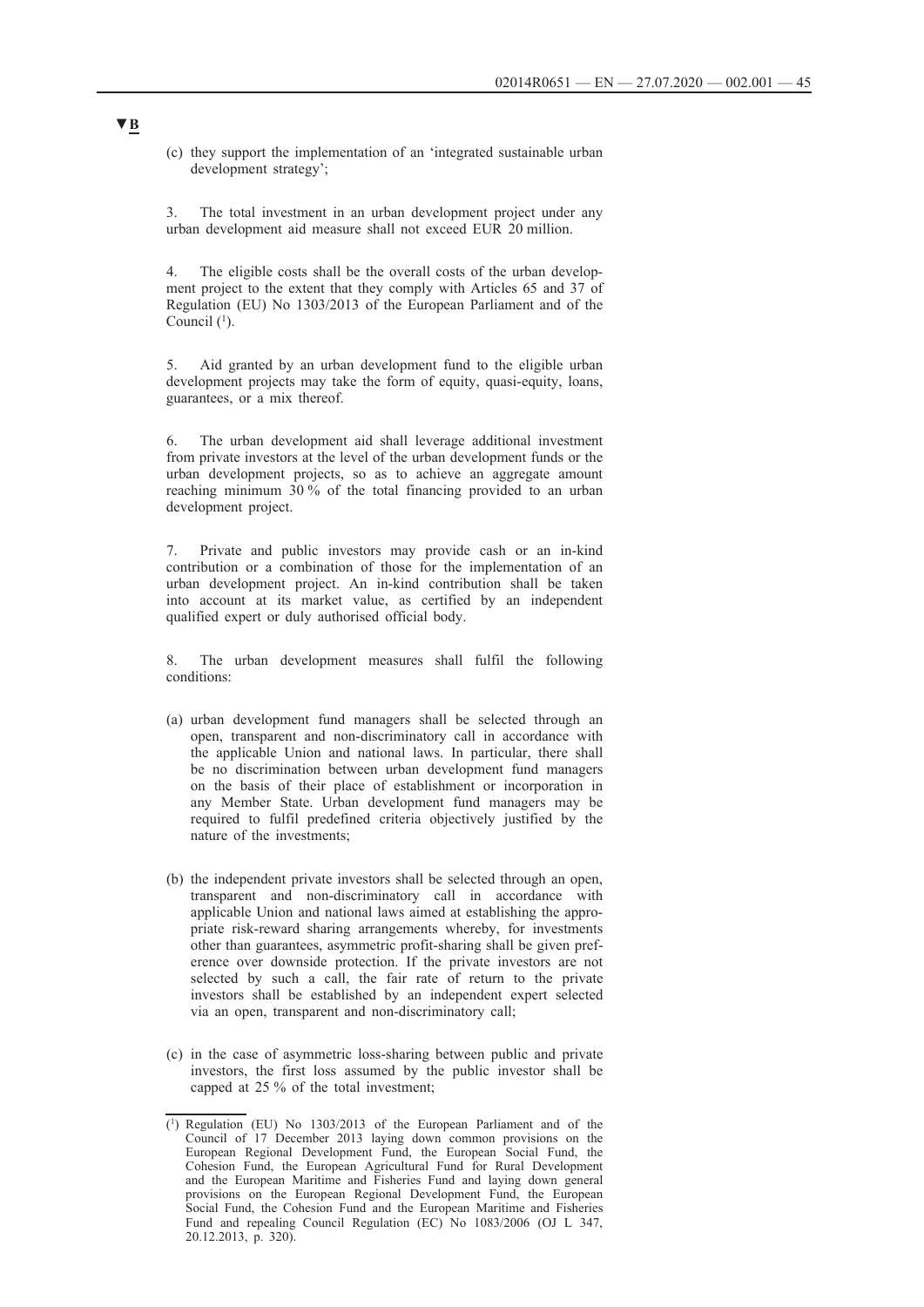- (d) in the case of guarantees to private investors in urban development projects, the guarantee rate shall be limited to 80 % and total losses assumed by a Member State shall be capped at 25 % of the underlying guaranteed portfolio;
- (e) the investors shall be allowed to be represented in the governance bodies of the urban development fund, such as the supervisory board or the advisory committee;
- (f) the urban development fund shall be established according to the applicable laws. The Member State shall provide for a due diligence process in order to ensure a commercially sound investment strategy for the purpose of implementing the urban development aid measure.

9. Urban development funds shall be managed on a commercial basis and shall ensure profit-driven financing decisions. This is considered to be the case when the managers of the urban development fund fulfill the following conditions:

- (a) the managers of urban development funds shall be obliged by law or contract to act with the diligence of a professional manager in good faith and avoiding conflicts of interest; best practices and regulatory supervision shall apply;
- (b) the remuneration of the managers of urban development funds shall conform to market practices. This requirement is considered to be met where a manager is selected through an open, transparent and non-discriminatory call, based on objective criteria linked to experience, expertise and operational and financial capacity;
- (c) the managers of urban development funds shall receive a remuneration linked to performance, or shall share part of the investment risks by co-investing own resources so as to ensure that their interests are permanently aligned with the interests of the public investors;
- (d) the managers of urban development funds shall set out an investment strategy, criteria and the proposed timing of investments in urban development projects, establishing the *ex ante* financial viability and their expected impact on urban development;
- (e) a clear and realistic exit strategy shall exist for each equity and quasi-equity investment.

10. Where an urban development fund provides loans or guarantees to urban development projects, the following conditions shall be fulfilled:

- (a) in the case of loans, the nominal amount of the loan is taken into account in calculating the maximum investment amount for the purposes of paragraph 3 of this Article;
- (b) in the case of guarantees, the nominal amount of the underlying loan is taken into account in calculating the maximum investment amount for the purposes of paragraph 3 of this Article.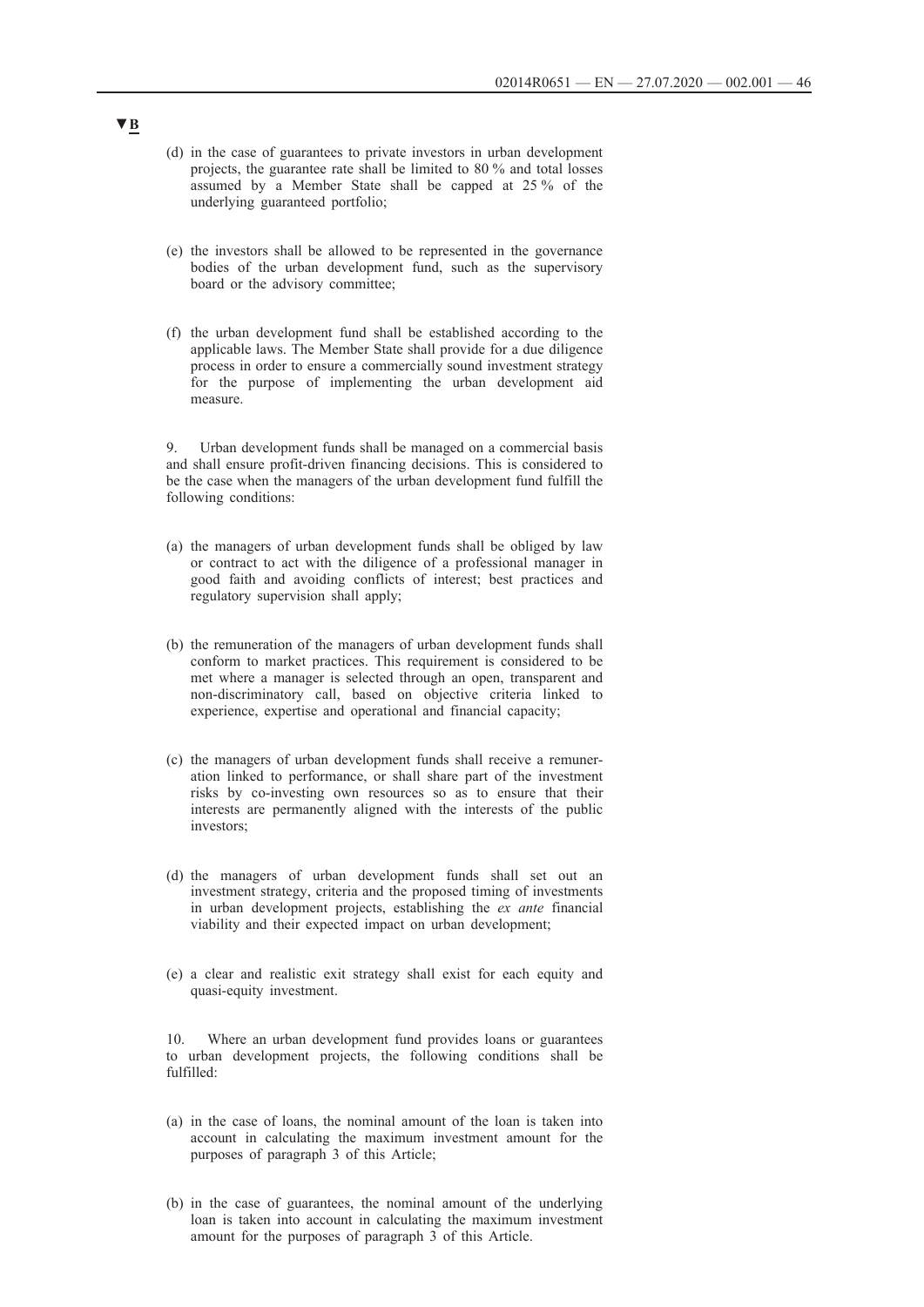11. The Member State may assign the implementation of the urban development aid measure to an entrusted entity.

## *SECTION 2*

## *Aid to SMEs*

## *Article 17*

### **Investment aid to SMEs**

1. Investment aid to SMEs operating inside or outside the territory of the Union shall be compatible with the internal market within the meaning of Article 107(3) of the Treaty and shall be exempted from the notification requirement of Article 108(3) of the Treaty, provided that the conditions laid down in this Article and in Chapter I are fulfilled.

- 2. The eligible costs shall be either or both of the following:
- (a) the costs of investment in tangible and intangible assets;
- (b) the estimated wage costs of employment directly created by the investment project, calculated over a period of two years.

3. In order to be considered an eligible cost for the purposes of this Article, an investment shall consist of the following:

- (a) an investment in tangible and/or intangible assets relating to the setting-up of a new establishment, the extension of an existing establishment, diversification of the output of an establishment into new additional products or a fundamental change in the overall production process of an existing establishment; or
- (b) the acquisition of the assets belonging to an establishment, where the following conditions are fulfilled:
	- the establishment has closed or would have closed had it not been purchased;
	- the assets are purchased from third parties unrelated to the buyer;
	- the transaction takes place under market conditions.

Where a member of the family of the original owner, or an employee, takes over a small enterprise, the condition that the assets shall be bought from third parties unrelated to the buyer shall be waived. The sole acquisition of the shares of an undertaking shall not constitute investment.

- 4. Intangible assets shall fulfil all of the following conditions:
- (a) they shall be used exclusively in the establishment receiving the aid;
- (b) they shall be regarded as amortizable assets;
- (c) they shall be purchased under market conditions from third parties unrelated to the buyer;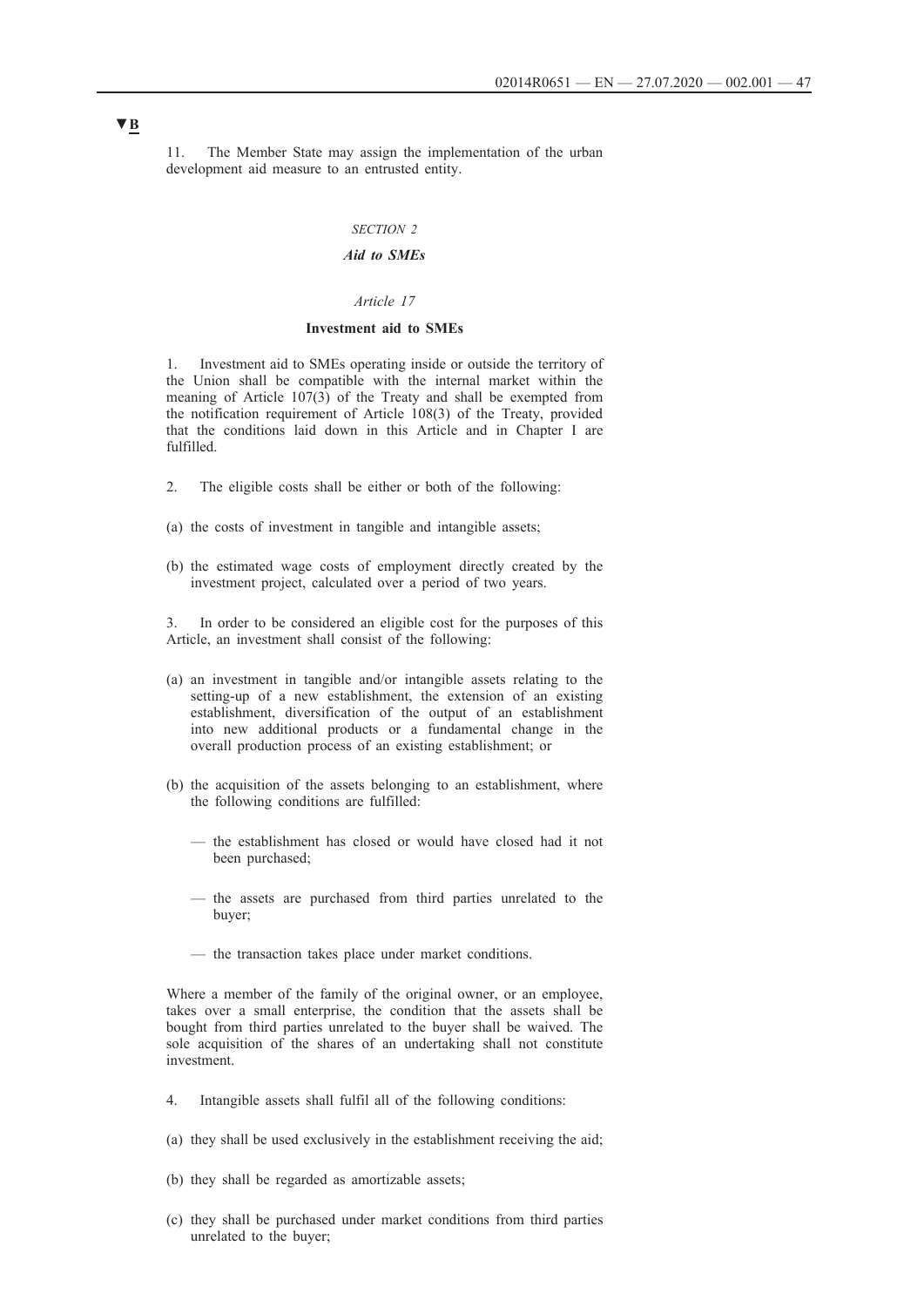- (d) they shall be included in the assets of the undertaking for at least three years;
- 5. Employment directly created by an investment project shall fulfil the following conditions:
- (a) it shall be created within three years of completion of the investment;
- (b) there shall be a net increase in the number of employees in the establishment concerned, compared with the average over the previous 12 months;
- (c) it shall be maintained during a minimum period of three years from the date the post was first filled.
- 6. The aid intensity shall not exceed:
- (a) 20 % of the eligible costs in the case of small enterprises;
- (b) 10 % of the eligible costs in the case of medium-sized enterprises.

#### *Article 18*

#### **Aid for consultancy in favour of SMEs**

1. Aid for consultancy in favour of SMEs shall be compatible with the internal market within the meaning of Article 107(3) of the Treaty and shall be exempted from the notification requirement of Article 108(3) of the Treaty, provided that the conditions laid down in this Article and in Chapter I are fulfilled.

2. The aid intensity shall not exceed 50 % of the eligible costs.

3. The eligible costs shall be the costs of consultancy services provided by external consultants.

4. The services concerned shall not be a continuous or periodic activity nor relate to the undertaking's usual operating costs, such as routine tax consultancy services, regular legal services or advertising.

## *Article 19*

### **Aid to SMEs for participation in fairs**

1. Aid to SMEs for participation in fairs shall be compatible with the internal market within the meaning of Article 107(3) of the Treaty and shall be exempted from the notification requirement of Article 108(3) of the Treaty, provided that the conditions laid down in this Article and in Chapter I are fulfilled.

2. The eligible costs shall be the costs incurred for renting, setting up and running the stand for the participation of an undertaking in any particular fair or exhibition.

3. The aid intensity shall not exceed 50 % of the eligible costs.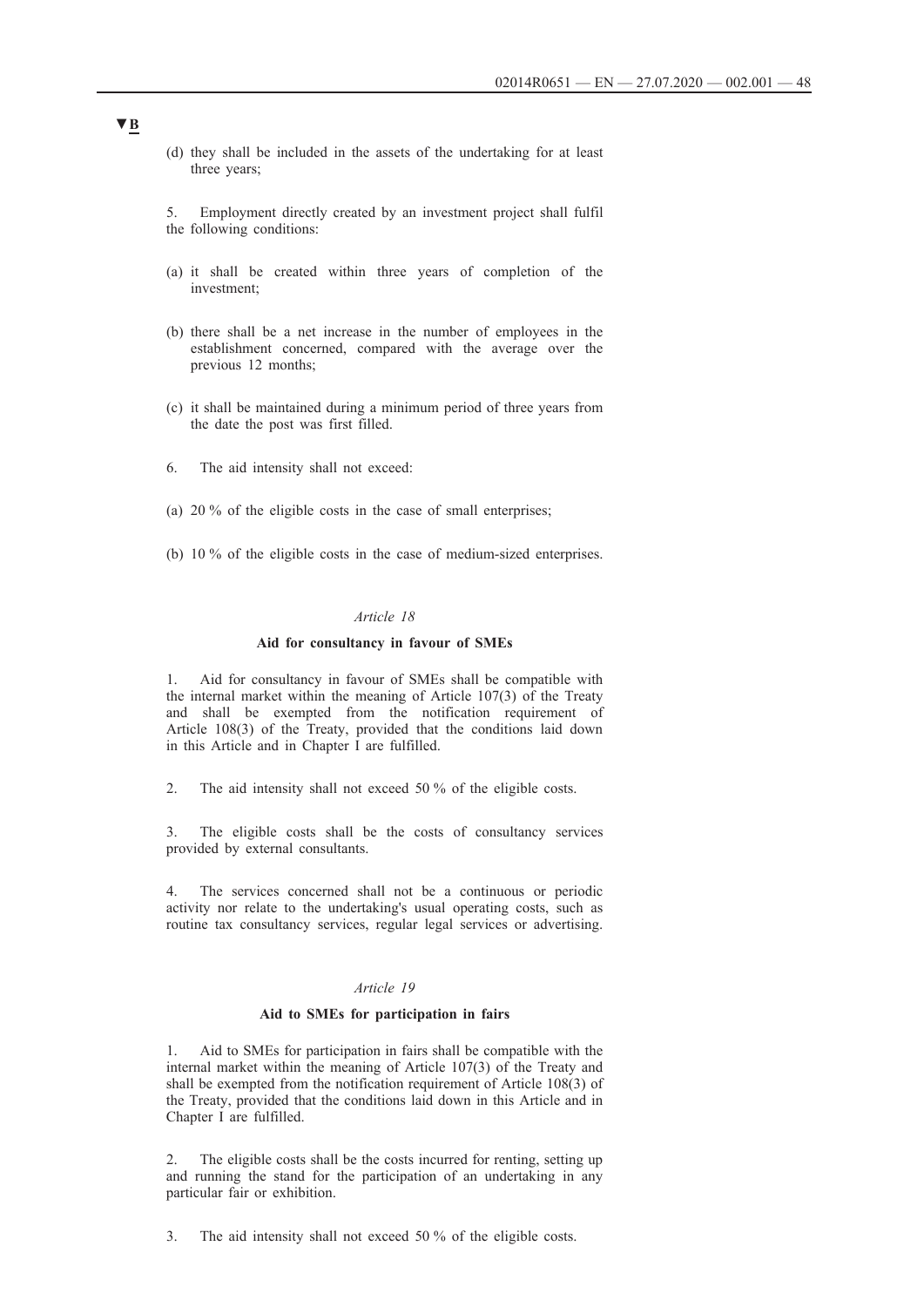### *Article 20*

## **Aid for cooperation costs incurred by SMEs participating in European Territorial Cooperation projects**

1. Aid for cooperation costs incurred by SMEs participating in the European Territorial Cooperation projects covered by Regulation (EC) No 1299/2013 of the European Parliament and of the Council shall be compatible with the internal market within the meaning of Article 107(3) of the Treaty and shall be exempted from the notification requirement of Article 108(3) of the Treaty, provided the conditions laid down in this Article and in Chapter I are fulfilled.

- 2. The eligible costs shall be the following:
- (a) costs for organisational cooperation including the cost of staff and offices to the extent that it is linked to the cooperation project;
- (b) costs of advisory and support services linked to cooperation and delivered by external consultants and service providers;
- (c) travel expenses, costs of equipment and investment expenditure directly related to the project and depreciation of tools and equipment used directly for the project.

3. The services referred to in paragraph 2(b) shall not be a continuous or periodic activity nor relate to the undertaking's usual operating costs, such as routine tax consultancy services, regular legal services or routine advertising.

4. The aid intensity shall not exceed 50 % of the eligible costs.

#### *SECTION 3*

### *Aid for access to finance for SMEs*

#### *Article 21*

### **Risk finance aid**

1. Risk finance aid schemes in favour of SMEs shall be compatible with the internal market within the meaning of Article  $107(3)$  of the Treaty and shall be exempted from the notification requirement of Article 108(3) of the Treaty, provided the conditions laid down in this Article and in Chapter I are fulfilled.

2. At the level of financial intermediaries, risk finance aid to independent private investors may take one of the following forms:

- (a) equity or quasi-equity, or financial endowment to provide risk finance investments directly or indirectly to eligible undertakings;
- (b) loans to provide risk finance investments directly or indirectly to eligible undertakings;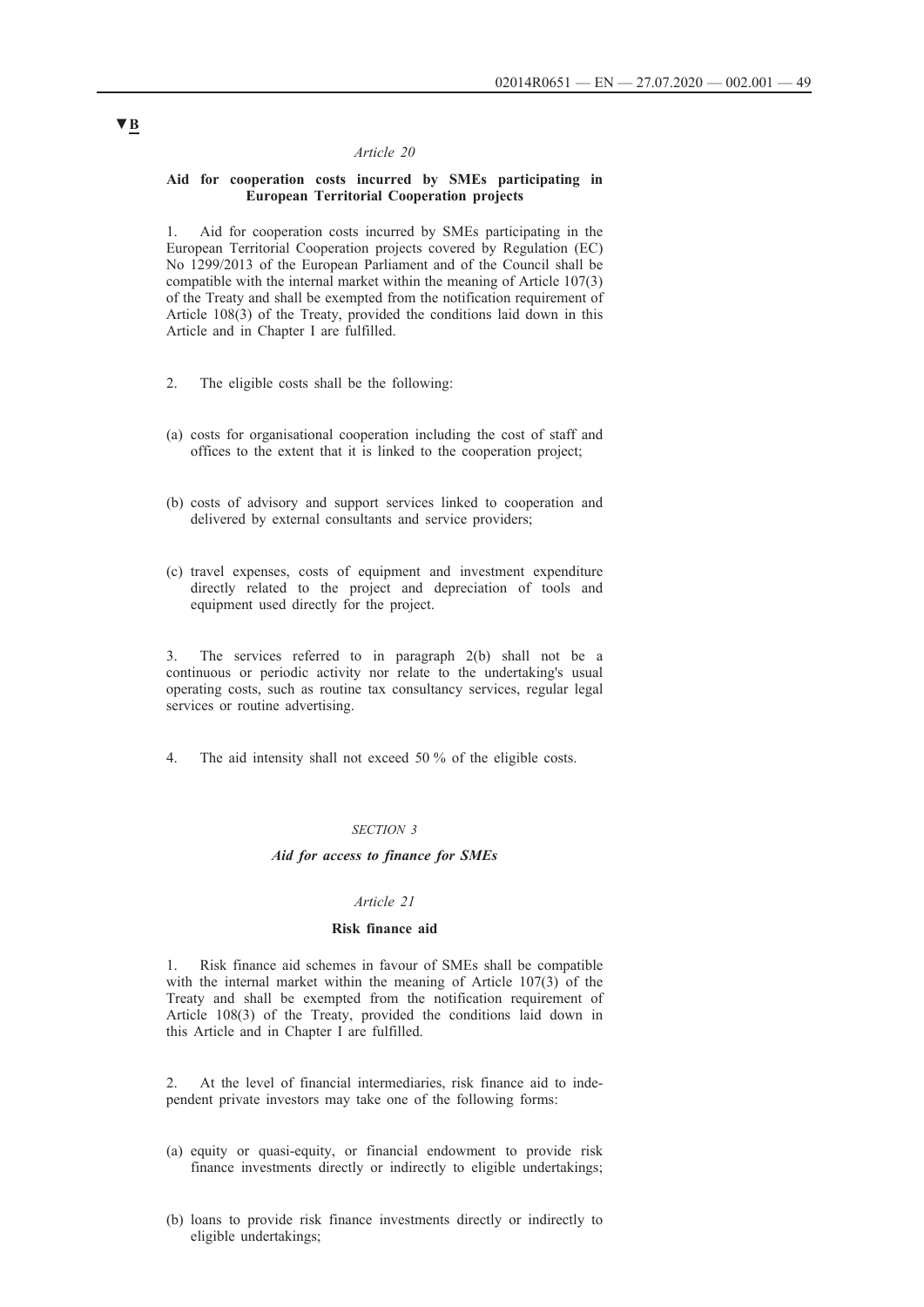(c) guarantees to cover losses from risk finance investments directly or indirectly to eligible undertakings.

3. At the level of independent private investors, risk finance aid may take the forms mentioned in paragraph 2 of this Article, or be in the form of tax incentives to private investors who are natural persons providing risk finance directly or indirectly to eligible undertakings.

4. At the level of eligible undertakings, risk finance aid may take the form of equity, quasi-equity investments, loans, guarantees, or a mix thereof.

5. Eligible undertakings shall be undertakings which at the time of the initial risk finance investment are unlisted SMEs and fulfil at least one of the following conditions:

- (a) they have not been operating in any market;
- (b) they have been operating in any market for less than 7 years following their first commercial sale;
- (c) they require an initial risk finance investment which, based on a business plan prepared in view of entering a new product or geographical market, is higher than 50 % of their average annual turnover in the preceding 5 years.

6. The risk finance aid may also cover follow-on investments made in eligible undertakings, including after the 7 year period mentioned in paragraph 5(b), if the following cumulative conditions are fulfilled:

- (a) the total amount of risk finance mentioned in paragraph 9 is not exceeded;
- (b) the possibility of follow-on investments was foreseen in the original business plan;
- (c) the undertaking receiving follow-on investments has not become linked, within the meaning of Article 3(3) of Annex I with another undertaking other than the financial intermediary or the independent private investor providing risk finance under the measure, unless the new entity fulfils the conditions of the SME definition.

7. For equity and quasi-equity investments in eligible undertakings, a risk finance measure may provide support for replacement capital only if the latter is combined with new capital representing at least 50 % of each investment round into the eligible undertakings.

8. For equity and quasi-equity investments as referred to in paragraph 2(a), no more than 30 % of the financial intermediary's aggregate capital contributions and uncalled committed capital may be used for liquidity management purposes.

9. The total amount of risk finance referred to in paragraph 4 shall not exceed EUR 15 million per eligible undertaking under any risk finance measure.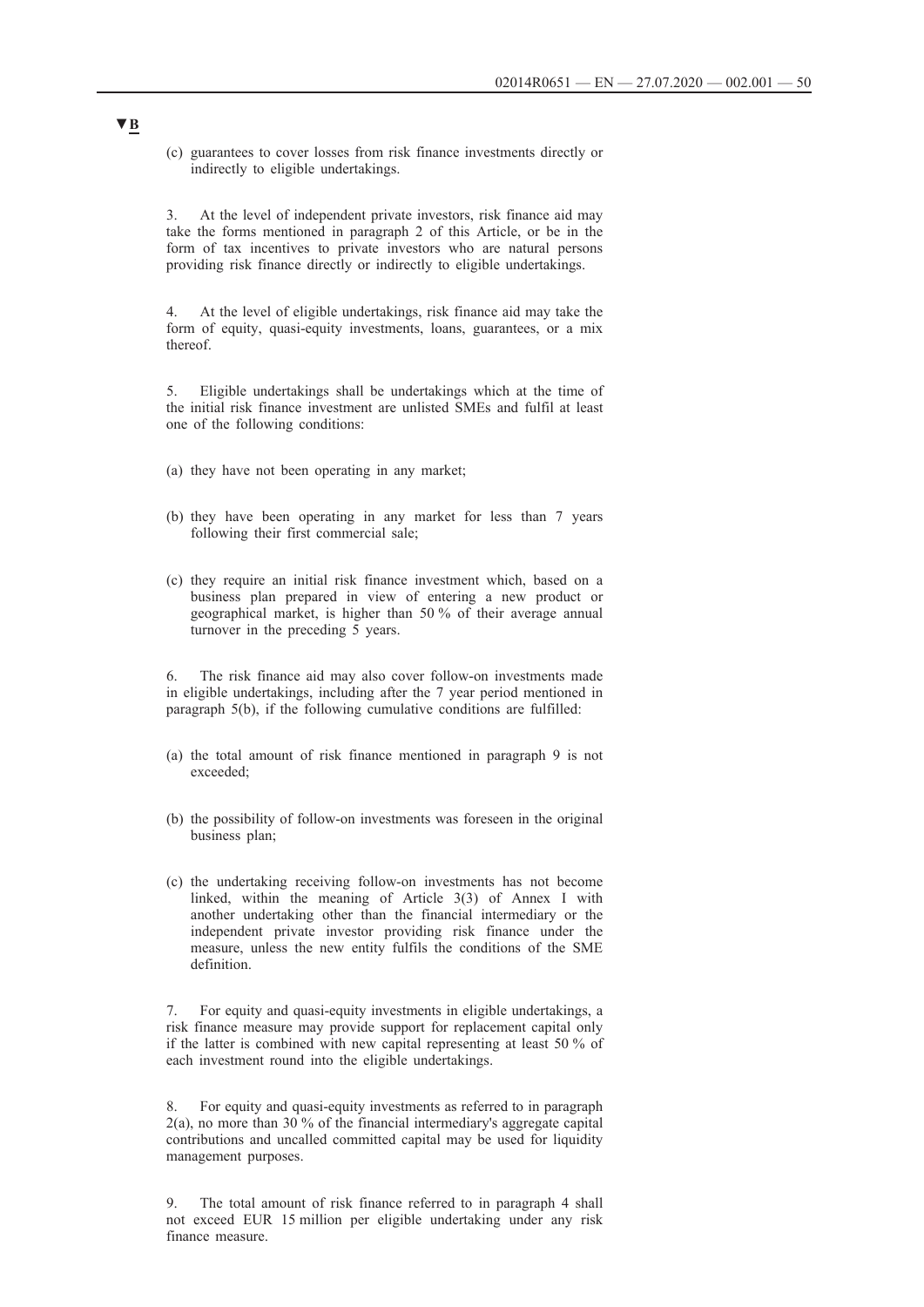10. For risk finance measures providing equity, quasi-equity or loan investments to eligible undertakings, the risk finance measure shall leverage additional finance from independent private investors at the level of the financial intermediaries or the eligible undertakings, so as to achieve an aggregate private participation rate reaching the following minimum thresholds:

- (a) 10 % of the risk finance provided to the eligible undertakings prior to their first commercial sale on any market;
- (b) 40 % of the risk finance provided to the eligible undertakings referred to in paragraph 5(b) of this Article;
- (c) 60 % of the risk finance for investment provided to eligible undertakings mentioned in paragraph 5(c) and for follow-on investments in eligible undertakings after the 7-year period mentioned in paragraph 5(b).

11. Where a risk finance measure is implemented through a financial intermediary targeting eligible undertakings at different development stages as referred to in paragraph 10 and does not provide for private capital participation at the level of the eligible undertakings the financial intermediary shall achieve a private participation rate that represents at least the weighted average based on the volume of the individual investments in the underlying portfolio and resulting from the application of the minimum participation rates to such investments as referred to in paragraph 10.

12. A risk finance measure shall not discriminate between financial intermediaries on the basis of their place of establishment or incorporation in any Member State. Financial intermediaries may be required to fulfil predefined criteria objectively justified by the nature of the investments.

- 13. A risk finance measure shall fulfil the following conditions:
- (a) it shall be implemented via one or more financial intermediaries, except for tax incentives to private investors in respect of their direct investments into eligible undertakings;
- (b) financial intermediaries, as well as investors or fund managers shall be selected through an open, transparent and non-discriminatory call which is made in accordance with applicable Union and national laws and aimed at establishing appropriate risk-reward sharing arrangements whereby, for investments other than guarantees, asymmetric profit sharing shall be given preference over downside protection;
- (c) in the case of asymmetric loss-sharing between public and private investors, the first loss assumed by the public investor shall be capped at 25 % of the total investment;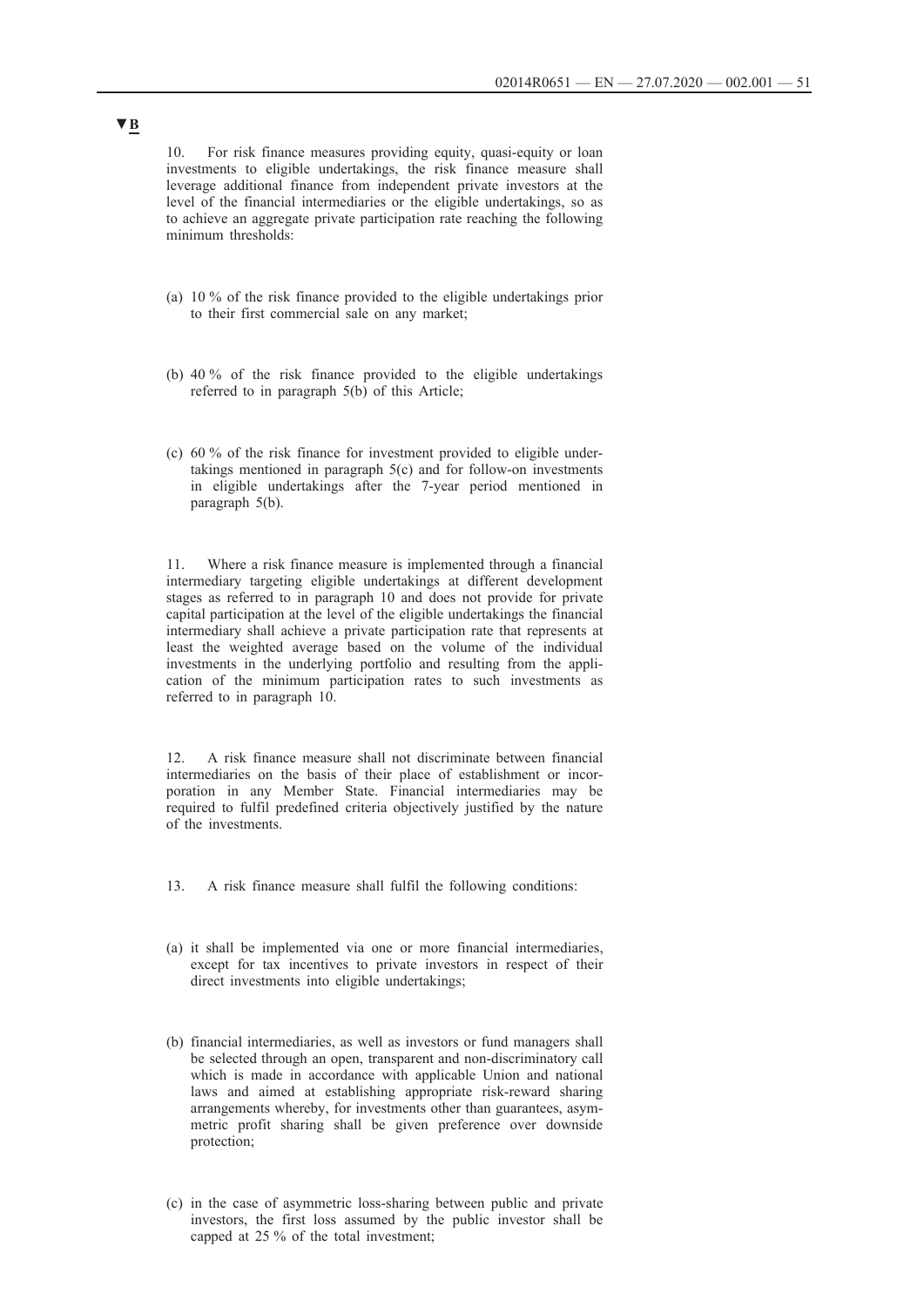(d) in the case of guarantees falling under point  $2(c)$ , the guarantee rate shall be limited to 80 % and total losses assumed by a Member State shall be capped at a maximum of 25 % of the underlying guaranteed portfolio. Only guarantees covering expected losses of the underlying guaranteed portfolio can be provided for free. If a guarantee also comprises coverage of unexpected losses, the financial intermediary shall pay, for the part of the guarantee covering unexpected losses, a market-conform guarantee premium.

14. Risk finance measures shall ensure profit-driven financing decisions. This is considered to be the case where all of the following conditions are fulfilled:

- (a) financial intermediaries shall be established according to the applicable laws.
- (b) the Member State, or the entity entrusted with the implementation of the measure, shall provide for a due diligence process in order to ensure a commercially sound investment strategy for the purpose of implementing the risk finance measure, including an appropriate risk diversification policy aimed at achieving economic viability and efficient scale in terms of size and territorial scope of the relevant portfolio of investments;
- (c) risk finance provided to the eligible undertakings shall be based on a viable business plan, containing details of product, sales and profitability development, establishing *ex-ante* financial viability;
- (d) a clear and realistic exit strategy shall exist for each equity and quasi-equity investment.

15. Financial intermediaries shall be managed on a commercial basis. This requirement is considered to be fulfilled where the financial intermediary and, depending on the type of risk finance measure, the fund manager, fulfil the following conditions:

- (a) they shall be obliged by law or contract to act with the diligence of a professional manager in good faith and avoiding conflicts of interest; best practices and regulatory supervision shall apply;
- (b) their remuneration shall conform to market practices. This requirement is presumed to be met where the manager or the financial intermediary is selected through an open, transparent and non-discriminatory selection call, based on objective criteria linked to experience, expertise and operational and financial capacity;
- (c) they shall receive a remuneration linked to performance, or shall share part of the investment risks by co-investing own resources so as to ensure that their interests are permanently aligned with the interests of the public investor;
- (d) they shall set out an investment strategy, criteria and the proposed timing of investments;
- (e) investors shall be allowed to be represented in the governance bodies of the investment fund, such as the supervisory board or the advisory committee.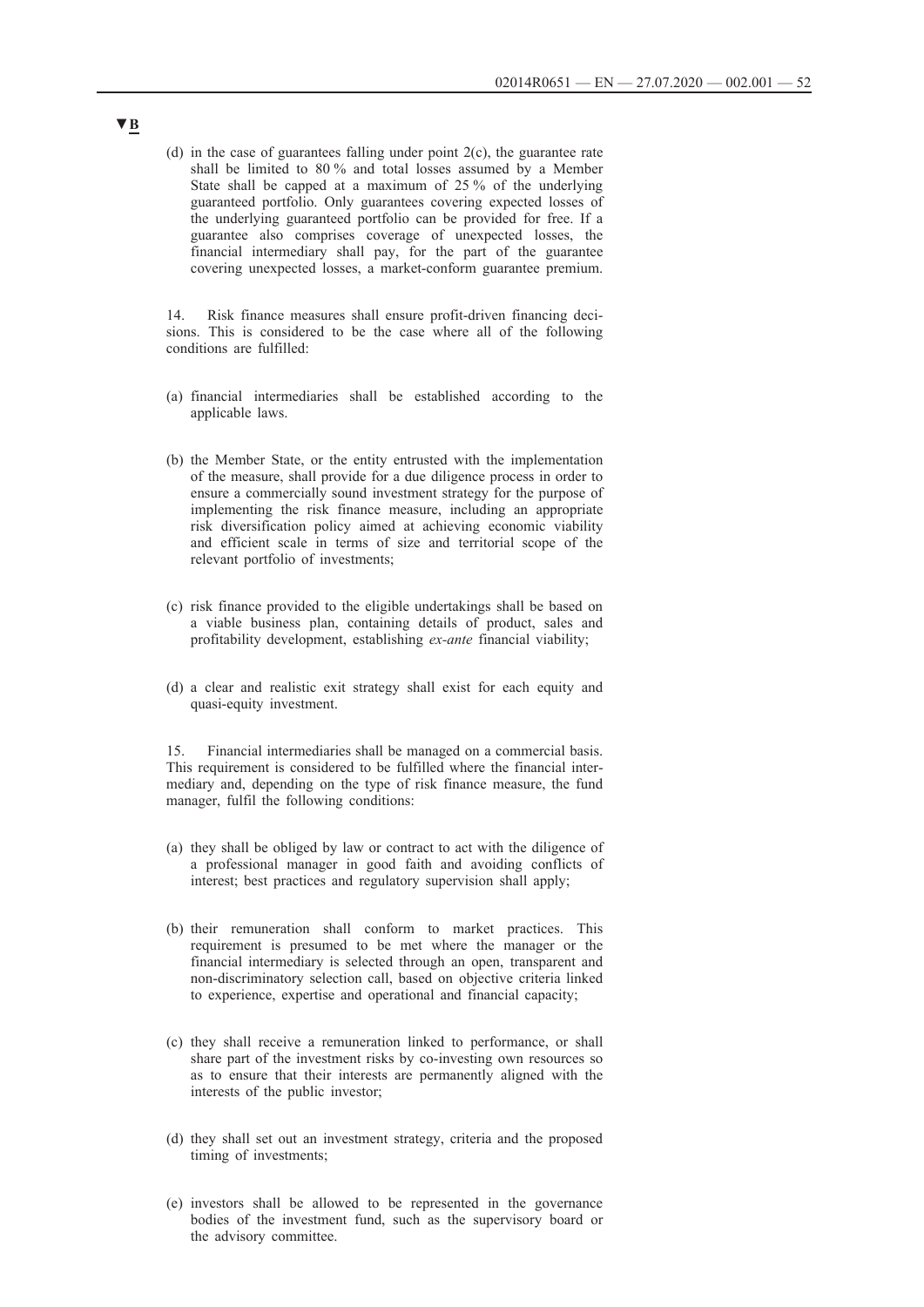16. **►M1** A risk finance measure providing guarantees or loans to eligible undertakings or providing quasi-equity investments structured as debt in eligible undertakings, shall fulfil the following conditions: ◄

(a) as a result of the measure, the financial intermediary shall undertake investments that would not have been carried out or would have been carried out in a restricted or different manner without the aid. The financial intermediary shall be able to demonstrate that it operates a mechanism that ensures that all the advantages are passed on to the largest extent to the final beneficiaries in the form of higher volumes of financing, riskier portfolios, lower collateral requirements, lower guarantee premiums or lower interest rates;

## **▼M1**

(b) in the case of loans and quasi-equity investments structured as debt, the nominal amount of the instrument is taken into account in calculating the maximum investment amount for the purposes of paragraph 9;

# **▼B**

(c) in the case of guarantees, the nominal amount of the underlying loan is taken into account in calculating the maximum investment amount for the purposes of paragraph 9. The guarantee shall not exceed 80 % of the underlying loan.

17. A Member State may assign the implementation of a risk finance measure to an entrusted entity.

18. Risk finance aid for SMEs that do not fulfil the conditions laid down in paragraph 5 shall be compatible with the internal market within the meaning of Article 107(3) of the Treaty and shall be exempted from the notification requirement of Article 108(3) of the Treaty, provided that

- (a) at the level of the SMEs, the aid fulfils the conditions laid down in Regulation (EU) No 1407/2013; and
- (b) all the conditions laid down in the present Article, with the exception of those set out in paragraphs 5, 6, 9, 10, and 11, are fulfilled; and
- (c) for risk finance measures providing equity, quasi-equity or loan investments to eligible undertakings, the measure shall leverage additional financing from independent private investors at the level of the financial intermediaries or the SMEs, so as to achieve an aggregate private participation rate reaching at least 60 % of the risk finance provided to the SMEs.

## *Article 22*

### **Aid for start-ups**

Start-up aid schemes shall be compatible with the internal market within the meaning of Article  $107(3)$  of the Treaty and shall be exempted from the notification requirement of Article 108(3) of the Treaty, provided the conditions laid down in this Article and in Chapter I are fulfilled.

### **▼M1**

Eligible undertakings shall be any unlisted small enterprise up to five years following its registration, which fulfils the following conditions:

- (a) it has not taken over the activity of another enterprise;
- (b) it has not yet distributed profits;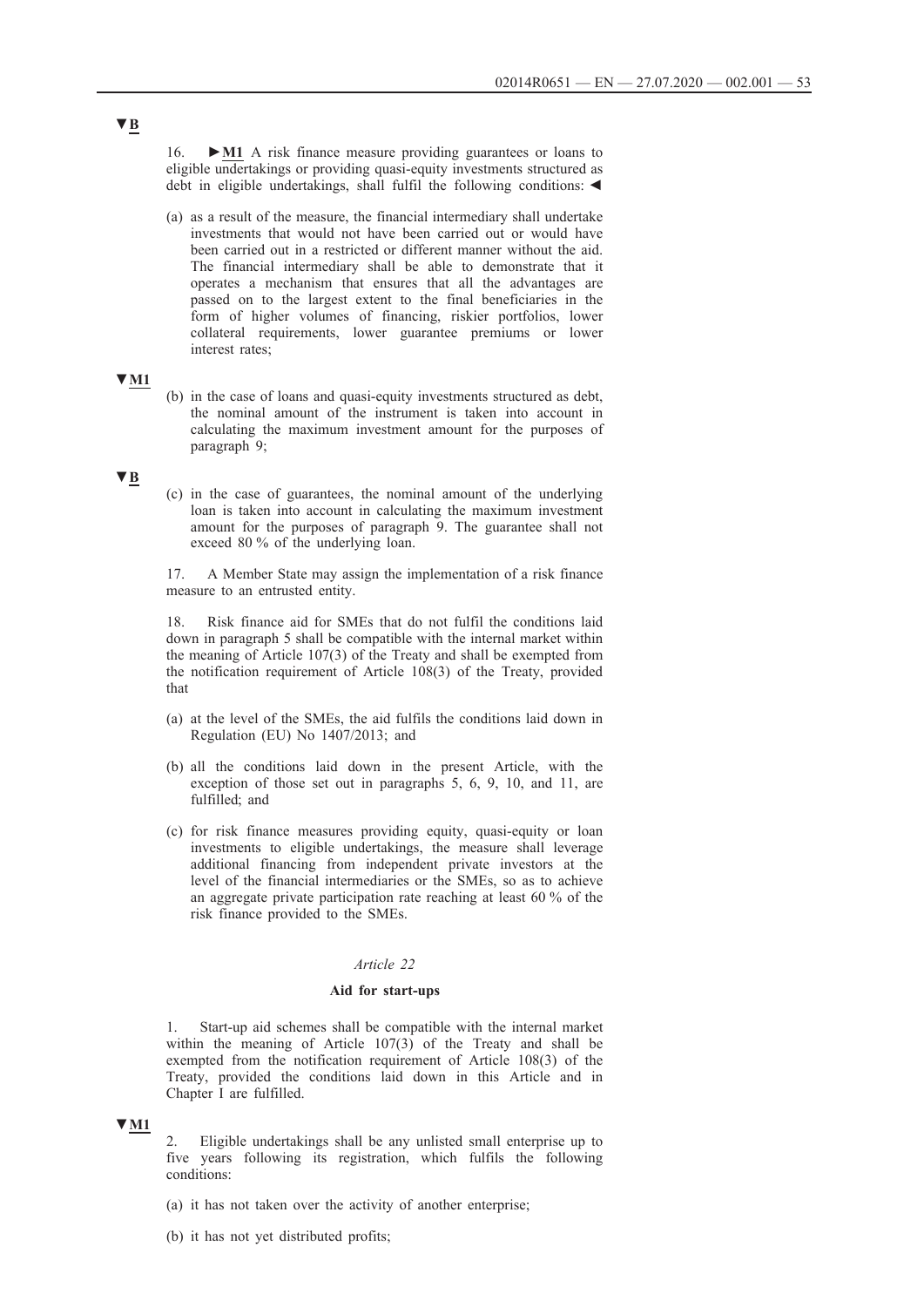(c) it has not been formed through a merger.

For eligible undertakings that are not subject to registration, the five year eligibility period may be considered to start from the moment when the enterprise either starts its economic activity or is liable to tax for its economic activity.

By way of derogation from point (c) of the first subparagraph, enterprises formed through a merger between undertakings eligible for aid under this Article shall also be considered eligible undertakings up to five years from the date of registration of the oldest enterprise participating in the merger.

### **▼B**

- 3. Start-up aid shall take the form of:
- (a) loans with interest rates which are not conform with market conditions, with a duration of 10 years and up to a maximum nominal amount of EUR 1 million, or EUR 1,5 million for undertakings established in assisted areas fulfilling the conditions of Article 107(3)(c) of the Treaty, or EUR 2 million for undertakings established in assisted areas fulfilling the conditions of Article 107(3)(a) of the Treaty. For loans with a duration comprised between 5 and 10 years the maximum amounts may be adjusted by multiplying the amounts above by the ratio between 10 years and the actual duration of the loan. For loans with a duration of less than 5 years, the maximum amount shall be the same as for loans with a duration of 5 years;
- (b) guarantees with premiums which are not conform with market conditions, with a duration of 10 years and up to maximum EUR 1,5 million of amount guaranteed, or EUR 2,25 million for undertakings established in assisted areas fulfilling the conditions of Article 107(3)(c) of the Treaty, or EUR 3 million for undertakings established in assisted areas fulfilling the conditions of Article 107(3)(a) of the Treaty. For guarantees with a duration comprised between 5 and 10 years the maximum amount guaranteed amounts may be adjusted by multiplying the amounts above by the ratio between 10 years and the actual duration of the guarantee. For guarantees with a duration of less than 5 years, the maximum amount guaranteed shall be the same as for guarantees with a duration of 5 years. The guarantee shall not exceed 80 % of the underlying loan.
- (c) grants, including equity or quasi equity investment, interests rate and guarantee premium reductions up to EUR 0,4 million gross grant equivalent or EUR 0,6 million for undertakings established in assisted areas fulfilling the conditions of Article 107(3)(c) of the Treaty, or EUR 0,8 million for undertakings established in assisted areas fulfilling the conditions of Article 107(3)(a) of the Treaty.

4. A beneficiary can receive support through a mix of the aid instruments referred to in paragraph 3 of this Article, provided that the proportion of the amount granted through one aid instrument, calculated on the basis of the maximum aid amount allowed for that instrument, is taken into account in order to determine the residual proportion of the maximum aid amount allowed for the other instruments forming part of such a mixed instrument.

5. For small and innovative enterprises, the maximum amounts set out in paragraph 3 may be doubled.

# **▼M1**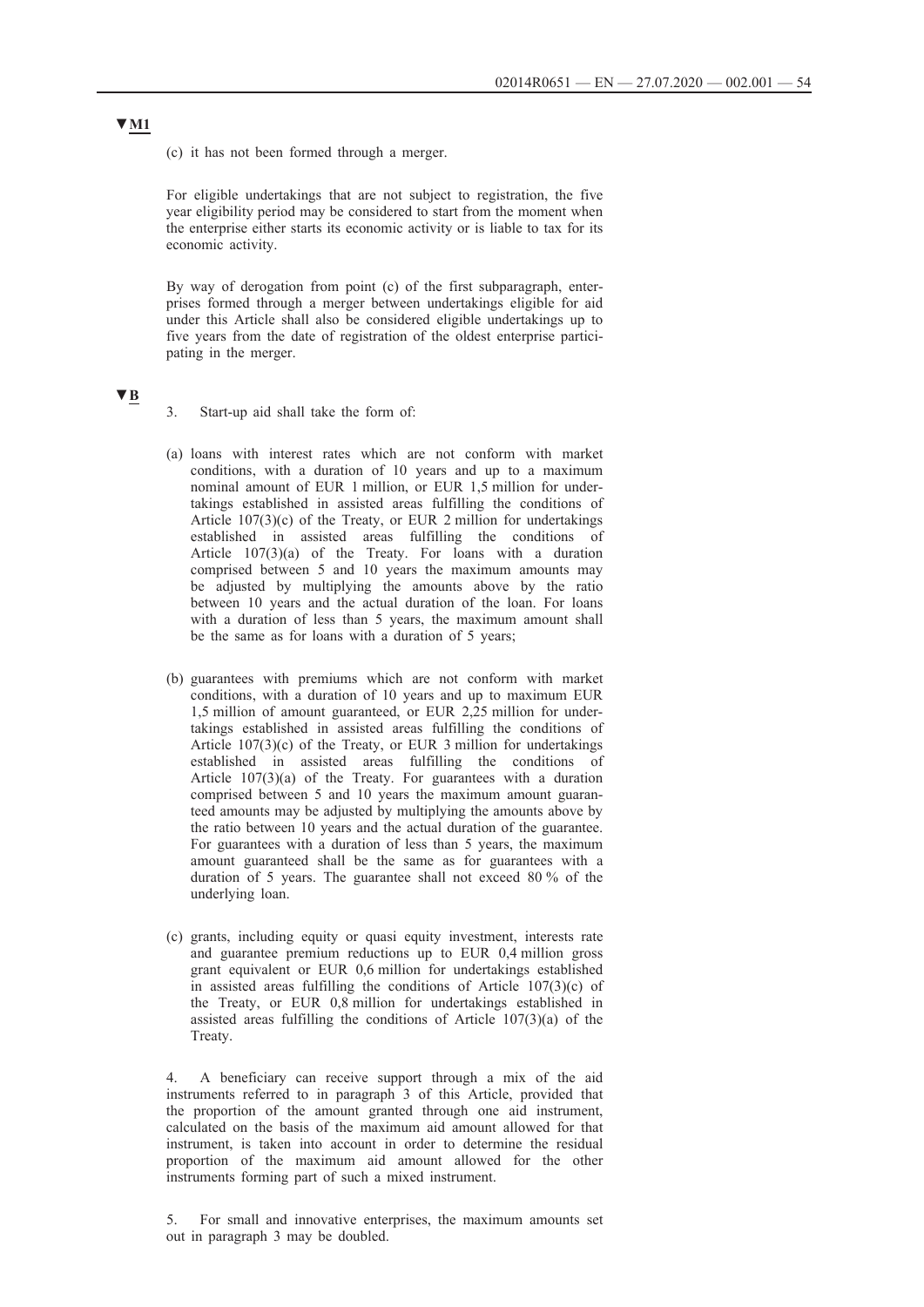### *Article 23*

### **Aid to alternative trading platforms specialised in SMEs**

1. Aid in favour of alternative trading platforms specialised in SMEs shall be compatible with the internal market within the meaning of Article  $107(3)$  of the Treaty and shall be exempted from the notification requirement of Article 108(3) of the Treaty, provided the conditions laid down in this Article and in Chapter I are fulfilled.

2. Where the platform operator is a small enterprise, the aid measure may take the form of start-up aid to the platform operator, in which case the conditions laid down in Article 22 shall apply.

The aid measure may take the form of tax incentives to independent private investors that are natural persons in respect of their risk finance investments made through an alternative trading platform into undertakings eligible under the conditions laid down in Article 21.

### *Article 24*

### **Aid for scouting costs**

1. Aid for scouting costs shall be compatible with the internal market within the meaning of Article 107(3) of the Treaty and shall be exempted from the notification requirement of Article 108(3) of the Treaty, provided the conditions laid down in this Article and in Chapter I are fulfilled.

2. The eligible costs shall be the costs for initial screening and formal due diligence undertaken by managers of financial intermediaries or investors to identify eligible undertakings pursuant to Articles 21 and 22.

3. The aid intensity shall not exceed 50 % of the eligible costs.

#### *SECTION 4*

#### *Aid for research and development and innovation*

#### *Article 25*

### **Aid for research and development projects**

### **▼M1**

1. Aid for research and development projects, including projects having received a Seal of Excellence quality label under the Horizon 2020 SME-instrument, shall be compatible with the internal market within the meaning of Article  $107(3)$  of the Treaty and shall be exempted from the notification requirement of Article 108(3) of the Treaty provided that the conditions laid down in this Article and in Chapter I are fulfilled.

2. The aided part of the research and development project shall completely fall within one or more of the following categories: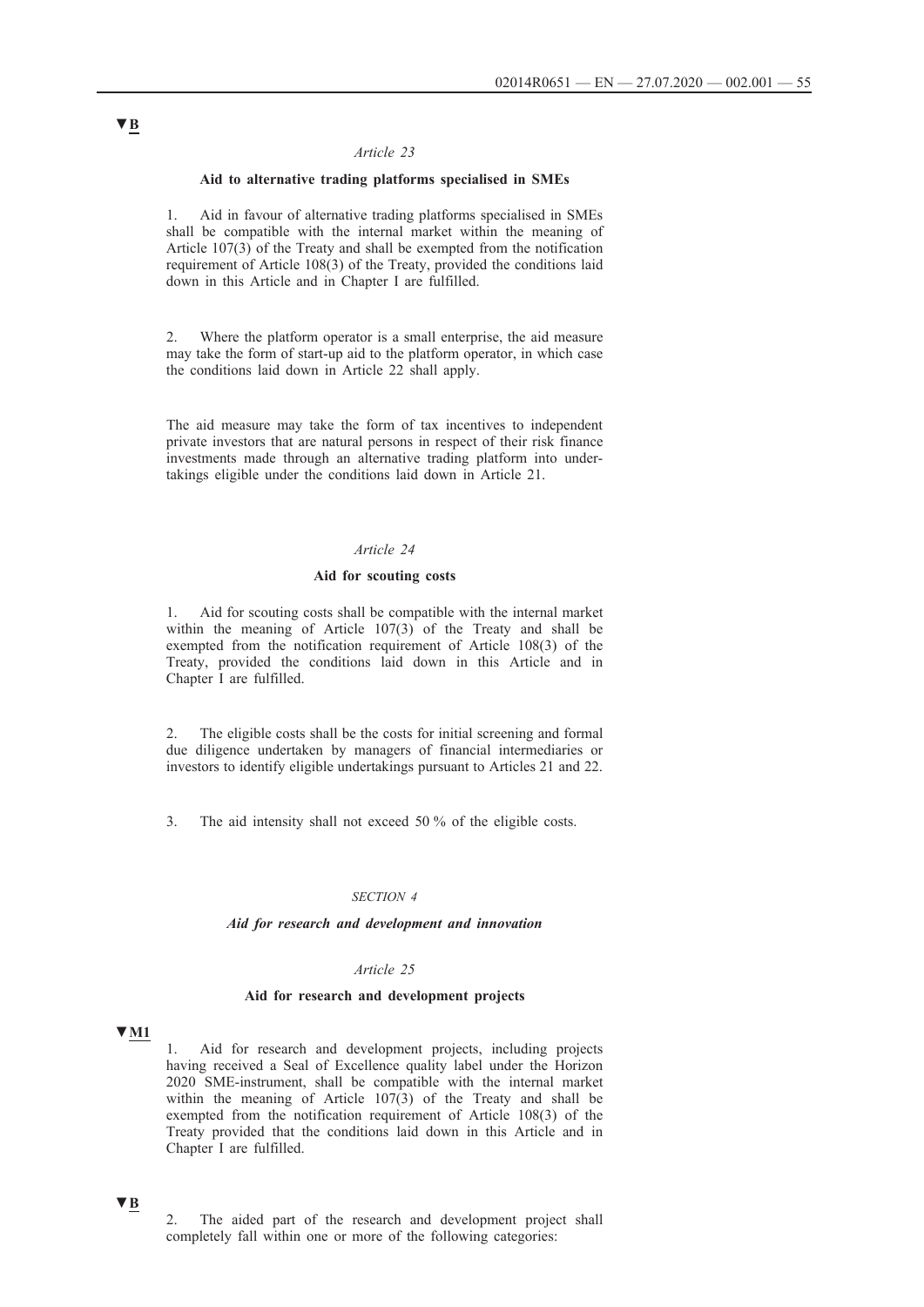- (a) fundamental research;
- (b) industrial research;
- (c) experimental development;
- (d) feasibility studies.

3. The eligible costs of research and development projects shall be allocated to a specific category of research and development and shall be the following:

- (a) personnel costs: researchers, technicians and other supporting staff to the extent employed on the project;
- (b) costs of instruments and equipment to the extent and for the period used for the project. Where such instruments and equipment are not used for their full life for the project, only the depreciation costs corresponding to the life of the project, as calculated on the basis of generally accepted accounting principles are considered as eligible.
- (c) Costs for of buildings and land, to the extent and for the duration period used for the project. With regard to buildings, only the depreciation costs corresponding to the life of the project, as calculated on the basis of generally accepted accounting principles are considered as eligible. For land, costs of commercial transfer or actually incurred capital costs are eligible.
- (d) costs of contractual research, knowledge and patents bought or licensed from outside sources at arm's length conditions, as well as costs of consultancy and equivalent services used exclusively for the project;
- (e) additional overheads and other operating expenses, including costs of materials, supplies and similar products, incurred directly as a result of the project;

4. The eligible costs for feasibility studies shall be the costs of the study.

- 5. The aid intensity for each beneficiary shall not exceed:
- (a) 100 % of the eligible costs for fundamental research;
- (b) 50 % of the eligible costs for industrial research;
- (c) 25 % of the eligible costs for experimental development;
- (d) 50 % of the eligible costs for feasibility studies.
- 6. The aid intensities for industrial research and experimental development may be increased up to a maximum aid intensity of 80 % of the eligible costs as follows: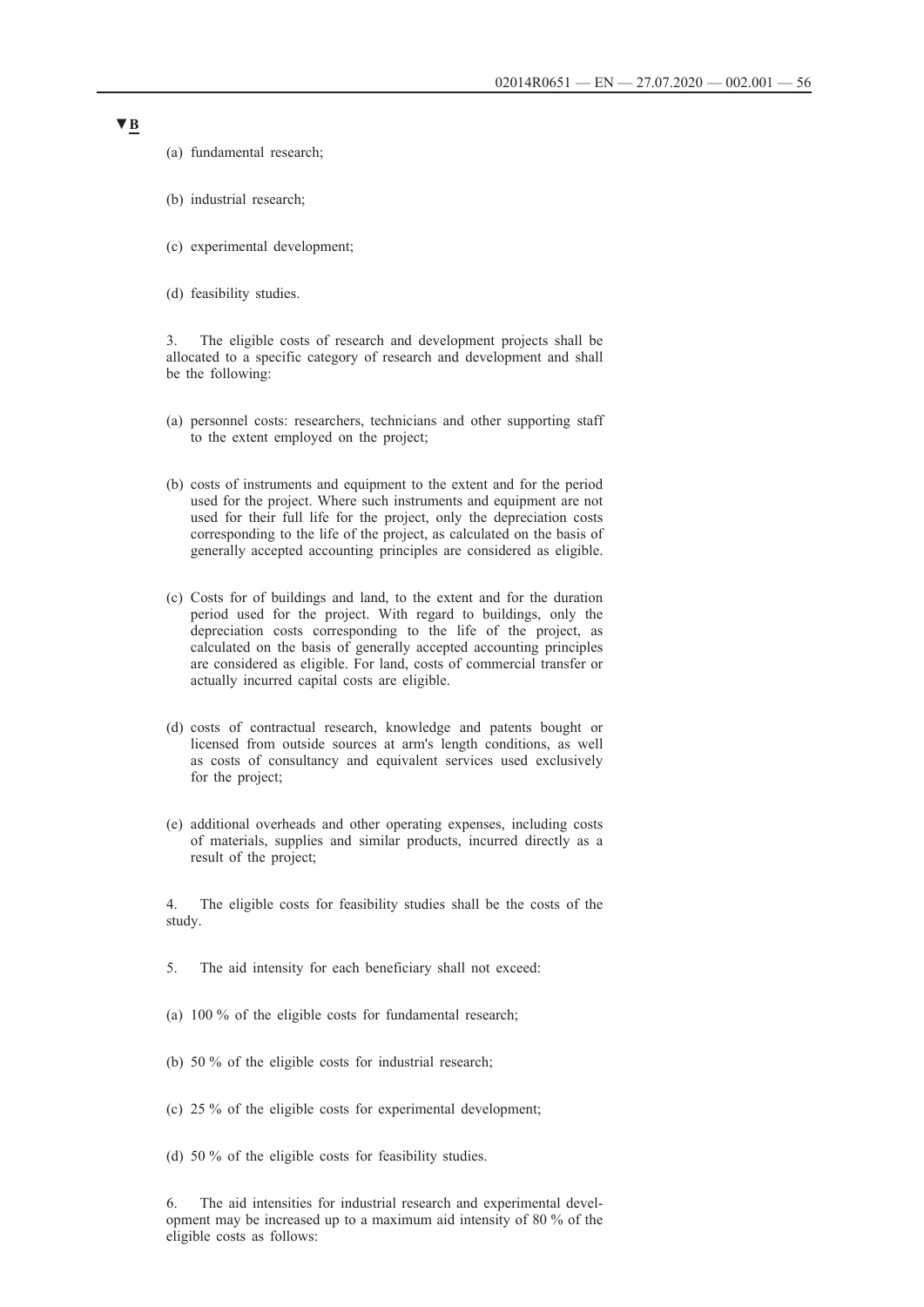- (a) by 10 percentage points for medium-sized enterprises and by 20 percentage points for small enterprises;
- (b) by 15 percentage points if one of the following conditions is fulfilled:
	- (i) the project involves effective collaboration:
		- between undertakings among which at least one is an SME, or is carried out in at least two Member States, or in a Member State and in a Contracting Party of the EEA Agreement, and no single undertaking bears more than 70 % of the eligible costs, or
		- between an undertaking and one or more research and knowledge-dissemination organisations, where the latter bear at least 10 % of the eligible costs and have the right to publish their own research results;
	- (ii) the results of the project are widely disseminated through conferences, publication, open access repositories, or free or open source software.

7. The aid intensities for feasibility studies may be increased by 10 percentage points for medium-sized enterprises and by 20 percentage points for small enterprises;

## *Article 26*

#### **Investment aid for research infrastructures**

Aid for the construction or upgrade of research infrastructures that perform economic activities shall be compatible with the internal market within the meaning of Article 107(3) of the Treaty and shall be exempted from the notification requirement of Article 108(3) of the Treaty, provided that the conditions laid down in this Article and in Chapter I are fulfilled.

2. Where a research infrastructure pursues both economic and noneconomic activities, the financing, costs and revenues of each type of activity shall be accounted for separately on the basis of consistently applied and objectively justifiable cost accounting principles.

The price charged for the operation or use of the infrastructure shall correspond to a market price.

4. Access to the infrastructure shall be open to several users and be granted on a transparent and non-discriminatory basis. Undertakings which have financed at least 10 % of the investment costs of the infrastructure may be granted preferential access under more favourable conditions. In order to avoid overcompensation, such access shall be proportional to the undertaking's contribution to the investment costs and these conditions shall be made publicly available.

5. The eligible costs shall be the investment costs in intangible and tangible assets.

6. The aid intensity shall not exceed 50 % of the eligible costs.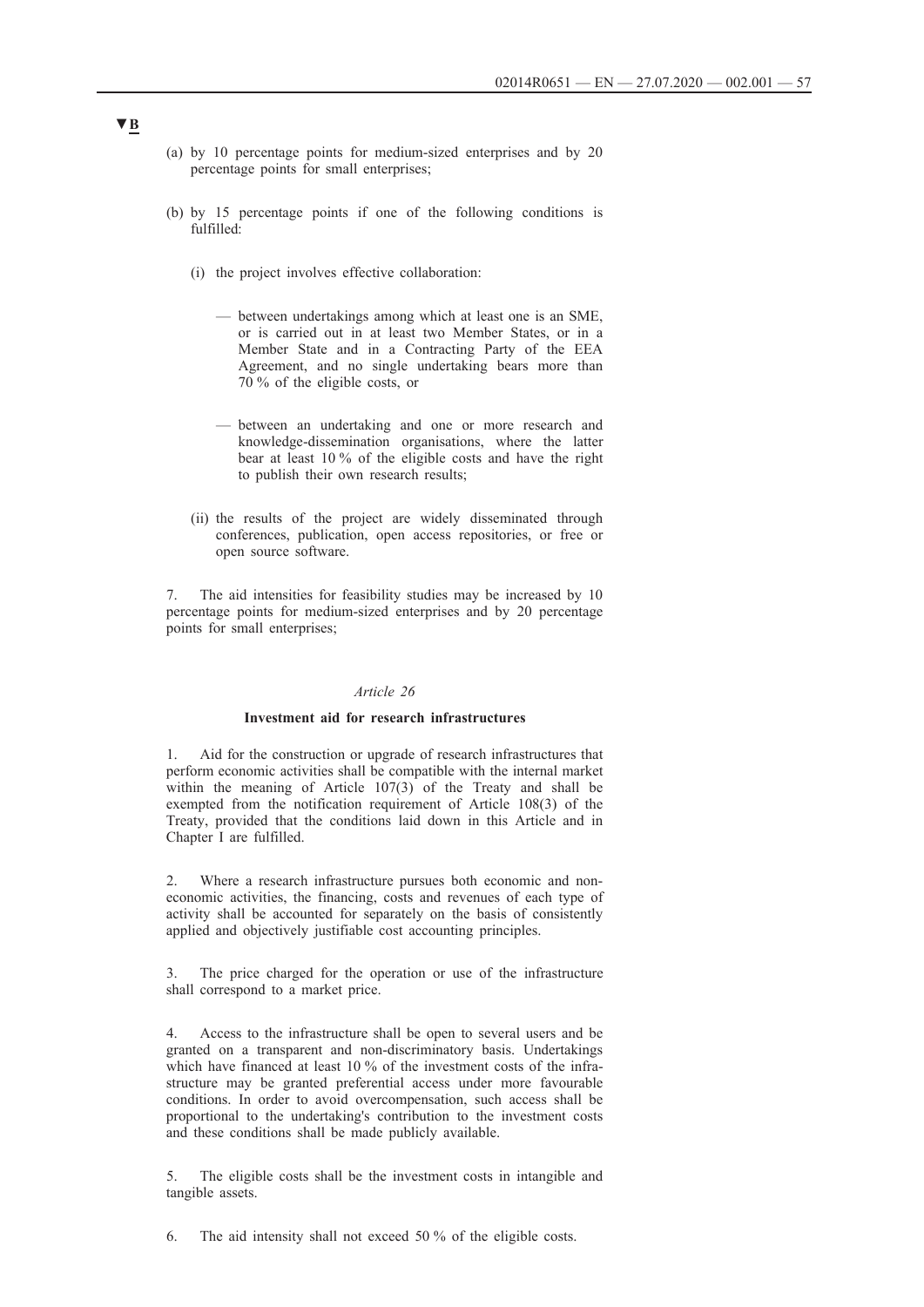7. Where a research infrastructure receives public funding for both economic and non-economic activities, Member States shall put in place a monitoring and claw-back mechanism in order to ensure that the applicable aid intensity is not exceeded as a result of an increase in the share of economic activities compared to the situation envisaged at the time of awarding the aid.

## *Article 27*

### **Aid for innovation clusters**

1. Aid for innovation clusters shall be compatible with the internal market within the meaning of Article 107(3) of the Treaty and shall be exempted from the notification requirement of Article 108(3) of the Treaty, provided that the conditions laid down in this Article and in Chapter I are fulfilled.

2. Aid for innovation clusters shall be granted exclusively to the legal entity operating the innovation cluster (cluster organisation).

3. Access to the cluster's premises, facilities and activities shall be open to several users and be granted on a transparent and non-discriminatory basis. Undertakings which have financed at least 10 % of the investment costs of the innovation cluster may be granted preferential access under more favourable conditions. In order to avoid overcompensation, such access shall be proportional to the undertaking's contribution to the investment costs and these conditions shall be made publicly available.

The fees charged for using the cluster's facilities and for participating in the cluster's activities shall correspond to the market price or reflect their costs.

5. Investment aid may be granted for the construction or upgrade of innovation clusters. The eligible costs shall be the investment costs in intangible and tangible assets.

6. The aid intensity of investment aid for innovation clusters shall not exceed 50 % of the eligible costs. The aid intensity may be increased by 15 percentage points for innovation clusters located in assisted areas fulfilling the conditions of Article 107(3)(a) of the Treaty and by 5 percentage points for innovation clusters located in assisted areas fulfilling the conditions of Article 107(3)(c) of the Treaty

7. Operating aid may be granted for the operation of innovation clusters. It shall not exceed 10 years.

8. The eligible costs of operating aid for innovation clusters shall be the personnel and administrative costs (including overhead costs) relating to:

- (a) animation of the cluster to facilitate collaboration, information sharing and the provision or channelling of specialised and customised business support services;
- (b) marketing of the cluster to increase participation of new undertakings or organisations and to increase visibility;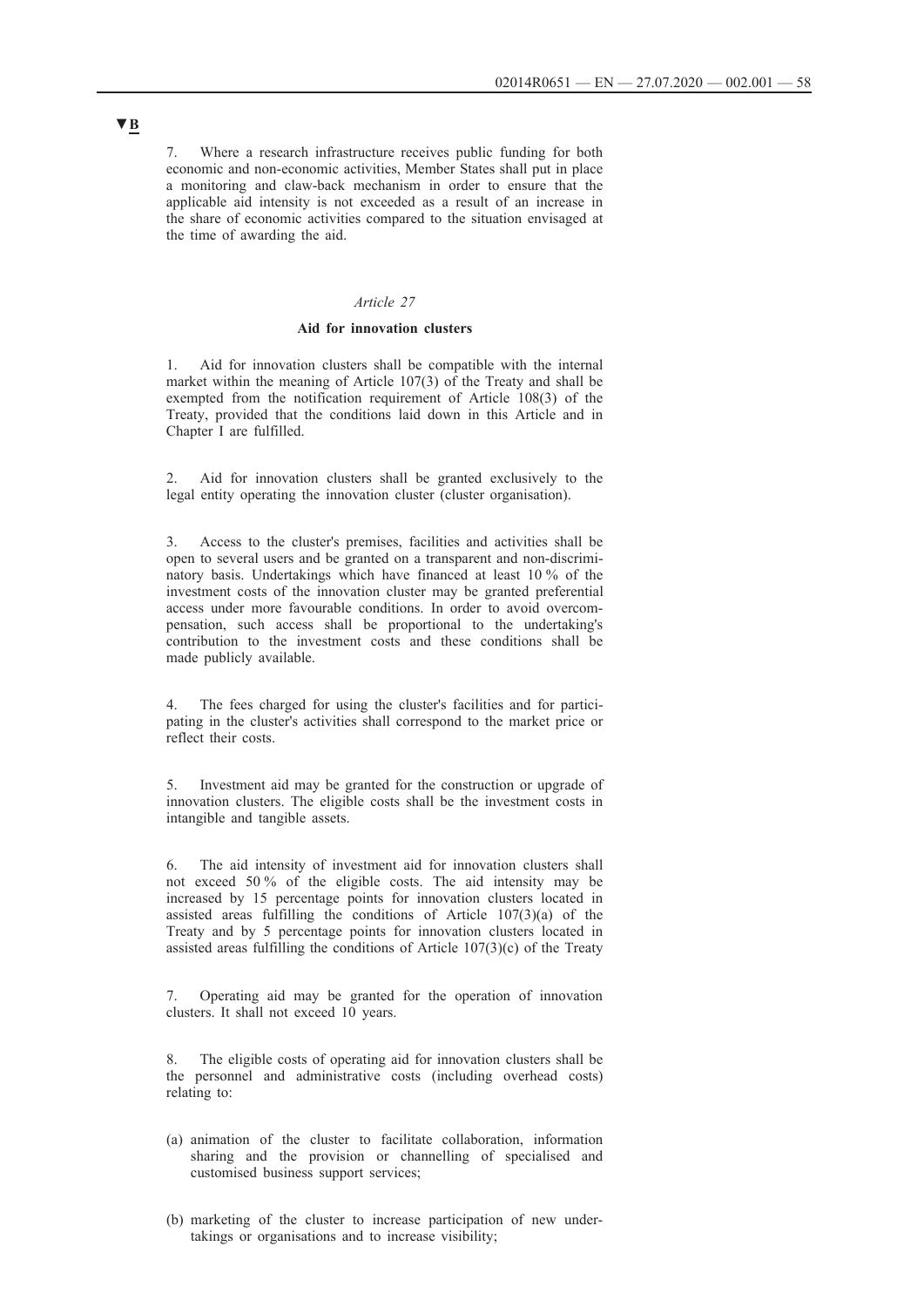(c) management of the cluster's facilities; organisation of training programmes, workshops and conferences to support knowledge sharing and networking and transnational cooperation.

9. The aid intensity of operating aid shall not exceed 50 % of the total eligible costs during the period over which the aid is granted.

#### *Article 28*

## **Innovation aid for SMEs**

1. Innovation aid for SMEs shall be compatible with the internal market within the meaning of Article 107(3) of the Treaty and shall be exempted from the notification requirement of Article 108(3) of the Treaty, provided the conditions laid down in this Article and in Chapter I are fulfilled:

- 2. The eligible costs shall be the following:
- (a) costs for obtaining, validating and defending patents and other intangible assets;
- (b) costs for secondment of highly qualified personnel from a research and knowledge-dissemination organization or a large enterprise, working on research, development and innovation activities in a newly created function within the beneficiary and not replacing other personnel;
- (c) costs for innovation advisory and support services;
- 3. The aid intensity shall not exceed 50 % of the eligible costs.

4. In the particular case of aid for innovation advisory and support services the aid intensity can be increased up to 100 % of the eligible costs provided that the total amount of aid for innovation advisory and support services does not exceed EUR 200 000 per undertaking within any three year period.

#### *Article 29*

#### **Aid for process and organisational innovation**

1. Aid for process and organisational innovation shall be compatible with the internal market within the meaning of Article 107(3) of the Treaty and shall be exempted from the notification requirement of Article 108(3) of the Treaty, provided the conditions laid down in this Article and in Chapter I are fulfilled.

2. Aid to large undertakings shall only be compatible if they effectively collaborate with SMEs in the aided activity and the collaborating SMEs incur at least 30 % of the total eligible costs.

3. The eligible costs shall be the following: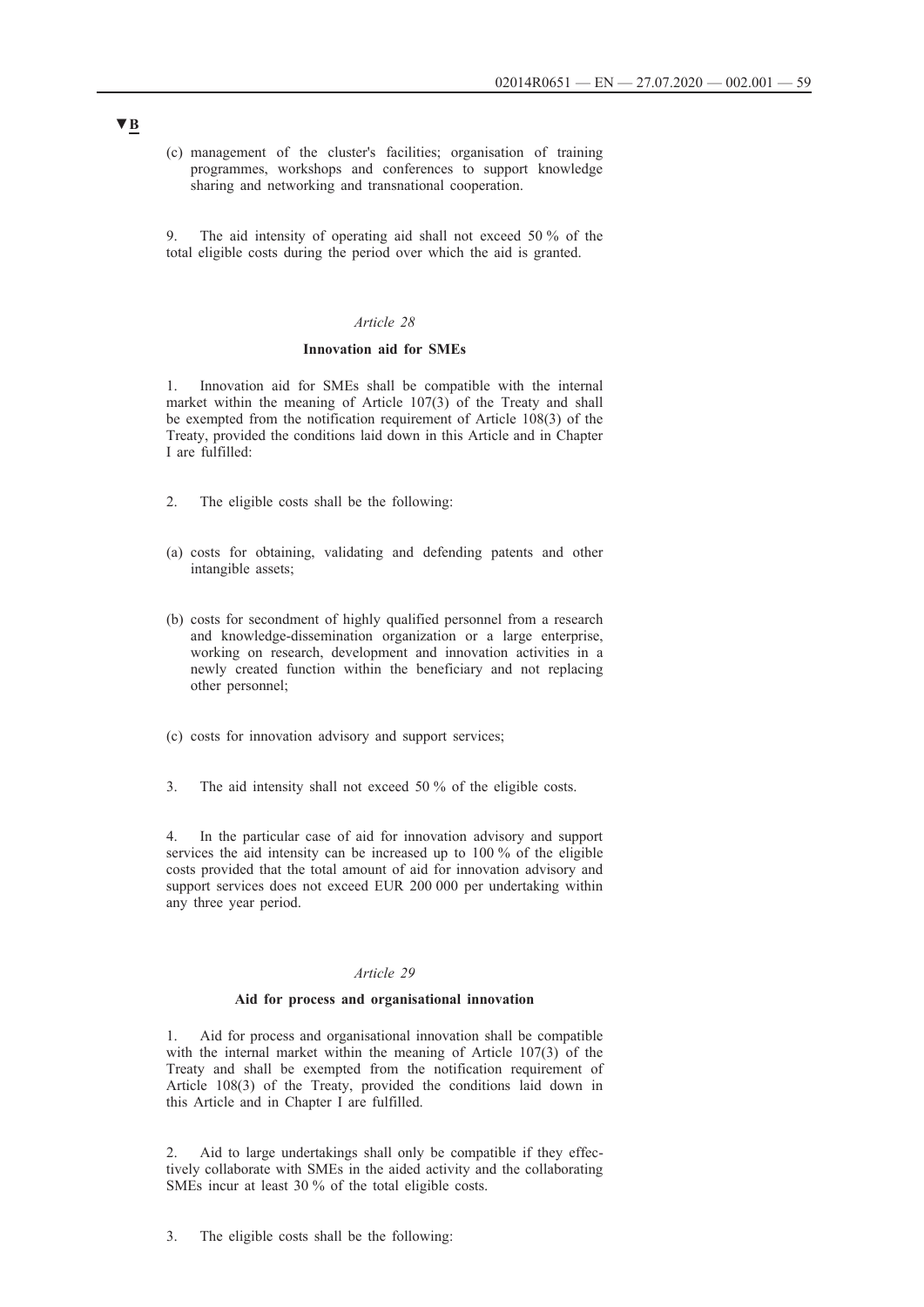(a) personnel costs;

- (b) costs of instruments, equipment, buildings and land to the extent and for the period used for the project;
- (c) costs of contractual research, knowledge and patents bought or licensed from outside sources at arm's length conditions;
- (d) additional overheads and other operating costs, including costs of materials, supplies and similar products, incurred directly as a result of the project.

The aid intensity shall not exceed 15 % of the eligible costs for large undertakings and 50 % of the eligible costs for SMEs.

## *Article 30*

#### **Aid for research and development in the fishery and aquaculture sector**

1. Aid for research and development in the fishery and aquaculture sector shall be compatible with the internal market within the meaning of Article 107(3) of the Treaty and shall be exempted from the notification requirement of Article 108(3) of the Treaty, provided that the conditions laid down in this Article and in Chapter I are fulfilled.

2. The aided project shall be of interest to all undertakings in the particular sector or sub-sector concerned.

3. Prior to the date of the start of the aided project the following information shall be published on the internet:

(a) that the aided project will be carried out;

(b) the goals of the aided project;

- (c) the approximate date for the publication of the results expected from the aided project and its place of publication on the internet;
- (d) a reference that the results of the aided project will be available to all undertakings active in the particular sector or sub-sector concerned at no cost.

4. The results of the aided project shall be made available on internet from the end date of the aided project or the date on which any information concerning those results is given to members of any particular organisation, whatever comes first. The results shall remain available on internet for a period of at least 5 years starting from the end date of the aided project.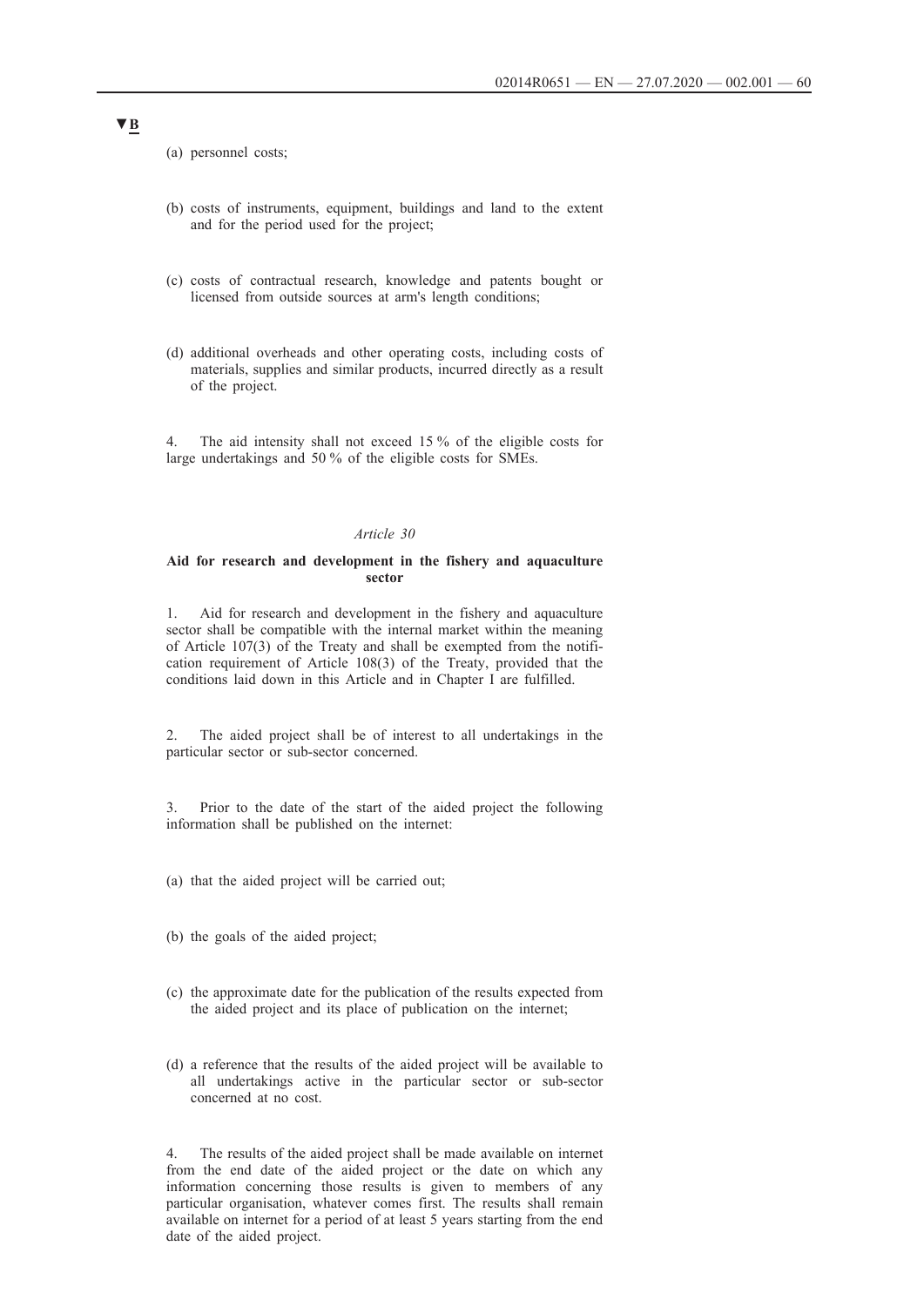5. Aid shall be granted directly to the research and knowledgedissemination organisation and shall not involve the direct granting of non-research related aid to an undertaking producing, processing or marketing fishery or aquaculture products.

- 6. The eligible costs shall be those provided in Article 25(3).
- 7. The aid intensity shall not exceed 100 % of the eligible costs.

### *SECTION 5*

#### *Training aid*

### *Article 31*

### **Training aid**

1. Training aid shall be compatible with the internal market within the meaning of Article 107(3) of the Treaty and shall be exempted from the notification requirement of Article 108(3) of the Treaty, provided that the conditions laid down in this Article and in Chapter I are fulfilled.

2. Aid shall not be granted for training which undertakings carry out to comply with national mandatory standards on training.

- 3. The eligible costs shall be the following:
- (a) trainers' personnel costs, for the hours during which the trainers participate in the training;

## **▼M1**

(b) trainers' and trainees' operating costs directly relating to the training project such as travel expenses, accommodation costs, materials and supplies directly related to the project, depreciation of tools and equipment, to the extent that they are used exclusively for the training project;

## **▼B**

- (c) costs of advisory services linked to the training project;
- (d) trainees' personnel costs and general indirect costs (administrative costs, rent, overheads) for the hours during which the trainees participate in the training.

4. The aid intensity shall not exceed 50 % of the eligible costs. It may be increased, up to a maximum aid intensity of 70 % of the eligible costs, as follows:

- (a) by 10 percentage points if the training is given to workers with disabilities or disadvantaged workers;
- (b) by 10 percentage points if the aid is granted to medium-sized enterprises and by 20 percentage points if the aid is granted to small enterprises.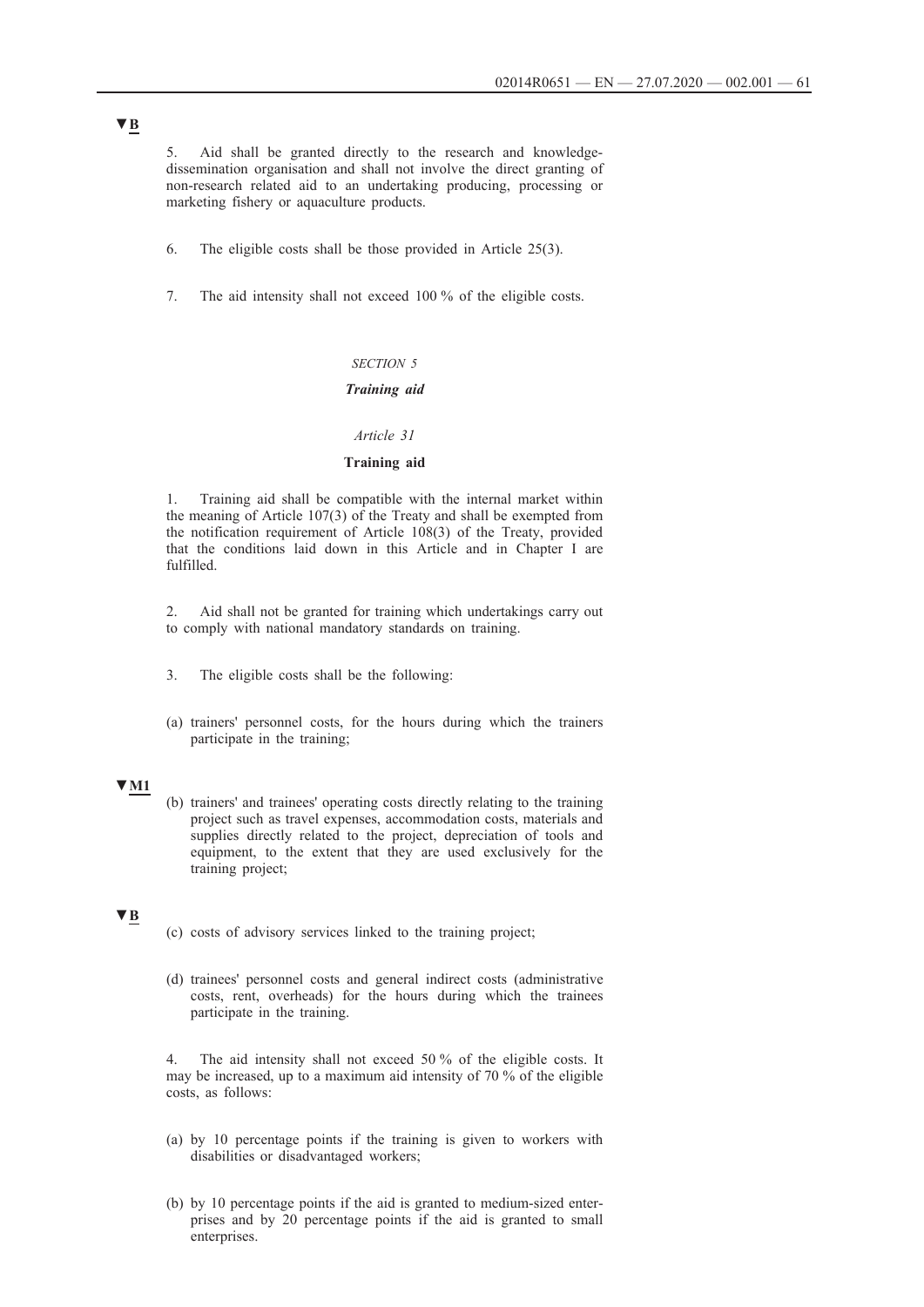5. Where the aid is granted in the maritime transport sector, the aid intensity may be increased to 100 % of the eligible costs provided that the following conditions are met:

- (a) the trainees are not active members of the crew but are supernumerary on board; and
- (b) the training is carried out on board of ships entered in Union registers.

### *SECTION 6*

*Aid for disadvantaged workers and for workers with disabilities*

#### *Article 32*

### **Aid for the recruitment of disadvantaged workers in the form of wage subsidies**

1. Aid schemes for the recruitment of disadvantaged workers shall be compatible with the internal market within the meaning of Article 107(3) of the Treaty and shall be exempted from the notification requirement of Article 108(3) of the Treaty, provided the conditions laid down in this Article and in Chapter I are fulfilled.

2. Eligible costs shall be the wage costs over a maximum period of 12 months following recruitment of a disadvantaged worker. Where the worker concerned is a severely disadvantaged worker, eligible costs shall be the wage costs over a maximum period of 24 months following recruitment.

3. Where the recruitment does not represent a net increase, compared with the average over the previous 12 months, in the number of employees in the undertaking concerned, the post or posts shall have fallen vacant following voluntary departure, disability, retirement on grounds of age, voluntary reduction of working time or lawful dismissal for misconduct and not as a result of redundancy.

4. Except in the case of lawful dismissal for misconduct, the disadvantaged workers shall be entitled to continuous employment for a minimum period consistent with the national legislation concerned or any collective agreements governing employment contracts.

5. If the period of employment is shorter than 12 months, or 24 months in the case of severely disadvantaged workers, the aid shall be reduced pro rata accordingly.

6. The aid intensity shall not exceed 50 % of the eligible costs.

#### *Article 33*

#### **Aid for the employment of workers with disabilities in the form of wage subsidies**

1. Aid for the employment of workers with disabilities shall be compatible with the internal market within the meaning of Article 107(3) of the Treaty and shall be exempted from the notification requirement of Article 108(3) of the Treaty, provided the conditions laid down in this Article and in Chapter I are fulfilled.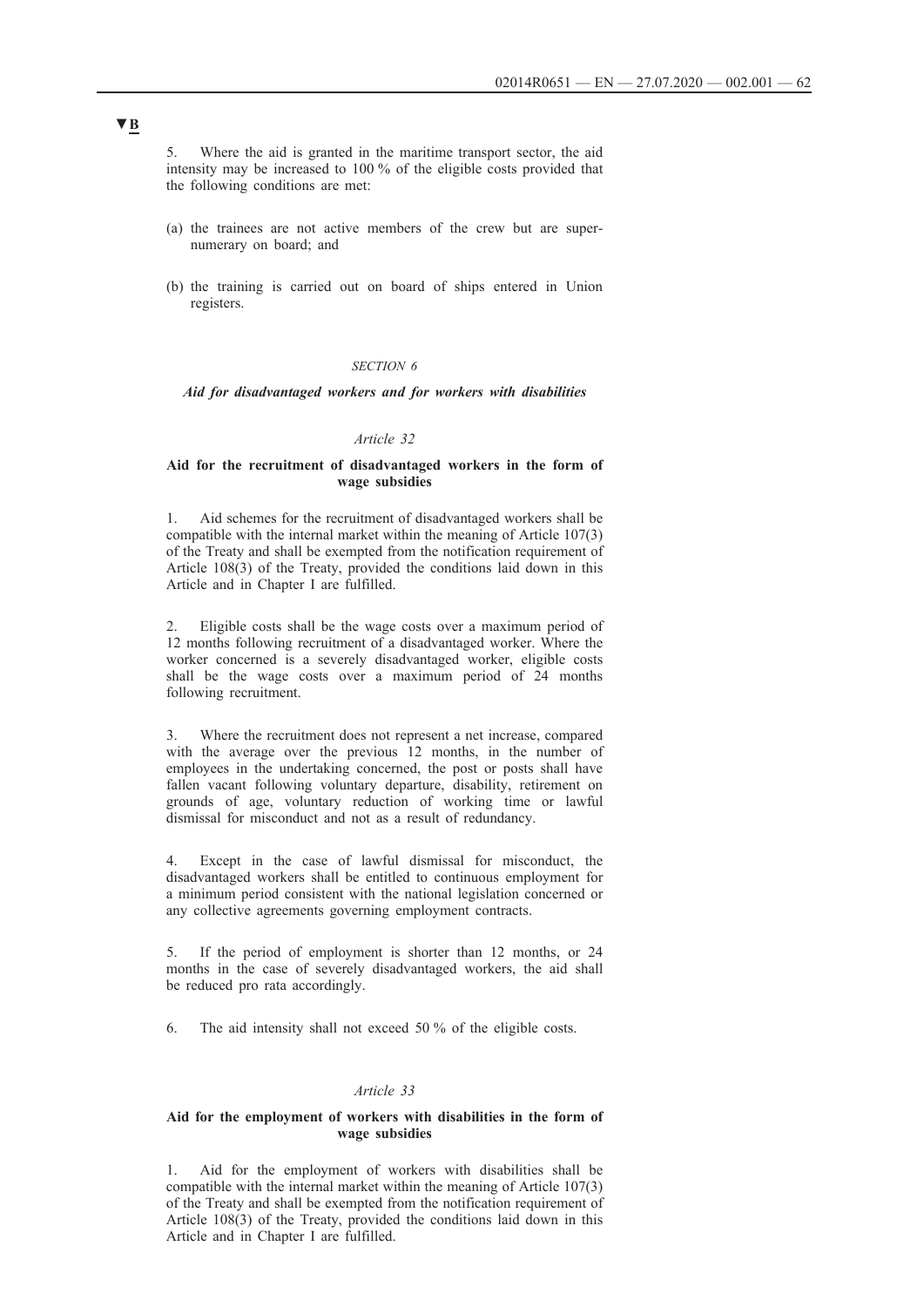2. Eligible costs shall be the wage costs over any given period during which the worker with disabilities is employed.

3. Where the recruitment does not represent a net increase, compared with the average over the previous 12 months, in the number of employees in the undertaking concerned, the post or posts shall have fallen vacant following voluntary departure, disabilities, retirement on grounds of age, voluntary reduction of working time or lawful dismissal for misconduct and not as a result of redundancy.

4. Except in the case of lawful dismissal for misconduct, the workers with disabilities shall be entitled to continuous employment for a minimum period consistent with the national legislation concerned or any collective agreements which are legally binding for the undertaking and governing employment contracts.

5. The aid intensity shall not exceed 75 % of the eligible costs.

## *Article 34*

#### **Aid for compensating the additional costs of employing workers with disabilities**

1. Aid for compensating the additional costs of employing workers with disabilities shall be compatible with the internal market within the meaning of Article 107(3) of the Treaty and shall be exempted from the notification requirement of Article 108(3) of the Treaty, provided the conditions laid down in this Article and in Chapter I are fulfilled.

- 2. The eligible costs shall be the following:
- (a) costs of adapting the premises;
- (b) costs of employing staff solely for time spent on the assistance of the workers with disabilities and of training such staff to assist workers with disabilities;
- (c) costs of adapting or acquiring equipment, or acquiring and validating software for use by workers with disabilities, including adapted or assistive technology facilities, which are additional to those which the beneficiary would have incurred had it employed workers who are not workers with disabilities;
- (d) costs directly linked to transport of workers with disabilities to the working place and for work related activities;
- (e) wage costs for the hours spent by a worker with disabilities on rehabilitation;
- (f) where the beneficiary provides sheltered employment, the costs of constructing, installing or modernising the production units of the undertaking concerned, and any costs of administration and transport, provided that such costs result directly from the employment of workers with disabilities.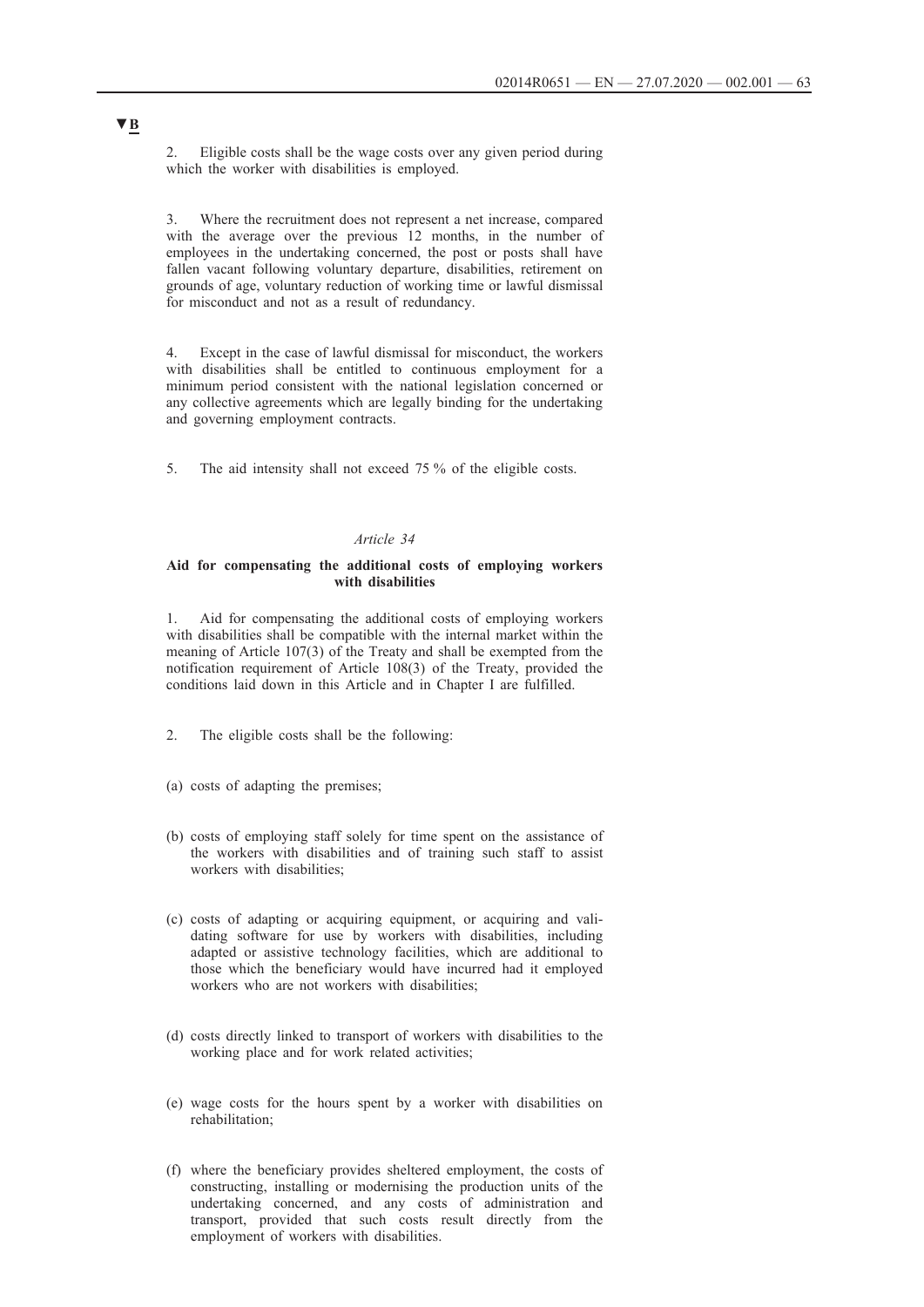3. The aid intensity shall not exceed 100 % of the eligible costs.

#### *Article 35*

### **Aid for compensating the costs of assistance provided to disadvantaged workers**

1. Aid for compensating the costs of assistance provided to disadvantaged workers shall be compatible with the internal market within the meaning of Article  $107(3)$  of the Treaty and shall be exempt from the notification requirement of Article 108(3) of the Treaty, provided the conditions laid down in this Article and in Chapter I are fulfilled.

- 2. The eligible costs shall be the costs of:
- (a) employing staff solely for time spent on the assistance of the disadvantaged workers over a maximum period of 12 months following recruitment of a disadvantaged worker or over a maximum period of 24 months following recruitment of a severely disadvantaged worker;
- (b) of training such staff to assist disadvantaged workers.

The assistance provided shall consist of measures to support the disadvantaged worker's autonomy and adaptation to the work environment, in accompanying the worker in social and administrative procedures, facilitation of communication with the entrepreneur and managing conflicts.

4. The aid intensity shall not exceed 50 % of the eligible costs.

#### *SECTION 7*

#### *Aid for environmental protection*

#### *Article 36*

#### **Investment aid enabling undertakings to go beyond Union standards for environmental protection or to increase the level of environmental protection in the absence of Union standards**

1. Investment aid enabling undertakings to go beyond Union standards for environmental protection or to increase the level of environmental protection in the absence of Union standards shall be compatible with the internal market within the meaning of Article 107(3) of the Treaty and shall be exempted from the notification requirement of Article 108(3) of the Treaty, provided that the conditions laid down in this Article and in Chapter I are fulfilled.

- 2. The investment shall fulfil one of the following conditions:
- (a) it shall enable the beneficiary to increase the level of environmental protection resulting from its activities by going beyond the applicable Union standards, irrespective of the presence of mandatory national standards that are more stringent than the Union standards;
- (b) it shall enable the beneficiary to increase the level of environmental protection resulting from its activities in the absence of Union standards.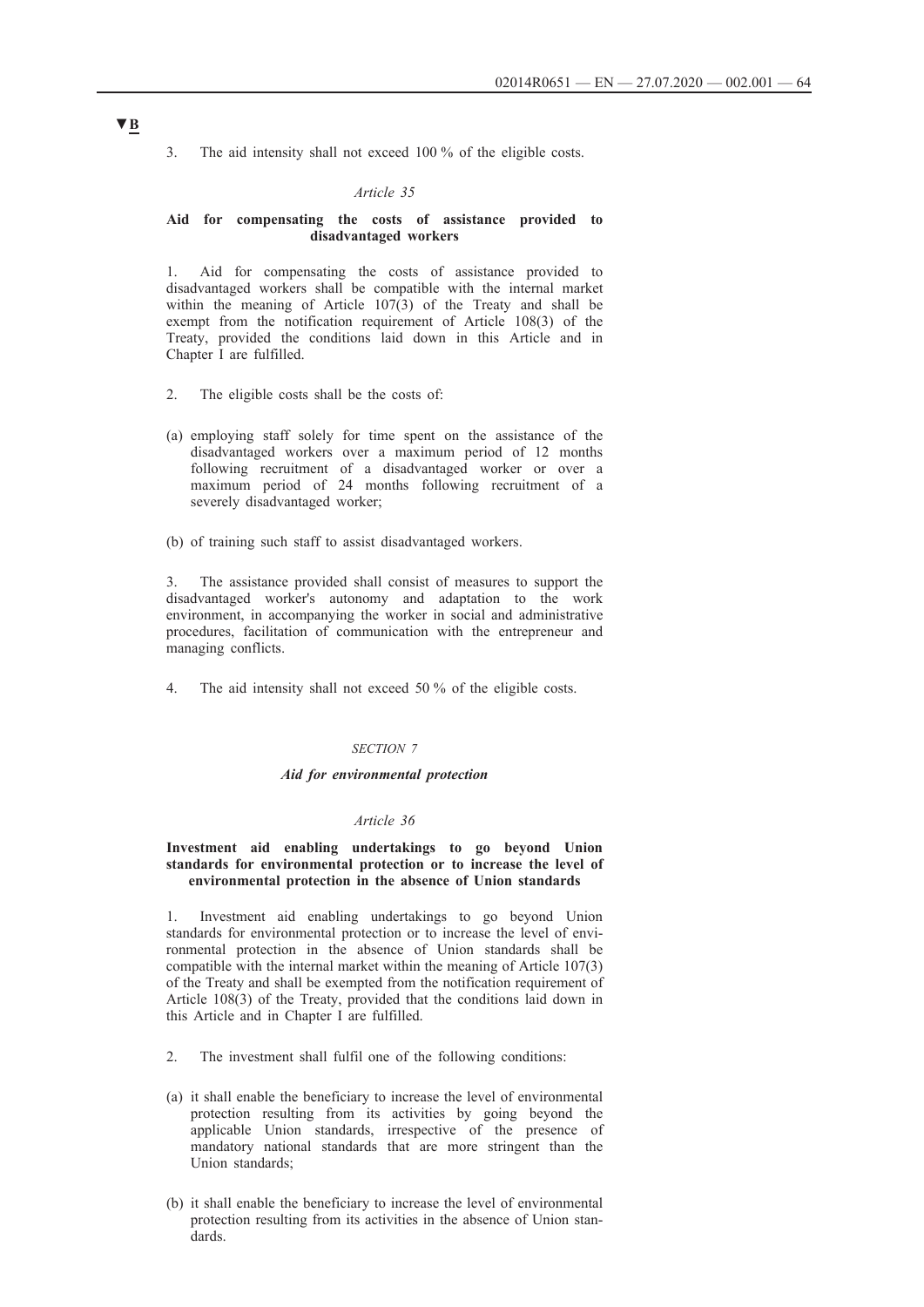3. Aid shall not be granted where investments are undertaken to ensure that undertakings comply with Union standards already adopted and not yet in force.

- 4. By way of derogation from paragraph 3, aid may be granted for
- (a) the acquisition of new transport vehicles for road, railway, inland waterway and maritime transport complying with adopted Union standards, provided that the acquisition occurs before those standards enter into force and that, once mandatory, they do not apply to vehicles already purchased before that date.
- (b) retrofitting of existing transport vehicles for road, railway, inland waterway and maritime transport, provided that the Union standards were not yet in force at the date of entry into operation of those vehicles and that, once mandatory, they do not apply retroactively to those vehicles.

5. The eligible costs shall be the extra investment costs necessary to go beyond the applicable Union standards or to increase the level of environmental protection in the absence of Union standards. They shall be determined as follows:

- (a) where the costs of investing in environmental protection can be identified in the total investment cost as a separate investment, this environmental protection-related cost shall constitute the eligible costs;
- (b) in all other cases, the costs of investing in environmental protection are identified by reference to a similar, less environmentally friendly investment that would have been credibly carried out without the aid. The difference between the costs of both investments identifies the environmental protection-related cost and constitutes the eligible costs.

The costs not directly linked to the achievement of a higher level of environmental protection shall not be eligible.

6. The aid intensity shall not exceed 40 % of the eligible costs.

7. The aid intensity may be increased by 10 percentage points for aid granted to medium sized undertakings and by 20 percentage points for aid granted to small undertakings.

8. The aid intensity may be increased by 15 percentage points for investments located in assisted areas fulfilling the conditions of Article 107(3)(a) of the Treaty and by 5 percentage points for investments located in assisted areas fulfilling the conditions of Article 107(3)(c) of the Treaty.

## *Article 37*

### **Investment aid for early adaptation to future Union standards**

1. Aid encouraging undertakings to comply with new Union standards which increase the level of environmental protection and are not yet in force shall be compatible with the internal market within the meaning of Article 107(3) of the Treaty and shall be exempted from the notification requirement of Article 108(3) of the Treaty, provided that the conditions laid down in this Article and in Chapter I are fulfilled.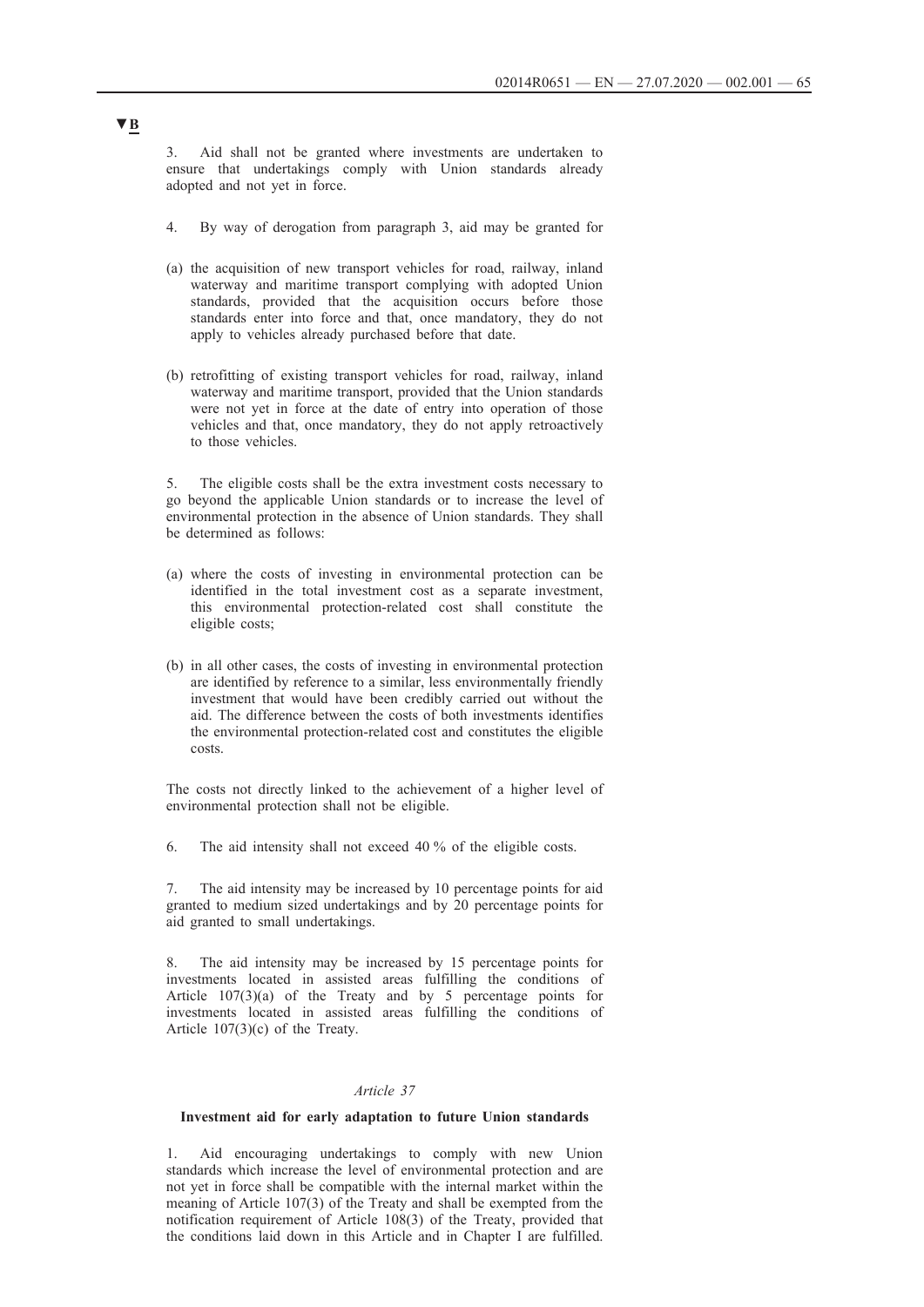2. The Union standards shall have been adopted and the investment shall be implemented and finalised at least one year before the date of entry into force of the standard concerned.

3. The eligible costs shall be the extra investment costs necessary to go beyond the applicable Union standards. They shall be determined as follows:

- (a) where the costs of investing in environmental protection can be identified in the total investment cost as a separate investment, this environmental protection-related cost shall constitute the eligible costs;
- (b) in all other cases, the costs of investing in environmental protection are identified by reference to a similar, less environmentally friendly investment that would have been credibly carried out without the aid. The difference between the costs of both investments identifies the environmental protection-related cost and constitutes the eligible costs.

The costs not directly linked to the achievement of a higher level of environmental protection shall not be eligible.

- 4. The aid intensity shall not exceed the following:
- (a) 20 % of the eligible costs for small undertakings, 15 % of the eligible costs for medium-sized undertakings and 10 % of the eligible costs for large undertakings if the implementation and finalisation of the investment take place more than three years before the date of entry into force of the new Union standard;
- (b) 15 % of the eligible costs for small undertakings, 10 % of the eligible costs for medium-sized undertakings and 5 % of the eligible costs for large undertakings if the implementation and finalisation of the investment take place between one and three years before the date of entry into force of the new Union standard.

5. The aid intensity may be increased by 15 percentage points for investments located in assisted areas fulfilling the conditions of Article  $107(3)(a)$  of the Treaty and by 5 percentage points for investments located in assisted areas fulfilling the conditions of Article 107(3)(c) of the Treaty.

### *Article 38*

#### **Investment aid for energy efficiency measures**

1. Investment aid enabling undertakings to achieve energy efficiency shall be compatible with the internal market within the meaning of Article 107(3) of the Treaty and shall be exempted from the notification requirement of Article 108(3) of the Treaty, provided that the conditions laid down in this Article and in Chapter I are fulfilled.

2. Aid shall not be granted under this Article where improvements are undertaken to ensure that undertakings comply with Union standards already adopted, even if they are not yet in force.

3. The eligible costs shall be the extra investment costs necessary to achieve the higher level of energy efficiency. They shall be determined as follows: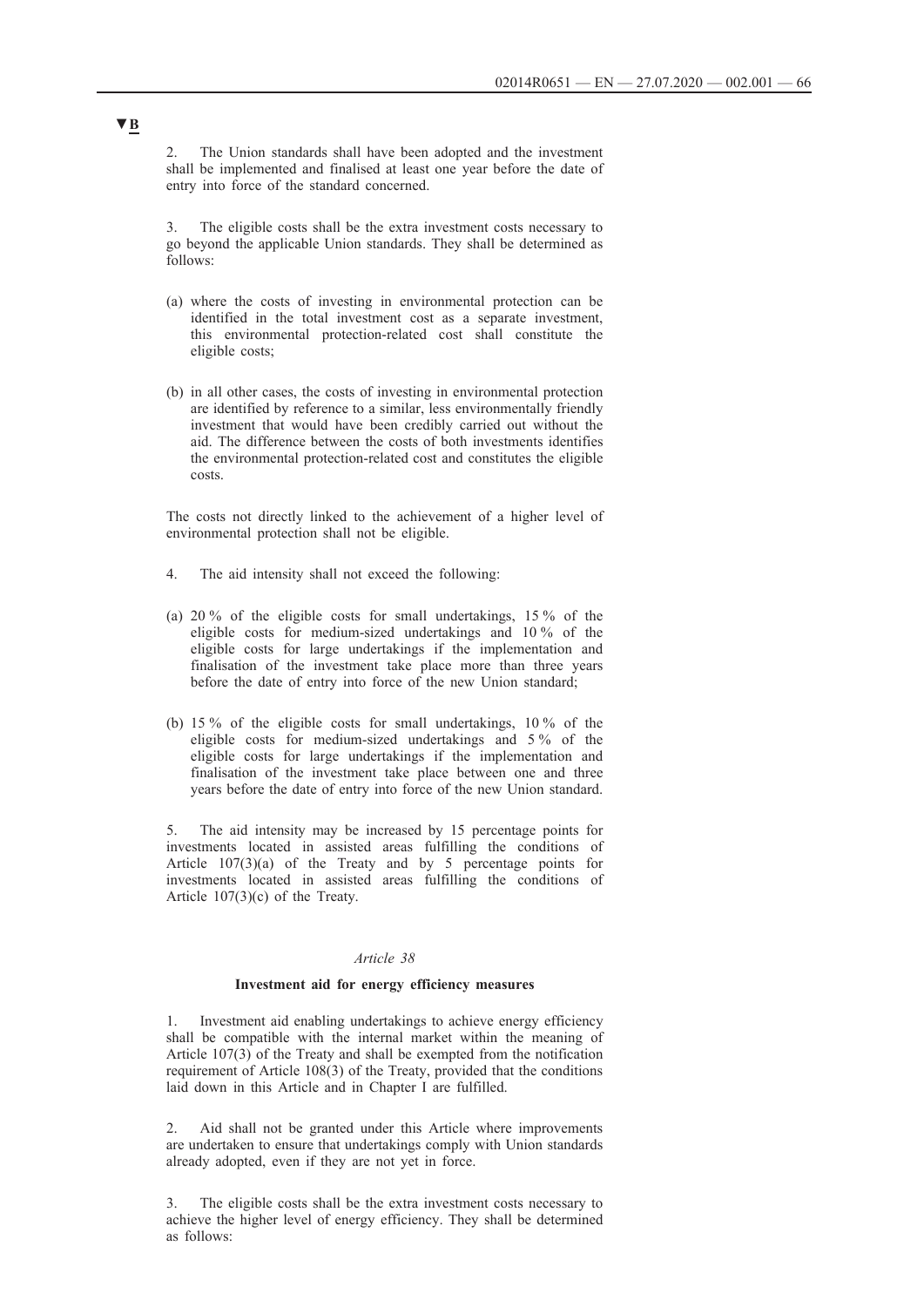- (a) where the costs of investing in energy efficiency can be identified in the total investment cost as a separate investment, this energy efficiency-related cost shall constitute the eligible costs;
- (b) in all other cases, the costs of investing in energy efficiency are identified by reference to a similar, less energy efficient investment that would have been credibly carried out without the aid. The difference between the costs of both investments identifies the energy efficiency-related cost and constitutes the eligible costs.

The costs not directly linked to the achievement of a higher level of energy efficiency shall not be eligible.

4. The aid intensity shall not exceed 30 % of the eligible costs.

5. The aid intensity may be increased by 20 percentage points for aid granted to small undertakings and by 10 percentage points for aid granted to medium-sized undertakings.

6. The aid intensity may be increased by 15 percentage points for investments located in assisted areas fulfilling the conditions of Article 107(3)(a) of the Treaty and by 5 percentage points for investments located in assisted areas fulfilling the conditions of Article 107(3)(c) of the Treaty.

### *Article 39*

#### **Investment aid for energy efficiency projects in buildings**

1. Investment aid for energy efficiency projects in buildings shall be compatible with the internal market within the meaning of Article 107(3) of the Treaty and shall be exempted from the notification requirement of Article 108(3) of the Treaty, provided that the conditions laid down in this Article and in Chapter I are fulfilled.

2. Eligible for aid under the present Article are energy efficiency projects relating to buildings.

3. The eligible costs shall be the overall costs of the energy efficiency project.

4. The aid shall be granted in the form of an endowment, equity, a guarantee or loan to an energy efficiency fund or other financial intermediary, which shall fully pass it on to the final beneficiaries being the building owners or tenants.

5. The aid granted by the energy efficiency fund or other financial intermediary to the eligible energy efficiency projects may take the form of loans or guarantees. The nominal value of the loan or the amount guaranteed shall not exceed EUR 10 million per project at the level of the final beneficiaries. The guarantee should not exceed 80 % of the underlying loan.

6. The repayment by the building owners to the energy efficiency fund or other financial intermediary shall not be less than the nominal value of the loan.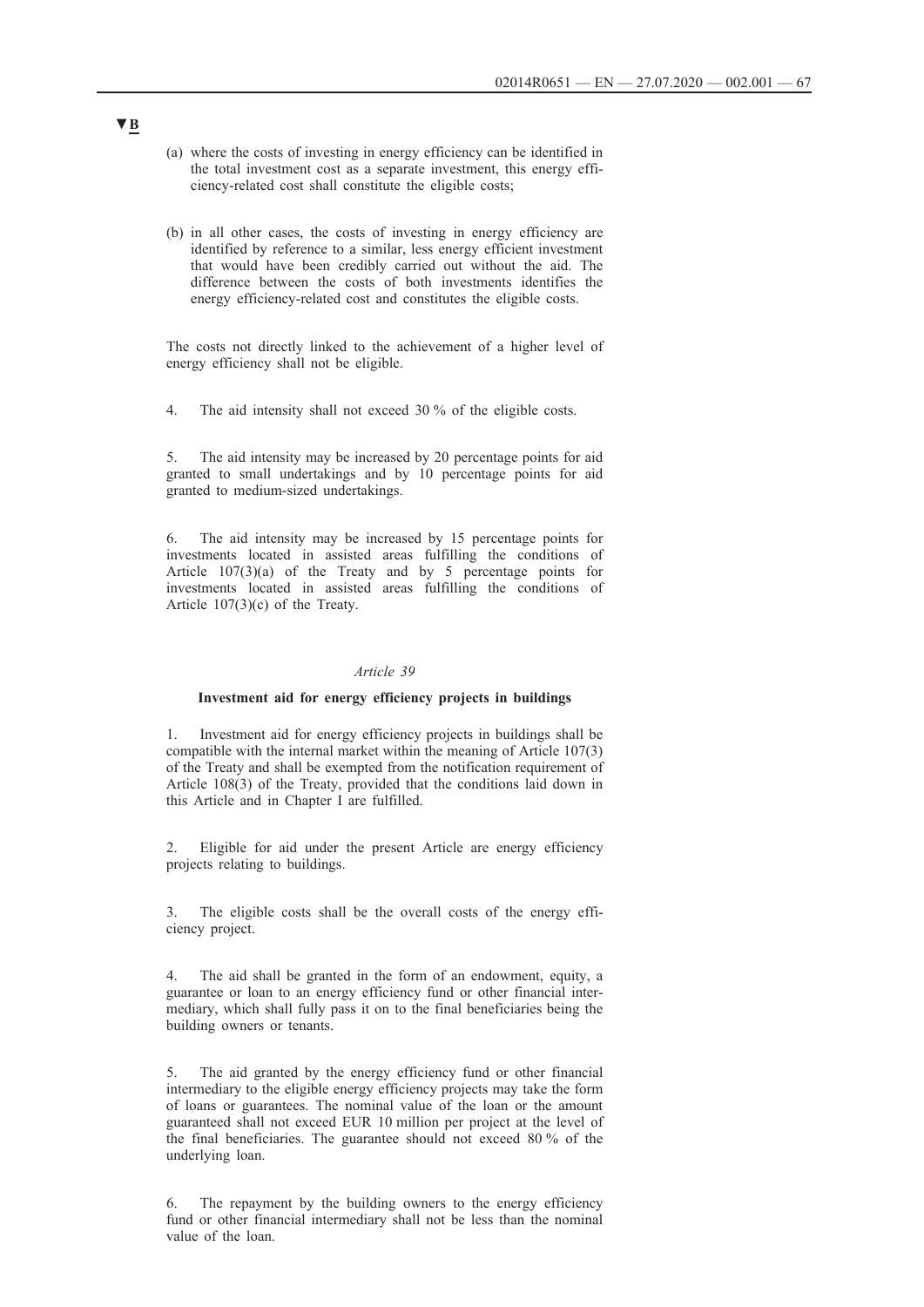7. The energy efficiency aid shall leverage additional investment from private investors reaching at minimum 30 % of the total financing provided to an energy efficiency project. When the aid is provided by an energy efficiency fund, the leverage of private investment can be done at the level of the energy efficiency fund and/or at the level of the energy efficiency projects, so as to achieve an aggregate minimum 30 % of the total financing provided to an energy efficiency project.

8. Member States can set up energy efficiency funds and/or can use financial intermediaries when providing energy efficiency aid. The following conditions must then be fulfilled:

- (a) Financial intermediary managers, as well as energy efficiency fund managers shall be selected through an open, transparent and nondiscriminatory call in accordance with applicable Union and national laws. In particular, there shall be no discrimination on the basis of their place of establishment or incorporation in any Member State. Financial intermediaries and energy efficiency fund managers may be required to fulfil predefined criteria objectively justified by the nature of the investments;
- (b) The independent private investors shall be selected through an open, transparent and non-discriminatory call in accordance with applicable Union and national laws aimed at establishing the appropriate risk-reward sharing arrangements whereby, for investments other than guarantees, asymmetric profit-sharing shall be given preference over downside protection. If the private investors are not selected by such a call, the fair rate of return to the private investors shall be established by an independent expert selected via an open, transparent and non-discriminatory call;
- (c) In the case of asymmetric loss-sharing between public and private investors, the first loss assumed by the public investor shall be capped at 25 % of the total investment;
- (d) In the case of guarantees, the guarantee rate shall be limited to 80 % and total losses assumed by a Member State shall be capped at 25 % of the underlying guaranteed portfolio. Only guarantees covering the expected losses of the underlying guaranteed portfolio can be provided for free. If a guarantee also comprises coverage of unexpected losses, the financial intermediary shall pay, for the part of the guarantee covering unexpected losses, a marketconform guarantee premium;
- (e) The investors shall be allowed to be represented in the governance bodies of the energy efficiency fund or financial intermediary, such as the supervisory board or the advisory committee;
- (f) The energy efficiency fund or financial intermediary shall be established according to the applicable laws and the Member State shall provide for a due diligence process in order to ensure a commercially sound investment strategy for the purpose of implementing the energy efficiency aid measure.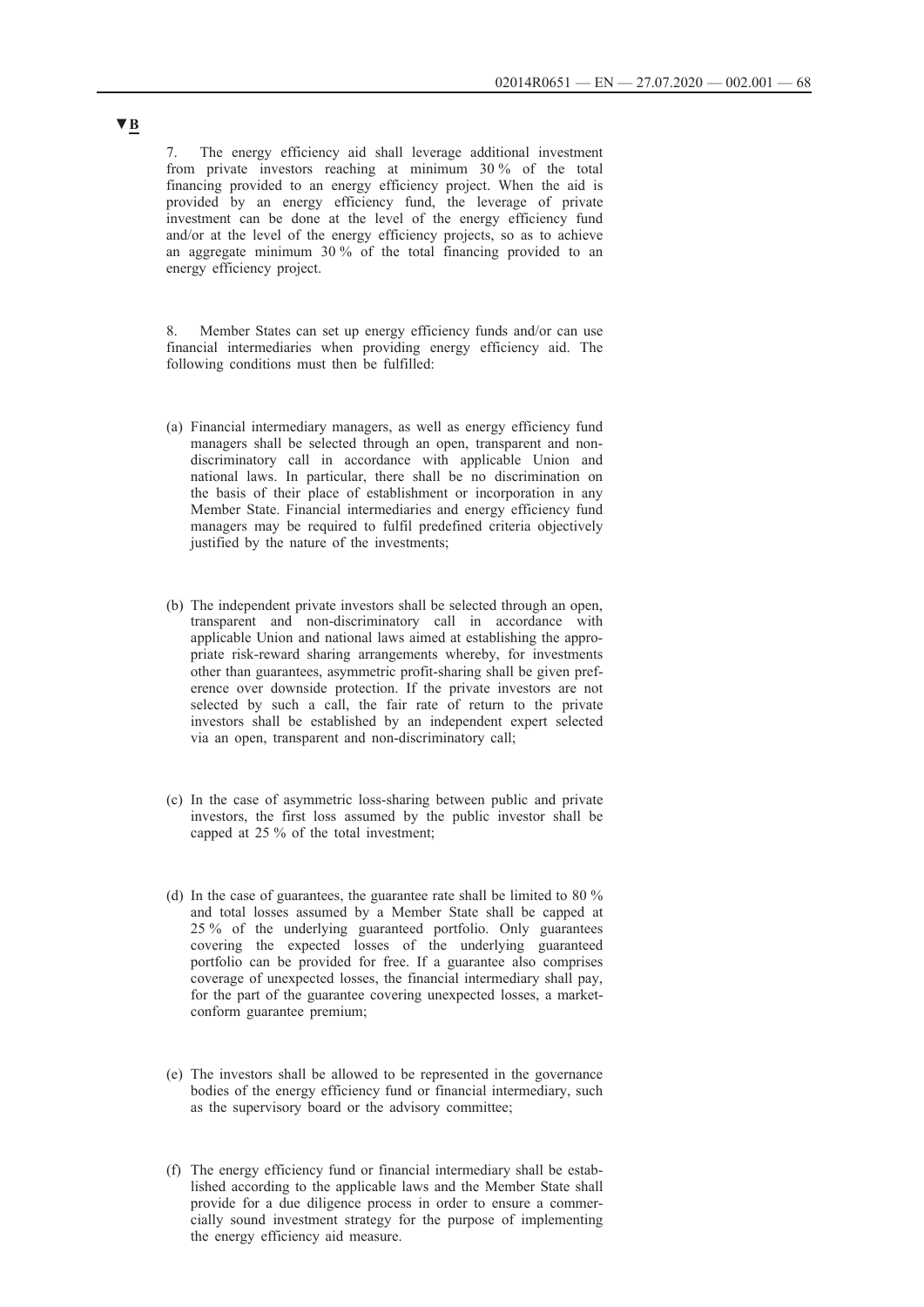9. Financial intermediaries, including energy efficiency funds shall be managed on a commercial basis and shall ensure profit-driven financing decisions. This is considered to be the case when the financial intermediary and, as the case may be, the managers of the energy efficiency fund fulfil the following conditions:

- (a) they are obliged by law or contract to act with the diligence of a professional manager in good faith and avoiding conflicts of interest; best practices and regulatory supervision shall apply;
- (b) their remuneration conforms with market practices. This requirement is considered to be met where the manager is selected through an open, transparent and non-discriminatory call, based on objective criteria linked to experience, expertise and operational and financial capacity;
- (c) they shall receive a remuneration linked to performance, or shall share part of the investment risks by co-investing own resources so as to ensure that their interests are permanently aligned with the interests of the public investor;
- (d) they shall set out an investment strategy, criteria and the proposed timing of investments in energy efficiency projects, establishing the *ex-ante* financial viability and their expected impact on energy efficiency.
- (e) a clear and realistic exit strategy shall exist for the public funds invested in the energy efficiency fund or granted to the financial intermediary, allowing the market to finance energy efficiency projects when the market is ready to do so.

10. Energy efficiency improvements undertaken to ensure that the beneficiary complies with Union standards which have already been adopted shall not be exempted from the notification requirement under this Article.

#### *Article 40*

### **Investment aid for high-efficiency cogeneration**

1. Investment aid for high-efficiency cogeneration shall be compatible with the internal market within the meaning of Article 107(3) of the Treaty and shall be exempted from the notification requirement of Article 108(3) of the Treaty, provided that the conditions laid down in this Article and in Chapter I are fulfilled.

2. The investment aid shall be granted in respect of newly installed or refurbished capacities only.

The new cogeneration unit shall provide overall primary energy savings compared to separate production of heat and electricity as provided for by Directive 2012/27/EU of the European Parliament and of the Council of 25 October 2012 on energy efficiency, amending Directives 2009/125/EC and 2010/30/EU and repealing Directives 2004/8/EC and 2006/32/EC (1). The improvement of an existing cogeneration unit or conversion of an existing power generation unit into a cogeneration unit shall result in primary energy savings compared to the original situation.

 $\overline{(^1)}$  OJ L 315, 14.11.2012, p. 1.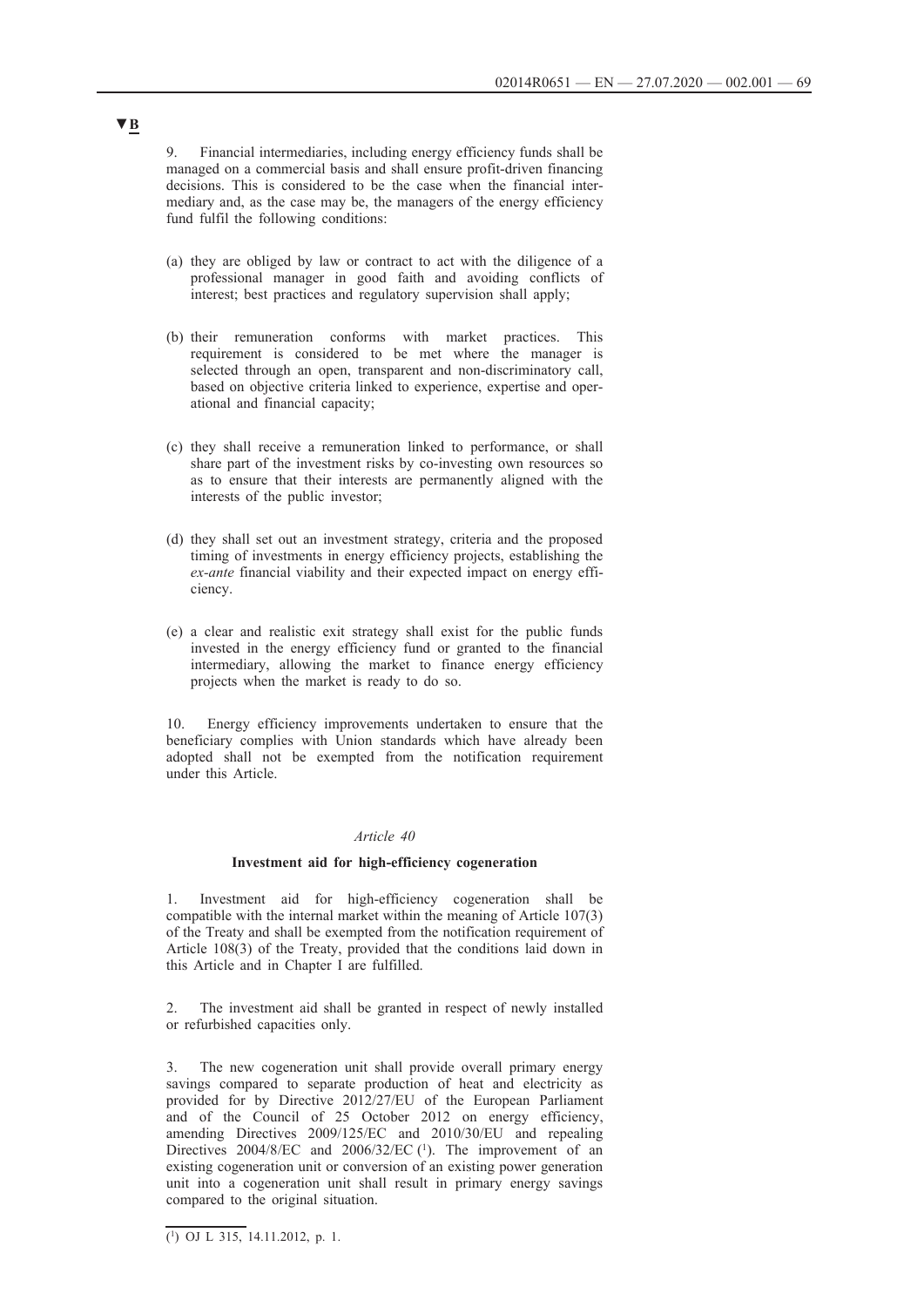4. The eligible costs shall be the extra investment costs for the equipment needed for the installation to operate as a high-efficiency cogeneration installation, compared to conventional electricity or heating installations of the same capacity or the extra investment cost to upgrade to a higher efficiency when an existing installation already meets the high-efficiency threshold.

5. The aid intensity shall not exceed 45 % of the eligible costs. The aid intensity may be increased by 20 percentage points for aid granted to small undertakings and by 10 percentage points for aid granted to medium-sized undertakings.

6. The aid intensity may be increased by 15 percentage points for investments located in assisted areas fulfilling the conditions of Article  $107(3)(a)$  of the Treaty and by 5 percentage points for investments located in assisted areas fulfilling the conditions of Article 107(3)(c) of the Treaty.

## *Article 41*

### **Investment aid for the promotion of energy from renewable sources**

Investment aid for the promotion of energy from renewable energy sources shall be compatible with the internal market within the meaning of Article 107(3) of the Treaty and shall be exempted from the notification requirement of Article 108(3) of the Treaty, provided that the conditions laid down in this Article and in Chapter I are fulfilled.

2. Investment aid for the production of biofuels shall be exempted from the notification requirement only to the extent that the aided investments are used for the production of sustainable biofuels other than food-based biofuels. However, investment aid to convert existing food-based biofuel plants into advanced biofuel plants shall be exempted under this Article, provided that the food-based production would be reduced commensurate to the new capacity.

3. Aid shall not be granted for biofuels which are subject to a supply or blending obligation.

Aid shall not be granted for hydropower installations that do not comply with Directive 2000/60/EC of the European Parliament.

5. The investment aid shall be granted to new installations only. No aid shall be granted or paid out after the installation started operations and aid shall be independent from the output.

6. The eligible costs shall be the extra investment costs necessary to promote the production of energy from renewable sources. They shall be determined as follows:

(a) where the costs of investing in the production of energy from renewable sources can be identified in the total investment cost as a separate investment, for instance as a readily identifiable add-on component to a pre-existing facility, this renewable energy-related cost shall constitute the eligible costs;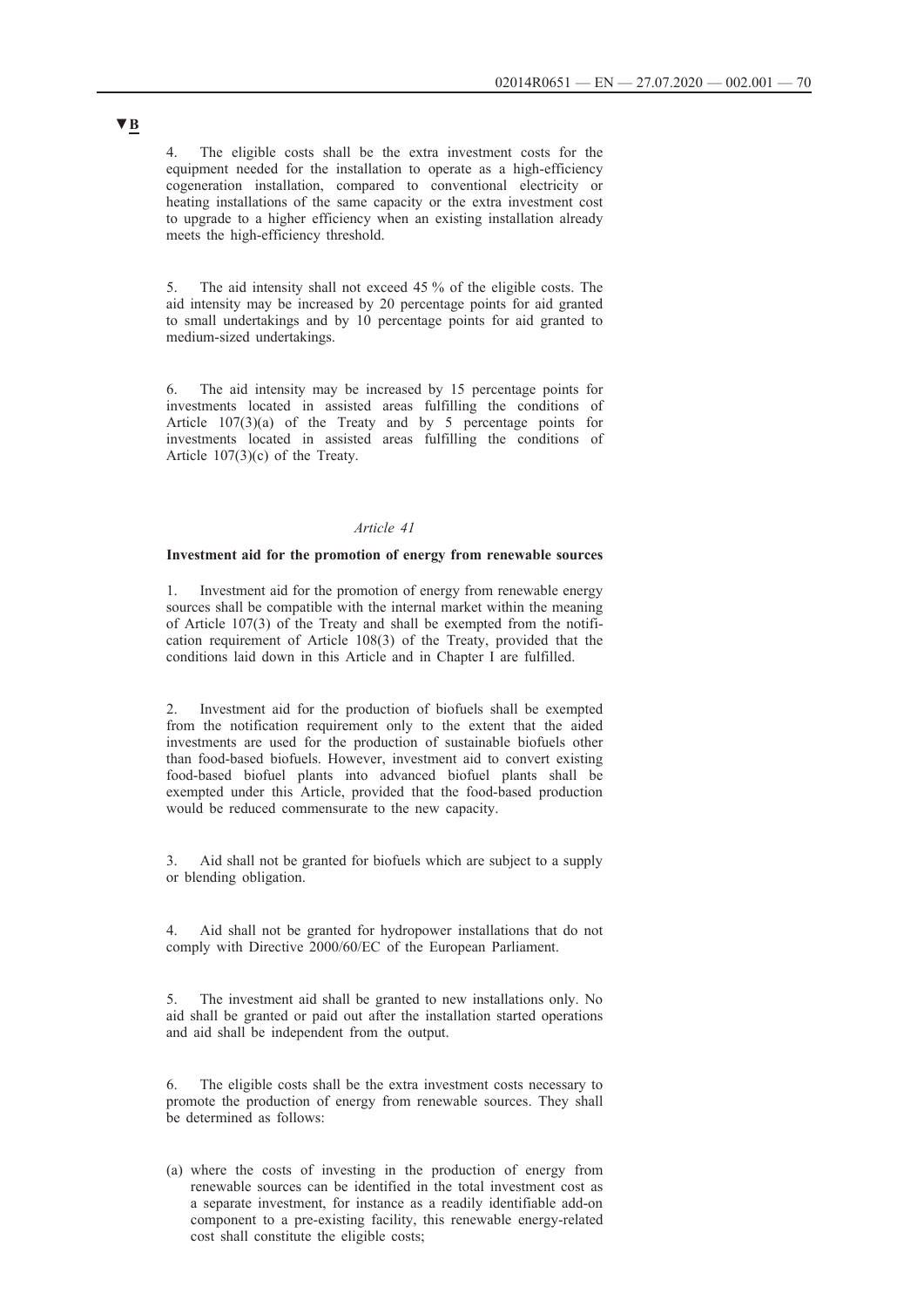- (b) where the costs of investing in the production of energy from renewable sources can be identified by reference to a similar, less environmentally friendly investment that would have been credibly carried out without the aid, this difference between the costs of both investments identifies the renewable energy-related cost and constitutes the eligible costs;
- (c) for certain small installations where a less environmentally friendly investment cannot be established as plants of a limited size do not exist, the total investment costs to achieve a higher level of environmental protection shall constitute the eligible costs.

The costs not directly linked to the achievement of a higher level of environmental protection shall not be eligible.

- 7. The aid intensity shall not exceed:
- (a) 45 % of the eligible costs if the eligible costs are calculated on the basis of point  $(6)(a)$  or point  $(6)(b)$ ;
- (b) 30 % of the eligible cost if the eligible costs are calculated on the basis of point point  $(6)(c)$ .

8. The aid intensity may be increased by 20 percentage points for aid granted to small undertakings and by 10 percentage points for aid granted to medium-sized undertakings.

9. The aid intensity may be increased by 15 percentage points for investments located in assisted areas fulfilling the conditions of Article 107(3)(a) of the Treaty and by 5 percentage points for investments located in assisted areas fulfilling the conditions of Article 107(3)(c) of the Treaty.

10. Where aid is granted in a competitive bidding process on the basis of clear, transparent and non-discriminatory criteria, the aid intensity may reach 100 % of the eligible costs. Such a bidding process shall be non-discriminatory and provide for the participation of all interested undertakings. The budget related to the bidding process shall be a binding constraint in the sense that not all participants can receive aid and the aid shall be granted on the basis of the initial bid submitted by the bidder, therefore excluding subsequent negotiations.

## *Article 42*

### **Operating aid for the promotion of electricity from renewable sources**

1. Operating aid for the promotion of electricity from renewable energy sources shall be compatible with the internal market within the meaning of Article 107(3) of the Treaty and shall be exempted from the notification requirement of Article 108(3) of the Treaty, provided that the conditions laid down in this Article and in Chapter I are fulfilled.

2. Aid shall be granted in a competitive bidding process on the basis of clear, transparent and non-discriminatory criteria which shall be open to all generators producing electricity from renewable energy sources on a non-discriminatory basis.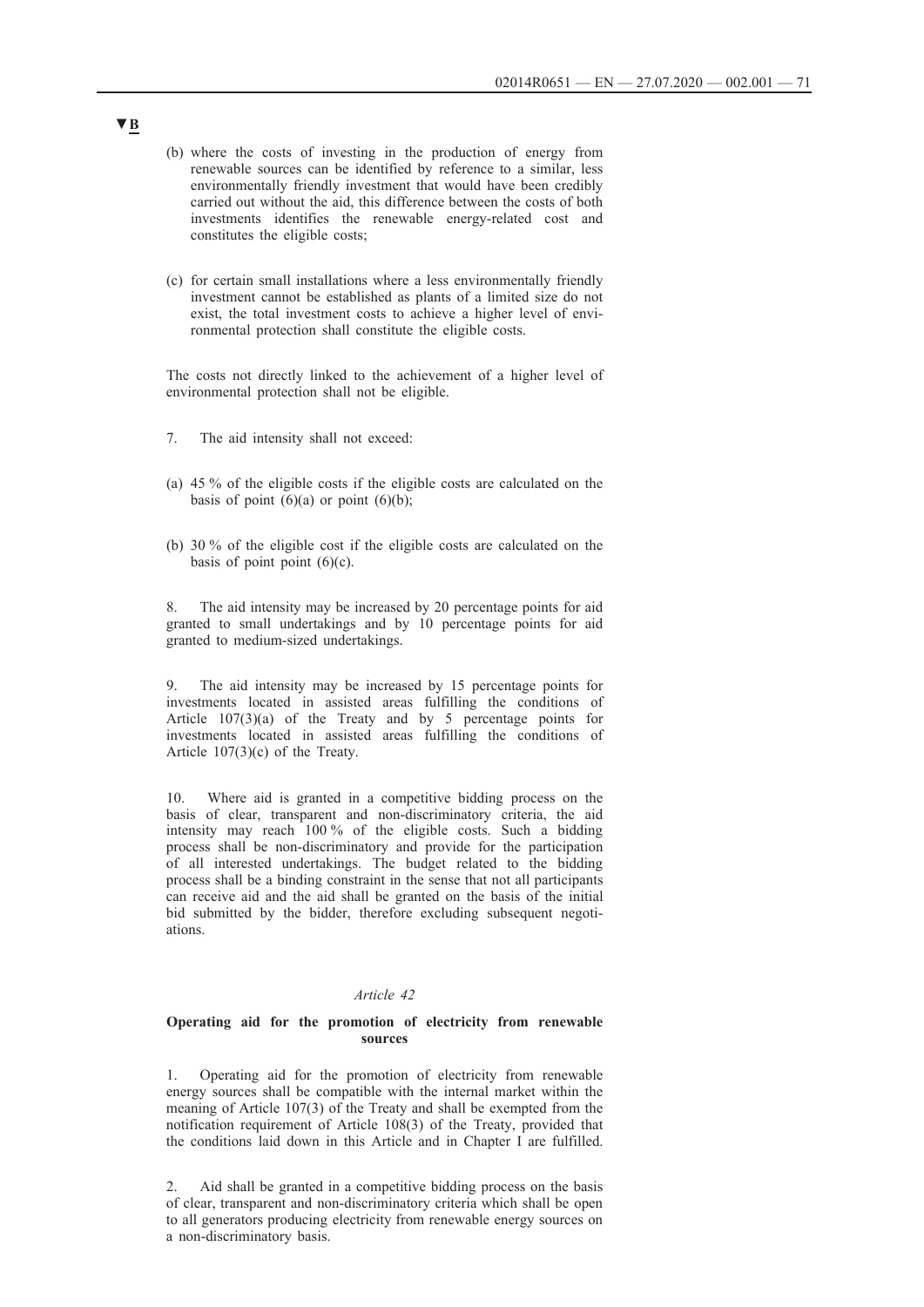3. The bidding process can be limited to specific technologies where a process open to all generators would lead to a suboptimal result which cannot be addressed in the process design in view of in particular:

- (i) the longer-term potential of a given new and innovative technology; or
- (ii) the need to achieve diversification; or
- (iii) network constraints and grid stability; or
- (iv) system (integration) costs; or
- (v) the need to avoid distortions on the raw material markets from biomass support

Member States shall carry out a detailed assessment of the applicability of such conditions and report it to the Commission according to the modalities described in Article 11 (a).

4. Aid shall be granted to new and innovative renewable energy technologies in a competitive bidding process open to at least one such technology on the basis of clear, transparent and non-discriminatory criteria. Such aid shall not be granted for more than 5 % of the planned new electricity capacity from renewable energy sources per year in total.

5. Aid shall be granted as a premium in addition to the market price whereby the generators sell their electricity directly in the market.

6. Aid beneficiaries shall be subject to standard balancing responsibilities. Beneficiaries may outsource balancing responsibilities to other undertakings on their behalf, such as aggregators.

7. Aid shall not be granted when prices are negative.

8. Aid may be granted in the absence of a competitive bidding process as described in paragraph 2 to installations with an installed electricity capacity of less than 1 MW for the production of electricity from all renewable sources except for wind energy, where aid may be granted in the absence of a competitive bidding process as described in paragraph 2 to installations with an installed electricity capacity of less than 6 MW or to installations with less than 6 generation units. Without prejudice to paragraph 9, when aid is granted in the absence of a competitive bidding process, the conditions under paragraphs 5, 6 and 7 shall be respected. In addition, when aid is granted in the absence of a competitive bidding process, the conditions under Article 43 paragraphs 5, 6 and 7 shall be applicable.

9. The conditions under paragraphs 5, 6 and 7 shall not apply to operating aid granted to installations with an installed electricity capacity of less than 500 kW for the production of electricity from all renewable sources except for wind energy, where these conditions shall not apply to operating aid granted to installations with an installed electricity capacity of less than 3 MW or to installations with less than 3 generation units.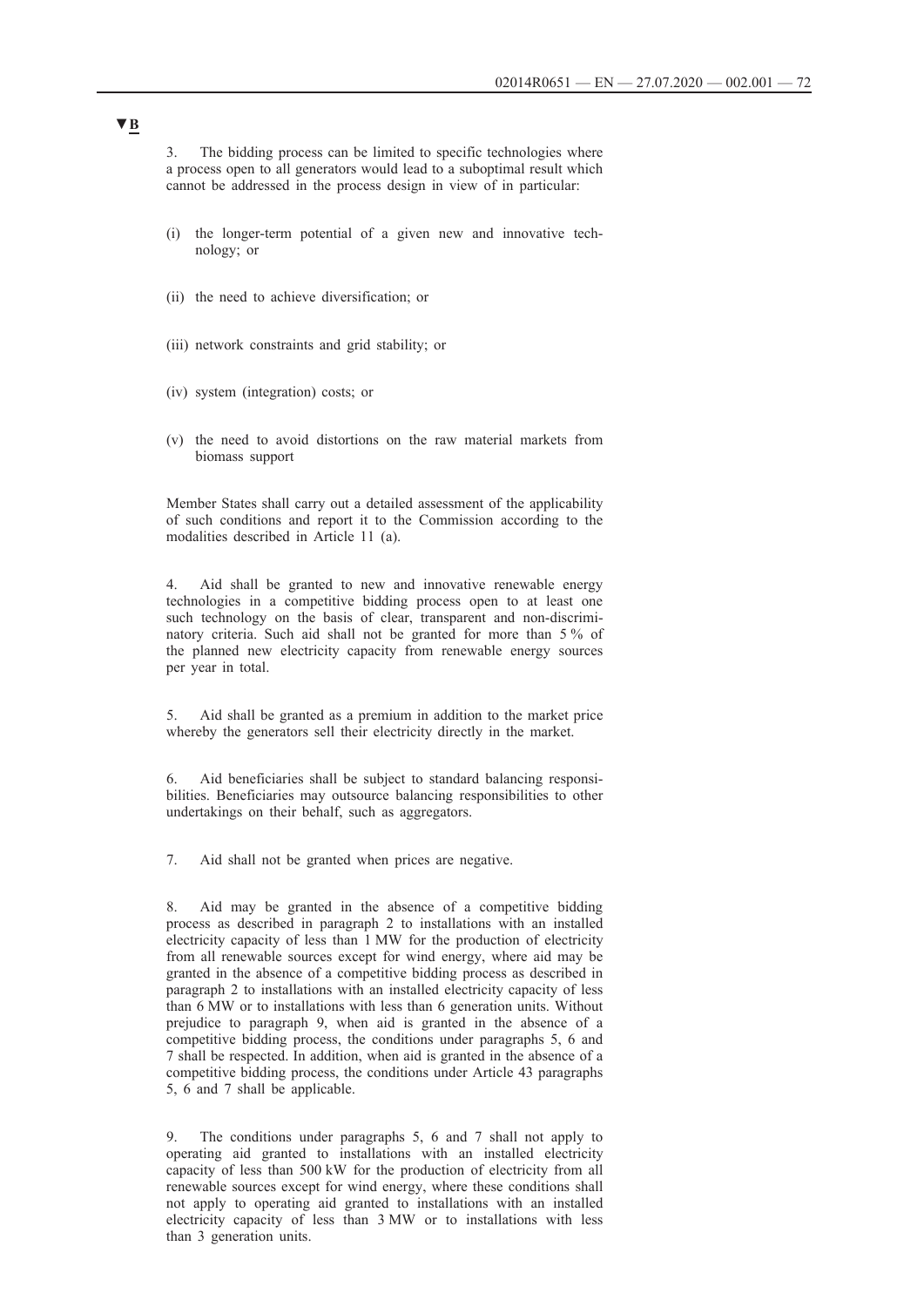10. For the purpose of calculating the above maximum capacities referred to in paragraphs 8 and 9, installations with a common connection point to the electricity grid shall be considered as one installation.

11. Aid shall only be granted until the plant generating the electricity from renewable sources has been fully depreciated according to generally accepted accounting principles. Any investment aid previously received must be deducted from the operating aid.

#### *Article 43*

### **Operating aid for the promotion of energy from renewable sources in small scale installations**

1. Operating aid for the promotion of energy from renewable energy sources in small scale installations shall be compatible with the internal market within the meaning of Article 107(3) of the Treaty and shall be exempted from the notification requirement of Article 108(3) of the Treaty, provided that the conditions laid down in this Article and in Chapter I are fulfilled.

2. Aid shall only be granted to installations with an installed capacity of less than 500 kW for the production of energy from all renewable sources except for wind energy, for which aid shall be granted to installations with an installed capacity of less than 3 MW or with less than 3 generation units and for biofuels, for which aid shall be granted to installations with an installed capacity of less than 50 000 tonnes/year. For the purpose of calculating those maximum capacities, small scale installations with a common connection point to the electricity grid shall be considered as one installation.

3. Aid shall only be granted to installations producing sustainable biofuels other than food-based biofuels. However, operating aid to plants producing food-based biofuels that have started operation before 31 December 2013 and are not yet fully depreciated shall be exempted under this Article but in any event no later than 2020.

4. Aid shall not be granted for biofuels which are subject to a supply or blending obligation.

The aid per unit of energy shall not exceed the difference between the total levelized costs of producing energy from the renewable source in question and the market price of the form of energy concerned. The levelized costs shall be updated regularly and at least every year.

6. The maximum rate of return used in the levelized cost calculation shall not exceed the relevant swap rate plus a premium of 100 basis points. The relevant swap rate shall be the swap rate of the currency in which the aid is granted for a maturity that reflects the depreciation period of the installations supported.

7. Aid shall only be granted until the installation has been fully depreciated according to generally accepted accounting principles. Any investment aid granted to an installation shall be deducted from the operating aid.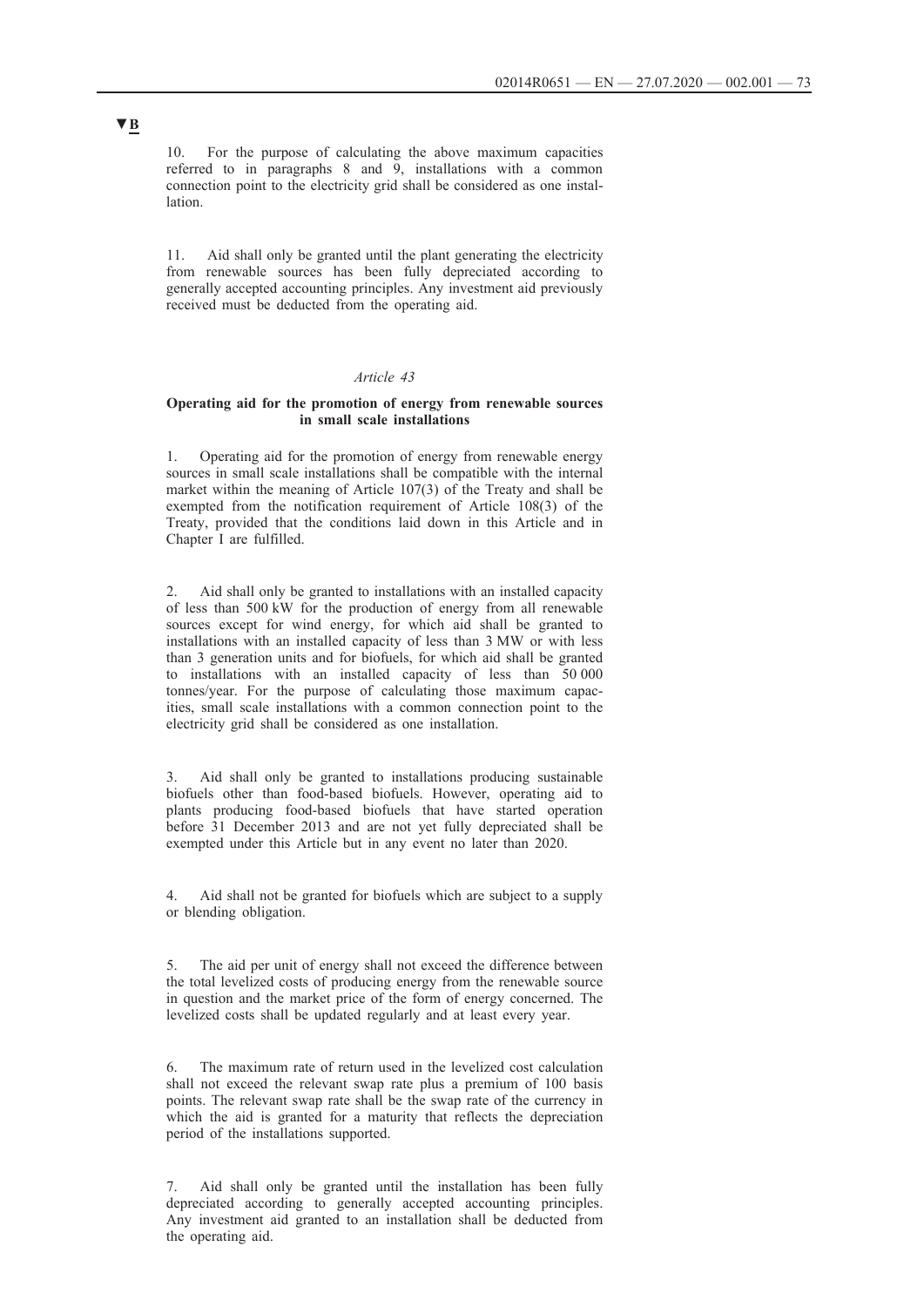#### *Article 44*

### **Aid in the form of reductions in environmental taxes under Directive 2003/96/EC**

1. Aid schemes in the form of reductions in environmental taxes fulfilling the conditions of Council Directive 2003/96/EC of 27 October 2003 restructuring the Community framework for the taxation of energy products and electricity  $(1)$  shall be compatible with the internal market within the meaning of Article  $107(3)$  of the Treaty and shall be exempted from the notification requirement of Article 108(3) of the Treaty, provided that the conditions laid down in this Article and in Chapter I are fulfilled.

2. The beneficiaries of the tax reduction shall be selected on the basis of transparent and objective criteria and shall pay at least the respective minimum level of taxation set by Directive 2003/96/EC.

3. Aid schemes in the form of tax reductions shall be based on a reduction of the applicable environmental tax rate or on the payment of a fixed compensation amount or on a combination of these mechanisms.

4. Aid shall not be granted for biofuels which are subject to a supply or blending obligation.

### *Article 45*

#### **Investment aid for remediation of contaminated sites**

1. Investment aid to undertakings repairing environmental damage by remediating contaminated sites shall be compatible with the internal market within the meaning of Article 107(3) of the Treaty and shall be exempted from the notification requirement of Article 108(3) of the Treaty, provided that the conditions laid down in this Article and in Chapter I are fulfilled.

The investment shall lead to the repair of the environmental damage, including damage to the quality of the soil or of surface water or groundwater.

3. Where the legal or physical person liable for the environmental damage under the law applicable in each Member State without prejudice to the Union rules in this matter — in particular Directive 2004/35/EC of the European Parliament and of the Council of 21 April 2004 on environmental liability with regard to the prevention and remedying of environmental damage  $(2)$  as amended by Directive 2006/21/EC of the European Parliament and of the Council of 15 March 2006 on the management of waste from extractive industries  $(3)$ , Directive 2009/31/EC of the European Parliament and of the Council of 23 April 2009 on the geological storage of carbon dioxide and amending Council Directive 85/337/EEC, European Parliament and Council Directives 2000/60/EC, 2001/80/EC, 2004/35/EC, 2006/12/EC,

<sup>(1)</sup> OJ L 283, 31.10.2003, p. 51.

<sup>(2)</sup> OJ L 143, 30.4.2004, p. 56.

<sup>(3)</sup> OJ L 102, 11.4.2006, p. 1.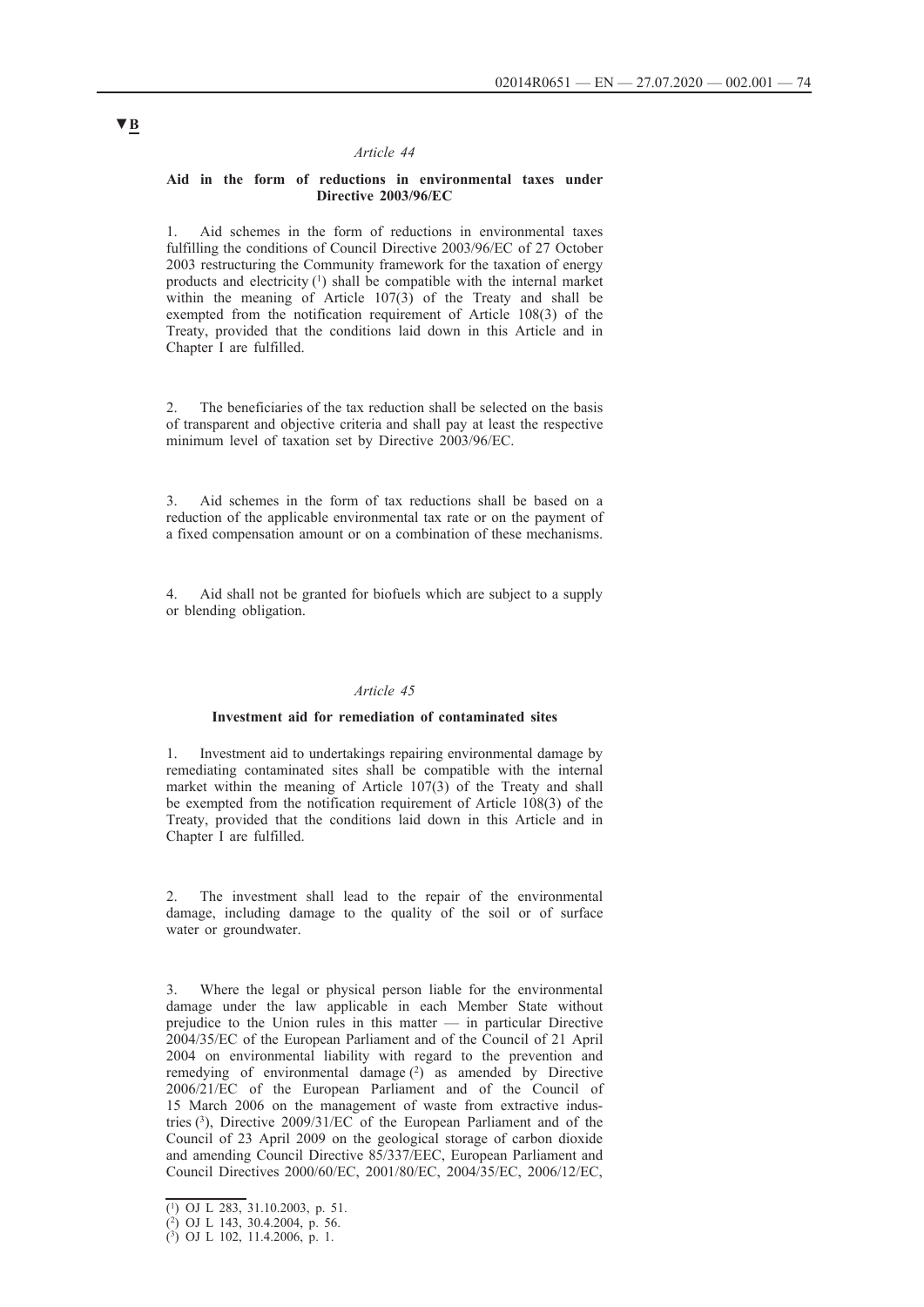2008/1/EC and Regulation (EC) No 1013/2006 (1) and Directive 2013/30/EU of the European Parliament and of the Council of 12 June 2013 on safety of offshore oil and gas operations and amending Directive  $2004/35/EC$  (<sup>2</sup>) — is identified, that person must finance the remediation in accordance with the 'polluter pays' principle, and no State aid shall be granted. Where the person liable under the applicable law is not identified or cannot be made to bear the costs, the person responsible for the remediation or decontamination work may receive State aid.

4. The eligible costs shall be the costs incurred for the remediation work, less the increase in the value of the land. All expenditure incurred by an undertaking in remediating its site, whether or not such expenditure can be shown as a fixed asset on its balance sheet, may be considered as eligible investment in the case of the remediation of contaminated sites.

5. Evaluations of the increase in value of the land resulting from remediation shall be carried out by an independent expert.

6. The aid intensity shall not exceed 100 % of the eligible costs.

#### *Article 46*

### **Investment aid for energy efficient district heating and cooling**

Investment aid for the installation of energy efficient district heating and cooling system shall be compatible with the internal market within the meaning of Article  $107(3)$  of the Treaty and shall be exempted from the notification requirement of Article 108(3) of the Treaty, provided that the conditions laid down in this Article and in Chapter I are fulfilled.

2. The eligible costs for the production plant shall be the extra costs needed for the construction, expansion and refurbishment of one or more generation units to operate as an energy efficient district heating and cooling system compared to a conventional production plant. The investment shall be an integral part of the energy efficient district heating and cooling system.

3. The aid intensity for the production plant shall not exceed 45 % of the eligible costs. The aid intensity may be increased by 20 percentage points for aid granted to small undertakings and by 10 percentage points for aid granted to medium-sized undertakings.

The aid intensity for the production plant may be increased by 15 percentage points for investments located in assisted areas fulfilling the conditions of Article  $107(3)(a)$  of the Treaty and by 5 percentage points for investments located in assisted areas fulfilling the conditions of Article 107(3)(c) of the Treaty.

<sup>(1)</sup> OJ L 140, 5.6.2009, p. 114.

<sup>(2)</sup> OJ L 178, 28.6.2013, p. 66.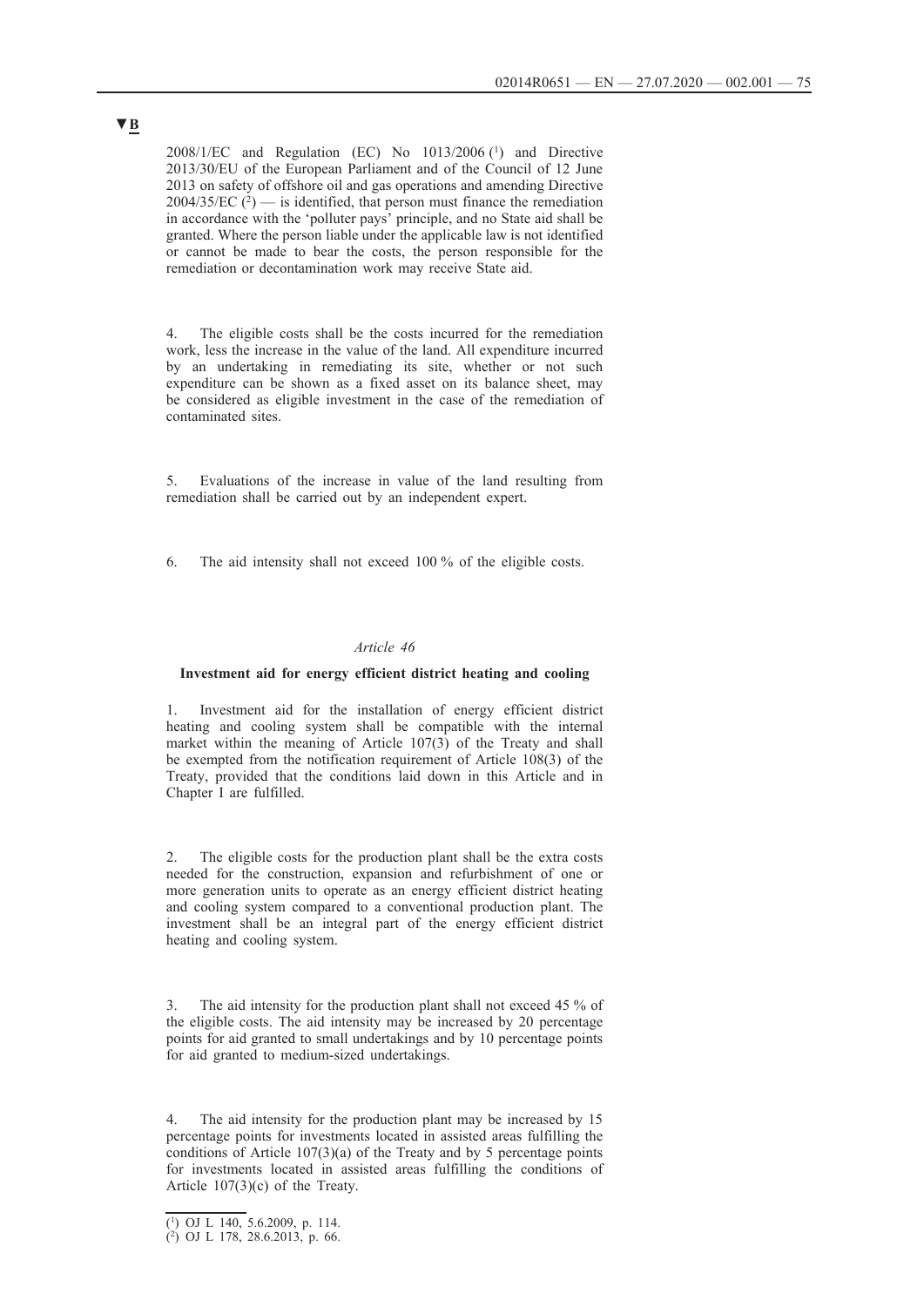5. The eligible costs for the distribution network shall be the investment costs.

6. The aid amount for the distribution network shall not exceed the difference between the eligible costs and the operating profit. The operating profit shall be deducted from the eligible costs *ex ante* or through a claw-back mechanism.

## *Article 47*

### **Investment aid for waste recycling and re-utilisation**

Investment aid for waste recycling and re-utilisation shall be compatible with the internal market within the meaning of Article 107(3) of the Treaty and shall be exempted from the notification requirement of Article 108(3) of the Treaty, provided that the conditions laid down in this Article and in Chapter I are fulfilled.

2. The investment aid shall be granted for the recycling and re-utilisation of waste generated by other undertakings.

3. The recycled or re-used materials treated would otherwise be disposed of, or be treated in a less environmentally friendly manner. Aid to waste recovery operations other than recycling shall not be block exempted under this Article.

The aid shall not indirectly relieve the polluters from a burden that should be borne by them under Union law, or from a burden that should be considered a normal company cost.

5. The investment shall not merely increase demand for the materials to be recycled without increasing collection of those materials.

6. The investment shall go beyond the state of the art.

7. The eligible costs shall be the extra investment costs necessary to realise an investment leading to better or more efficient recycling or reuse activities compared to a conventional process of re-use and recycling activities with the same capacity that would be constructed in the absence the aid.

8. The aid intensity shall not exceed 35 % of the eligible costs. The aid intensity may be increased by 20 percentage points for aid granted to small undertakings and by 10 percentage points for aid granted to medium-sized undertakings.

9. The aid intensity may be increased by 15 percentage points for investments located in assisted areas fulfilling the conditions of Article  $107(3)(a)$  of the Treaty and by 5 percentage points for investments located in assisted areas fulfilling the conditions of Article 107(3)(c) of the Treaty.

10. Aid for investments relating to the recycling and re-utilisation of the beneficiary's own waste shall not be exempt from the notification requirement under this Article.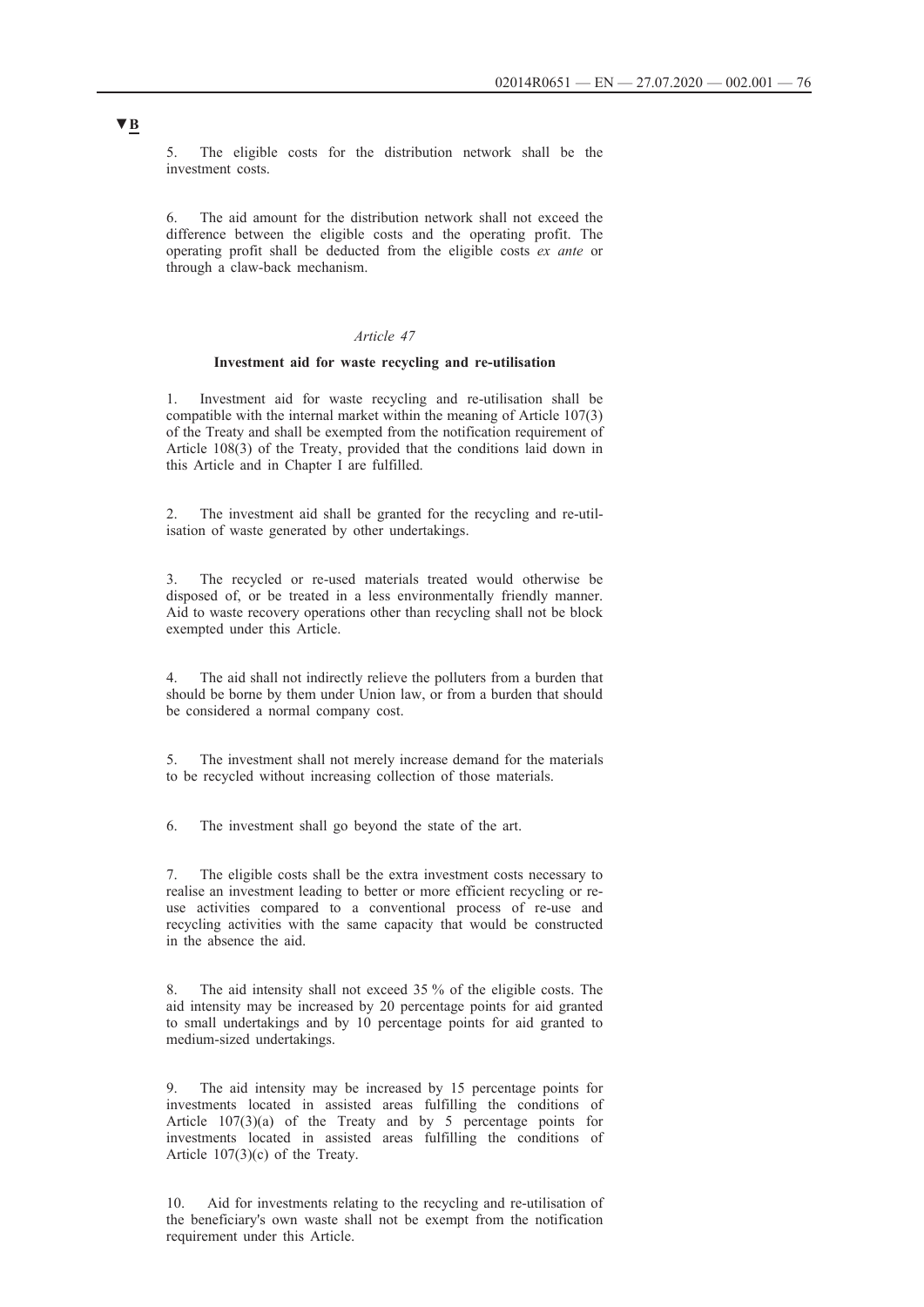#### *Article 48*

## **Investment aid for energy infrastructure**

1. Investment aid for the construction or upgrade of energy infrastructure shall be compatible with the internal market within the meaning of Article  $107(3)$  of the Treaty and shall be exempted from the notification requirement of Article 108(3) of the Treaty, provided that the conditions laid down in this Article and in Chapter I are fulfilled.

2. Aid shall be granted for energy infrastructure located in assisted areas.

3. The energy infrastructure shall be subject to full tariff and access regulation according to internal energy market legislation.

4. The eligible costs shall be the investment costs.

5. The aid amount shall not exceed the difference between the eligible costs and the operating profit of the investment. The operating profit shall be deducted from the eligible costs *ex ante* or through a claw-back mechanism.

6. Aid for investments in electricity and gas storage projects and oil infrastructure shall not be exempt from the notification requirement under this Article.

#### *Article 49*

## **Aid for environmental studies**

1. Aid for studies, including energy audits, directly linked to investments referred to in this Section shall be compatible with the internal market within the meaning of Article  $107(3)$  of the Treaty and shall be exempted from the notification requirement of Article 108(3) of the Treaty, provided that the conditions laid down in this Article and in Chapter I are fulfilled.

2. The eligible costs shall be the costs of the studies referred to in paragraph 1.

3. The aid intensity shall not exceed 50 % of the eligible costs.

4. The aid intensity may be increased by 20 percentage points for studies undertaken on behalf of small enterprises and by 10 percentage points for studies undertaken on behalf of medium size enterprises.

5. Aid shall not be granted to large undertakings for energy audits carried out under Article 8(4) of the Directive 2012/27/EU, unless the energy audit is carried out in addition to the mandatory energy audit under that Directive.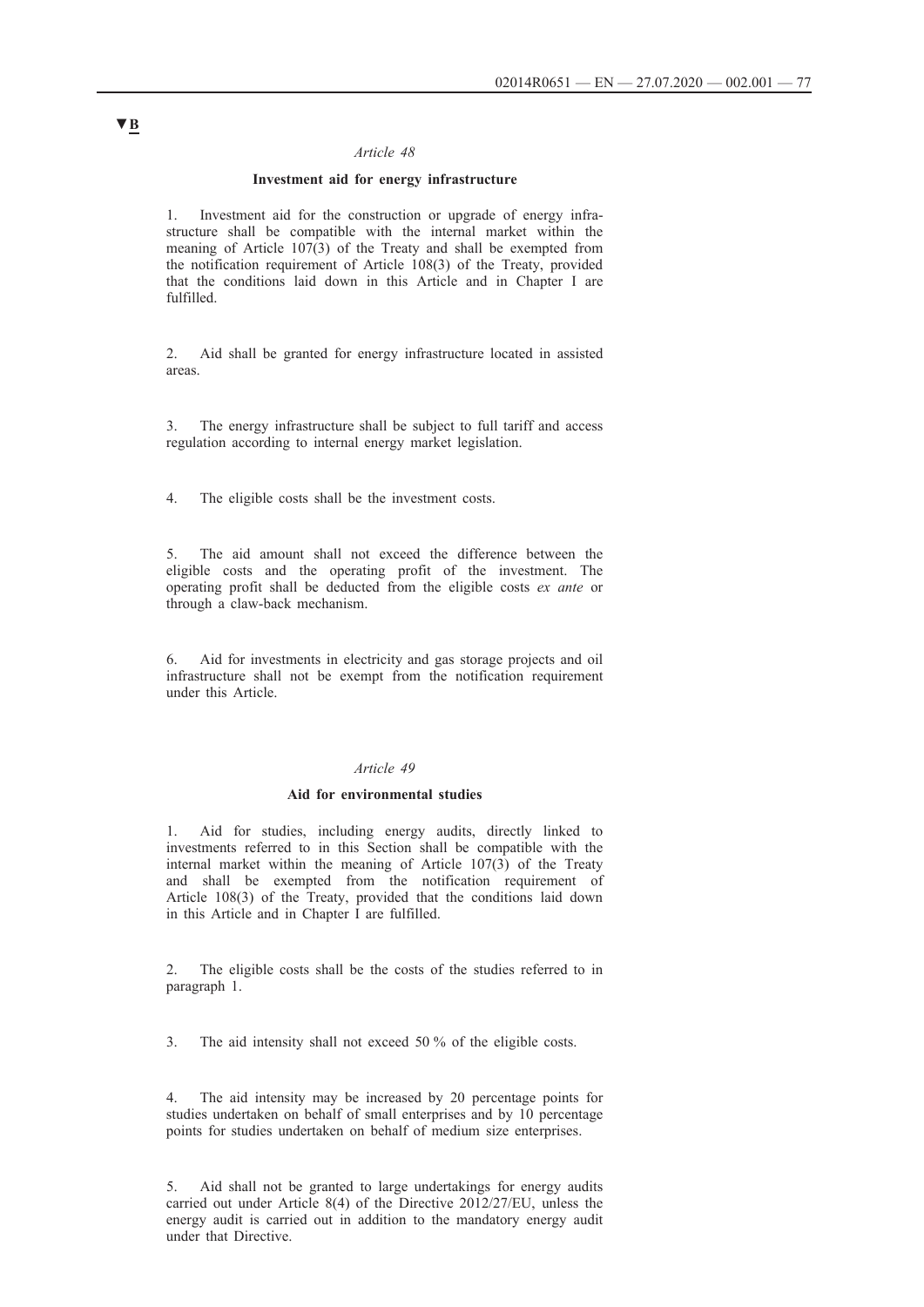#### *SECTION 8*

### *Aid to make good the damage caused by certain natural disasters*

#### *Article 50*

### **Aid schemes to make good the damage caused by certain natural disasters**

1. Aid schemes to make good the damage caused by earthquakes, avalanches, landslides, floods, tornadoes, hurricanes, volcanic eruptions and wild fires of natural origin shall be compatible with the internal market within the meaning of Article  $107(2)(b)$  of the Treaty and shall be exempted from the notification requirement of Article 108(3) of the Treaty, provided that the conditions laid down in this Article and in Chapter I are fulfilled.

- 2. Aid shall be granted subject to the following conditions:
- (a) the competent public authorities of a Member State have formally recognised the character of the event as a natural disaster; and
- (b) there is a direct causal link between the natural disaster and the damages suffered by the affected undertaking.

3. Aid schemes related to a specific natural disaster shall be introduced within three years following the occurrence of the event. Aid on the basis of such schemes shall be granted within four years following the occurrence.

4. The costs arising from the damage incurred as a direct consequence of the natural disaster, as assessed by an independent expert recognised by the competent national authority or by an insurance undertaking shall be eligible costs. Such damage may include material damage to assets such as buildings, equipment, machinery or stocks and loss of income due to the full or partial suspension of activity for a period not exceeding six months from the occurrence of the disaster. The calculation of the material damage shall be based on the repair cost or economic value of the affected asset before the disaster. It shall not exceed the repair cost or the decrease in fair market value caused by the disaster, that is to say the difference between the property's value immediately before and immediately after the occurrence of the disaster. Loss of income shall be calculated on the basis of financial data of the affected undertaking (earnings before interest and taxes (EBIT), depreciation and labour costs related only to the establishment affected by the natural disaster) by comparing the financial data for the six months after the occurrence of the disaster with the average of three years chosen among the five years preceding the occurrence of the disaster (by excluding the two years giving the best and the worst financial result) and calculated for the same six months period of the year. The damage shall be calculated at the level of the individual beneficiary.

5. The aid and any other payments received to compensate for the damage, including payments under insurance policies, shall not exceed 100 % of the eligible costs.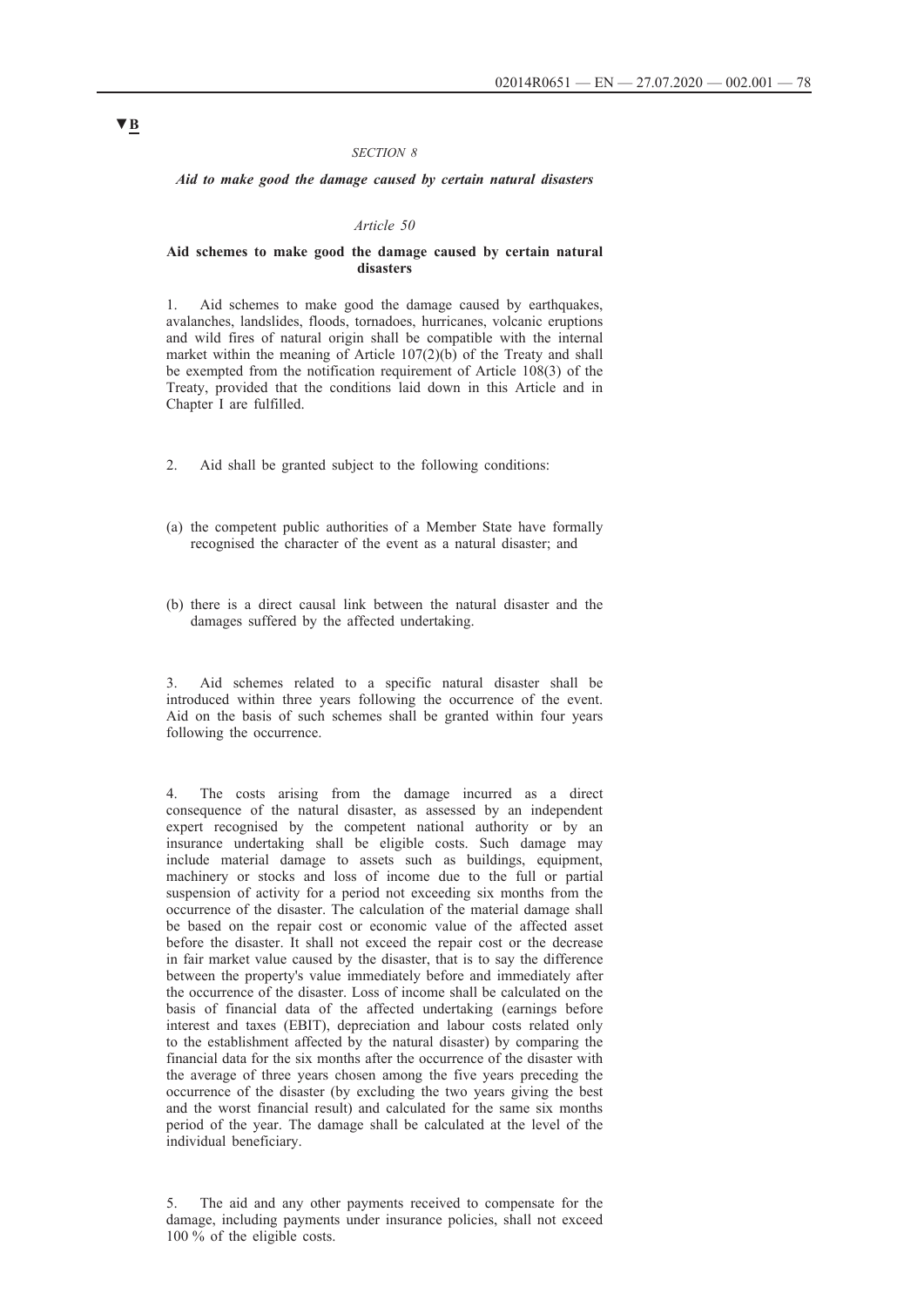#### *SECTION 9*

### *Social aid for transport for residents of remote regions*

#### *Article 51*

#### **Social aid for transport for residents of remote regions**

1. Aid for air and maritime passenger transport shall be compatible with the internal market pursuant to Article  $107(2)(a)$  of the Treaty and shall be exempted from the notification requirement of Article 108(3) of the Treaty, provided that the conditions laid down in this Article and in Chapter I are fulfilled.

2. The entire aid shall be for the benefit of final consumers who have their normal residence in remote regions.

3. The aid shall be granted for passenger transport on a route linking an airport or port in a remote region with another airport or port within the European Economic Area.

4. The aid shall be granted without discrimination as to the identity of the carrier or type of service and without limitation as to the precise route to or from the remote region.

5. The eligible costs shall be the price of a return ticket from or to the remote region, including all taxes and charges invoiced by the carrier to the consumer.

6. The aid intensity shall not exceed 100 % of the eligible costs.

#### *SECTION 10*

### *Aid for broadband infrastructures*

### *Article 52*

## **Aid for broadband infrastructures**

1. Investment aid for broadband network development shall be compatible with the internal market pursuant to Article 107(3) of the Treaty and shall be exempted from the notification requirement of Article 108(3) of the Treaty, provided that the conditions laid down in this Article and in Chapter I are fulfilled.

- 2. The eligible costs shall be the following:
- (a) investment costs for the deployment of a passive broadband infrastructure;
- (b) investment costs of broadband-related civil engineering works;
- (c) investment costs for the deployment of basic broadband networks; and
- (d) investment costs for the deployment of next generation access (NGA) networks.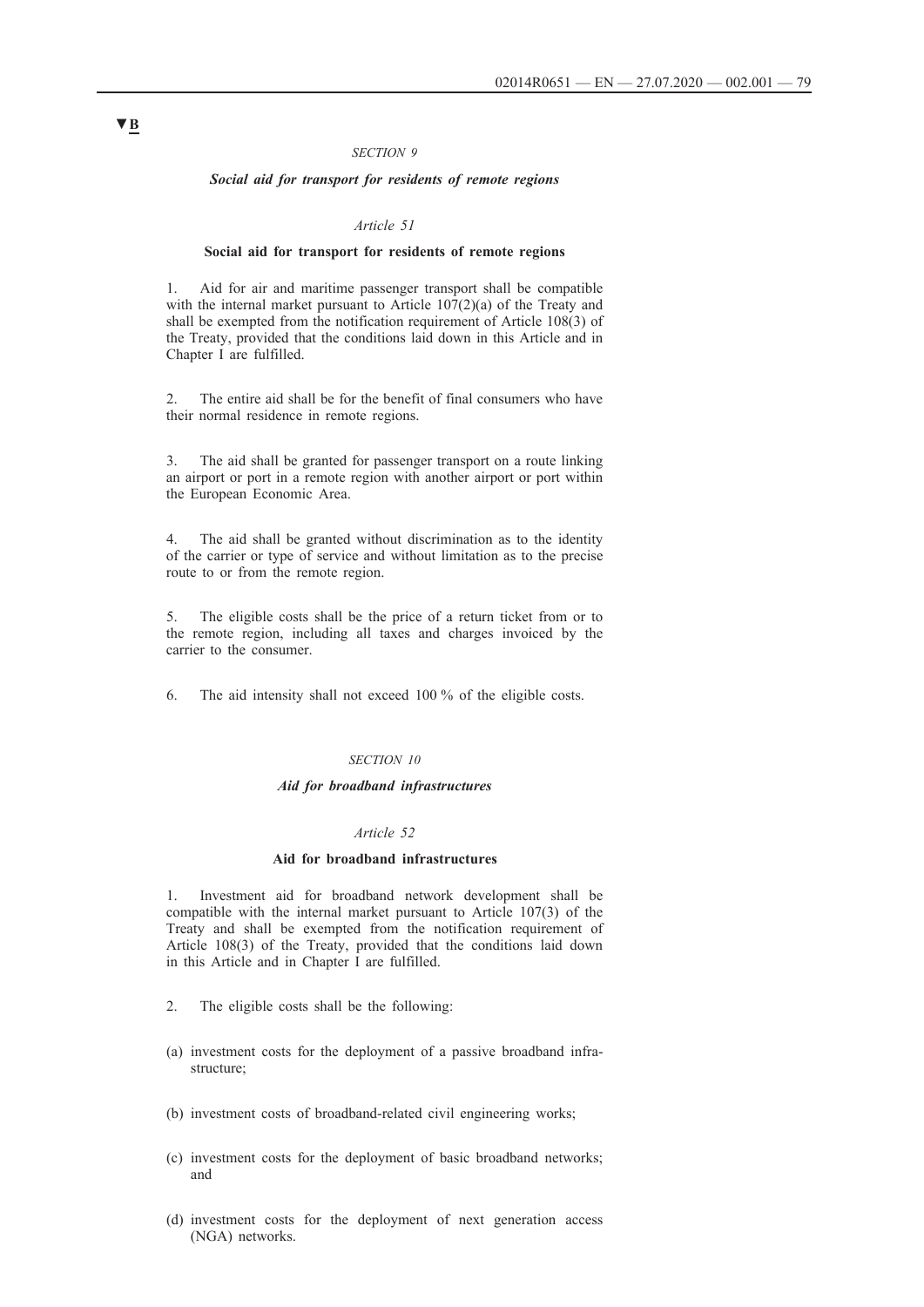2a. As an alternative to establishing the eligible costs as provided for in paragraph 2, the maximum amount of aid for a project may be established on the basis of the competitive selection process as required by paragraph 4.

## **▼B**

3. The investment shall be located in areas where there is no infrastructure of the same category (either basic broadband or NGA network) and where no such infrastructure is likely to be developed on commercial terms within three years from the moment of publication of the planned aid measure, which shall also be verified through an open public consultation.

4. The aid shall be allocated on the basis of an open, transparent and non-discriminatory competitive selection process respecting the principle of technology neutrality.

5. The network operator shall offer the widest possible active and passive wholesale access, according to Article 2, point 139 of this Regulation, under fair and non-discriminatory conditions, including physical unbundling in the case of NGA networks. Such wholesale access shall be granted for at least seven years and the right of access to ducts or poles shall not be limited in time. In the case of aid for the construction of ducts, the ducts shall be large enough to cater for several cable networks and different network topologies.

6. The wholesale access price shall be based on the pricing principles set by the national regulatory authority and on benchmarks that prevail in other comparable, more competitive areas of the Member State or the Union taking into account the aid received by the network operator. The national regulatory authority shall be consulted on access conditions, including pricing, and in the event of dispute between access seekers and the subsidised infrastructure operator.

7. Member States shall put in place a monitoring and claw-back mechanism if the amount of aid granted to the project exceeds EUR 10 million.

### *SECTION 11*

### *Aid for culture and heritage conservation*

### *Article 53*

## **Aid for culture and heritage conservation**

1. Aid for culture and heritage conservation shall be compatible with the internal market within the meaning of Article 107(3) of the Treaty and shall be exempted from the notification requirement of Article 108(3) of the Treaty, provided the conditions laid down in this Article and in Chapter I are fulfilled.

2. The aid shall be granted for the following cultural purposes and activities:

#### **▼M1**

(a) museums, archives, libraries, artistic and cultural centres or spaces, theatres, cinemas, opera houses, concert halls, other live performance organisations, film heritage institutions and other similar artistic and cultural infrastructures, organisations and institutions;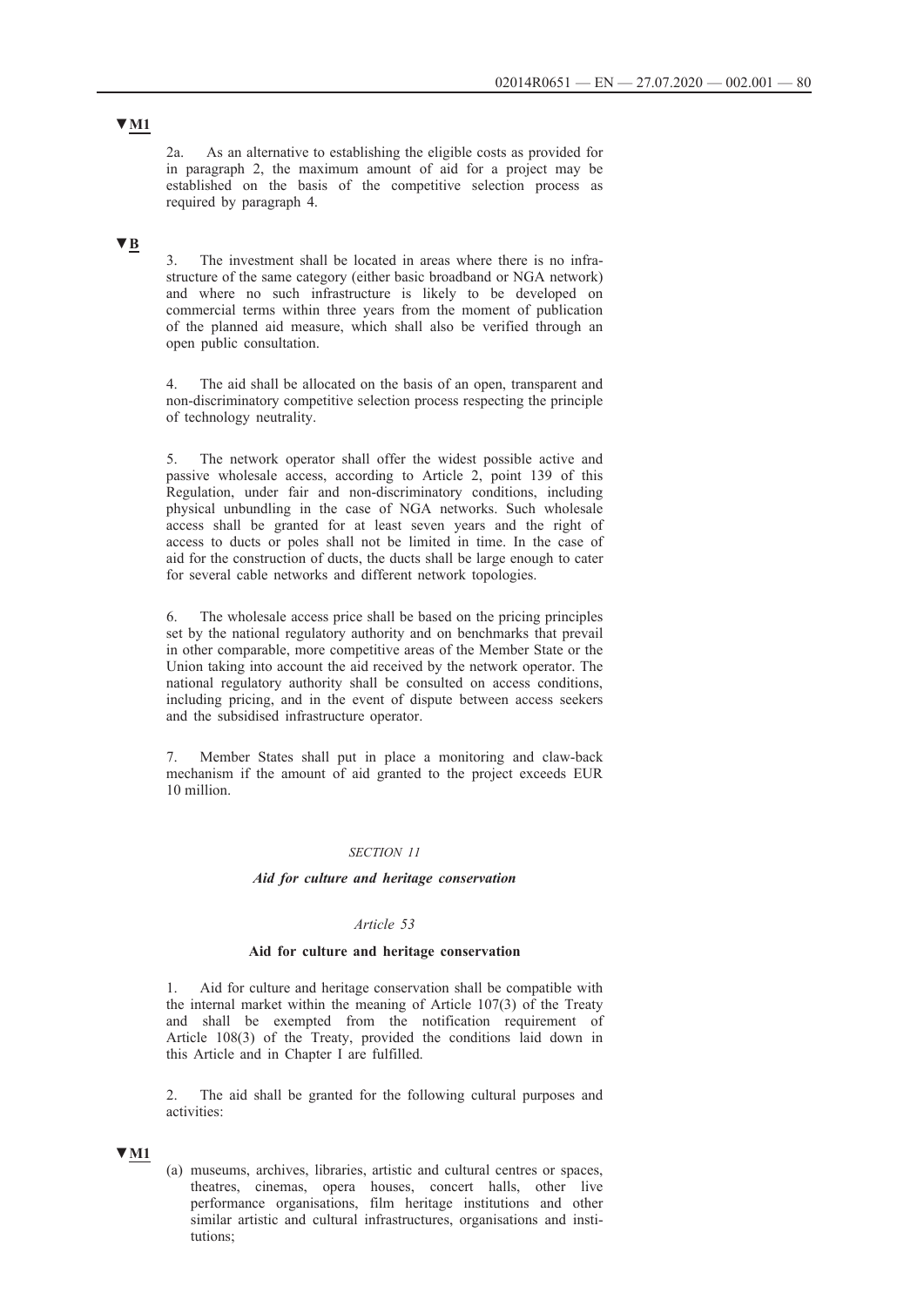- (b) tangible heritage including all forms of movable or immovable cultural heritage and archaeological sites, monuments, historical sites and buildings; natural heritage linked to cultural heritage or if formally recognized as cultural or natural heritage by the competent public authorities of a Member State;
- (c) intangible heritage in any form, including folklorist customs and crafts;
- (d) art or cultural events and performances, festivals, exhibitions and other similar cultural activities;
- (e) cultural and artistic education activities as well as promotion of the understanding of the importance of protection and promotion of the diversity of cultural expressions through educational and greater public awareness programs, including with the use of new technologies;
- (f) writing, editing, production, distribution, digitisation and publishing of music and literature, including translations.
- 3. The aid may take the form of:
- (a) investment aid, including aid for the construction or upgrade of culture infrastructure;
- (b) operating aid.

4. For investment aid, the eligible costs shall be the investment costs in tangible and intangible assets, including:

- (a) costs for the construction, upgrade, acquisition, conservation or improvement of infrastructure, if at least 80 % of either the time or the space capacity per year is used for cultural purposes;
- (b) costs for the acquisition, including leasing, transfer of possession or physical relocation of cultural heritage;
- (c) costs for safeguarding, preservation, restoration and rehabilitation of tangible and intangible cultural heritage, including extra costs for storage under appropriate conditions, special tools, materials and costs for documentation, research, digitalisation and publication;
- (d) costs for improving the accessibility of cultural heritage to the public, including costs for digitisation and other new technologies, costs to improve accessibility for persons with special needs (in particular, ramps and lifts for disabled persons, braille indications and hands-on exhibits in museums) and for promoting cultural diversity with respect to presentations, programmes and visitors;
- (e) costs for cultural projects and activities, cooperation and exchange programmes and grants including costs for selection procedures, costs for promotion and costs incurred directly as a result of the project;
- 5. For operating aid, the eligible costs shall be the following:
- (a) the cultural institution's or heritage site's costs linked to continuous or periodic activities including exhibitions, performances and events and similar cultural activities that occur in the ordinary course of business;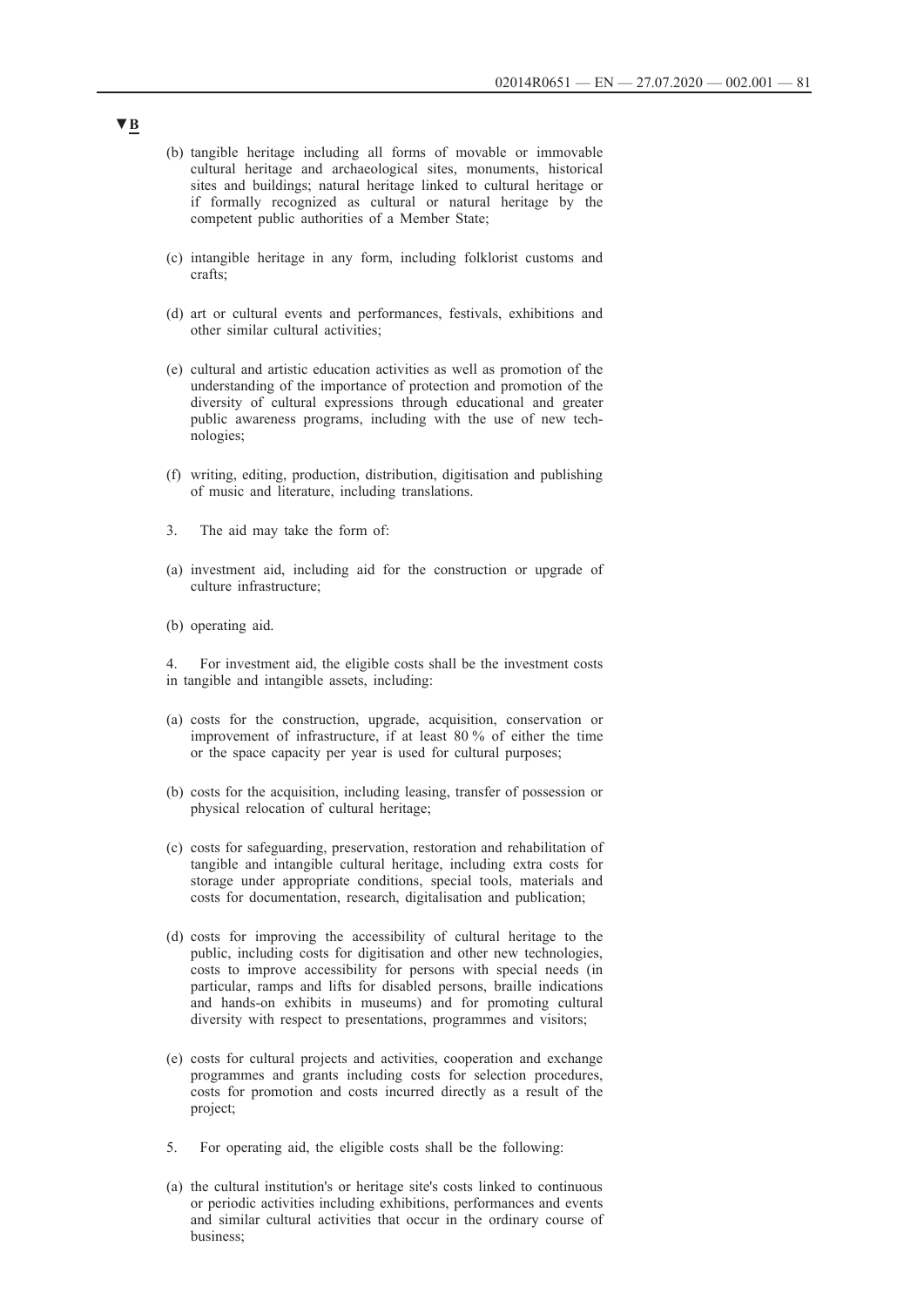- (b) costs of cultural and artistic education activities as well as promotion of the understanding of the importance of protection and promotion of the diversity of cultural expressions through educational and greater public awareness programs, including with the use of new technologies;
- (c) costs of the improvement of public access to the cultural institution or heritage sites and activities including costs of digitisation and of use of new technologies as well as costs of improving accessibility for persons with disabilities;
- (d) operating costs directly relating to the cultural project or activity, such as rent or lease of real estate and cultural venues, travel expenses, materials and supplies directly related to the cultural project or activity, architectural structures for exhibitions and stage sets, loan, lease and depreciation of tools, software and equipment, costs for access rights to copyright works and other related intellectual property rights protected contents, costs for promotion and costs incurred directly as a result of the project or activity; depreciation charges and the costs of financing are only eligible if they have not been covered by investment aid;
- (e) costs for personnel working for the cultural institution or heritage site or for a project;
- (f) costs for advisory and support services provided by outside consultants and service providers, incurred directly as a result of the project.

6. For investment aid, the aid amount shall not exceed the difference between the eligible costs and the operating profit of the investment The operating profit shall be deducted from the eligible costs *ex ante*, on the basis of reasonable projections, or through a claw-back mechanism. The operator of the infrastructure is allowed to keep a reasonable profit over the relevant period.

7. For operating aid, the aid amount shall not exceed what is necessary to cover the operating losses and a reasonable profit over the relevant period. This shall be ensured *ex ante*, on the basis of reasonable projections, or through a claw-back mechanism.

## **▼M1**

8. For aid not exceeding EUR 2 million, the maximum amount of aid may be set at 80 % of eligible costs, as an alternative to application of the method referred to in paragraphs 6 and 7.

## **▼B**

9. **►M1** For the activities defined in paragraph 2(f), the maximum aid amount shall not exceed either the difference between the eligible costs and the project's discounted revenues or 70 % of the eligible costs. ◄ The revenues shall be deducted from the eligible costs *ex ante* or through a clawback mechanism. The eligible costs shall be the costs for publishing of music and literature, including the authors' fees (copyright costs), translators' fees, editors' fees, other editorial costs (proofreading, correcting, reviewing), layout and pre-press costs and printing or e-publication costs.

10. Aid to press and magazines, whether they are published in print or electronically, shall not be eligible under this Article.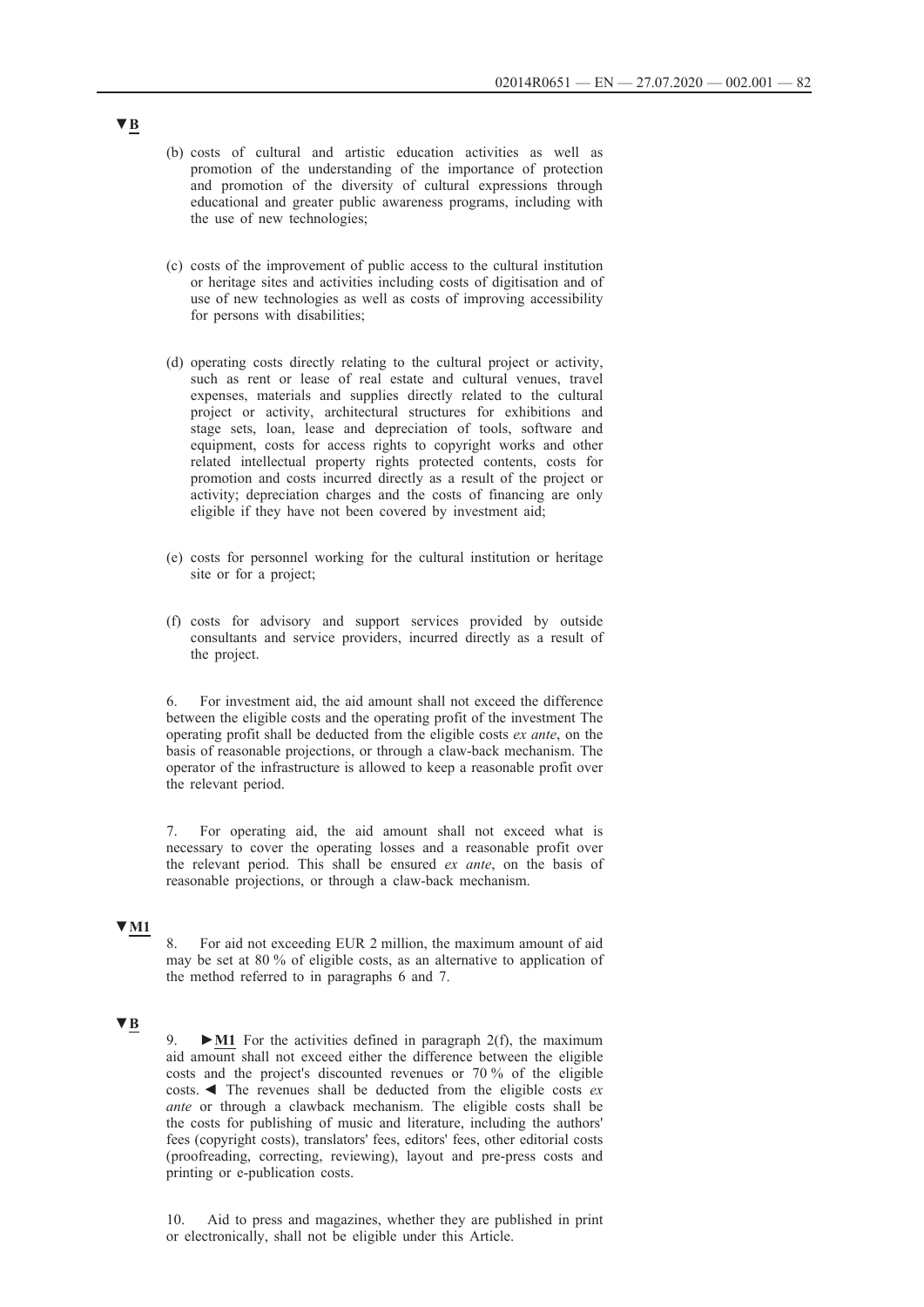## *Article 54*

## **Aid schemes for audiovisual works**

1. Aid schemes to support the script-writing, development, production, distribution and promotion of audiovisual works shall be compatible with the internal market pursuant to Article 107(3) of the Treaty and shall be exempted from the notification requirement of Article 108(3) of the Treaty, provided the conditions laid down in this Article and in Chapter I are fulfilled.

2. Aid shall support a cultural product. To avoid manifest errors in the qualification of a product as cultural, each Member State shall establish effective processes, such as selection of proposals by one or more persons entrusted with the selection or verification against a predetermined list of cultural criteria.

- 3. Aid may take the form of:
- (a) aid to the production of audiovisual works;
- (b) pre-production aid; and
- (c) distribution aid.

Where a Member States makes the aid subject to territorial spending obligations, aid schemes for the production of audiovisual works may either:

- (a) require that up to 160 % of the aid granted to the production of a given audiovisual work is spent in the territory of the Member State granting the aid; or
- (b) calculate the aid granted to the production of a given audiovisual work as a percentage of the expenditure on production activities in the granting Member State, typically in case of aid schemes in the form of tax incentives.

## **▼M1**

In both cases, the maximum expenditure subject to territorial spending obligations shall in no case exceed 80 % of the overall production budget.

For projects to be eligible for aid, a Member State may also require a minimum level of production activity in the territory concerned, but that level shall not exceed 50 % of the overall production budget.

## **▼B**

- 5. The eligible costs shall be the following:
- (a) for production aid: the overall costs of production of audiovisual works including costs to improve accessibility for persons with disabilities.
- (b) for pre-production aid: the costs of script-writing and the development of audiovisual works.
- (c) for distribution aid: the costs of distribution and promotion of audiovisual works.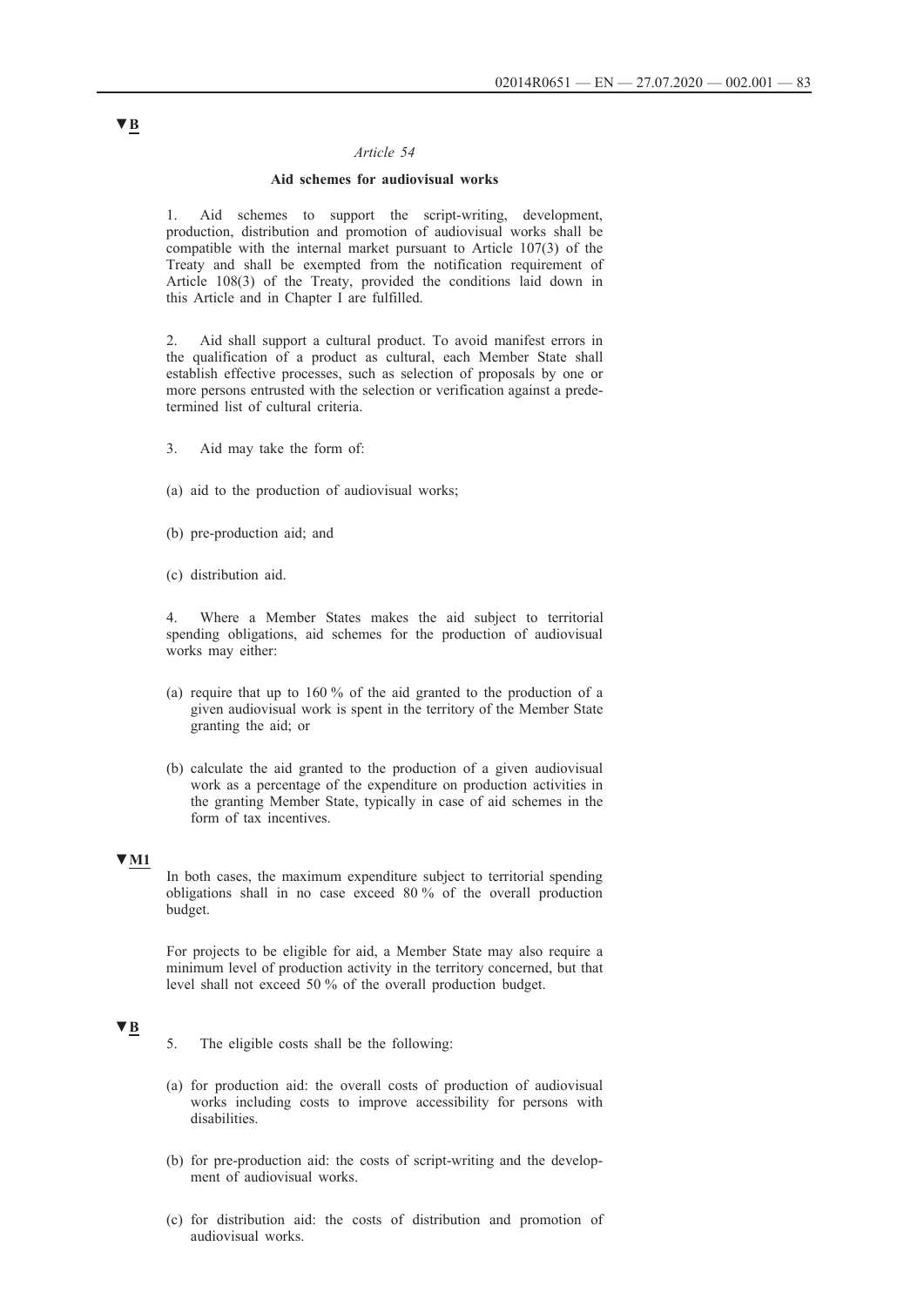6. The aid intensity for the production of audiovisual works shall not exceed 50 % of the eligible costs.

- 7. The aid intensity may be increased as follows:
- (a) to 60 % of the eligible costs for cross-border productions funded by more than one Member State and involving producers from more than one Member State;
- (b) to 100 % of the eligible costs for difficult audiovisual works and coproductions involving countries from the Development Assistance Committee (DAC) List of the OECD.

8. The aid intensity for pre-production shall not exceed 100 % of the eligible costs. If the resulting script or project is made into an audiovisual work such as a film, the pre-production costs shall be incorporated in the overall budget and taken into account when calculating the aid intensity. The aid intensity for distribution shall be the same as the aid intensity for production.

9. Aid shall not be reserved for specific production activities or individual parts of the production value chain. Aid for film studio infrastructures shall not be eligible under this Article.

10. Aid shall not be reserved exclusively for nationals and beneficiaries shall not be required to have the status of undertaking established under national commercial law.

### *SECTION 12*

### *Aid for sport and multifunctional recreational infrastructures*

#### *Article 55*

### **Aid for sport and multifunctional recreational infrastructures**

1. Aid for sport and multifunctional recreational infrastructures shall be compatible with the internal market within the meaning of Article  $107(3)$  of the Treaty and shall be exempted from the notification requirement of Article 108(3) of the Treaty, provided that the conditions laid down in this Article and in Chapter I are fulfilled.

2. Sport infrastructure shall not be used exclusively by a single professional sport user. Use of the sport infrastructure by other professional or non-professional sport users shall annually account for at least 20 % of time capacity. If the infrastructure is used by several users simultaneously, corresponding fractions of time capacity usage shall be calculated.

3. Multifunctional recreational infrastructure shall consist of recreational facilities with a multi-functional character offering, in particular, cultural and recreational services with the exception of leisure parks and hotel facilities.

4. Access to the sport or multifunctional recreational infrastructures shall be open to several users and be granted on a transparent and nondiscriminatory basis. Undertakings which have financed at least 30 % of the investment costs of the infrastructure may be granted preferential access under more favourable conditions, provided those conditions are made publicly available.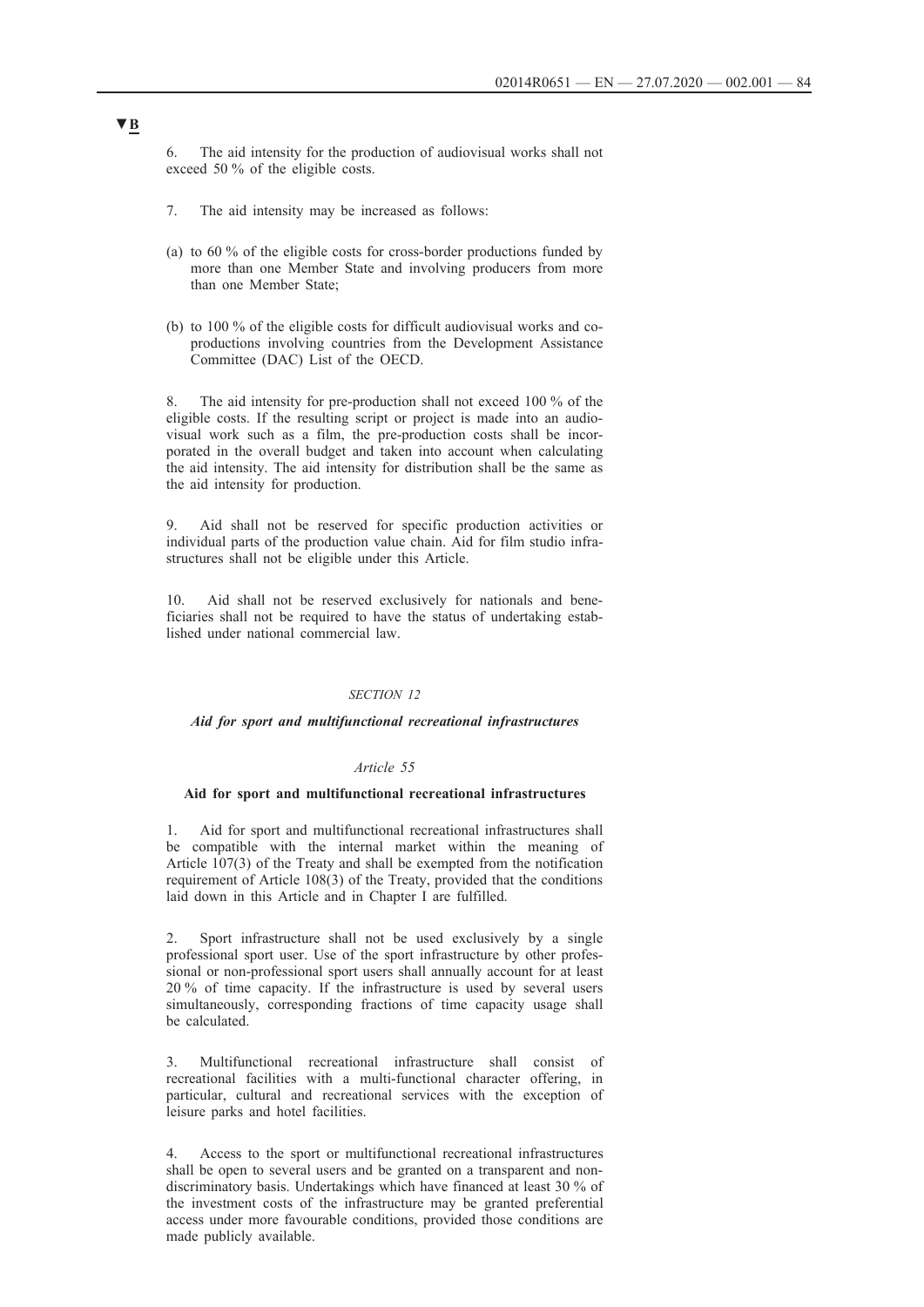If sport infrastructure is used by professional sport clubs, Member States shall ensure that the pricing conditions for its use are made publicly available.

6. Any concession or other entrustment to a third party to construct, upgrade and/or operate the sport or multifunctional recreational infrastructure shall be assigned on a open, transparent and non-discriminatory basis, having due regard to the applicable procurement rules.

- 7. The aid may take the form of:
- (a) investment aid, including aid for the construction or upgrade of sport and multifunctional recreational infrastructure;
- (b) operating aid for sport infrastructure;

8. For investment aid for sport and multifunctional recreational infrastructure the eligible costs shall be the investment costs in tangible and intangible assets.

9. For operating aid for sport infrastructure the eligible costs shall be the operating costs of the provision of services by the infrastructure. Those operating costs include costs such as personnel costs, materials, contracted services, communications, energy, maintenance, rent, administration, etc., but exclude depreciation charges and the costs of financing if these have been covered by investment aid.

10. For investment aid for sport and multifunctional recreational infrastructure, the aid amount shall not exceed the difference between the eligible costs and the operating profit of the investment. The operating profit shall be deducted from the eligible costs *ex ante*, on the basis of reasonable projections, or through a claw-back mechanism.

11. For operating aid for sport infrastructure, the aid amount shall not exceed the operating losses over the relevant period. This shall be ensured *ex ante*, on the basis of reasonable projections, or through a claw-back mechanism.

## **▼M1**

12. For aid not exceeding EUR 2 million, the maximum amount of aid may be set at 80 % of eligible costs, as an alternative to application of the method referred to in paragraphs 10 and 11.

**▼B**

## *SECTION 13*

## *Aid for local infrastructures*

#### *Article 56*

## **Investment aid for local infrastructures**

1. Financing for the construction or upgrade of local infrastructures which concerns infrastructure that contribute at a local level to improving the business and consumer environment and modernising and developing the industrial base shall be compatible with the internal market within the meaning of Article 107(3) of the Treaty and shall be exempt from the notification requirement of Article 108(3) of the Treaty, provided that the conditions laid down in this Article and in Chapter I are fulfilled.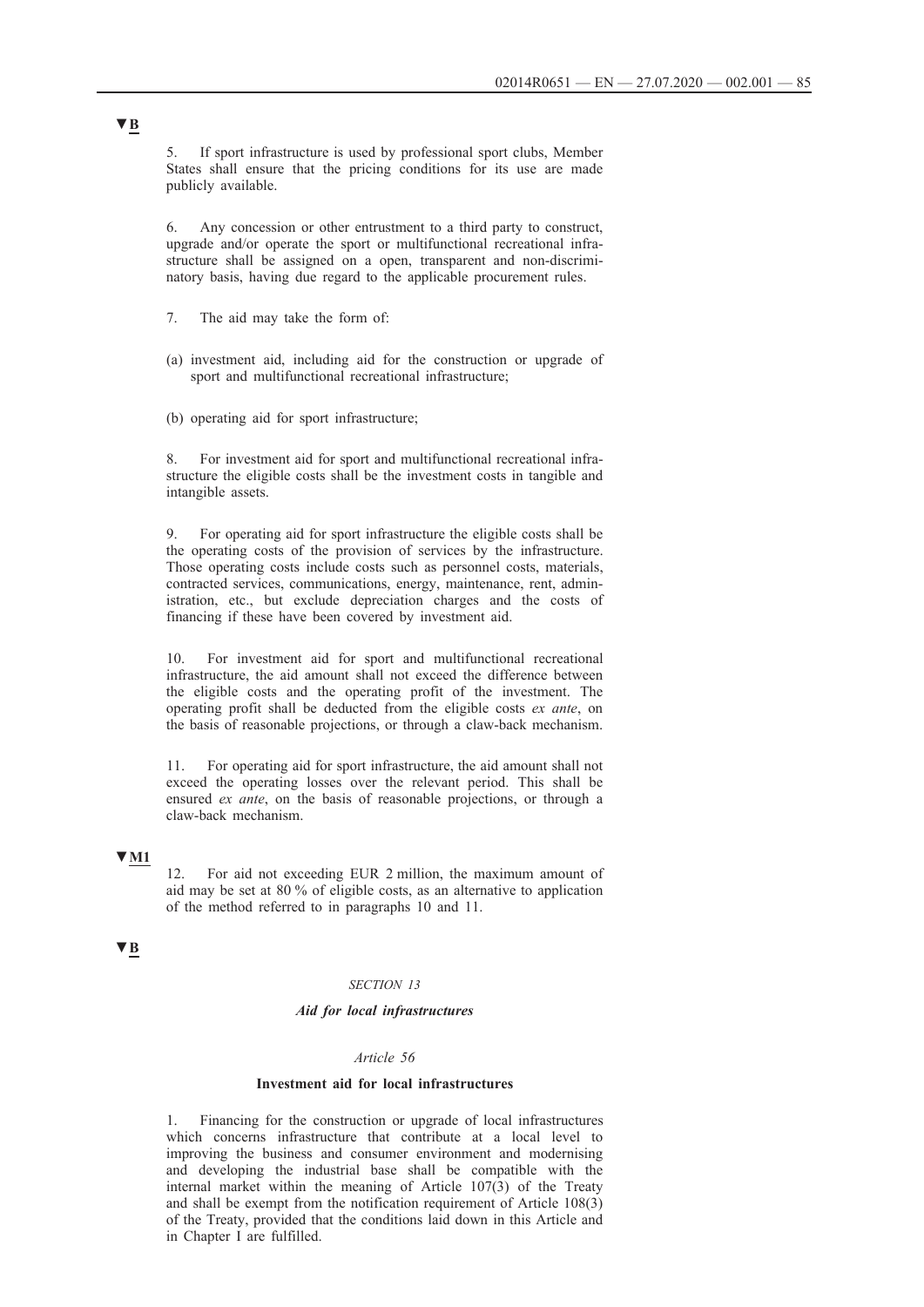2. This Article shall not apply to aid for infrastructures that is covered by other sections of Chapter III of this Regulation with the exception of Section 1 — Regional aid. This Article shall also not apply to airport infrastructure and port infrastructure.

3. The infrastructure shall be made available to interested users on an open, transparent and non-discriminatory basis. The price charged for the use or the sale of the infrastructure shall correspond to market price.

Any concession or other entrustment to a third party to operate the infrastructure shall be assigned on an open, transparent and nondiscriminatory basis, having due regard to the applicable procurement rules.

5. The eligible costs shall be the investment costs in tangible and intangible assets.

6. The aid amount shall not exceed the difference between the eligible costs and the operating profit of the investment. The operating profit shall be deducted from the eligible costs *ex ante*, on the basis of reasonable projections, or through a claw-back mechanism.

7. Dedicated infrastructure shall not be exempted under this Article.

## **▼M1**

## *SECTION 14*

### *Aid for regional airports*

#### *Article 56a*

#### **Aid for regional airports**

1. Investment aid to an airport shall be compatible with the internal market within the meaning of Article 107(3) of the Treaty and shall be exempted from the notification requirement of Article 108(3) of the Treaty, provided that the conditions laid down in paragraphs 3 to 14 of this Article and in Chapter I are fulfilled.

2. Operating aid to an airport shall be compatible with the internal market within the meaning of Article 107(3) of the Treaty and shall be exempted from the notification requirement of Article 108(3) of the Treaty, provided that the conditions laid down in paragraphs 3, 4, 10 and 15 to 18 of this Article and in Chapter I are fulfilled.

3. The airport shall be open to all potential users. In the case of physical limitation of capacity, the allocation shall take place on the basis of pertinent, objective, transparent and non-discriminatory criteria.

4. The aid shall not be granted for the relocation of existing airports or for the creation of a new passenger airport, including the conversion of an existing airfield into a passenger airport.

5. The investment concerned shall not exceed what is necessary to accommodate the medium-term expected traffic on the basis of reasonable traffic forecasts.

6. The investment aid shall not be granted to an airport located within 100 kilometres or 60 minutes travelling time by car, bus, train or high-speed train from an existing airport from which scheduled air services, within the meaning of Article 2(16) of Regulation (EC) No 1008/2008, are operated.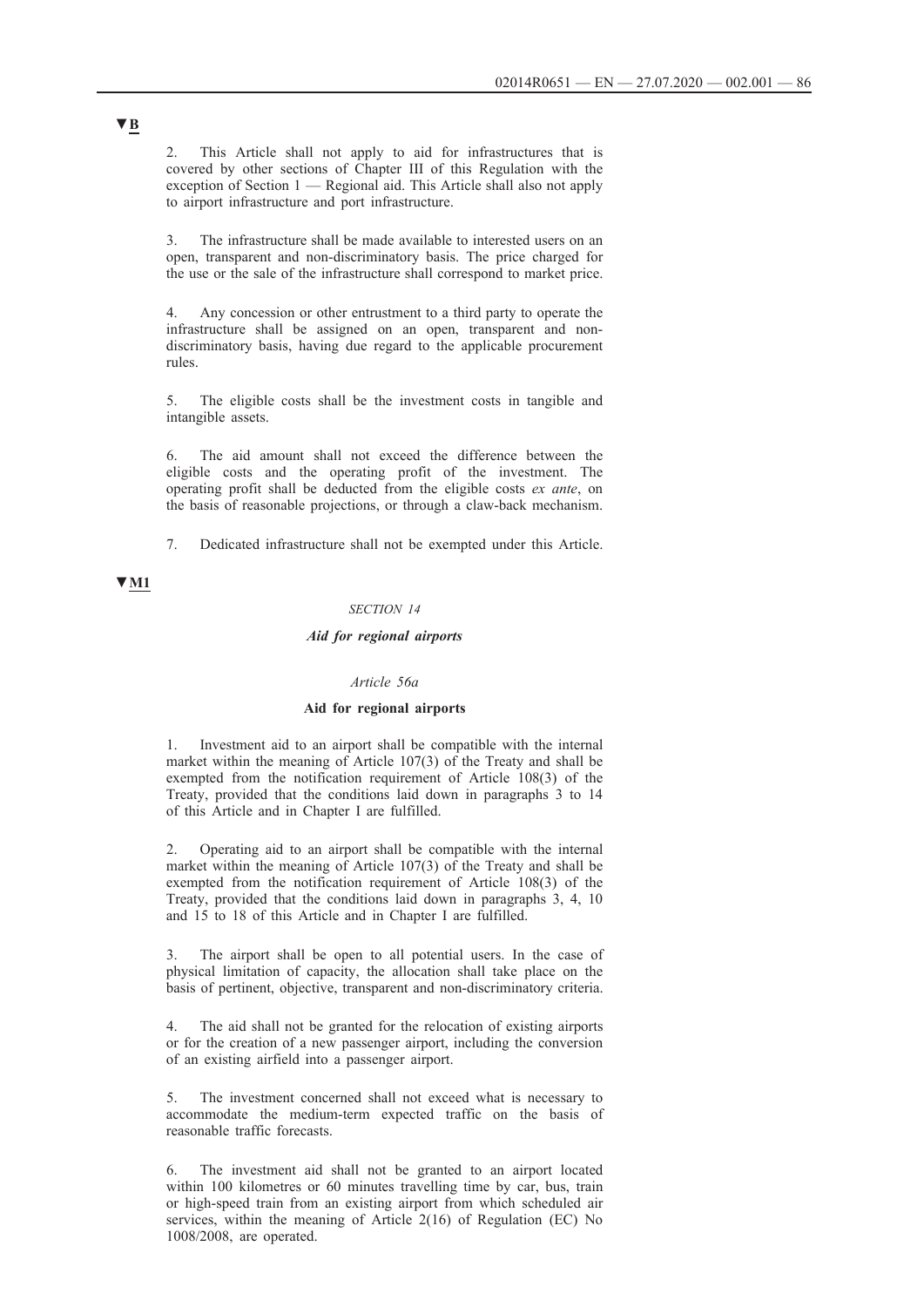7. Paragraphs 5 and 6 shall not apply to airports with average annual passenger traffic of up to 200 000 passengers during the two financial years preceding the year in which aid is actually granted if the investment aid is not expected to result in the airport increasing its average annual passenger traffic to above 200 000 passengers within two financial years following the granting of the aid. Investment aid granted to such airports shall comply either with paragraph 11 or with paragraphs 13 and 14.

8. Paragraph 6 shall not apply where the investment aid is granted to an airport situated within 100 kilometres from existing airports from which scheduled air services, within the meaning of Article 2(16) of Regulation (EC) No 1008/2008, are operated, provided the route between each of these other existing airports and the airport receiving the aid necessarily involves either a total travelling time by maritime transportation of at least 90 minutes or air transportation.

9. The investment aid shall not be granted to airports with average annual passenger traffic of more than three million passengers during the two financial years preceding the year in which aid is actually granted. The investment aid shall not be expected to result in the airport increasing its average annual traffic to above three million passengers within two financial years following the granting of the aid.

10. The aid shall not be granted to airports with average annual freight traffic of more than 200 000 tonnes during the two financial years preceding the year in which aid is actually granted. The aid shall not be expected to result in the airport increasing its average annual freight traffic to above 200 000 tonnes within two financial years following the granting of the aid.

11. The investment aid amount shall not exceed the difference between the eligible costs and the operating profit of the investment. The operating profit shall be deducted from the eligible costs *ex ante*, on the basis of reasonable projections, or through a claw-back mechanism.

12. The eligible costs shall be the costs relating to the investments in airport infrastructure, including planning costs.

- 13. The investment aid amount shall not exceed:
- (a) 50 % of eligible costs for airports with an average annual passenger traffic of one to three million passengers during the two financial years preceding the year in which aid is actually granted;
- (b) 75 % of the eligible costs for airports with average annual passenger traffic of up to one million passengers during the two financial years preceding the year in which aid is actually granted.

14. The maximum aid intensities set out in paragraph 13 may be increased by 20 percentage points for airports located in remote regions.

15. Operating aid shall not be granted to airports with average annual passenger traffic of more than 200 000 passengers during the two financial years preceding the year in which aid is actually granted.

16. The amount of operating aid shall not exceed what is necessary to cover the operating losses and a reasonable profit over the relevant period. The aid shall be granted either in the form of periodic instalments fixed *ex ante*, which shall not be increased during the period for which the aid is granted, or in the form of amounts defined *ex post* based on the observed operating losses.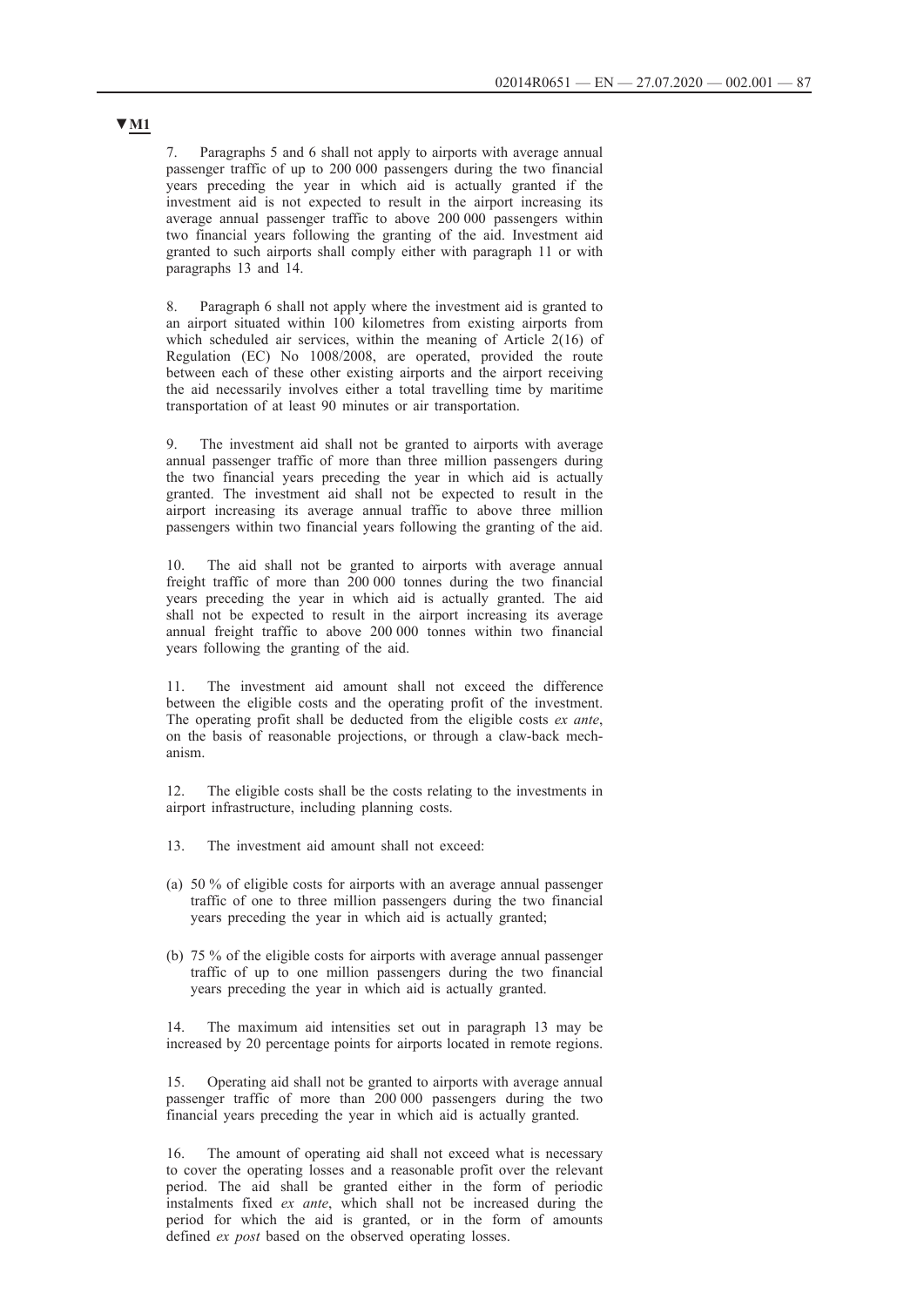17. Operating aid shall not be paid out in respect of any calendar year during which the annual passenger traffic of the airport exceeds 200 000 passengers.

18. The granting of the operating aid shall not be made conditional upon the conclusion of arrangements with specific airlines relating to airport charges, marketing payments or other financial aspects of the airlines' operations at the airport concerned.

### *SECTION 15*

## *Aid for ports*

#### *Article 56b*

### **Aid for maritime ports**

1. Aid for maritime ports shall be compatible with the internal market within the meaning of Article 107(3) of the Treaty and shall be exempted from the notification requirement of Article 108(3) of the Treaty, provided that the conditions laid down in this Article and in Chapter I are fulfilled.

- 2. The eligible costs shall be the costs, including planning costs, of:
- (a) investments for the construction, replacement or upgrade of port infrastructures;
- (b) investments for the construction, replacement or upgrade of access infrastructure;
- (c) dredging.

3. Costs relating to non-transport related activities, including industrial production facilities active in a port, offices or shops, as well as for port superstructures shall not be eligible costs.

4. The aid amount shall not exceed the difference between the eligible costs and the operating profit of the investment or dredging. The operating profit shall be deducted from the eligible costs *ex ante*, on the basis of reasonable projections, or through a claw-back mechanism.

5. The aid intensity per investment referred to in point (a) of paragraph 2 shall not exceed:

- (a) 100 % of the eligible costs where total eligible costs of the project are up to EUR 20 million;
- (b) 80 % of the eligible costs where total eligible costs of the project are above EUR 20 million and up to EUR 50 million;
- (c) 60 % of the eligible costs where total eligible costs of the project are above EUR 50 million and up to the amount laid down in point (ee) of Article 4(1).

The aid intensity shall not exceed 100 % of the eligible costs determined in point (b) of paragraph 2 and point (c) of paragraph 2 up to the amount laid down in point (ee) of Article 4(1).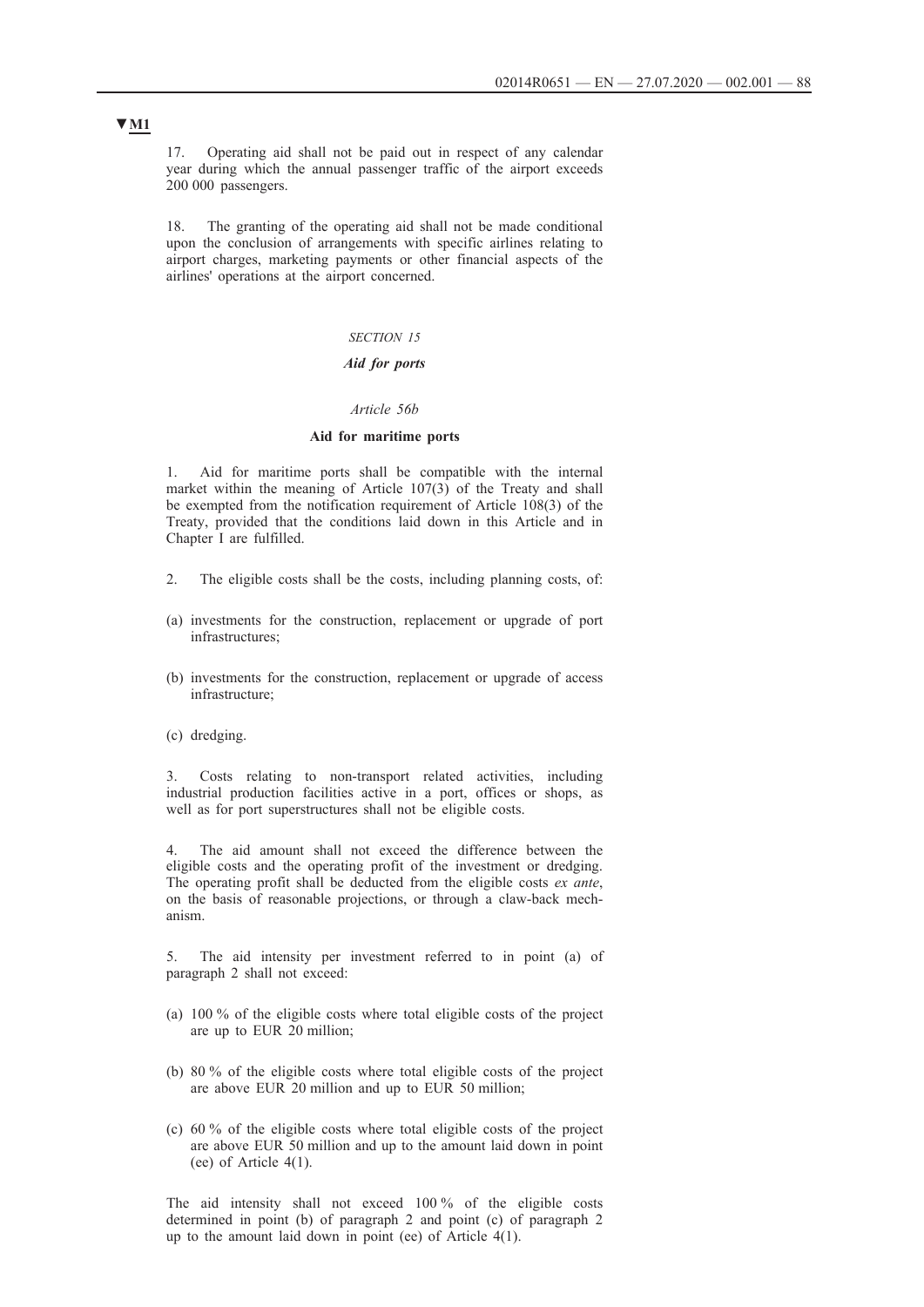6. The aid intensities laid down in points (b) and (c) of the first subparagraph of paragraph 5 may be increased by 10 percentage points for investments located in assisted areas fulfilling the conditions of point (a) of Article  $107(3)$  of the Treaty and by 5 percentage points for investments located in assisted areas fulfilling the conditions of point (c) of Article 107(3) of the Treaty.

7. Any concession or other entrustment to a third party to construct, upgrade, operate or rent aided port infrastructure shall be assigned on a competitive, transparent, non-discriminatory and unconditional basis.

8. The aided port infrastructure shall be made available to interested users on an equal and non-discriminatory basis on market terms.

9. For aid not exceeding EUR 5 million, the maximum amount of aid may be set at 80 % of eligible costs, as an alternative to application of the method referred to in paragraphs 4, 5 and 6.

### *Article 56c*

## **Aid for inland ports**

1. Aid for inland ports shall be compatible with the internal market within the meaning of Article  $107(3)$  of the Treaty and shall be exempted from the notification requirement of Article 108(3) of the Treaty, provided that the conditions laid down in this Article and in Chapter I are fulfilled.

- 2. The eligible costs shall be the costs, including planning costs, of:
- (a) investments for the construction, replacement or upgrade of port infrastructures;
- (b) investments for the construction, replacement or upgrade of access infrastructure;
- (c) dredging.

3. Costs relating to non-transport related activities, including industrial production facilities active in a port, offices or shops, as well as for port superstructures shall not be eligible costs.

4. The aid amount shall not exceed the difference between the eligible costs and the operating profit of the investment or dredging. The operating profit shall be deducted from the eligible costs *ex ante*, on the basis of reasonable projections, or through a claw-back mechanism.

5. The maximum aid intensity shall not exceed 100 % of the eligible costs up to the amount laid down in point (ff) of Article 4(1).

6. Any concession or other entrustment to a third party to construct, upgrade, operate or rent aided port infrastructure shall be assigned on a competitive, transparent, non-discriminatory and unconditional basis.

7. The aided port infrastructure shall be made available to interested users on an equal and non-discriminatory basis on market terms.

8. For aid not exceeding EUR 2 million, the maximum amount of aid may be set at 80 % of eligible costs, as an alternative to application of the method referred to in paragraphs 4 and 5.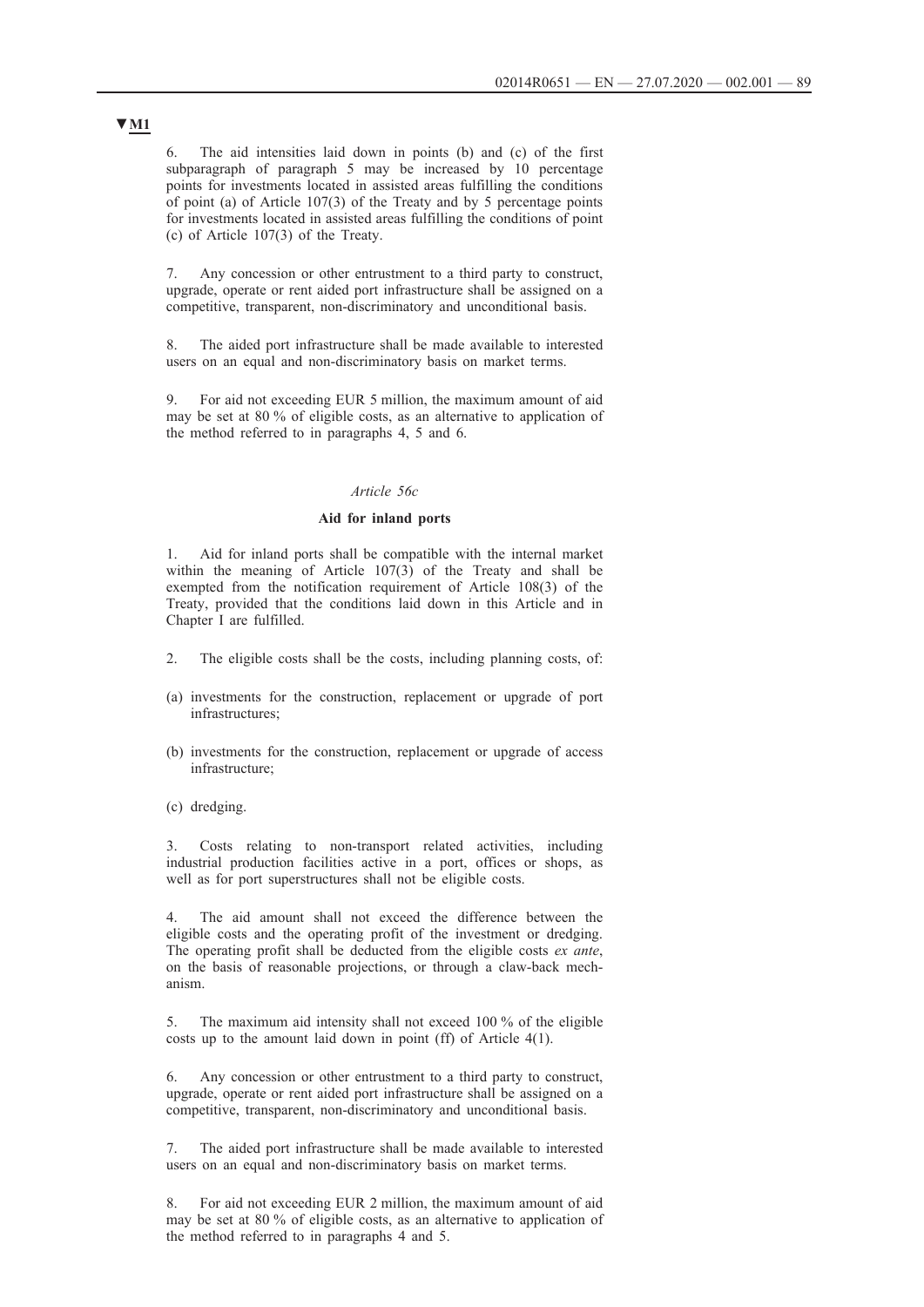### *CHAPTER IV*

### *FINAL PROVISIONS*

### *Article 57*

## **Repeal**

Regulation (EC) No 800/2008 shall be repealed.

### *Article 58*

#### **Transitional provisions**

## **▼M1**

1. This Regulation shall apply to individual aid granted before the respective provisions of this Regulation have entered into force where the aid fulfils all the conditions laid down in this Regulation, with the exception of Article 9.

## **▼B**

2. Any aid not exempted from the notification requirement of Article 108(3) of the Treaty by virtue of this Regulation or other regulations adopted pursuant to Article 1 of Regulation (EC) No 994/98 previously in force shall be assessed by the Commission in accordance with the relevant frameworks, guidelines, communications and notices.

3. Any individual aid granted before 1 January 2015 by virtue of any regulation adopted pursuant to Article 1 of Regulation (EC) No 994/98 in force at the time of granting the aid shall be compatible with the internal market and exempted from the notification requirement of Article 108(3) of the Treaty with the exclusion of regional aid. Risk capital aid schemes in favour of SMEs set up before 1 July 2014 and exempted from the notification requirement of Article 108(3) of the Treaty under Regulation (EC) No 800/2008, shall remain exempted and compatible with the internal market until the termination of the funding agreement, provided the commitment of the public funding into the supported private equity investment fund, on the basis of such agreement, was made before 1 January 2015 and the other conditions for exemption remain fulfilled.

## **▼M1**

3a. Any individual aid granted between 1 July 2014 and 9 July 2017 in accordance with the provisions of this Regulation as applicable at the time of granting the aid shall be compatible with the internal market and exempted from the notification requirement of Article 108(3) of the Treaty. Any individual aid granted before 1 July 2014 in accordance with the provisions of this Regulation, with the exception of Article 9, as applicable either before or after 10 July 2017 shall be compatible with the internal market and exempted from the notification requirement of Article 108(3) of the Treaty.

## **▼B**

4. At the end of the period of validity of this Regulation, any aid schemes exempted under this Regulation shall remain exempted during an adjustment period of six months, with the exception of regional aid schemes. The exemption of regional aid schemes shall expire on the date of expiry of the approved regional aid maps. The exemption of risk finance aid exempted pursuant to Article  $21(2)(a)$  shall expire at the end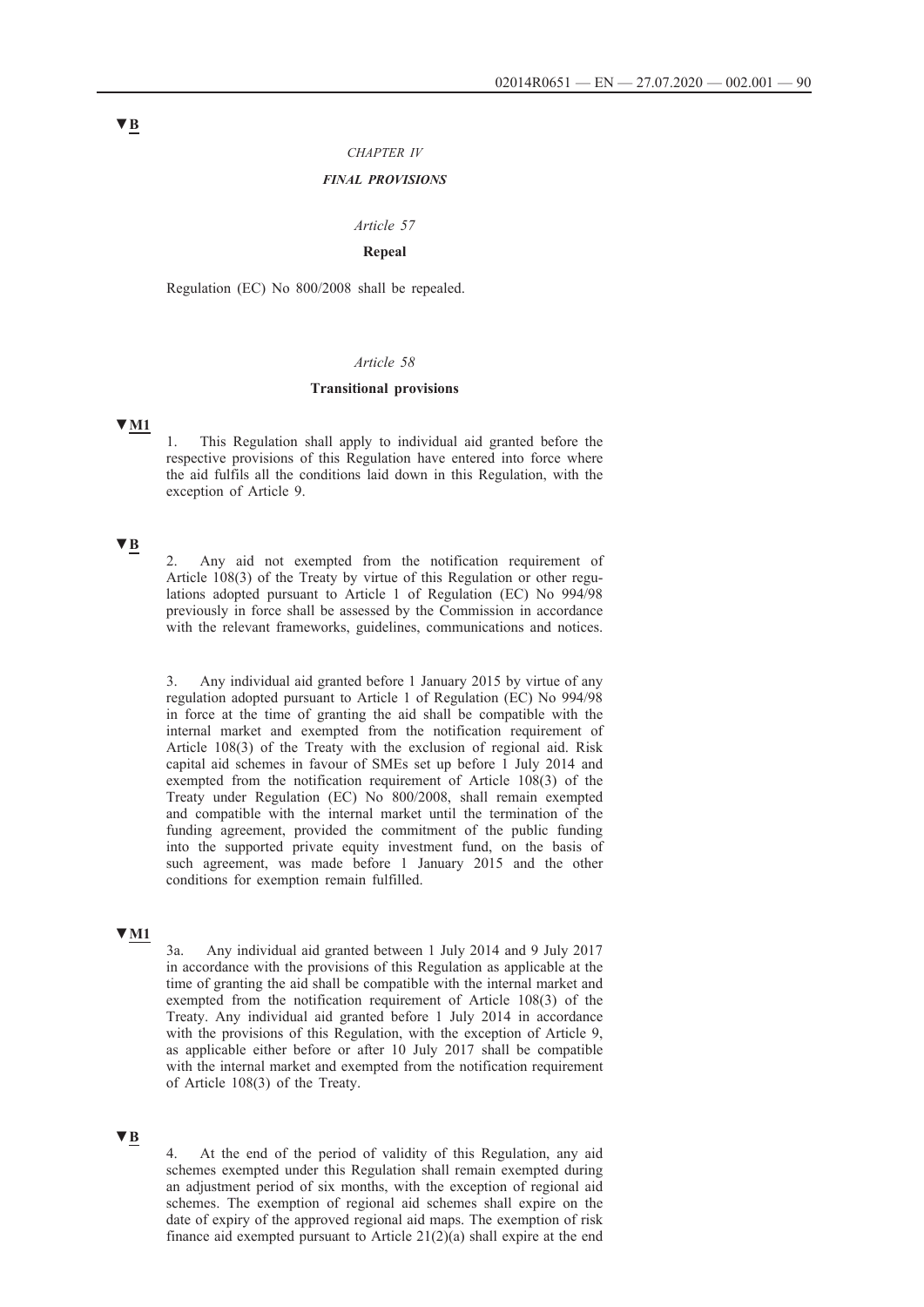of the period foreseen in the funding agreement, provided the commitment of public funding to the supported private equity investment fund was made on the basis of such agreement within 6 months from the end of the period of validity of this Regulation and all other conditions for exemption remain fulfilled.

## **▼M1**

5. If this Regulation is amended, any aid scheme exempted under this Regulation as applicable at the time of the entry into force of the scheme shall remain exempted during an adjustment period of six months.

## **▼B**

## *Article 59*

This Regulation shall enter into force on 1 July 2014.

## **▼M2**

It shall apply until 31 December 2023.

**▼B**

This Regulation shall be binding in its entirety and directly applicable in all Member States.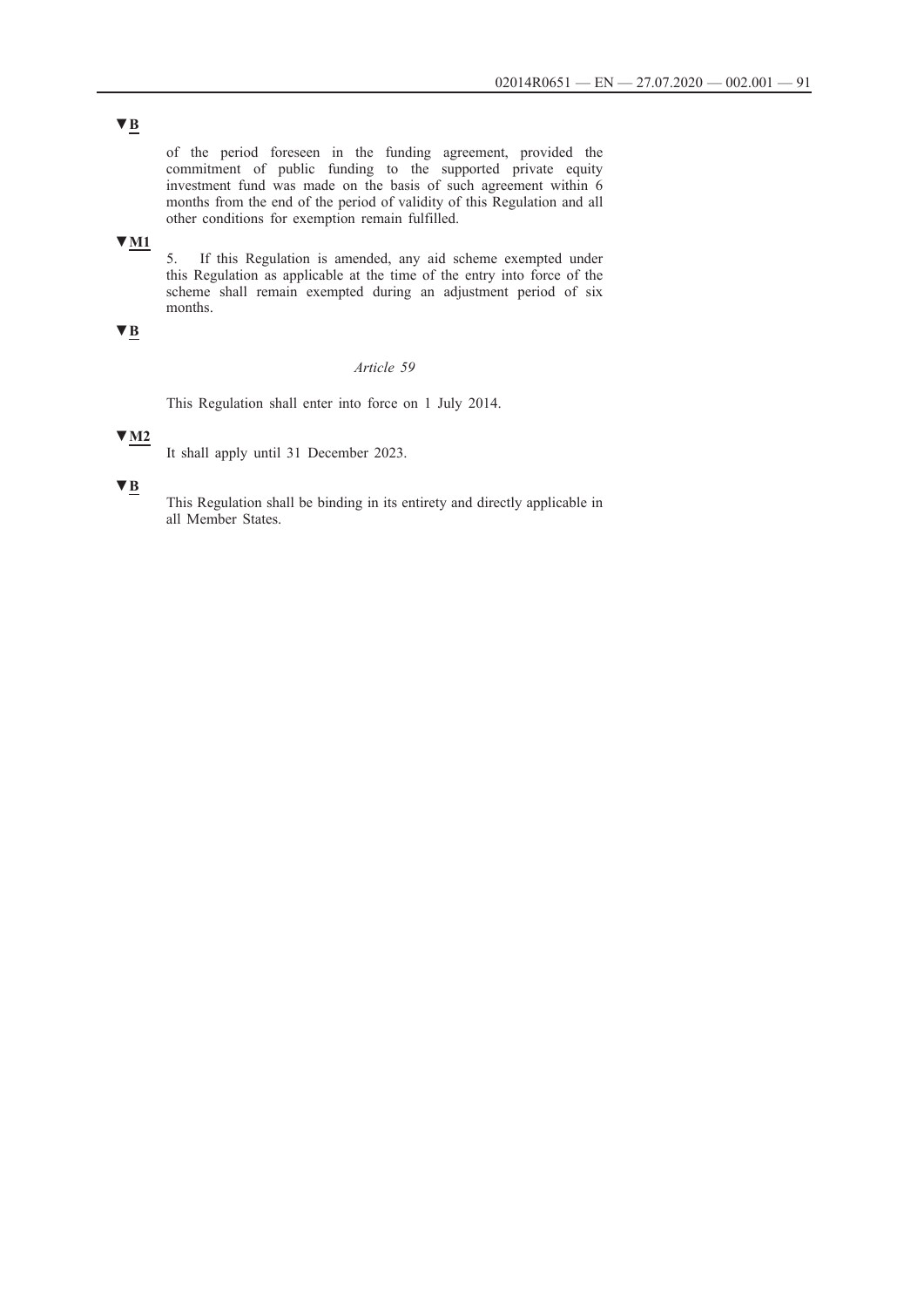#### *ANNEX I*

### **SME DEFINITION**

## *Article 1*

### **Enterprise**

An enterprise is considered to be any entity engaged in an economic activity, irrespective of its legal form. This includes, in particular, self-employed persons and family businesses engaged in craft or other activities, and partnerships or associations regularly engaged in an economic activity.

#### *Article 2*

## **Staff headcount and financial thresholds determining enterprise categories**

1. The category of micro, small and medium-sized enterprises ('SMEs') is made up of enterprises which employ fewer than 250 persons and which have an annual turnover not exceeding EUR 50 million, and/or an annual balance sheet total not exceeding EUR 43 million.

2. Within the SME category, a small enterprise is defined as an enterprise which employs fewer than 50 persons and whose annual turnover and/or annual balance sheet total does not exceed EUR 10 million.

3. Within the SME category, a micro-enterprise is defined as an enterprise which employs fewer than 10 persons and whose annual turnover and/or annual balance sheet total does not exceed EUR 2 million.

#### *Article 3*

#### **Types of enterprise taken into consideration in calculating staff numbers and financial amounts**

1. An 'autonomous enterprise' is any enterprise which is not classified as a partner enterprise within the meaning of paragraph 2 or as a linked enterprise within the meaning of paragraph 3.

2. 'Partner enterprises' are all enterprises which are not classified as linked enterprises within the meaning of paragraph 3 and between which there is the following relationship: an enterprise (upstream enterprise) holds, either solely or jointly with one or more linked enterprises within the meaning of paragraph 3, 25 % or more of the capital or voting rights of another enterprise (downstream enterprise).

However, an enterprise may be ranked as autonomous, and thus as not having any partner enterprises, even if this 25 % threshold is reached or exceeded by the following investors, provided that those investors are not linked, within the meaning of paragraph 3, either individually or jointly to the enterprise in question:

- (a) public investment corporations, venture capital companies, individuals or groups of individuals with a regular venture capital investment activity who invest equity capital in unquoted businesses (business angels), provided the total investment of those business angels in the same enterprise is less than EUR 1 250 000;
- (b) universities or non-profit research centres;
- (c) institutional investors, including regional development funds;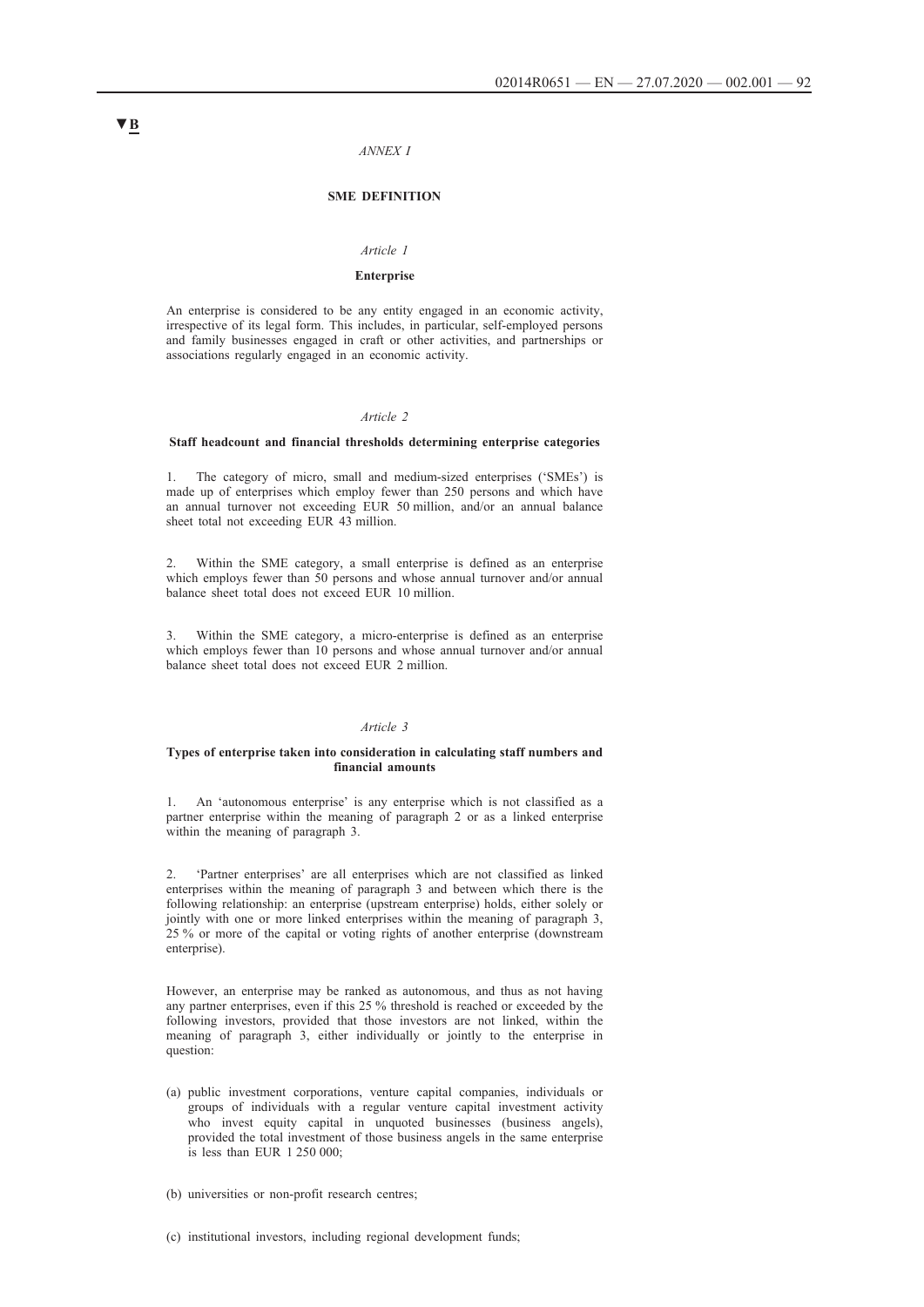(d) autonomous local authorities with an annual budget of less than EUR 10 million and less than 5 000 inhabitants.

3. 'Linked enterprises' are enterprises which have any of the following relationships with each other:

- (a) an enterprise has a majority of the shareholders' or members' voting rights in another enterprise;
- (b) an enterprise has the right to appoint or remove a majority of the members of the administrative, management or supervisory body of another enterprise;
- (c) an enterprise has the right to exercise a dominant influence over another enterprise pursuant to a contract entered into with that enterprise or to a provision in its memorandum or articles of association;
- (d) an enterprise, which is a shareholder in or member of another enterprise, controls alone, pursuant to an agreement with other shareholders in or members of that enterprise, a majority of shareholders' or members' voting rights in that enterprise.

There is a presumption that no dominant influence exists if the investors listed in the second subparagraph of paragraph 2 are not involving themselves directly or indirectly in the management of the enterprise in question, without prejudice to their rights as shareholders.

Enterprises having any of the relationships described in the first subparagraph through one or more other enterprises, or any one of the investors mentioned in paragraph 2, are also considered to be linked.

Enterprises which have one or other of such relationships through a natural person or group of natural persons acting jointly are also considered linked enterprises if they engage in their activity or in part of their activity in the same relevant market or in adjacent markets.

An 'adjacent market' is considered to be the market for a product or service situated directly upstream or downstream of the relevant market.

Except in the cases set out in paragraph 2, second subparagraph, an enterprise cannot be considered an SME if 25 % or more of the capital or voting rights are directly or indirectly controlled, jointly or individually, by one or more public bodies.

5. Enterprises may make a declaration of status as an autonomous enterprise, partner enterprise or linked enterprise, including the data regarding the thresholds set out in Article 2. The declaration may be made even if the capital is spread in such a way that it is not possible to determine exactly by whom it is held, in which case the enterprise may declare in good faith that it can legitimately presume that it is not owned as to 25 % or more by one enterprise or jointly by enterprises linked to one another. Such declarations are made without prejudice to the checks and investigations provided for by national or Union rules.

#### *Article 4*

#### **Data used for the staff headcount and the financial amounts and reference period**

1. The data to apply to the headcount of staff and the financial amounts are those relating to the latest approved accounting period and calculated on an annual basis. They are taken into account from the date of closure of the accounts. The amount selected for the turnover is calculated excluding value added tax (VAT) and other indirect taxes.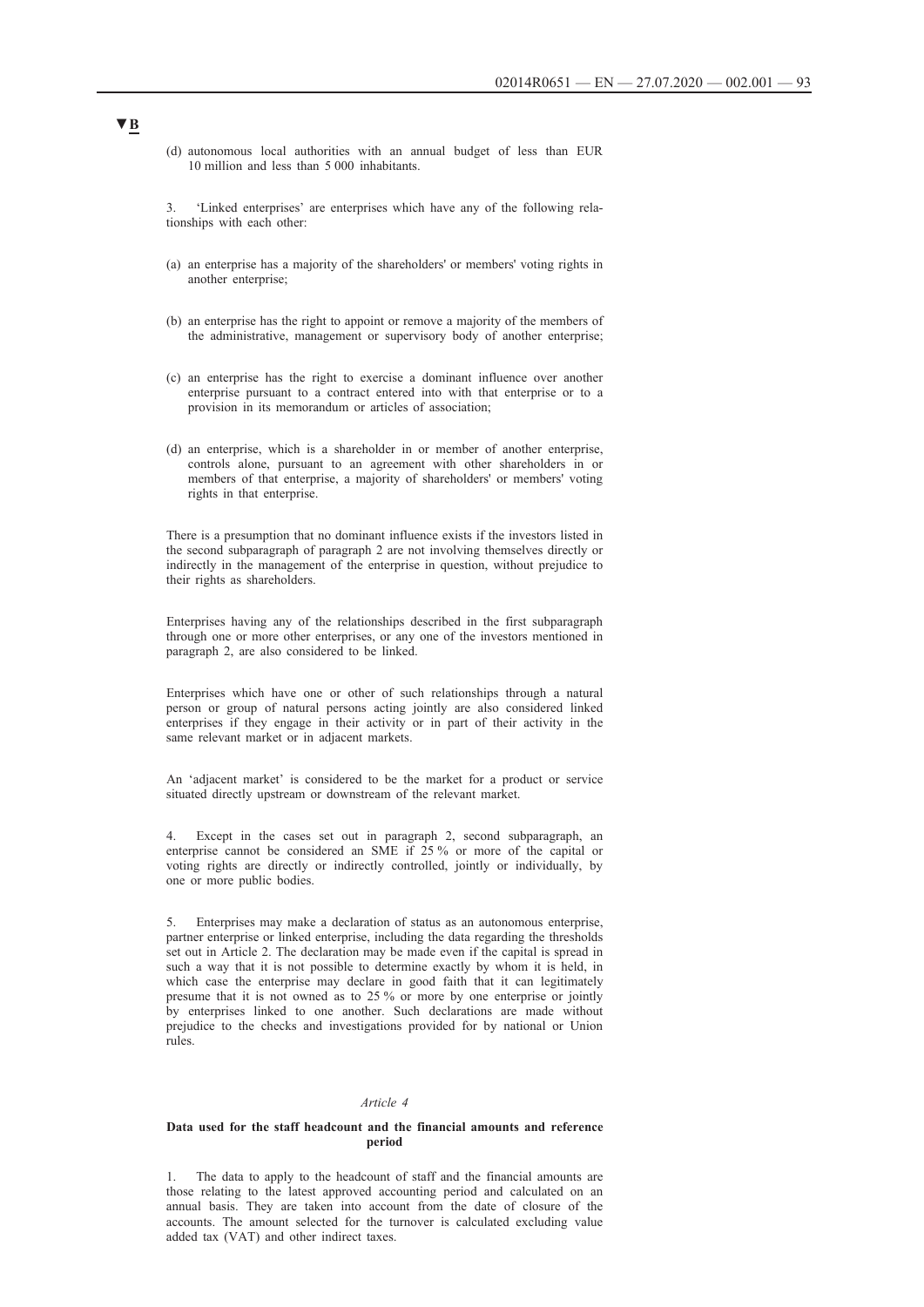2. Where, at the date of closure of the accounts, an enterprise finds that, on an annual basis, it has exceeded or fallen below the headcount or financial thresholds stated in Article 2, this will not result in the loss or acquisition of the status of medium-sized, small or micro-enterprise unless those thresholds are exceeded over two consecutive accounting periods.

3. In the case of newly-established enterprises whose accounts have not yet been approved, the data to apply is to be derived from a bona fide estimate made in the course of the financial year.

### *Article 5*

### **Staff headcount**

The headcount corresponds to the number of annual work units (AWU), i.e. the number of persons who worked full-time within the enterprise in question or on its behalf during the entire reference year under consideration. The work of persons who have not worked the full year, the work of those who have worked part-time, regardless of duration, and the work of seasonal workers are counted as fractions of AWU. The staff consists of:

- (a) employees;
- (b) persons working for the enterprise being subordinated to it and deemed to be employees under national law;
- (c) owner-managers;
- (d) partners engaging in a regular activity in the enterprise and benefiting from financial advantages from the enterprise.

Apprentices or students engaged in vocational training with an apprenticeship or vocational training contract are not included as staff. The duration of maternity or parental leaves is not counted.

#### *Article 6*

#### **Establishing the data of an enterprise**

1. In the case of an autonomous enterprise, the data, including the number of staff, are determined exclusively on the basis of the accounts of that enterprise.

2. The data, including the headcount, of an enterprise having partner enterprises or linked enterprises are determined on the basis of the accounts and other data of the enterprise or, where they exist, the consolidated accounts of the enterprise, or the consolidated accounts in which the enterprise is included through consolidation.

To the data referred to in the first subparagraph are added the data of any partner enterprise of the enterprise in question situated immediately upstream or downstream from it. Aggregation is proportional to the percentage interest in the capital or voting rights (whichever is greater). In the case of cross-holdings, the greater percentage applies.

To the data referred to in the first and second subparagraph are added 100 % of the data of any enterprise, which is linked directly or indirectly to the enterprise in question, where the data were not already included through consolidation in the accounts.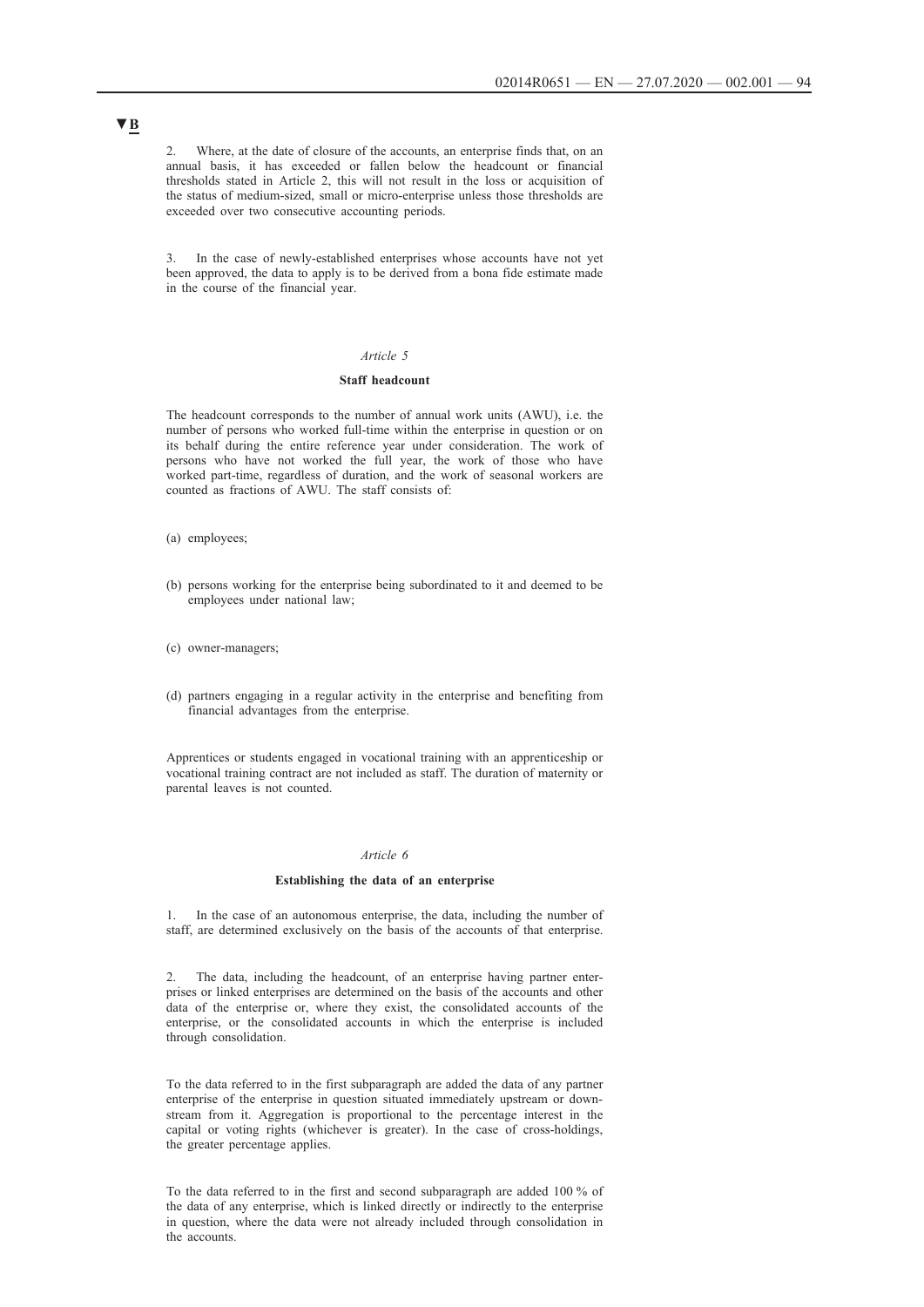3. For the application of paragraph 2, the data of the partner enterprises of the enterprise in question are derived from their accounts and their other data, consolidated if they exist. To these are added 100 % of the data of enterprises which are linked to these partner enterprises, unless their accounts data are already included through consolidation.

For the application of the same paragraph 2, the data of the enterprises which are linked to the enterprise in question are to be derived from their accounts and their other data, consolidated if they exist. To these are added, pro rata, the data of any possible partner enterprise of that linked enterprise, situated immediately upstream or downstream from it, unless it has already been included in the consolidated accounts with a percentage at least proportional to the percentage identified under the second subparagraph of paragraph 2.

4. Where in the consolidated accounts no staff data appear for a given enterprise, staff figures are calculated by aggregating proportionally the data from its partner enterprises and by adding the data from the enterprises to which the enterprise in question is linked.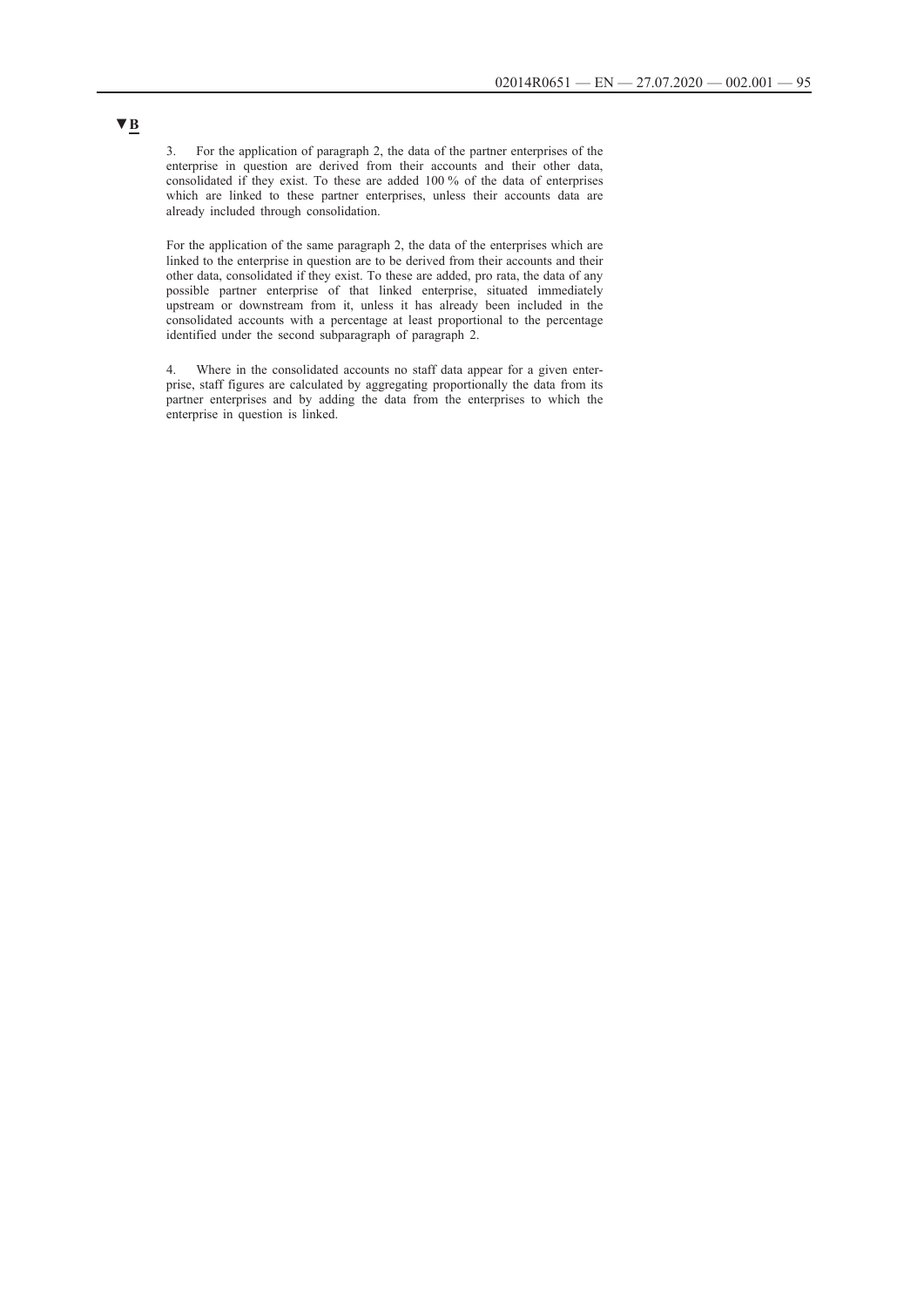## *ANNEX II*

## **INFORMATION REGARDING STATE AID EXEMPT UNDER THE CONDITIONS OF THIS REGULATION**

PART I

## **to be provided through the established Commission IT application as laid down in Article 11**

| Aid reference                                                           | (to be completed by the Commission)                                                |                                                              |  |
|-------------------------------------------------------------------------|------------------------------------------------------------------------------------|--------------------------------------------------------------|--|
| <b>Member State</b>                                                     |                                                                                    |                                                              |  |
| <b>Member State reference</b><br>number                                 |                                                                                    |                                                              |  |
| Region                                                                  | Name of the Region(s) (NUTS $(1)$ )                                                | Regional aid status $\binom{2}{1}$                           |  |
|                                                                         |                                                                                    |                                                              |  |
|                                                                         | Name                                                                               |                                                              |  |
| <b>Granting authority</b>                                               | <b>Postal address</b>                                                              |                                                              |  |
|                                                                         | Web address                                                                        |                                                              |  |
| Title of the aid measure                                                |                                                                                    |                                                              |  |
| National legal basis<br>(Reference to the relevant<br>national official |                                                                                    |                                                              |  |
| publication)                                                            |                                                                                    |                                                              |  |
| Web link to the full text of<br>the aid measure                         |                                                                                    |                                                              |  |
|                                                                         | $\square$ Scheme                                                                   |                                                              |  |
| Type of measure                                                         | $\Box$ Ad hoc aid                                                                  | Name of the beneficiary and the group $(3)$ it<br>belongs to |  |
|                                                                         |                                                                                    |                                                              |  |
| Amendment of an                                                         |                                                                                    | <b>Commission aid reference</b>                              |  |
| existing aid scheme or ad<br>hoc aid                                    | $\square$ Prolongation                                                             |                                                              |  |
|                                                                         | $\Box$ Modification                                                                |                                                              |  |
| Duration $(^4)$                                                         | $\Box$ Scheme                                                                      | dd/mm/yyyy to dd/mm/yyyy                                     |  |
| Date of granting $(^{5})$                                               | $\Box$ Ad hoc aid                                                                  | dd/mm/yyyy                                                   |  |
|                                                                         | $\Box$ All economic sectors eligible to<br>receive aid                             |                                                              |  |
| Economic sector(s)<br>concerned                                         | $\Box$ Limited to certain sectors:<br>Please specify at NACE group<br>level $(^6)$ |                                                              |  |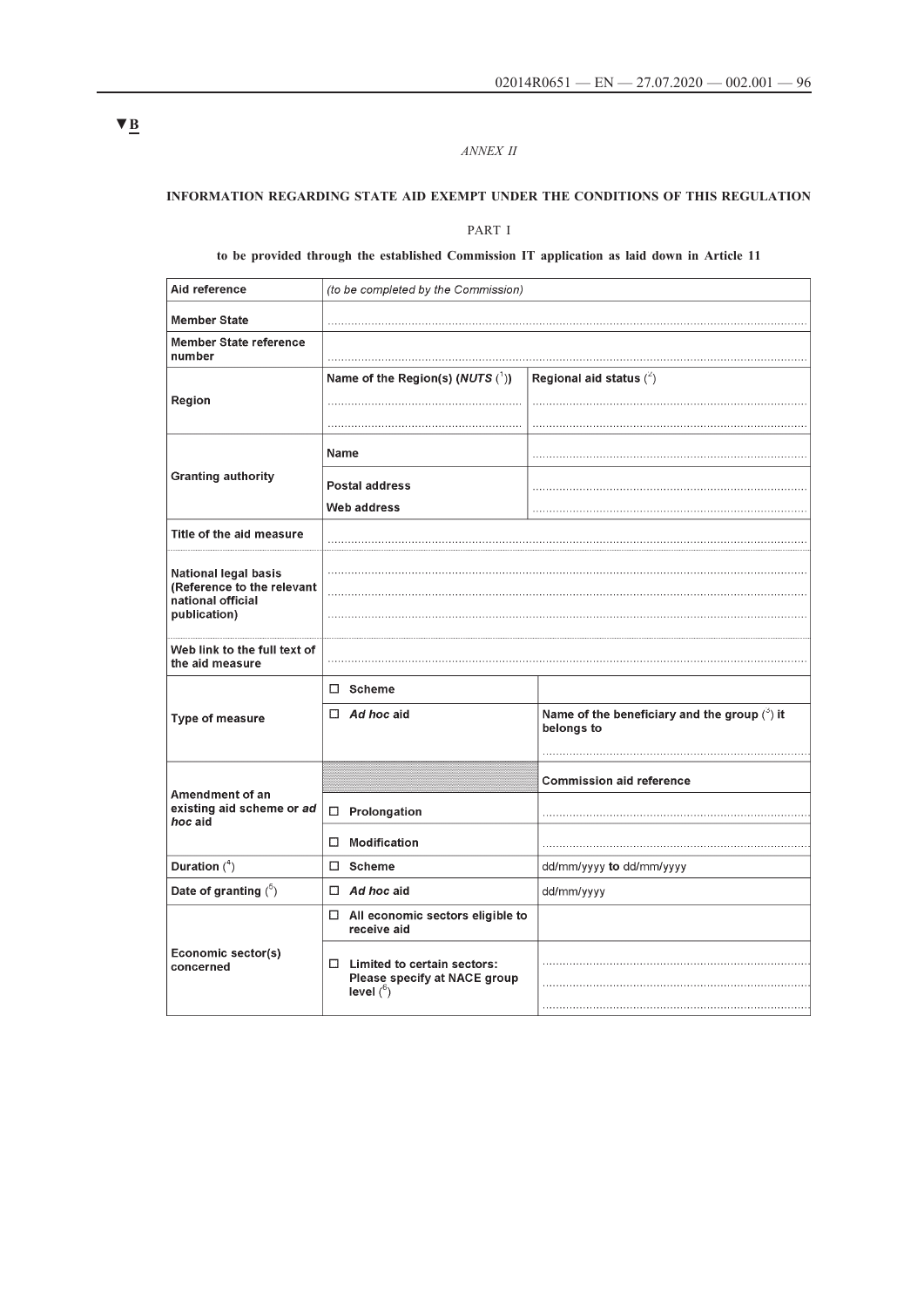# **▼B**

| <b>Type of beneficiary</b>                                                                                                                                                                                                                                                                                | $\square$ SME                                                                                                                                                                                                                                                         |                                              |                                               |  |  |
|-----------------------------------------------------------------------------------------------------------------------------------------------------------------------------------------------------------------------------------------------------------------------------------------------------------|-----------------------------------------------------------------------------------------------------------------------------------------------------------------------------------------------------------------------------------------------------------------------|----------------------------------------------|-----------------------------------------------|--|--|
|                                                                                                                                                                                                                                                                                                           | $\Box$ Large undertakings                                                                                                                                                                                                                                             |                                              |                                               |  |  |
|                                                                                                                                                                                                                                                                                                           | Total annual amount of the budget<br>planned under the scheme $(')$                                                                                                                                                                                                   | National currency  (full amounts)            |                                               |  |  |
| <b>Budget</b>                                                                                                                                                                                                                                                                                             | Overall amount of the ad hoc aid<br>awarded to the undertaking $(^{8})$                                                                                                                                                                                               | National currency  (full amounts)            |                                               |  |  |
|                                                                                                                                                                                                                                                                                                           | $\Box$ For guarantees ( $\degree$ )                                                                                                                                                                                                                                   | National currency  (full amounts)            |                                               |  |  |
|                                                                                                                                                                                                                                                                                                           | $\Box$ Grant/Interest rate subsidy                                                                                                                                                                                                                                    |                                              |                                               |  |  |
|                                                                                                                                                                                                                                                                                                           | $\Box$<br>Loan/Repayable advances                                                                                                                                                                                                                                     |                                              |                                               |  |  |
|                                                                                                                                                                                                                                                                                                           | Guarantee (where appropriate with a reference to the Commission decision $(10)$ )<br>$\Box$                                                                                                                                                                           |                                              |                                               |  |  |
|                                                                                                                                                                                                                                                                                                           | Tax advantage or tax exemption<br>$\Box$                                                                                                                                                                                                                              |                                              |                                               |  |  |
|                                                                                                                                                                                                                                                                                                           | $\Box$ Provision of risk finance                                                                                                                                                                                                                                      |                                              |                                               |  |  |
|                                                                                                                                                                                                                                                                                                           | $\Box$ Other (please specify)                                                                                                                                                                                                                                         |                                              |                                               |  |  |
| Aid instrument                                                                                                                                                                                                                                                                                            |                                                                                                                                                                                                                                                                       |                                              |                                               |  |  |
|                                                                                                                                                                                                                                                                                                           | Indicate to which broad category below it would fit best in terms of its<br>effect/function:                                                                                                                                                                          |                                              |                                               |  |  |
|                                                                                                                                                                                                                                                                                                           | $\Box$ Grant                                                                                                                                                                                                                                                          |                                              |                                               |  |  |
|                                                                                                                                                                                                                                                                                                           | $\Box$ Loan                                                                                                                                                                                                                                                           |                                              |                                               |  |  |
|                                                                                                                                                                                                                                                                                                           | $\Box$ Guarantee                                                                                                                                                                                                                                                      |                                              |                                               |  |  |
|                                                                                                                                                                                                                                                                                                           | $\Box$ Tax advantage                                                                                                                                                                                                                                                  |                                              |                                               |  |  |
|                                                                                                                                                                                                                                                                                                           | $\Box$ Provision of risk finance                                                                                                                                                                                                                                      |                                              |                                               |  |  |
| $\Box$ If co-financed by EU<br>fund(s)                                                                                                                                                                                                                                                                    | Name of EU fund(s):                                                                                                                                                                                                                                                   | <b>Amount of funding</b><br>(as per EU fund) | <b>National currency</b><br>(full<br>amounts) |  |  |
|                                                                                                                                                                                                                                                                                                           |                                                                                                                                                                                                                                                                       |                                              |                                               |  |  |
|                                                                                                                                                                                                                                                                                                           |                                                                                                                                                                                                                                                                       |                                              |                                               |  |  |
| ( <sup>1</sup> ) NUTS — Nomenclature of Territorial Units for Statistics. Typically, the region is specified at level 2.<br>( <sup>2</sup> ) Article 107(3)(a) TFEU (status 'A'), Article 107(3)(c) TFEU (status 'C'), unassisted areas i.e. areas not                                                    |                                                                                                                                                                                                                                                                       |                                              |                                               |  |  |
| 'N').<br>$\binom{3}{2}$ An undertaking for the purposes of rules on competition laid down in the Treaty and for the purposes of this Regulation is any entity<br>engaged in an economic activity, regardless of its legal status and the way in which it is financed. The Court of Justice has ruled that |                                                                                                                                                                                                                                                                       |                                              |                                               |  |  |
|                                                                                                                                                                                                                                                                                                           | entities which are controlled (on a legal or on a de facto basis) by the same entity should be considered as one undertaking.                                                                                                                                         |                                              |                                               |  |  |
|                                                                                                                                                                                                                                                                                                           | ( <sup>4</sup> ) Period during which the granting authority can commit itself to grant the aid.<br>( <sup>5</sup> ) Determined in line with Article 2, point 27 of the Regulation.<br>( <sup>5</sup> ) NACE Rev. 2 - Statistical classification of Economic Activitie |                                              |                                               |  |  |
| group level.                                                                                                                                                                                                                                                                                              | $\binom{7}{1}$ In case of an aid scheme: Indicate the annual overall amount of the budget planned under the scheme or the estimated tax loss per                                                                                                                      |                                              |                                               |  |  |
| year for all aid instruments contained in the scheme.<br>In case of an ad hoc aid award: Indicate the overall aid amount/tax loss.                                                                                                                                                                        |                                                                                                                                                                                                                                                                       |                                              |                                               |  |  |
| For guarantees, indicate the (maximum) amount of loans guaranteed.<br>$\binom{16}{10}$ . Where appropriate, reference to the Commission decision approving the methodology to calculate the gross grant equivalent, in line<br>$\sim$ $E(2)$ $(2)$ $\sim$ $E(1)$ $\sim$ $E(2)$ $\sim$ $E(3)$ $\sim$       |                                                                                                                                                                                                                                                                       |                                              |                                               |  |  |

write appropriate, referred to the<br>with article 5(2)(c) of the Regulation.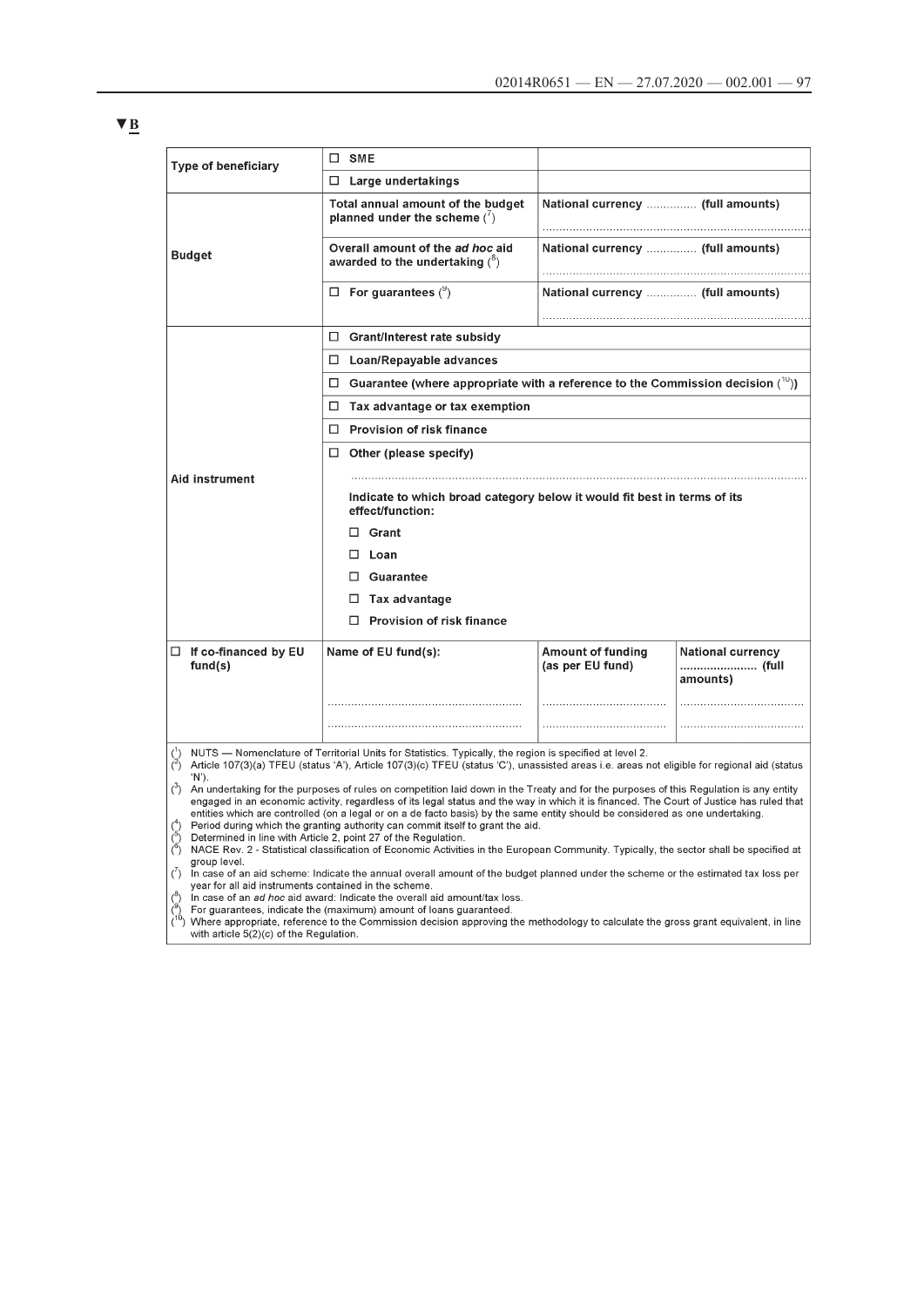# **▼M1**

## PART II

#### **to be provided through the established Commission IT application as laid down in Article 11**

Please indicate under which provision of the GBER the aid measure is implemented.

| Primary objective -<br>General Objectives (list)              | Objectives (list)                                                                                                              | Maximum aid intensity in<br>% or Maximum annual aid<br>amount in national currency<br>(in full amounts) | SME - bonuses in<br>$\%$ |
|---------------------------------------------------------------|--------------------------------------------------------------------------------------------------------------------------------|---------------------------------------------------------------------------------------------------------|--------------------------|
| Regional aid $-$<br>investment aid $(^1)$<br>(Art. 14)        | Scheme<br>П                                                                                                                    | $\ldots \frac{0}{0}$                                                                                    | $\ldots \frac{0}{0}$     |
|                                                               | Ad hoc aid<br>□                                                                                                                | $\ldots \frac{0}{0}$                                                                                    | $\ldots \frac{0}{0}$     |
| Regional aid $-$<br>operating aid<br>(Art. 15)                | Transport costs of goods in eligible areas (Art.<br>$\Box$<br>15(2)(a)                                                         | $\ldots \frac{0}{0}$                                                                                    | $\ldots \frac{0}{0}$     |
|                                                               | $\Box$ Additional costs in outermost regions (Art.<br>15(2)(b)                                                                 | $\ldots \frac{0}{0}$                                                                                    | $\ldots \frac{0}{0}$     |
| Ш                                                             | Regional urban development aid (Art. 16)                                                                                       | national currency                                                                                       | $\ldots \frac{0}{0}$     |
| SME aid (Art. 17-18)<br>$-19-20$                              | $\Box$ Investment aid to SMEs (Art. 17)                                                                                        | $\ldots \frac{0}{0}$                                                                                    | $\ldots \frac{0}{0}$     |
|                                                               | $\Box$ Aid for consultancy in favour of SMEs (Art.<br>18)                                                                      | $\ldots \frac{0}{0}$                                                                                    | $\ldots \frac{0}{0}$     |
|                                                               | $\Box$ Aid to SMEs for participation in fairs (Art.<br>19)                                                                     | $\ldots \frac{0}{0}$                                                                                    | $\ldots \frac{0}{0}$     |
|                                                               | $\Box$ Aid for cooperation costs incurred by SMEs<br>participating in European Territorial Cooper-<br>ation projects (Art. 20) | $\ldots \frac{0}{0}$                                                                                    | $\ldots$ %               |
| SME aid - SMEs'<br>access to finance<br>$(Art. 21-22)$        | Risk finance aid (Art. 21)<br>ப                                                                                                | national currency                                                                                       | $\ldots \frac{0}{0}$     |
|                                                               | Aid for start-ups (Art. 22)<br>ப                                                                                               | national currency                                                                                       | $\ldots \frac{0}{0}$     |
| □<br>(Art. 23)                                                | SME aid - Aid to alternative trading platforms specialised in SMEs                                                             | $\ldots$ %; in case the aid<br>takes<br>the<br>measure<br>form of start-up aid:<br>national currency    | $\ldots \frac{0}{0}$     |
|                                                               | $\Box$ SME aid — Aid for scouting costs (Art. 24)                                                                              | $\ldots$ %                                                                                              | $\ldots$ %               |
| Aid for research.<br>development and<br>innovation (Arts. 25- | Aid<br>Fundamental<br>for<br>research<br>$\Box$<br>research<br>development<br>(Art. 25(2)(a))<br>and<br>projects (Art. 25)     | $\ldots$ %                                                                                              | $\ldots$ %               |
| 30)                                                           | Industrial research (Art.<br>$\Box$<br>25(2)(b)                                                                                | $\ldots$ %                                                                                              | $\ldots$ %               |
|                                                               | Experimental<br>develop-<br>⊔<br>ment (Art. $25(2)(c)$ )                                                                       | $\ldots$ %                                                                                              | $\ldots$ %               |
|                                                               | Feasibility studies (Art.<br>ш<br>25(2)(d))                                                                                    | $\ldots$ %                                                                                              | $\ldots$ %               |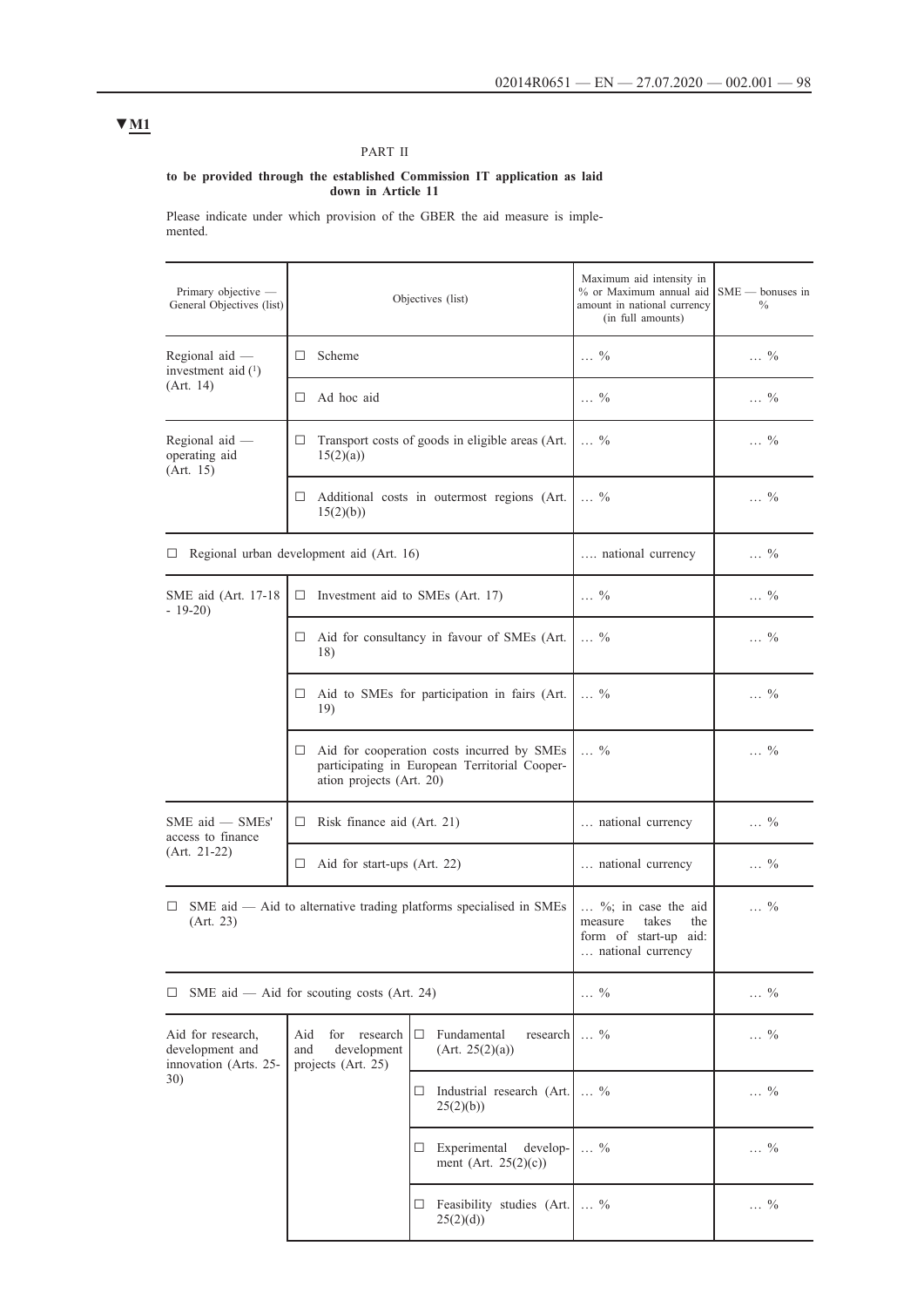| Primary objective -<br>General Objectives (list)                                        |        | Objectives (list)                                                                                                                                                                                          | Maximum aid intensity in<br>% or Maximum annual aid<br>amount in national currency<br>(in full amounts) | SME - bonuses in<br>$\frac{0}{0}$ |
|-----------------------------------------------------------------------------------------|--------|------------------------------------------------------------------------------------------------------------------------------------------------------------------------------------------------------------|---------------------------------------------------------------------------------------------------------|-----------------------------------|
|                                                                                         |        | $\Box$ Investment aid for research infrastructures<br>(Art. 26)                                                                                                                                            | $\ldots \frac{0}{0}$                                                                                    | $\ldots$ %                        |
|                                                                                         |        | $\Box$ Aid for innovation clusters (Art. 27)                                                                                                                                                               | $\ldots \frac{0}{0}$                                                                                    | $\ldots \frac{0}{0}$              |
|                                                                                         |        | $\Box$ Innovation aid for SMEs (Art. 28)                                                                                                                                                                   | $\ldots \frac{0}{0}$                                                                                    | $\ldots \frac{0}{0}$              |
|                                                                                         |        | $\Box$ Aid for process and organisational innovation<br>(Article 29)                                                                                                                                       | $\ldots \frac{0}{0}$                                                                                    | $\ldots \frac{0}{0}$              |
|                                                                                         |        | $\Box$ Aid for research and development in the<br>fishery and aquaculture sector (Art. 30)                                                                                                                 | $\ldots \frac{0}{0}$                                                                                    | $\ldots \frac{0}{0}$              |
| Training aid (Art. 31)<br>□                                                             |        |                                                                                                                                                                                                            | $\ldots \frac{0}{0}$                                                                                    | $\ldots$ %                        |
| Aid for<br>disadvantaged<br>workers and workers<br>with disabilities<br>$(Arts. 32-35)$ | $\Box$ | Aid for the recruitment of disadvantaged<br>workers in the form of wage subsidies<br>(Article 32)                                                                                                          | $\ldots \frac{0}{0}$                                                                                    | $\ldots$ %                        |
|                                                                                         | $\Box$ | Aid for the employment of workers with<br>disabilities in the form of wage subsidies<br>(Art. 33)                                                                                                          | $\ldots \frac{0}{0}$                                                                                    | $\ldots \frac{0}{0}$              |
|                                                                                         | ш      | Aid for compensating the additional costs of<br>employing workers with disabilities (Art. 34)                                                                                                              | $\ldots \frac{0}{0}$                                                                                    | $\ldots \frac{0}{0}$              |
|                                                                                         |        | $\Box$ Aid for compensating the costs of assistance<br>provided to disadvantaged workers (Art. 35)                                                                                                         | $\ldots \frac{0}{0}$                                                                                    | $\ldots \frac{0}{0}$              |
| Aid for Environ-<br>mental protection<br>$(Arts. 36-49)$                                | ⊔.     | Investment aid enabling undertakings to go<br>beyond Union standards for environmental<br>protection or increase the level of environ-<br>mental protection in the absence of Union<br>standards (Art. 36) | $\ldots \frac{0}{0}$                                                                                    | $\ldots \frac{0}{0}$              |
|                                                                                         |        | $\Box$ Investment aid for early adaptation to future $\Box$ %<br>Union standards (Art. 37)                                                                                                                 |                                                                                                         | $\ldots \frac{0}{0}$              |
|                                                                                         |        | $\Box$ Investment aid for energy efficiency measures<br>(Art. 38)                                                                                                                                          | $\ldots$ %                                                                                              | $\ldots \frac{0}{0}$              |
|                                                                                         |        | $\Box$ Investment aid for energy efficiency projects<br>in buildings (Art. 39)                                                                                                                             | national currency                                                                                       | $\ldots$ %                        |
|                                                                                         |        | $\Box$ Investment aid for high-efficiency cogen-<br>eration (Art. 40)                                                                                                                                      | $\ldots \frac{0}{0}$                                                                                    | $\ldots$ %                        |
|                                                                                         |        | $\Box$ Investment aid for the promotion of energy<br>from renewable sources (Art. 41)                                                                                                                      | $\ldots \frac{0}{0}$                                                                                    | $\ldots$ %                        |
|                                                                                         |        | $\Box$ Operating aid for the promotion of electricity<br>from renewable sources (Art. 42)                                                                                                                  | $\ldots \frac{0}{0}$                                                                                    | $\ldots \frac{0}{0}$              |
|                                                                                         |        | $\Box$ Operating aid for the promotion of energy<br>from renewable sources in small scale instal-<br>lation (Art. 43)                                                                                      | $\ldots$ %                                                                                              | $\ldots$ %                        |
|                                                                                         |        | $\Box$ Aid in the form of reductions in environmen-<br>tal taxes under Directive 2003/96/EC (Art. 44)                                                                                                      | $\ldots \frac{0}{0}$                                                                                    | $\ldots$ %                        |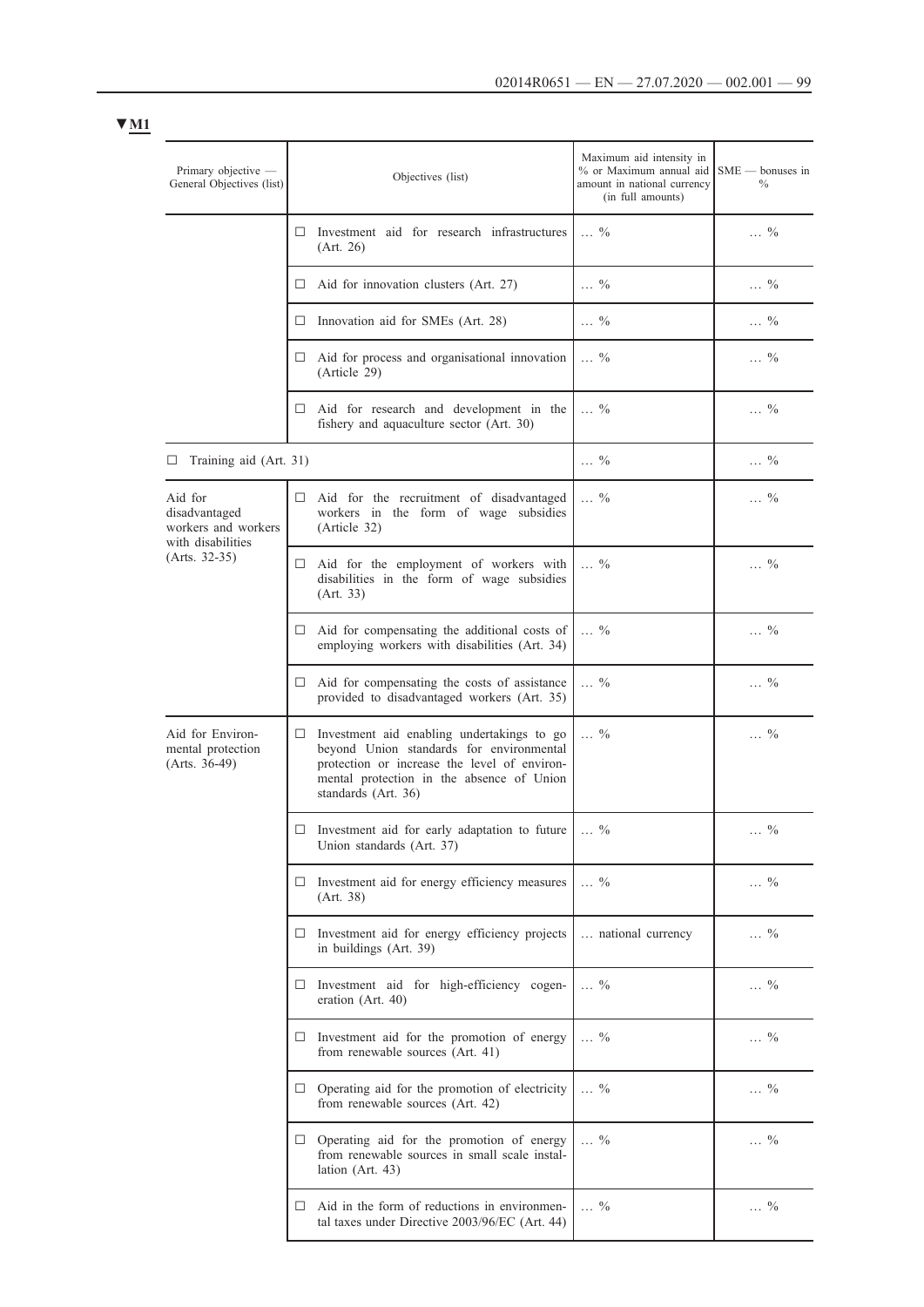| Primary objective -<br>General Objectives (list) |                                                                                                         | Objectives (list)                                                                    | Maximum aid intensity in<br>% or Maximum annual aid<br>amount in national currency<br>(in full amounts)                                                                | $SME$ — bonuses in<br>$\frac{0}{0}$ |
|--------------------------------------------------|---------------------------------------------------------------------------------------------------------|--------------------------------------------------------------------------------------|------------------------------------------------------------------------------------------------------------------------------------------------------------------------|-------------------------------------|
|                                                  |                                                                                                         | remediation<br>of<br>Investment<br>aid<br>for<br>П.<br>contaminated sites (Art. 45)  | $\ldots \frac{0}{0}$                                                                                                                                                   | $\ldots \frac{0}{0}$                |
|                                                  |                                                                                                         | $\Box$ Investment aid for energy efficient district<br>heating and cooling (Art. 46) | $\ldots \frac{0}{0}$                                                                                                                                                   | $\ldots$ %                          |
|                                                  |                                                                                                         | $\Box$ Investment aid for waste recycling and re-util-<br>isation (Art. 47)          | $\ldots \frac{0}{0}$                                                                                                                                                   | $\ldots \frac{0}{0}$                |
|                                                  |                                                                                                         | Investment aid for energy infrastructure (Art.<br>$\Box$<br>48)                      | $\ldots \frac{0}{0}$                                                                                                                                                   | $\ldots \frac{0}{0}$                |
|                                                  |                                                                                                         | Aid for environmental studies (Art. 49)<br>$\Box$                                    | $\ldots \frac{0}{0}$                                                                                                                                                   | $\ldots \frac{0}{0}$                |
|                                                  | $\Box$ Aid schemes to<br>make good the<br>damage caused<br>by certain<br>natural disasters<br>(Art. 50) | Maximum aid intensity                                                                | $\ldots \frac{0}{0}$                                                                                                                                                   | $\ldots \frac{0}{0}$                |
|                                                  |                                                                                                         | Type of natural disaster                                                             | $\Box$<br>earthquake<br>avalanche<br>П.<br>$\Box$ landslide<br>$\Box$<br>flood<br>$\Box$ tornado<br>$\Box$ hurricane<br>volcanic eruption<br>$\Box$<br>wild fire<br>П. |                                     |
|                                                  |                                                                                                         | Date of occurrence of the natural disaster                                           | dd/mm/yyyy to dd/mm/yyyy                                                                                                                                               |                                     |
|                                                  |                                                                                                         | $\Box$ Social aid for transport for residents of remote regions (Art. 51)            | $\ldots \frac{0}{0}$                                                                                                                                                   | $\ldots$ %                          |
|                                                  | $\Box$ Aid for broadband infrastructures (Art. 52)                                                      |                                                                                      | national currency                                                                                                                                                      | $\ldots \frac{0}{0}$                |
|                                                  | $\Box$ Aid for culture and heritage conservation (Art. 53)                                              |                                                                                      | $\ldots$ %                                                                                                                                                             | $\ldots$ %                          |
|                                                  | $\Box$ Aid schemes for audiovisual works (Art. 54)                                                      |                                                                                      |                                                                                                                                                                        |                                     |
|                                                  |                                                                                                         |                                                                                      | $\ldots \frac{0}{6}$                                                                                                                                                   | $\ldots \frac{0}{0}$                |
| $\Box$                                           | Aid for sport and multifunctional recreational infrastructures (Art. 55)                                |                                                                                      | $\ldots \frac{0}{0}$                                                                                                                                                   | $\ldots \frac{0}{0}$                |
| П                                                | Investment aid for local infrastructures (Art. 56)                                                      |                                                                                      | $\ldots \frac{0}{0}$                                                                                                                                                   | $\ldots \frac{0}{0}$                |
| □                                                | Aid for regional airports (Art. 56a)                                                                    |                                                                                      | $\ldots \frac{0}{0}$                                                                                                                                                   | $\ldots \frac{0}{0}$                |
| □                                                | Aid for maritime ports (Art. 56b)                                                                       |                                                                                      | $\ldots \frac{0}{0}$                                                                                                                                                   | $\ldots \frac{0}{0}$                |
|                                                  | $\Box$ Aid for inland ports (Art. 56c)                                                                  |                                                                                      | $\ldots \frac{0}{0}$                                                                                                                                                   | $\ldots \frac{0}{0}$                |

(1) In the case of *ad hoc* regional aid supplementing aid awarded under aid scheme(s), please indicate both the aid intensity granted under the scheme and the intensity of the *ad hoc* aid.